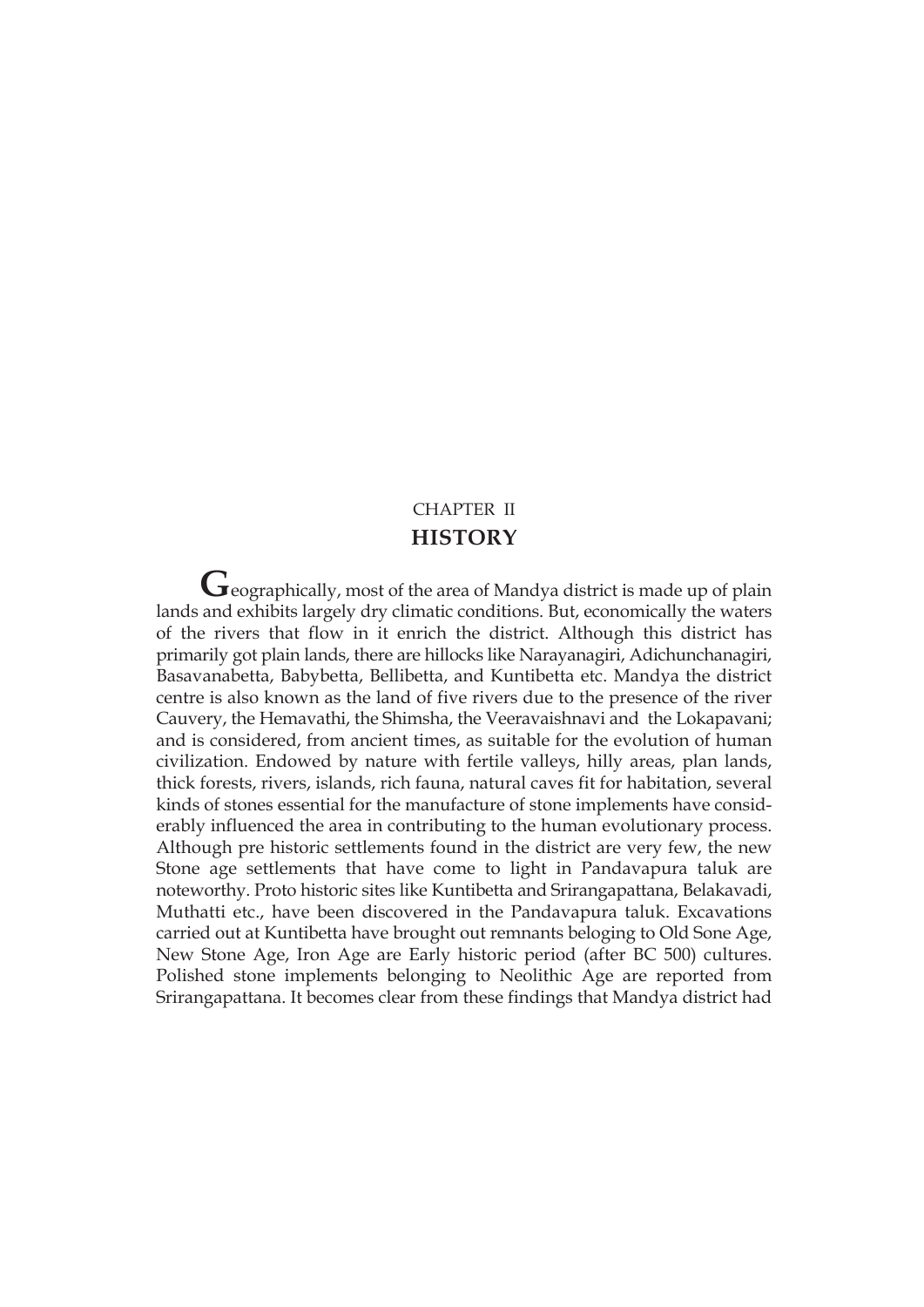been the home for human habitation for several hundreds of years. Large number of renowned centres of Puranic times is also found in Mandya district. It is believed that it was the land where great Rishis like Agastya, Kanva, Gauthama etc., had performed their penance and many leading personalities of Ramayana, Mahabharatha had visited and sanctified several places in the Srirangapattana taluk.

# **Myths and Legends**

According to Myths and legends the area on which the present Mandya town is situated was a thick forest during Krithayuga and a sage Mandya performed penance at the place and built a temple and conecrated the idle of Janardhana or Varadharaja. It is aslo believed that with the help of his power of penance he taught Vedas to the animals in the thick forest, hence the name Vedaranya came into vogue. According to a story in the puranas, during the Dwapara yuga, a certain lad Indravarma, had come to this place desiring to have children and had underatken religious worship; and having begotten a child named his successor as somavarma. Thereafter, it is believed that Somavarma converted that area into an *agrahara*, built a fort, and named that a '*mandevemu*', or *Mandeya*. It is opined that the Mandeya of yore became Mandya. this area was the place of residence of sage Mandavya, and Mandavya himself consecrated the idols of Lakshmi-Janardhana and Sakaleswara now found there, as it is believed. The *Sthalapurana* proclaims that, the place got its name Mandeya from sage Mandavya (it is also learnt that the place had another name Vishnupura). According to another version, this district was renowned as a place where the sages Kadamba and Kanva performed the penance. It is believed that sage Kadamba's place of residence was Maddur, also known as Kadamba - kshetra and Arjunapuri, and God Brahma himself installed the idol of Narasimha, found there, during Kritha Yuga. It is traditionally believed that Kadamba worshiped that idol during Tretha Yuga and Srikrishnaarjuna during Dwapara Yuga. This place was called Kanvapuri (present Kannambadi) after the named the sage Kanva. It is also evident that the residence of sage Gauthama was named as Pandavapura. Before all these, the people of the area had a practice of offering a huge quantity of food, popularly known in Kannada as *'Dodda yade'* or *'Hiri yade'* to the demon Bakasura who had established himself on the neighbouring hill. Hence the place name *Hiri yade,* which became Hirode in course of time, as it is believed. Additionally, the villagers living nearby the hill offers in the evenings a small quantity of food, called in Kannada as *'kiriya yade':* hence the village name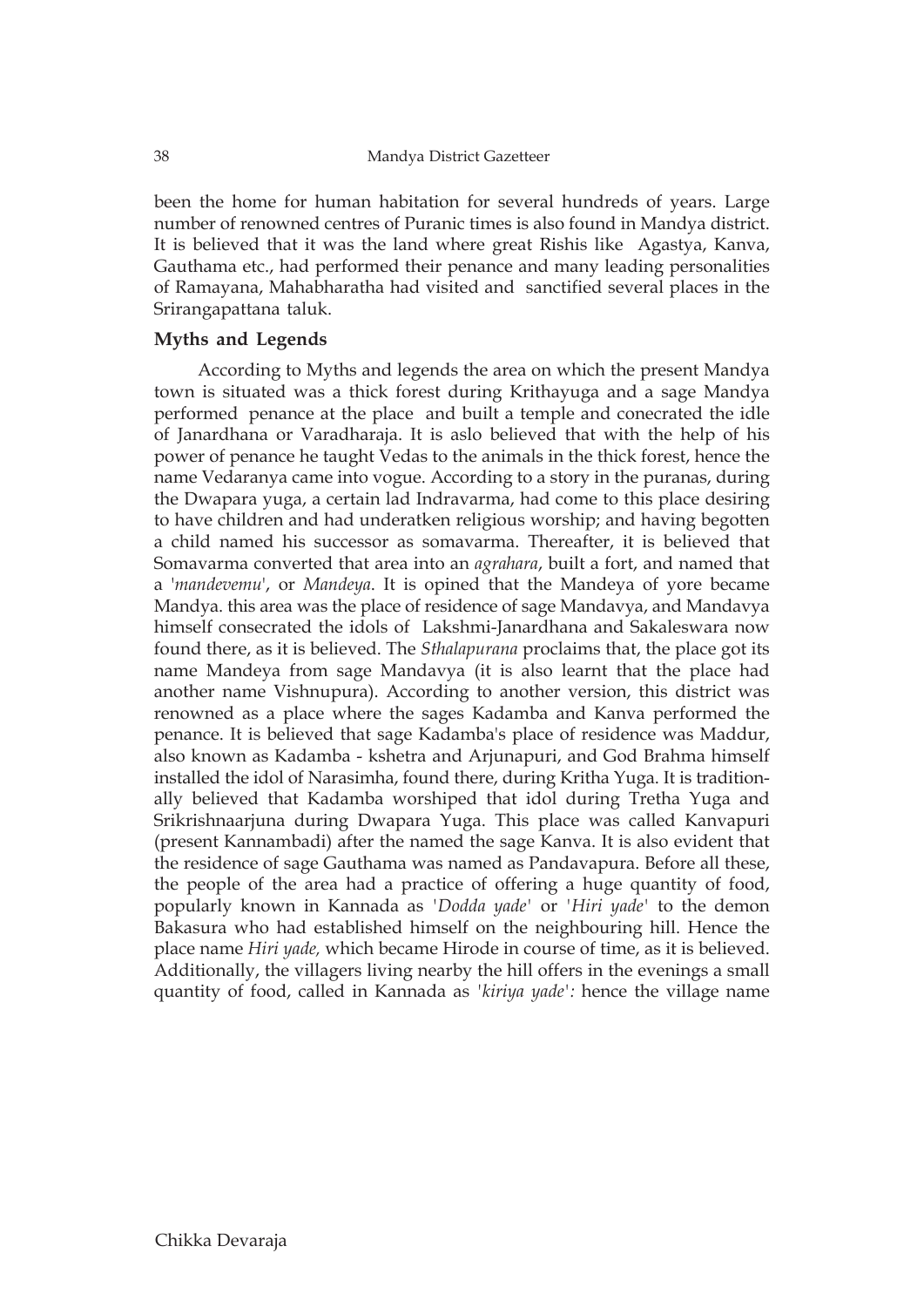*Chikka yade* gradually shaping up as Chikkade. It is believed that Pandavas, during their exile into the forests. had come to stay in this place, and Bheema is believed to have killed the demon Bakasura at that place. The so-called 'Kuntibetta' the hill has thus got the link of Mahabharatha to its background and foundation. Melkote, the prominent Sri Vaishnavite centre of this district, held a place of honour in all the four yugas, and adored by the famous men of the puranic times, is in fact found recorded in the local legend of the area. Ramanujacharya, the proponent of the Visishtadwiatha, had come and settled at this place. He had spent the prime of his in Tondanur near Melkote. Ramanujacharya, born as a son of God fearing couple Asuri Keshava Perumal and Bhumi Pirandi (Kantimati), at Sriperumbadur near Chennai, acquired the philosophical training from the pure Monist Yamunacharya Yadavaprakasha of Kanchipuram, propounded the tenants of Sree Vaishnavism, migrated to Paduvala Pattana, the administrative centre of Nagamangala, as a sequence to the religious disturbances in Tamil Nadu. It is said that he migrated to Tondanur, thereafter. From there to Melkote through Tirupathi, he travelled to Kanchi, it is believed Muthathi, in the vicinity of River Cauvery, is a religious centre of the district. The local legends of the area reveal that. Rama, Lakshmana, Seetha and Anjaneya on their return journey from Lanka, had stayed here for a while. According to puranic stories, while bathing in the River Cauvery, Seetha had lost the pearl (*Muthu* in Kannada)from her nose studs (*Muguthi*)in the waters and was very much worried. Anjaneya, having learnt the cause of her worry dived in to the waters, searched for the pearl and brought it Seetha. Seetha blessed him and desired that the place would thence forward be known as place where Hanuman brought restored the lost pear, or *Muthethi (Muthu Ethi* in kannada). Today there is Anjaneya temple there called Muthetharaya. Hemagiri is a religious place near Hemavathi; atop the hill is the temple of Ranganatha. According to the local *Sthalapurana,* Mahavishnu had come there from Vaikunta to rest a while. As such that it is believed to be a sacred place. This is also refer as sage Bhrugu's land of penance The right curve there on the banks of river Cauvery is popularly known as Agastya's Kshetra and there is an Agastyeswara temple. Lakshminarasimha of Marehalli, it is believed, was consecrated by Lamba- Karna (Muni) in Gajaranya. Nagamangala is known for its association with the epic hero Babhruvahana, Alathi or Halthi hill, near by is a sage Parasurama centre, according to tradition, Kundur hills near Malavalli is believed to have been the residence of sages Kashyapa and Agastya. Near by that is the Gaviraya hill, wherein Srirama is stated to have killed the demon Gavaka. Bhimanakandi hill (Kanakapur taluk) on the border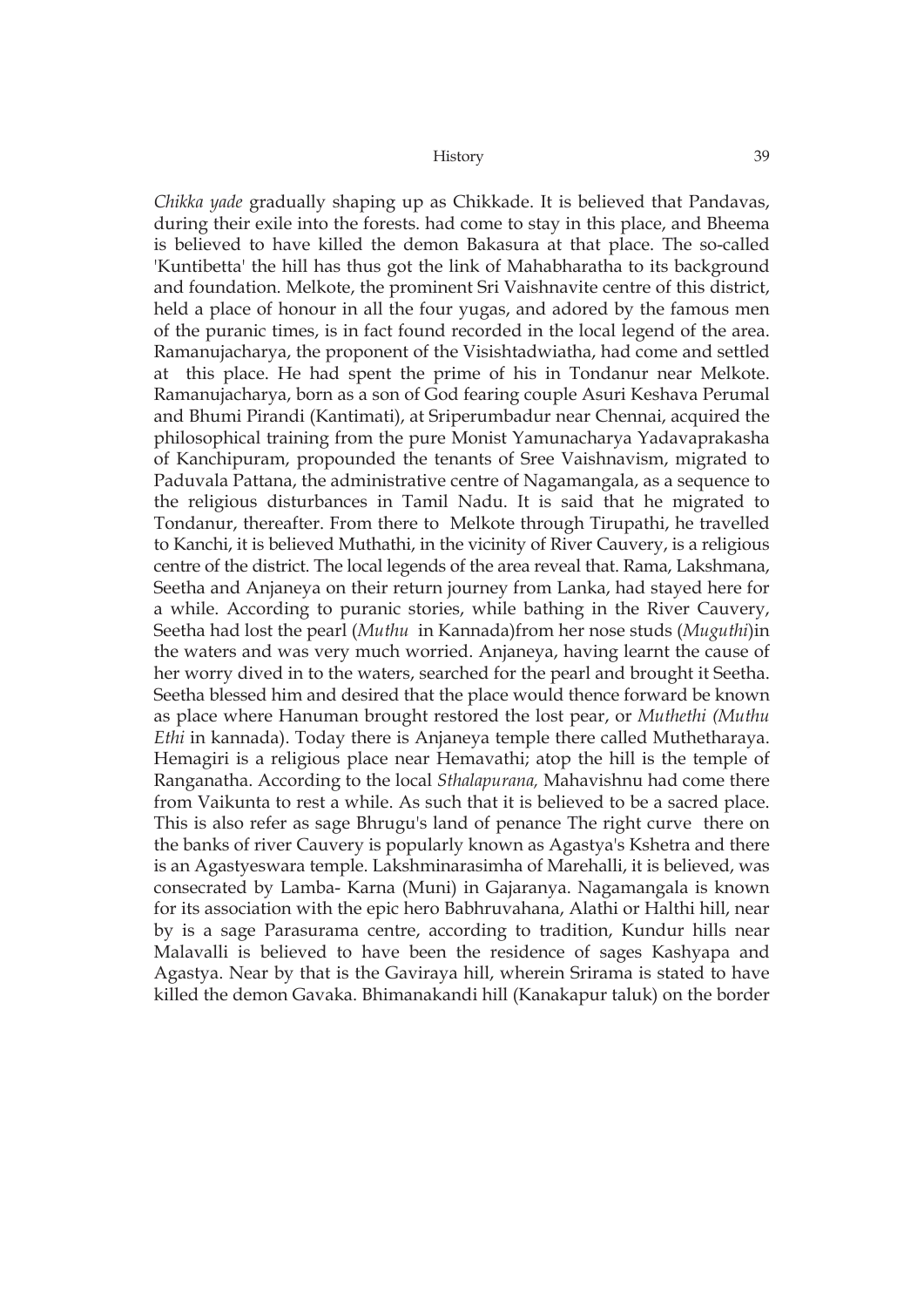of Malavalli taluk is believed to have been a place that had a definite contact with Pandavas.

# **Pre-historic period**

Environmentally, the study of pre-history is of great significance since a long time and therefore the study relating to this stage is very curious. They undertake a study of the interactions between Humanity, Geography, and Religion, study the culture and' institutional inter relationship, to undertake a critical evaluation. People living in different geographical environments, it is observed, exhibit their unique characteristics. The soft stones available near the rivers had become essential implements in the hands of primitive men. As a result, pre-historic sites are found largely in the river valleys. It is noteworthy that prominent rivers of Karnataka-Krishna, Bheema, Tungabhadra, Malaprabha and Cauvery had mid and new Stone Age settlements. Not only the river belts, but also in some interior parts of India, numerous Palaeolithic centres have been noticed. According to many Archaeologists, who have conducted research into the shape of implements in stone medium, it is significant to note that the new stone age implements found in Europe, are also found in many parts of Asia, including south India. It is interesting to note that implements with the characteristic features of the Old Stone Age have been found in Kibbanahalli in Tumkur district of Karnataka. These instruments have been found at a site near Banasandra hills. It is unique that, at that site along with stone implements, wooden implements have also been found. Indeed, the stone implements found there are fitted with wooden handles.

Pre-historic period is sequentially divided in to (i) Palaeolithic, (ii) Mesolithic and (iii) Neolithic periods. Again, Old Stone Age is further sequentially divided into, **a**. early old stone age, **b**. mid old stone age and **c**. final old stone age. Each of the stages of the Stone Age is determined on the basis of the technology used and shapes of instruments developed. Archaeologists, Robert Bruce Foot and Dr. M. Seshadri, have made a detailed study in identifying the remains of early old Stone Age in Mysore province of Karnataka Sripada Rao, a scholar, has reported his findings of early stone age implements at Hangarahalli, on the banks of river Cauvery in Mandya district. Karnataka has attracted new Stone Age man with more ramifications. New Stone Age implements found at Tirumakudalu Narasipura in the Mysore district of Karnataka are of ash colour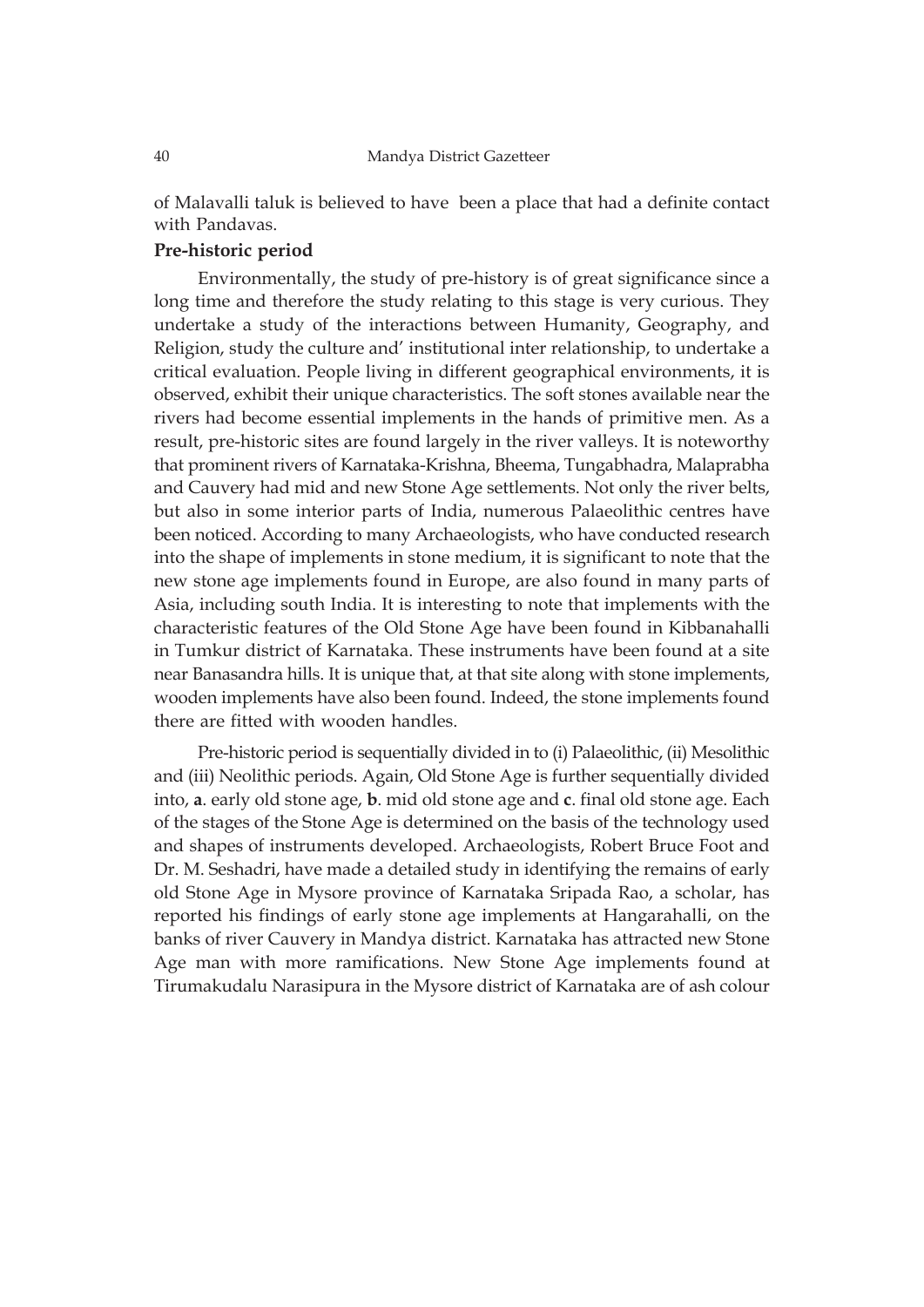and finely polished. Similar primitive settlement is found at Maralahalli Bechirak, two kilometres away from Hullamballi village in Malavalli taluk. This has been identified as the first human settlement in the district, based on the type of stone burial grounds (MAR-1947-1956) associated with New Stone Age (C. BC 1800-700) and the Megalithic culture (c. BC 400-AD 100) unearthed at the place. The pottery used and a large number of other remains that belonged to those primitive inhabitants have been found in large quantity but, with the passage of time, those objects have suffered considerable wear and tear. In spite of that, it has been possible to identify the broken pieces of the unique vessels used in burying the dead, in that culture. Yet another unique stone-axe, in black stone, belonging to the Chalcolithic age has been found at this site. Several early Megalithic settlements of this district have already been excavated, and a similar settlement site has been located at Belakavadi. That place is located on the banks of River Cauvery, surrounded by rocks and boulders, and is filled with steep waterfalls and rock caverns. In the last quarter of the 20th century, Robert Bruce Foot had undertaken the survey of that area and discovered the remains of the New Stone Age and Megalithic age. The plain lands at the foot; on the western side of the hill is fertile land converted into green pastures and fields for the cultivation of paddy and sugarcane. Similarly, the extensive fields towards the East and the South of the hill are apparently under cultivation of dry cultivation. A huge tank covers the northern area. Dr. M S Krishnamurthy, the Archaeologist, is stated to have collected some early Stone Age implements in the area towards the eastern part of the hill. A few acres of dry land to the west of the hill exhibits certain features indicative of its being a human habitation at a distant past and is conducive for preliminary excavation. The cultivable land in the vicinity of that settlement is generally at an elevated height compared with the land mass. Although cultivation of dry crops, depending on the monsoon, is being undertaken in this area, local reports reveal that considerable quantity of broken pottery; bangles, dice and other primitive articles are noticed. Scholars are of the opinion that remnants in considerable could become available in the event of undertaking archaeological excavations at that place. The archaeological remains of this area greatly resemble Neolithic ash mounds of North Karnataka. In the site adjacent to the hill on the eastern side eroded soil is accumulated and is being used by the villagers in the manufacture of bricks. The pottery and implements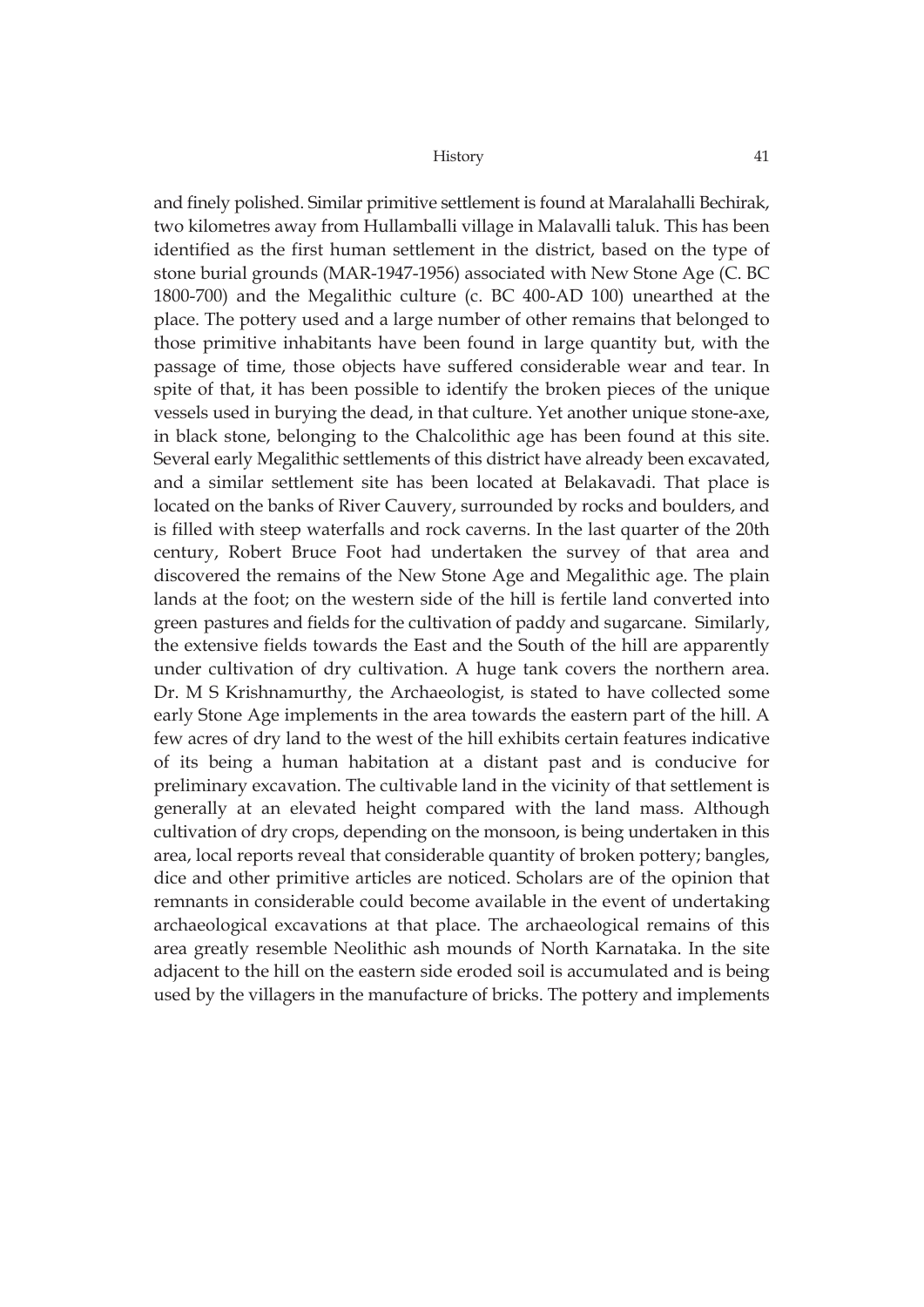collected while processing the soil reveal that they belonged to new Stone Age, Megalithic Age and early historical periods. The stone implements found here are mostly stone axes and choppers.

In the practice of burial customs, two customs- simple burials of the dead and burial of the dead after placing the dead in pot shaped coffins made of mud as practiced by the Neolithic and Chalcolithic men. are noticed. The pots made out of mud and the mud vessels used in burying the dead, of that period, are in varied shapes, many of them having handles on their sides. In the surroundings of the Mandya and Mysore districts Stone Age burial sites are noticed. Dr. B K. Gururaja Rao thinks that a systematic study into these is yet to begin. Archaeologist K R Srinivasan, has reported in the Survey of South Indian Megalithics (on page 103-115), about the presence of Megalithic burial sites and circular stone formations from Halagur, in Malavalli taluk, Mandya district. Archaeologist Robert Bruce Foot had excavated the remains of the Neolithic and Megalithic age implements found in the surroundings of Kuntibetta in Pandavapura taluk of the Mandya district.

# **Kuntibetta a Pre-Historic site**

During the period of Tipu Sultan, Pandavapura was known as French Rocks. Records reveal that Kuntibetta, famous in those days, served the French army as a cantonment and therefore, came to be known as French Rocks. Kuntibetta is 2,882 feet above MSL and appears to be stretching from North to South. Divided at the centre by a small gap, this hill appears to consist of two independent peaks. Locally they are known as sister peaks and *Vanake* betta (*vanake* in Kannada is the name of a hand held instrument used in pounding to de-husk paddy). This kuntibetta has a huge natural granite dwelling and geophysical caves conducive for primitive human habitation. The researches conducted by Dr. M S Krishnamurthy, reveal that one of these caves had contained early Stone Age implements and pieces of pottery that belonged to the New Stone age. According to him the stone dwellings of that place give an indication of the presence of colour paintings and due to climatic conditions they have become dim in their appearance to such an extent where their identification is almost impossible. Stone implements belonging to early Old Stone Age and Middle Stone Age have been found at Kuntibetta. They are hand axe, scraper, discoid, and flakes. It is clear that they are made out of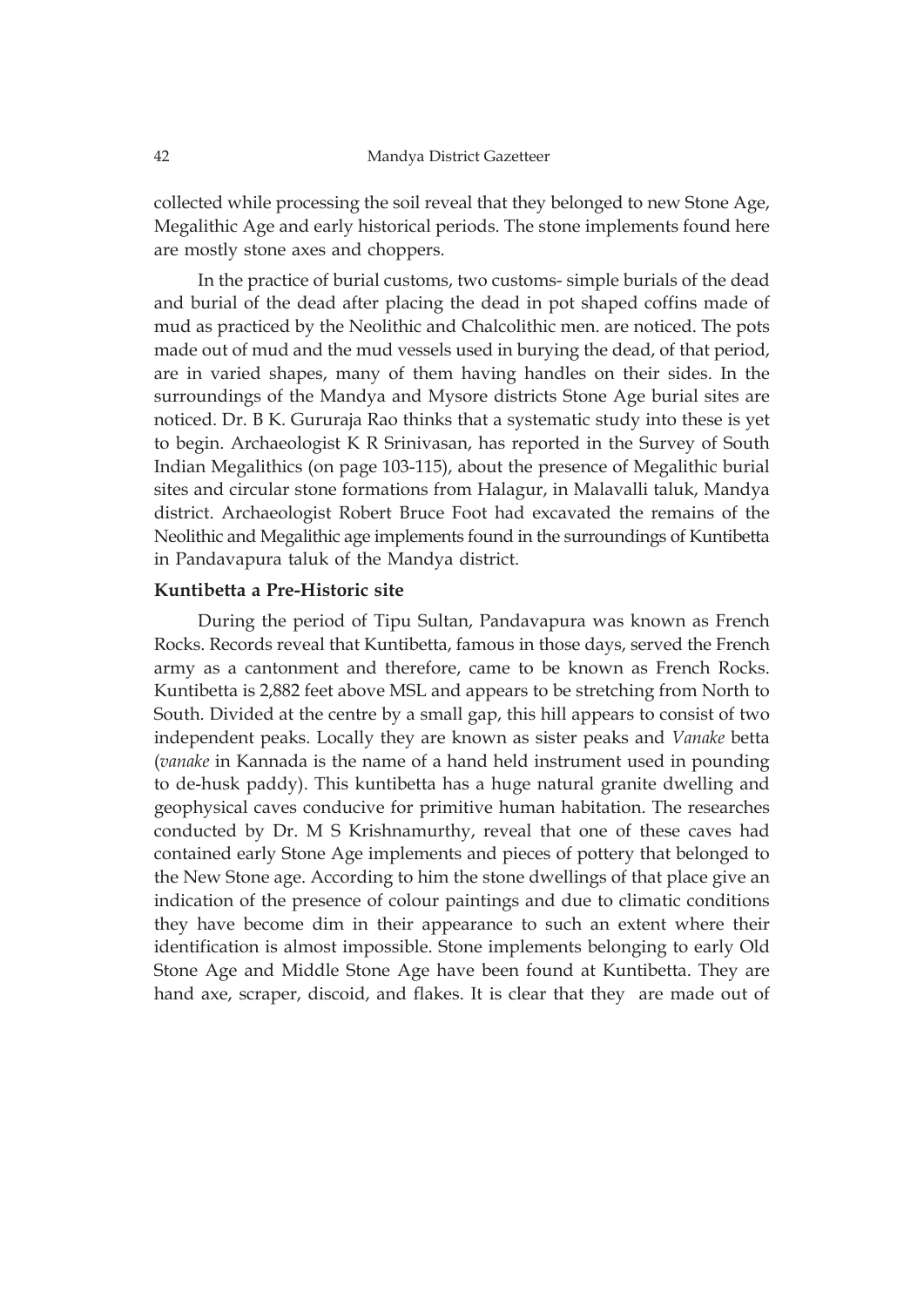quartz. These implements, it is observed, were filed and given a smooth finishing in the subsequent stages of development. in that vast reservoir of Igneous rock a number of scrapers have been discovered, with only a few of its layers being brought out, while the finer parts remain intact. Discoid of four inches thickness, chiseled on all sides, belonging to the same rock category have also been found. Since one of their sides is carved in multi-curved shape, they remind us of the instruments with Abbevilian characters. The other implements of the Early Stone Age have cokes of the igneous rocks and reveal that flakes like layers being cut out. Dykes of the same rock variety are wide spread in the area; it appears that the early humans had used these flakes in the manufacture of the implements. These implements are linear in shape, containing fine dots and are beautiful. The time period of these flakes and cores can be assigned to Middle Stone Age. Apart from these implements, certain ball shaped stones made of Igneous and Quartz rocks have also been found. Robert Bruce Foot, who had undertaken a survey of this area, had successfully gathered new Stone Age implements. Yet, Dr. M S Krishnamurthy was surprised to have not come across even a single hand axe, belonging to this period, during his research. He felt, that since these implements are highly polished-, the outcome of intense hard work, the localites out of curiosity, might have added them to their own priced collection, resulting in their non-availability to his research. That apart, it can be said that, there is a possibility of these implements not coming to the notice, since the area is under cultivation. Yet, some pieces of pottery have been noticed here. Though their number is limited, they confirm the existence of new Stone Age culture at that place. In the environs of this area, and sites of rock dwellings shining gray pottery pieces and pieces of pots bearing shine on the exterior with rough interior have been found.. In addition to these, supple dice made of gray stone are also found.

It is possible to establish the prevalence of an early historic culture in these environs on the basis of the pieces of pottery found scattered extensively. But, it is surprising that, not a single Megalithic grave has been found in this area. It is opined that, due to the natural tendency of locating the graves at a distance from residents, as well as the cultivation prevailing in that area, it is possible these graves might have been naturally lost. Black potteries, red pottery mixed with black and red pottery ware, supposed to be unique to this culture, and are made out of well-processed mud. Since all of them are well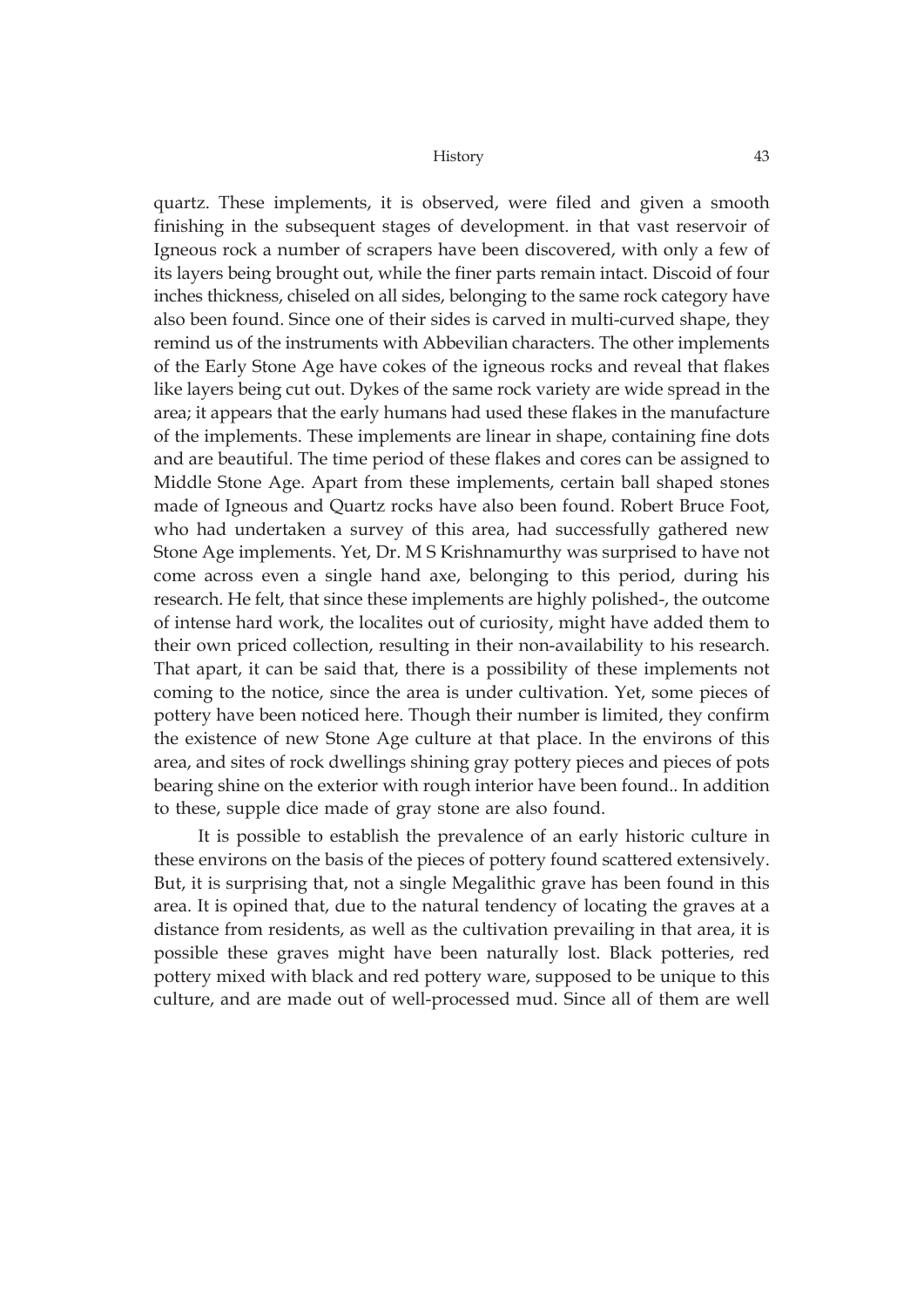treated with fire, some pottery wares possess sufficient polish. That apart, the pottery ware is made of different types. Bowl with the shape of tops, flat shaped large necked saucers, thick necked saucers, plates, cups, Pots of varying sizes, small pots with sheen, thick base and wide opening, movable sealers to the pots, pillars with feet etc., have been found here. Upon many pieces of pottery are found graphic designs unique to this age. In this environment, considered a fitting human habitat, large quantity of broken pottery findings seem to indicate special features of the human life in the beginning of historical period. Important among them are red pots with a mixed black colour, red pots, black pots, brown pots and pots with a coat of reset depicted in kaolin. Pieces of pottery, large saucers, plates, cups, movable pot sealers, jars for storing implements, jars with legs etc., have been excavated in this environment. Among them, colour painted pots are very noteworthy. On the red pots with a mix of black, cross-marked lines depicted with kaolin are noticed. These pots are found coated with raset, and painted with colours. Very few pots of this age have ornamentation made of line drawings of curves, vertical lines at equal distances, drawings and designs made with the help of fingers are beautifully arranged on the exterior of the pots, are note worthy. Comprehensively viewed, Kuntibetta environment can be said to be an excellent pre-historic settlement" in Mandya district. The remains found here justify that; this settlement starting from the early Stone Age to the present day had always been fit for human habitation. This settlement is comparable with the other Old Stone Age settlements that have already been brought to light in south Karnataka-Ramanathapura (Hassan district), Sivansamudra, Talkad and Ranganathapura (Mysore district), according to the opinion expressed by Dr. M S Krishnamurthy. Recently Dr. B K Gururaja Rao has brought to light midearly Stone Age instruments found in Mysore city. Similarly, C. Mahadeva has reported the presence of an industry for the manufacture of Micro-lithic implements at Srirangapattana. Based on the example of Kuntibetta and its environs, it is possible to state that certain settlements of Mysore and Mandya districts were fit for human habitation even prior to early Stone Age. This settlement is unique example for having retained a uniform cultural context right from early Stone Age to the present day.

Researchers have found evidences of that culture in the use of undressed huge stone slabs by the.men of Megalithic culture who had started a new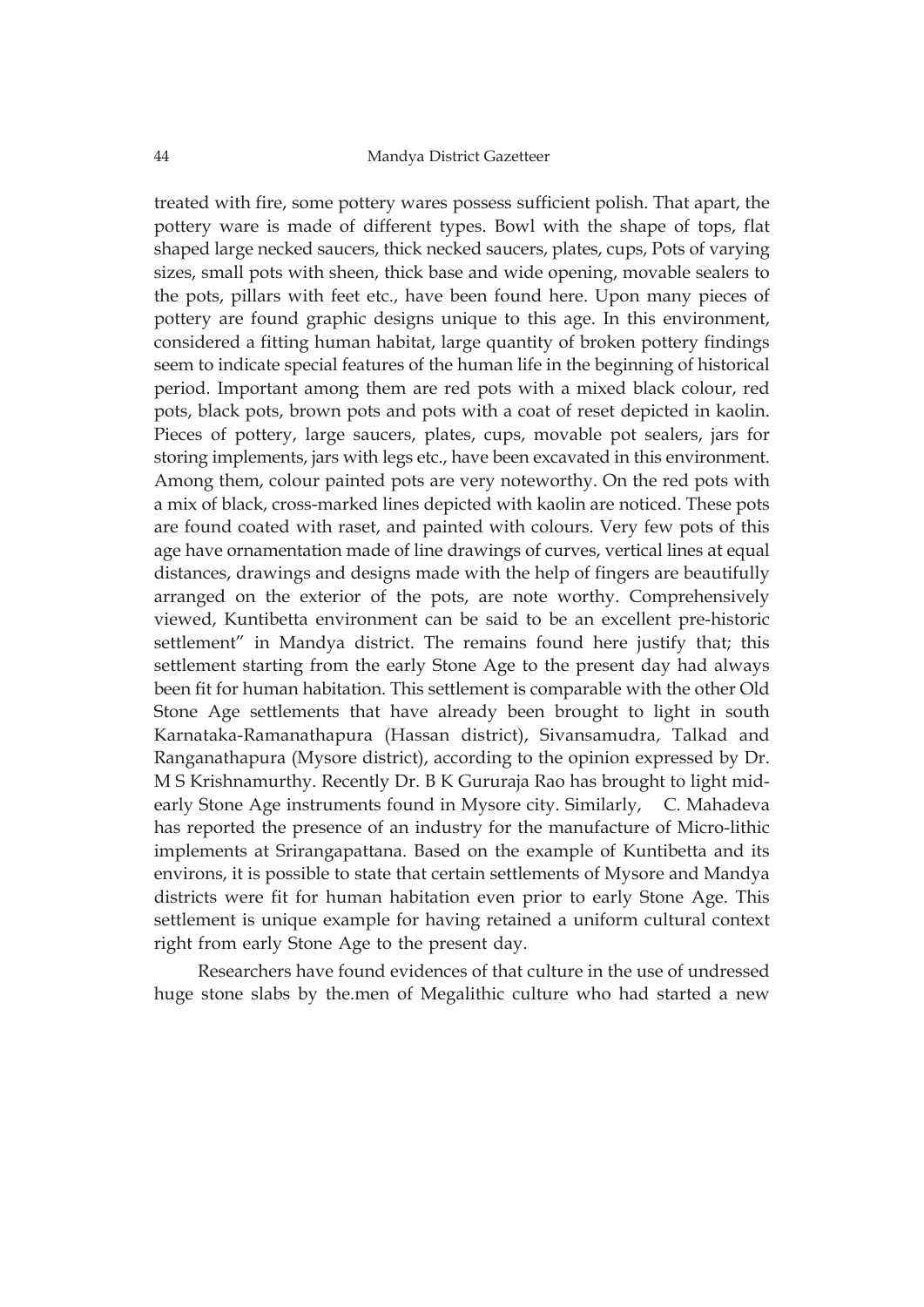system of building Dolmens, for the disposal of their dead following different systems, in the district at Maralahalli, Belakavadi, Muthathi, Halaguru, Kuntibetta, Settihalli, Sanabakoppalu, Thonnuru, Melukote, Hosakote and Siraganahalli. Pottery pieces of varying colours are obtained from Belakavadi and Maralahalli. Burial grounds are found at Halagur and Sanabakoppalu. Moreover, scholars have reported burials surrounded by circles of stones from Halaguru. It is rather curious to learn that bone remains of animals are found in a deserted temple at a pre historic site near Belakavadi. Iron implements have been found in a stone grave at Sanabakoppalu near Thonnur, and a line drawing of a human being is found on a rock near Hoggari temple at Melukote. In all these settlements varying sizes of pottery black, red and black mixed red polished pots are found to be originally made out of mud. Many forms of pots like big .flat bottomed Bowl with their neck bent downwards, plates, cups, pots, thick bottomed wide opening fine polished smaller pots, pots with their movable sealers, etc., have been found, some of them having handles on either side. Of late, a line drawing resembling the *Chakravyuha* is found on a hillock at Tubinakere in Mandya taluk.

There is a possibility of discovering many more Stone Age cultural remains in the district. There is also a possibility of finding of evidences for the presence of Stone Age culture in the natural caverns at Mudibetta in Narayanadurga ranges near Sindaghatta. In this context there is need for exploring hilly ranges at Pandavapura cave environs near Melukote, Mylarapattana, and Padavalapattana. There is a possibility of at least some stones, among the several hundreds of small stones found in Gavimatha in Halasahalli, turning out to be Stone Age implements. Some of the weapons that are being worshipped at the time of Kalabhaireswara car festival at Hulivana, it is opined, resemble the weapons of the Stone Age. The relation between the cave at Alathi (Halthi) hill and Parasurama; the folk story relating to Gavi Gangadharanatha; seem to indicate the possibility of they being as old as New Stone Age and Megalithic Age cultures of that area. The special event called *Kalluseva* (the system used to get rid of devil), conducted on every new moon day in Hanumanthanabetta, at Haddinakallu, seems to be as old as Stone Age itself. No inscriptions or sites with such remains, relating to the Mauryas and Sathavahanas have been reported in Mandya district so far.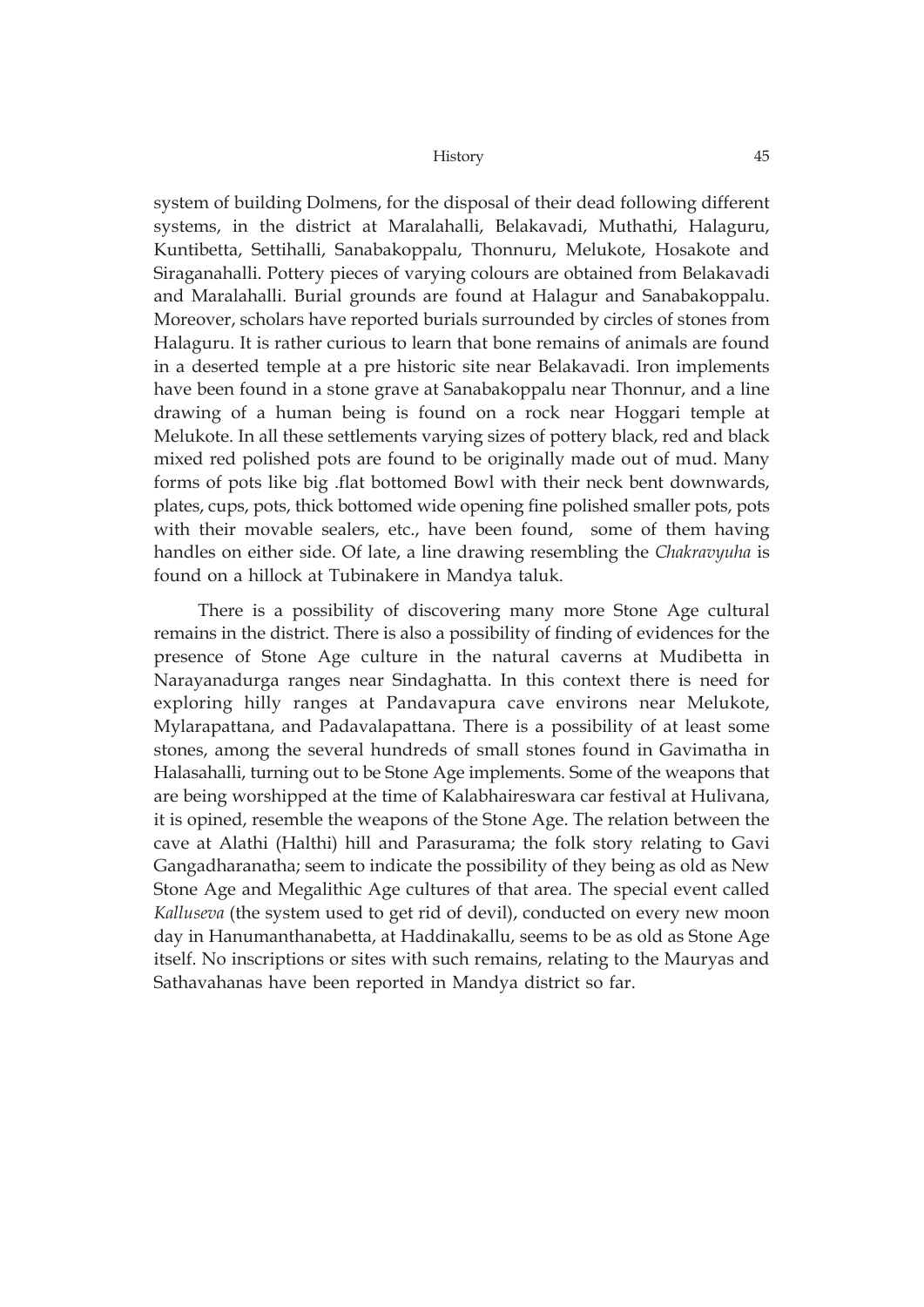## **The Kadambas of Banavasi**

In addition to the activities contemporaneous with Sathavahanas, there were also many other smaller royal families administering Karnataka. At Banavasi, in Uttara Kannada district, Mayurasharma of the Kadamba dynasty established his empire in AD 325. The Talagunda inscription, in Shimoga district, issued by Shantivarma, states \ that Mayurasharma, called himself son of Harithi, of *Manavya gotra,* and belonged to a Brahmin family, always engaged in the performance of *shatkarmas*. An inscription trom Gudnapura, near Banavasi, makes it clear that, the grand father of Mayurasharma was Veerasharma; a scholar in the four Vedas and that Mayurasharma was the son of Bandhushena, son of Veerasharma. Veerasharma lead his grand son Mayurasharma for his higher education to Kanchipuram the then capital of the Pallavas, and also the renowned ancient centre of learning (*Ghatikastana*). Having suffered insult there, he rebelled, returned to Banavasi, and earned fame of having established an originally Kannadiga royal family in Banavasi, Mayurasharma proclaimed himself as an independent king, and set that area tree from Pallava authority. He extended the boundaries of Kadamba Empire up to river Cauvery. Birur (Chickmagalur district), Copper plate inscription (AK No.6kd 162), refers to Shantivarma as *Samagra Karnata Bhuvarga Bharthara*, and the name **Karnata** is seen to have found its first expression. With Kakutsavarma of the Kadamba family giving his daughters in marriage to Gupta, Vakataka, Bhatari, and Ganga Princes, it became easy to the Kadambas to maintain good neighbourly relations with the neighbouring royal families. Thus when the northern parts of Karnataka had come under the Kadamba rule, the southern part was ruled by the Gangas of Talkad. Because these two royal families had maintained friendly relations, the then existing smaller royal families, which had exercised their rule over local areas, were befriended and during the middle of AD fourth century, began administration of the Empire. During the period of political rule of these two royal families Karnataka got solid foundation in politics and acquired a cultural identity and also built a safe foundation for the history and cultural greatness of Karnataka. Many scholars think that with the accession of Kadambas to the throne in North Karnataka, more new cultural legacies originated in Karnataka.

### **The Gangas of Talakad**

From about the middle of AD Fourth century till the end of Tenth century, the Gangas ruled the southern part of Karnataka. About the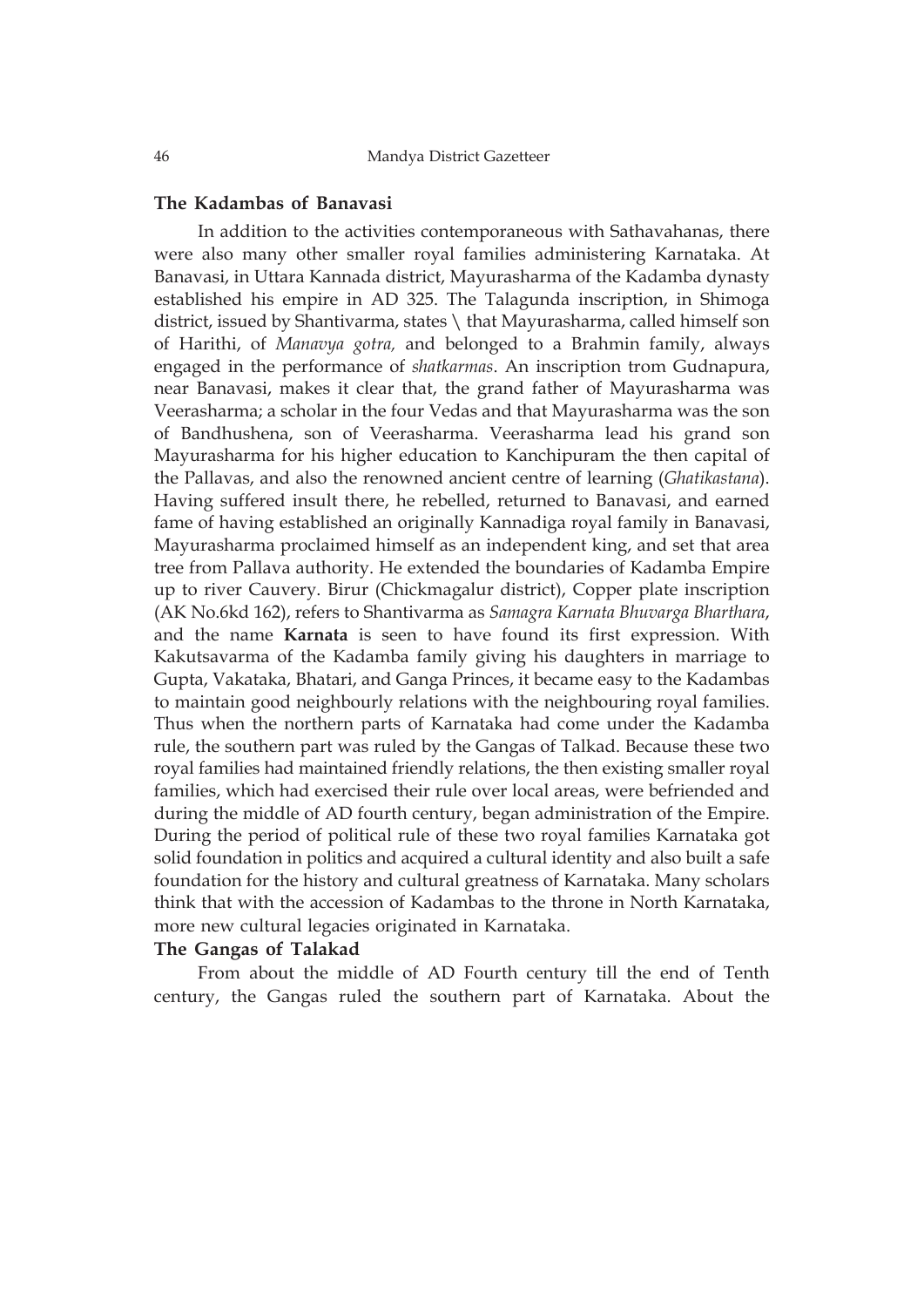administrative period and the nature of historical succession of the Ganga dynasty there is a perpetual debate among the scholars. If Fleet thought that most of the copper plates of the Gangas were spurious records and as such unhistorical, B L Rice, thought that the copper plates of the Gangas are authentic and therefore, the copper plates are trustworthy for the reconstruction of their history. It is only trom AD 10th century onwards; the origin of the Gangas is traceable in the inscriptions. According to them, the early rulers of this dynasty ruled in Ayodhya. Thereafter, they migrated to *Ahichchatra*, and next the two princes named Dadiga and Madhava migrated to Gangaperur in the south and firmly established their empire in Gangavadi-96000, comprising important towns Nandagiri (Nandi hills near Bangalore) and Kuvalalapura (Kolar), According to Kallurgudda inscription AD 1122, Gangas belonged to Suryavamsa and Ikshvaku family. On the basis of this belief King Harishchandra and his wife Rohini devi had a son named Bharatha. Bharatha's wife Vijaya Mahadevi, while she was a pregnant took a bath in the river Ganga. Afterwards a son was born. They named him as Gangadatta (child born with the blessings of Ganga) as it is traditionally believed. Inscriptions confirm that Gangadatta was the first person in that line, and he named his successor as a descendent of Ganga. Due to that reason this royal family came to be known as Gangas. Inscriptions also reveal that they established their kingdom in the province of Gangavadi-96000, which had two important towns called Nandagiri and Kuvalalapura Kolar. They, after some time shifted their capital from Kuvalalapura Kolar to Manne (Manyapura), Mankunda (channapattana taluk) and in Nelamagala taluk thereafter to Talakad.

Among these places Ayodhya and *Ahichchtra* are identified in north India, while Gangaperur is in Cuddapah district of Andhra Pradesh. Nandagiri is Nandhi hills near Bangalore and Kuvalalapura is the Kolar of the present day. Historians do not agree with the argument that Gangas came from Ayodhya and *Ahichchatra.* Therefore, the argument that Gangas are originally from Karnataka gets strengthened, while most of the scholars accept this line of argument. According to their inscriptions Kongunivarma was the first ruler of this dynasty. It is learnt that he belonged to *Kanvayana gothra* and Jahnaveya community. By dint of his own self-efforts he established the dynasty of the Gangas. According to Jain sources, sage Simhanandi is said to have been responsible in the establishment of the Ganga dynasty, and that the Gangas, it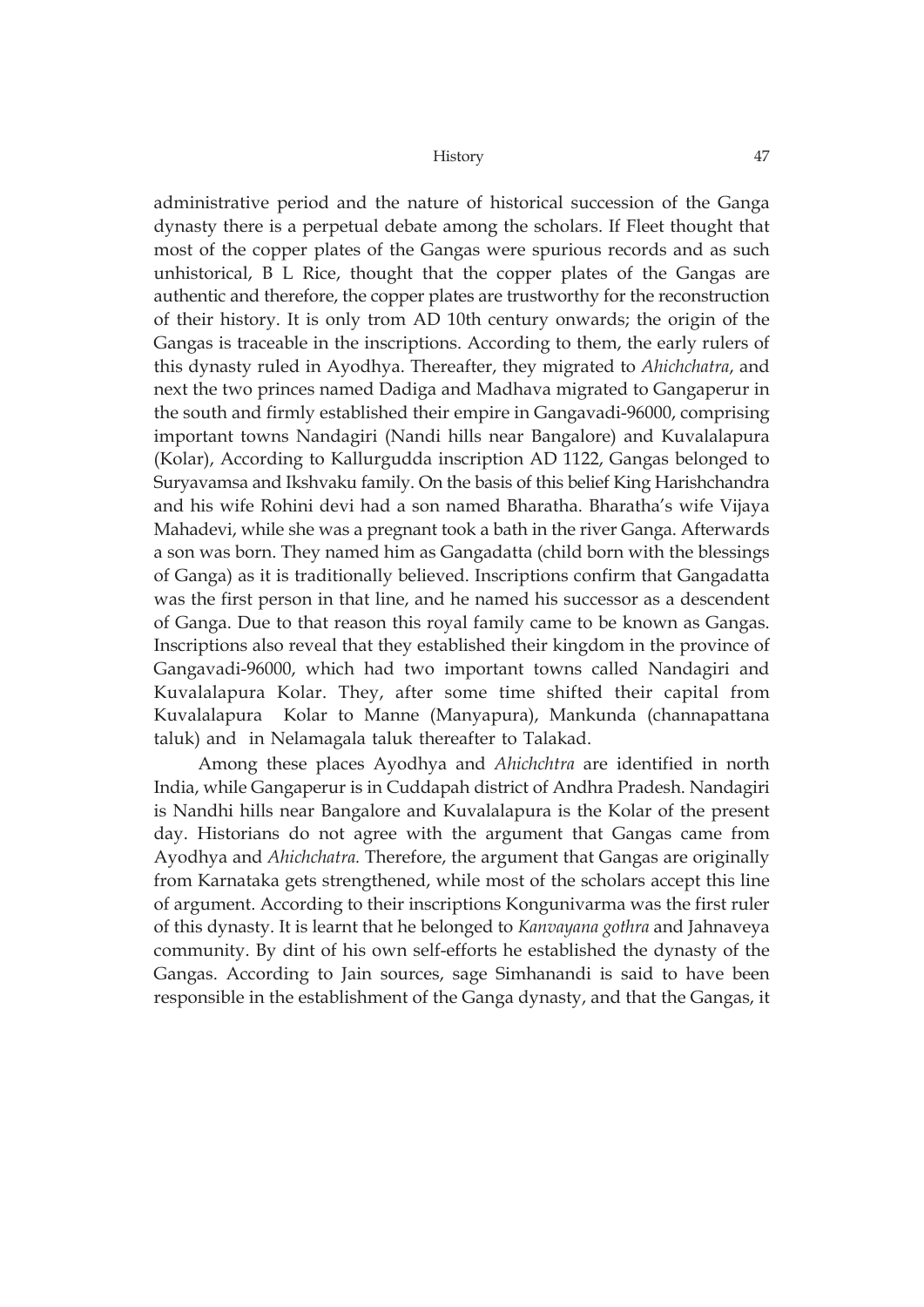is well known, originally belonged to the Jain community. According to this traditional story, Simhanandi, considered the brothers Dadiga and Madhava as worthy of establishing an empire and it is said that he gave them the sword and the kingdom as blessed by the Yakshi Padmavathi. But, scholars like Dr. S Srikantashastry and Dr. S. Nagaraju are of the opinion that there are no contemporary records or inscriptions to support that claim. Whatever may be the merits and demerits of these traditional stories, a very fine thread of historicity can be identified in them. Dadiga and Madhava, the heroes of Ganga family originally belonged to Karnataka, and in about the middle of AD Fourth century, established a kingdom, probably small in extent. Based on the contemporary records, many scholars have accepted that the two names Kongunivarma and Dadiga refer to the same individual.What is surprising is that, the name of Dadiga does not appear in the early inscriptions of the Gangas. They mention the name of Kongunivarma only. Tamil inscriptions refer to this family as Konguniarasar. It is said that he was the first king in that royal family and that the family came to be known as Ganga dynasty. Afterwards his son Madhava I came to power. He prevented the invasion of the capital of the Gangas- Kuvalalapura, under the leadership of Nandivarman Pallavamalla and was responsible for laying strong foundation for the establishment of the Ganga Empire during AD fourth century. Inscriptions clearly state that Madhava ruled having built a strong fort in Nandagiri or Nandihills. Some details about Kongunivarma are known from the Mysore and Nittor copper plates. Mysore (AK Inscription No.1 03) copper plate refer to Kongunivarma Dharmamaharaja, as born in Kanvayana Gothra and Madhava who held the title Maharajadhiraja, was his son. Inscriptions also inform that Kongunivarma had studied several *Shastras* and imbibed a disciplined personality. Madhava I is compared with the touchstone, used in the process of examining gold, that he was a patron of poets and scholars that by his own dint of ability overcame certain odds faced by his military power. He is referred to in the inscription as having written a commentary on *Dattakasutravrithi.* Harivarma succeeding his father Madavavarma came to power. In the copper plate found at Srirangapattana (E C No: 6 inscription No: 66) the genealogical tree of the Ganga dynasty starting from Kongunivarma is furnished. In this inscription Vishnugopa son of Harivarma is named, and Trivikrama's son is called as Dugga. It becomes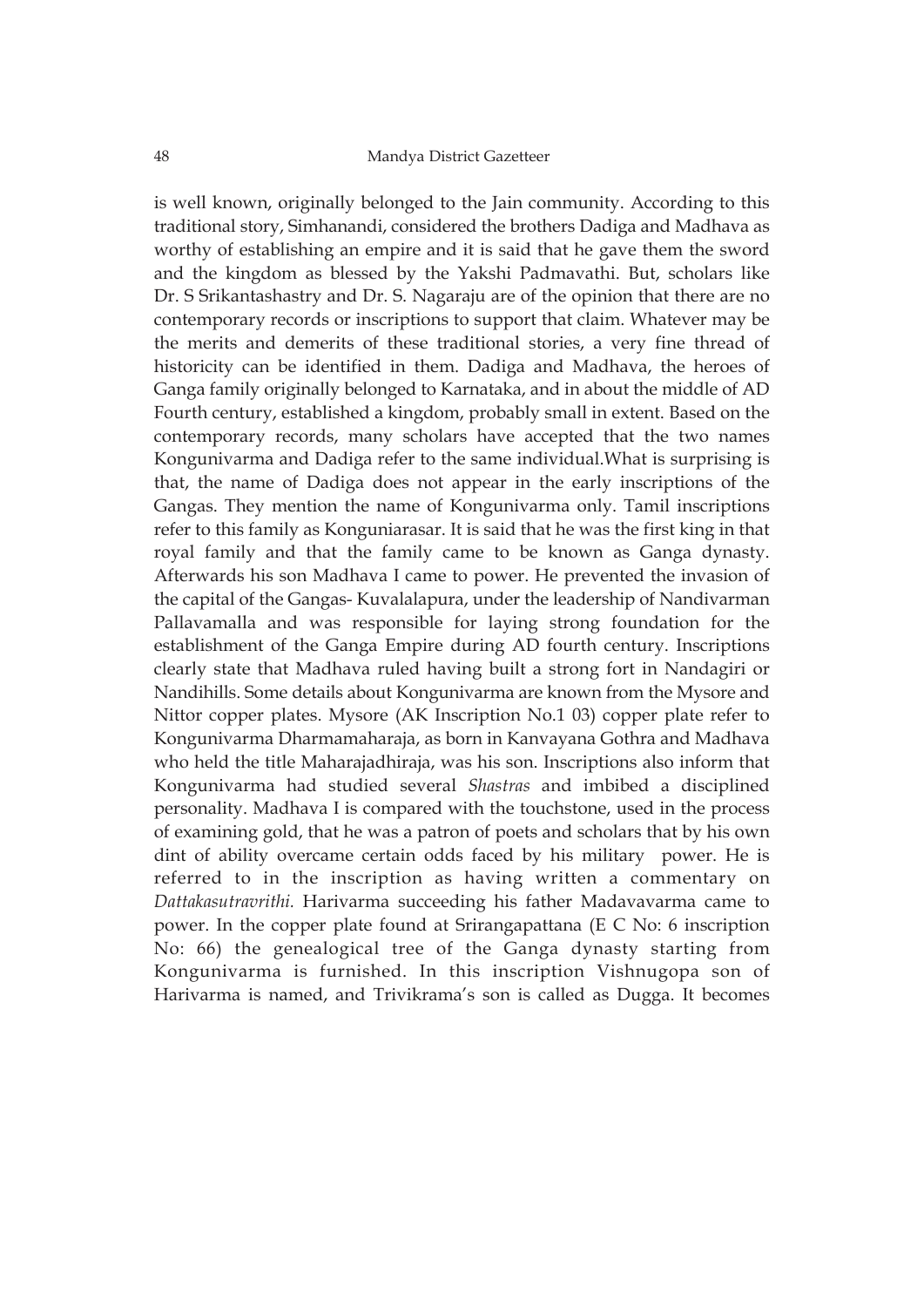certain from the inscriptions that Chikkagangavadi a prominent province of the Gangas was also an important centre in the administrative division of Gangavadi 96000, and a prominent ancient town of that time. Harivarma who came to power after Madhavavarma is evidently addressed several times as Aryavarma and Krishnavarma. Some scholars consider Aryavarma and Krishnavarma as brothers of Harivarma, without any basis. It is learnt from the documents that, Harivarma, probably had his second capital at Talkad.

After Harivarma, his son Madhava II ascended the throne. According to Penugonda copper plates, he came to power with the help of Pallava Skandavarma. Brothers of Madhava II**,** Vishnugopa and Veeravarma had not only earned a good name but also had developed many of their own skills. After Madhava II**,** Vishnugopa came to power and ruled for about two decades. After him, Madhava III ascended the throne with the title 'Tadangala Madhava'. From the inscriptions, it is gathered, that he had married the daughter of King Kakustavarma of Kadamba dynasty ruling from Banavasi. After Madhava III his son Avaneetha, got coronated (c. AD 469-529) while he was still young. He ruled for about sixty years. Avaneetha had married Jeshtaadevi daughter of Punnata's king Skandavatma. After Avaneetha, his son Durvineetha by using force had displaced his cousin brother becomes clear from Devagarh copper plates.

Durvineetha (C. 529-579) was the most prominent king in the Ganga dynasty. Not only he was powerful, but also he was extraordinarily proficient in both Kannada and Sanskrit. It is popularly known, that he wrote a commentary on Bharavi's (15 chapters) Sanskrit works *Kiratharjuneeya.* During his reign Punnata and Pannada (Bana?) areas merged in the Empire of the Gangas. From the records it is evident that he translated into, Kannada, the book *Vaddakatha*, written in Prakrit language by Gunadya. Nallala copper plates, belonging to his regnal years, refer to Durvineetha's knowledge in Music, Dance, taming of elephants, and the Science of Ayurveda. It is further learnt that just as he had proficiency in different Sciences, he had also got deep knowledge of the Science of Ethics, which was comparitively equal to the *Arthasastra* of Kautalya or Chanakya. Although; it is believed that he wrote an explanatory work '*Shabdhavathara*' on Sanskrit grammar, the original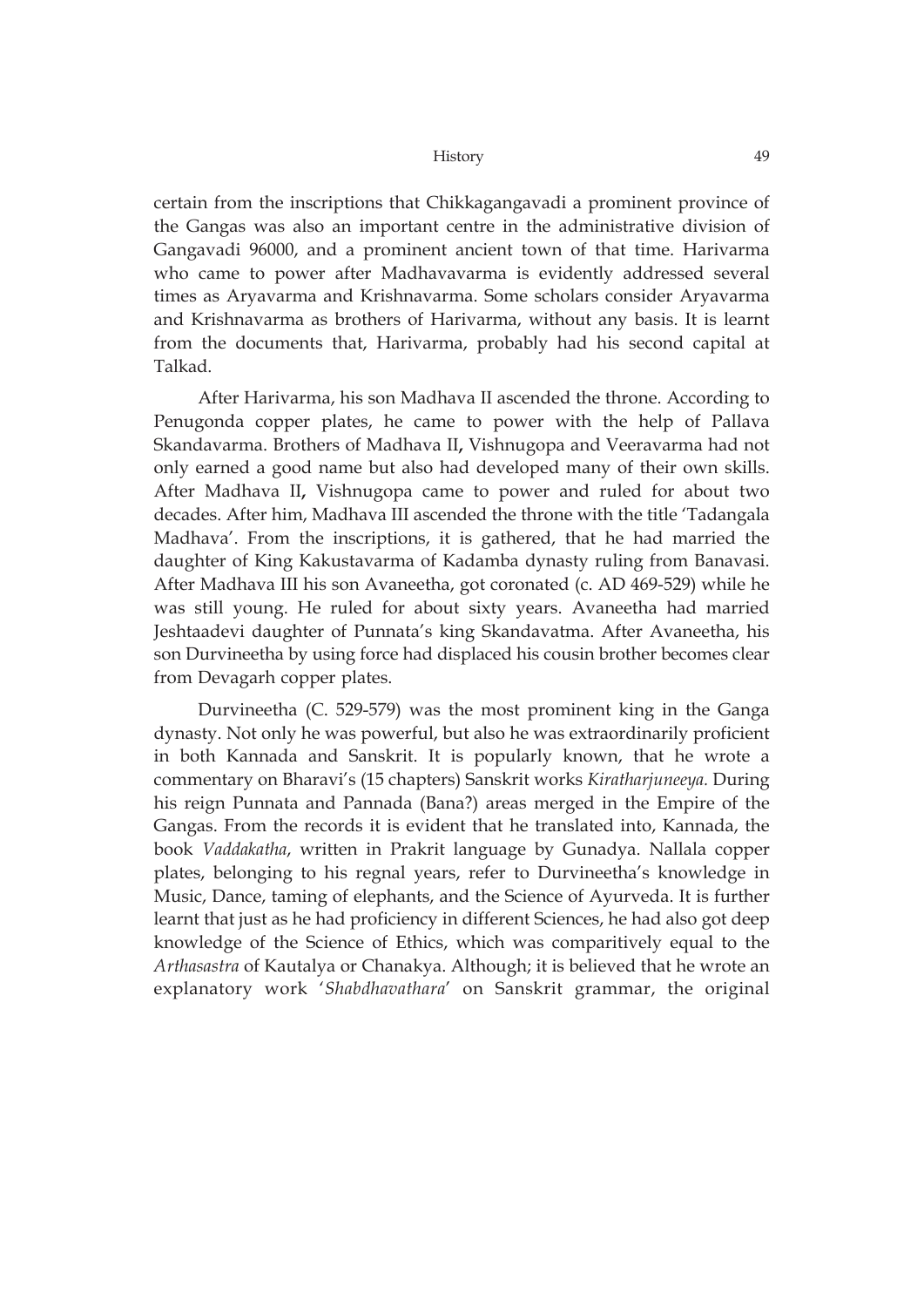composition made by a Jain scholar called Pujyapada, was in Sanskrit language, and probably Durvineetha might have rendered it to Kannada, is an opinion known for certain. It is believed that Durvineetha had accepted overlordship of the Chalukyas of Badami and that he helped Pulakeshi I in his symbolic performance of *Aswamedha yaga* (Horse sacrifice), which he performed after successfully annexing his neighbouring kingdoms. Durvineetha had three sons including Mushkara and Polaveera. After the death of his father, these sons succeeded him one after the other. Next, Sritrivikrama son of Mushkara succeeded to the throne. Sritrivikrama was proficient in 14 special unique skills. After Sritrivikrama, Bhuvikrama ascended the throne. He maintained cordial relationship with the Chalukyan king. He is stated to have helped Vikramaditya in defeating Pallava Parameswaravarma at Vilande in AD 670. Bhuvikrama's younger brother Shivamara I had adored the Ganga throne in AD 679. Hallegere (Mandya taluk) inscription is the first record of his reign and helps in meticulously fixing the year of his accession. This inscription dated AD 713 is a copper plate. It refers to Shivamara I coming to power a precisely a hundred years after Durvineetha. On this basis it is possible to fix the reign of Durvineetha as C. AD 529-579. In this inscription there is no mention of Avaneetha's son Durvineetha forcibly taking away of the kingdom from his cousin brother. But, this issue has already been discussed with reference to the citation of Devagarh inscription. In Hallegere inscription there is a reference to the construction of a bridge connecting Kolugolu, Belkere etc, and its neighborhood with Keregodu vishaya. An inscription referring to the occasion states that, a village renamed as Pallavathataka was given as a gift to Marasharma's son Madhavasharma and his grandson Bhavasharma.

After Shivamara I his grand son Sreepurusha (AD726) came to power is confirmed in Javali copper plates. Sreepurusha laid siege to Kanchi, defeated Pallava Nandivarma and gained the title Permanadi. It is clear from the records that Vikramaditya II of the Chalukyan family supported him in this battle. Next, Teramara Pandya abducted the princess of the Ganga family and married her, as it is popularly known. At the same time Sreepurusha suffered a defeat in his hands at a place called Vambai (Vanabai). As a consequence, as evidenced by the inscriptions, the capital was shifted from Kuvalalapura (Kolar) to Manyapura (Manne in Nelamangala taluk). He had entertained rosy ideas of building a huge empire and in furtherance of that defeated Chalukyas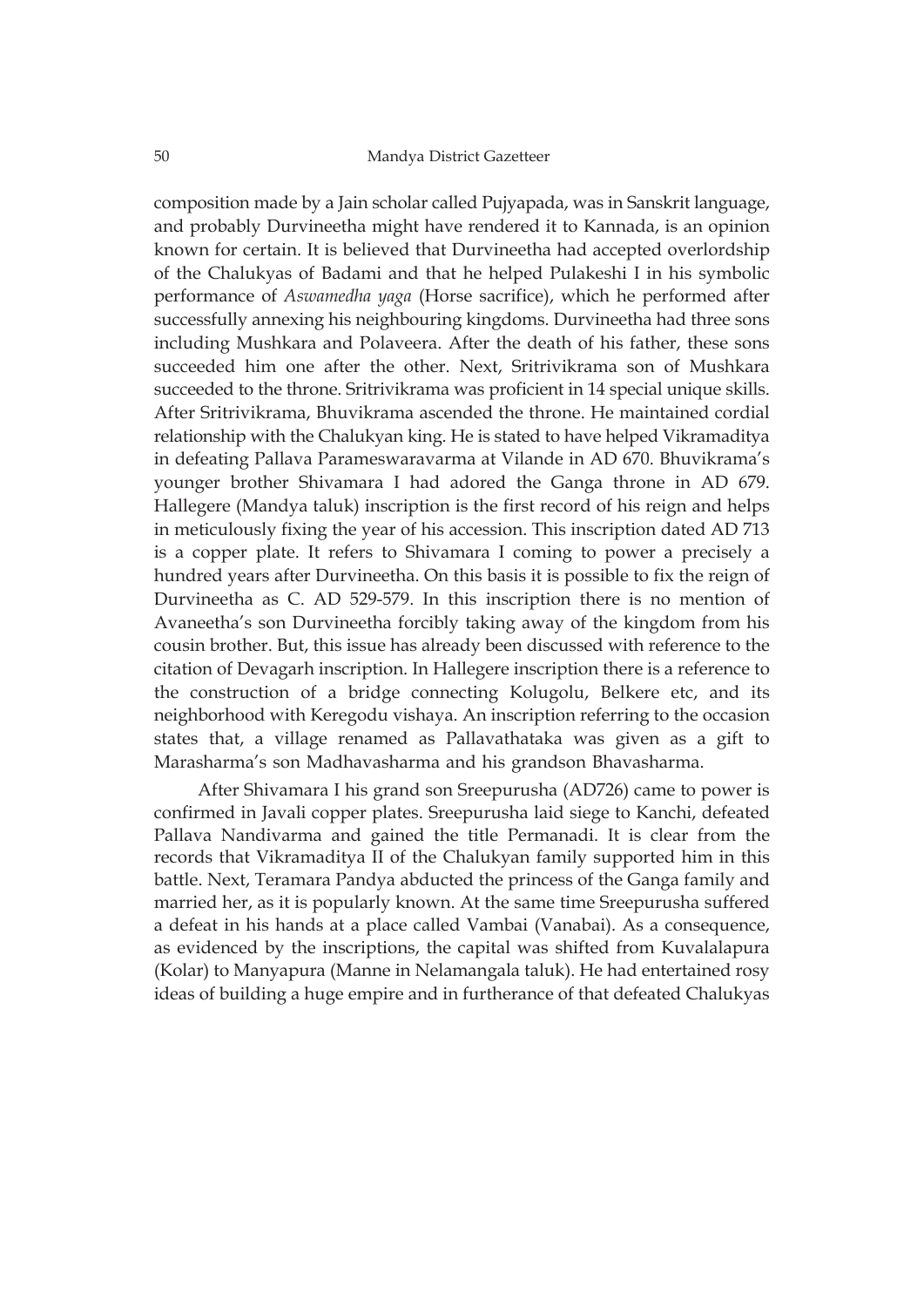of Badami in AD 753. He opposed the Rashtrakutas in many battles, which were of crucial importance.

At about the same time, when Krishna I of the Rashtrakuta dynasty invaded Manne with his army, Ganga Sreepurusha forced him to retreat back to Kampili in Bellary district, as revealed by the documents. Though Sreepurusha had selected for marriage his queens from Chalukya and Nolamba royal families and had cultivated good will with them, towards the end it is noticed that Nolambas conspired against him and allied themselves with Rashtrakutas as confirmed by the inscriptions. Personally Sreepurusha was a fine scholar. He is popularly known to have written a treatise on veterinary science entitled *Gajasastra* in Sanskrit language. Only three of his inscriptions are found in Mandya district. Among them Devarahalli (Nagamangala 149 EC 6) copper plates from Nagamangala taluk are important. In this inscription, which is in Sanskrit language, genealogy of the Ganga family is given down to Sreepurusha and records that he lived in Manyapura (Manne) at that time and was called as Prithvi Konguni Maharaja. This inscription records the names of prince Neergunda (Dundu) and his son Paramagola or Prithvi Nirgunda raja and further states that Sreepurusha had yet another name called Janahithadeva. Inscription describes various gifts made upon the request of his wife Kundachchi and his grand son, including Ponnalli village in NirgundaVishaya to the newly built Lokatilaka Jain temple to the northern side of Sreepurasha. Out of his three sons Duggamara, Shivamara and Vijayaditya, it is evident from the records that Vijayaditya was born to Vijayamahadevi of Chalukyan dynasty. It is also learnt that Vijayamahadevi was the daughter of king Vijayaditya of the Chalukyas of Badami. According to the inscription found in the land under cultivation belonging to Purigali village in Malavalli taluk, issued during the reign of Sreepurusha, a tank called Kongani kere was built and its details are on record. This inscription further records that a certain official by name Kunda setty was administering the division called Vadagere-300, and Mudagandura Singadevarasa administered village Puva. Large numbers of inscriptions found on a number of herostones (*veeragallu*) belonging to the reign of Sreepurusha refers to the battles he waged against the Rashtrakutas, giving greater details. Though Sreepurusha was successful in defeating the Rashtrakutas, his power and prosperity had suffered considerably. He was obliged to defeat the Nolambas at Hemavathi and Henjeru near Madakasira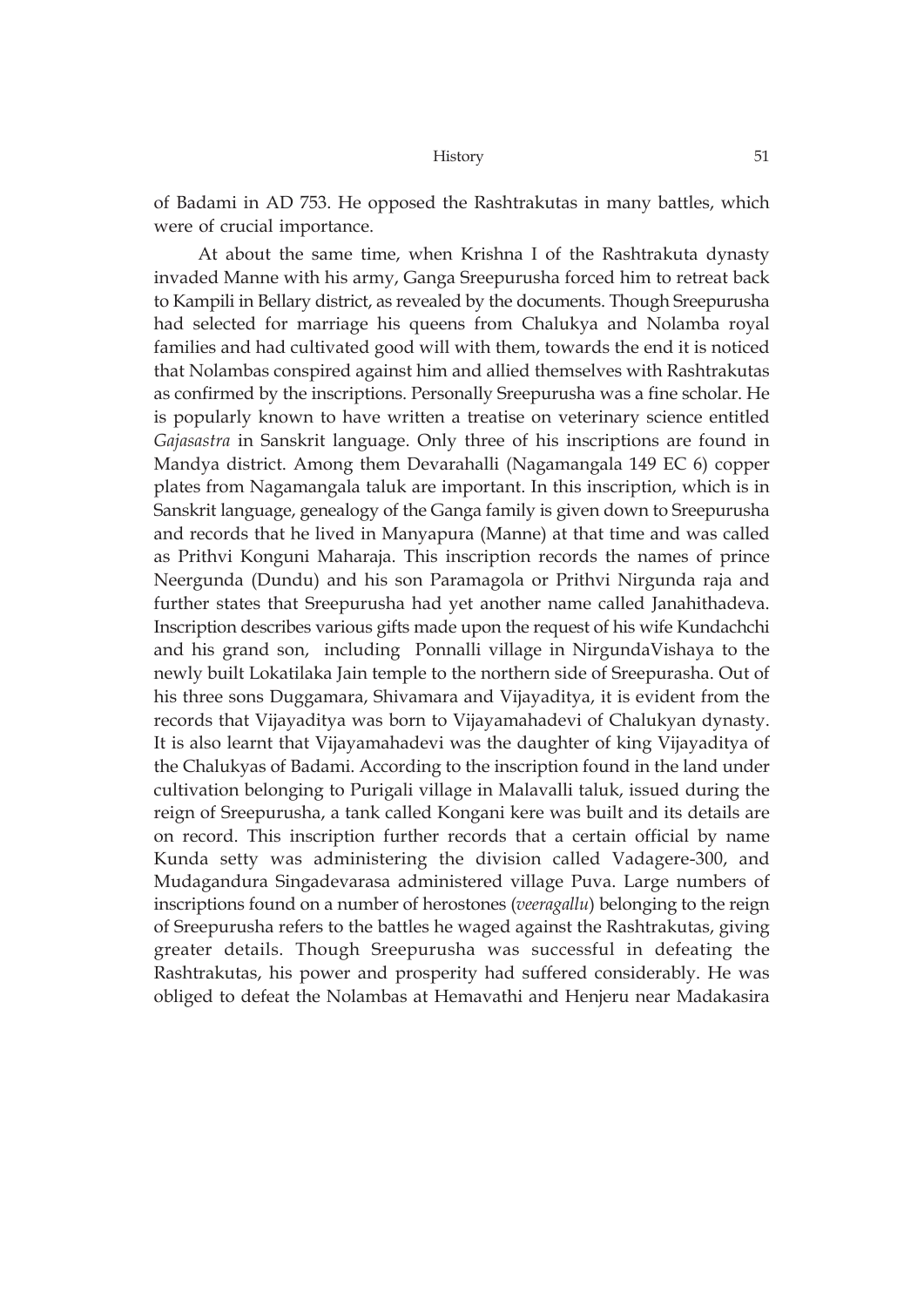(now in Andhra Pradesh). Thus Sreepurusha by virtue of his predominant power protected the'Empire of the Gangas without much loss. As a result of his greatness, Sreepurusha took a number of titles: Rajakesari, Ranabhajana, Bheemakopa, Konguni Rajadhiraja Parameswara etc., He became famous with the name Prithvikonguni Mutharasa. As long as Sreepurusha was alive, Rashtrakutas were unable to obtain mastery over the Gangas.

After Sreepurusha, Shivamara II ascended the throne of the in AD 788 and became a powerful king of the Ganga dynasty. Javali copper plates confirm the period of his succession to power. Shivamara II also had to put up a struggle against the Rashtrakutas. Rashtrakuta king Dhruva, defeated Shivamara II at the battle of Mudagonduru, got him arrested and took along with himself. In the place of Shivamara II, Dhruva appointed his son Sthamba as the governor of Gangavadi. Sthamba also administered from Manyapura. After the death of Dhruva, as a result of the struggle for succession that followed between his two sons, Govinda III came to power and released Shivamara II from imprisonment under the expectation of the possible future support from him. But, Shivamara II instead of supporting Govinda III supported Sthamba. However, when Sthamba suffered a defeat Shivamara got arrested again. The primary administration of Gangavadi province was then entrusted to Shivamara's son, Prince Marasimha in AD 796. Thereafter, a war ensued between Govinda III and Sthamba, and ended with the defeat of Sthamba. Yet, Govinda, with his large hearted nature, reappointed Sthamba as a Provincial Officer of Gangavadi. It is said that Shivamara died in AD 816, in a battle against Amoghavarsha. Although, Shivamara spent most of his lifetime in Rashtrakuta imprisonment, he had taken keen interest in literary and religious activities. He patronized a large number of religious institutions. It is said that he had authored two books- *Gajashtaka* and *Sethubandha.* Shivamara was a follower of Jainism, and the Jain documents make it clear that he had built Chandraprabha Basadi at Sravanabelagola. Ganjam copper plates from srirangapattana.

Shivamara have made a reference to Vishnugopa son of Harivarma, and state that Dugga was the son of Trivikrama. There is a statement in an inscription that Marasimha son of Shivamara II, during the reign of Yereyappa and with his permission, along with Kolinolambadhiraja Koolliyarasa and his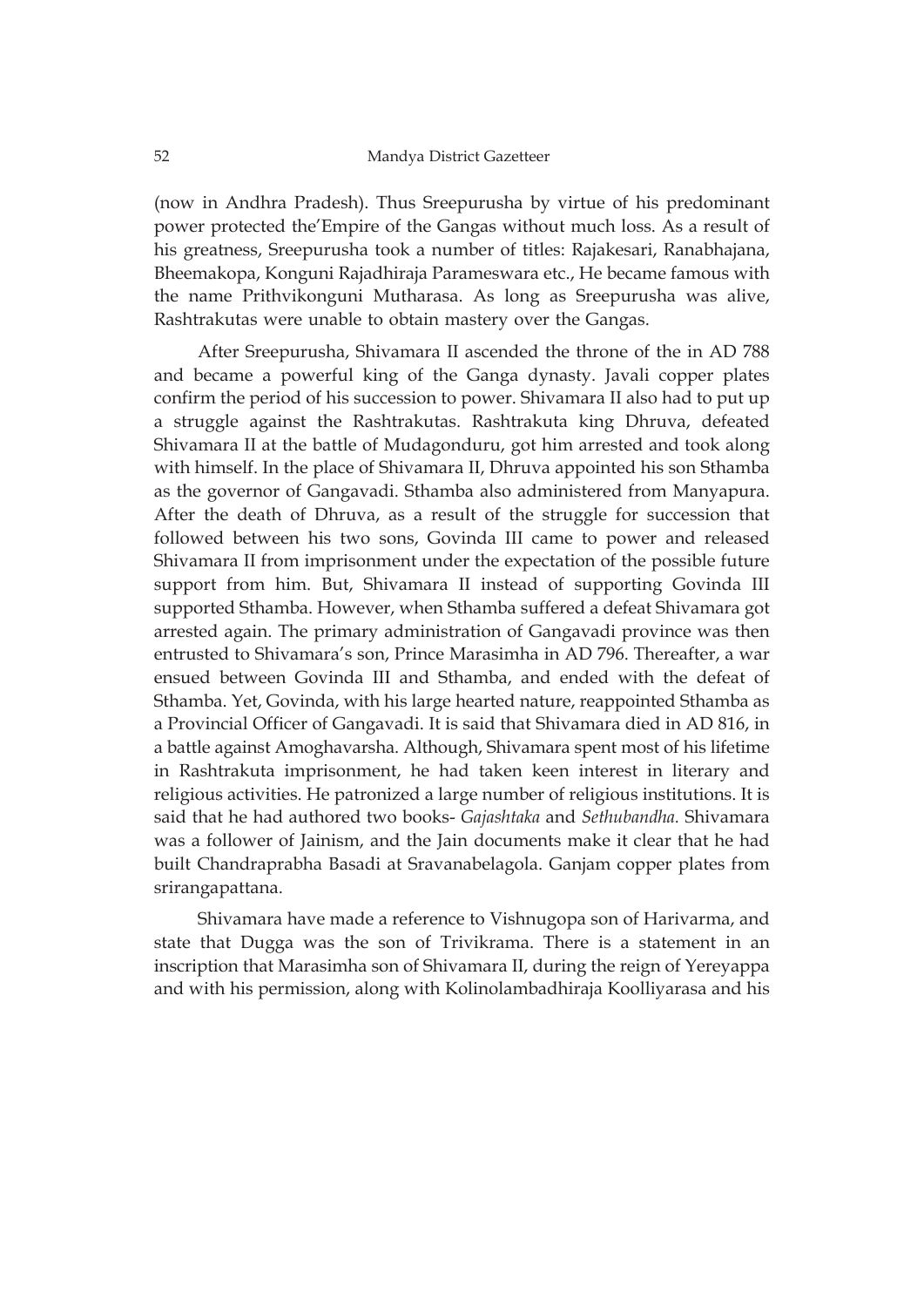son, granted a village called Tipperuru as Brahmadeya to certain Pennadi, the lord of Arpure village. Marasimha son of Shivamara II did not rule because, he is stated to have died while he was still a prince. According to Alur copper plates of AD 796, by that time under Rashtrakutas, Marasimha is stated to have taken over the Ganga Provincial Administration (*Mandaladhipatya*). In this inscription genealogical details of all the following is furnished: Harivarma, Bhishnugopa, Madhava, Avaneetha, Durveeneetha, Srivikrama, Dugga, Shivamara, Sreepurusha and Shivamaradeva. Since Marasimha's brother Prithivipathi was still young, Shivamara bestowed the Ganga crown upon his own 'brother Vijayaditya.But, refusing to take the Regalian for himself, he appointed his son Rachamalla I asking. Soon after assuming power Rachamalla tried to gain independence from the Rashtrakutas

In order to gain the support of the Nolambas, Rachamalla entered into matrimonial alliance with them. He gave his daughter Jayabbe in marriage to Nolamba king Polalchora. In the meanwhile, Rashtrakuta Amoghavarsha sent his army under the leadership of Bankesha the governor, against Rachamalla. Although, Rachamalla was a winner to begin with, he failed to keep Gangavadi completely under his control. As a consequence a kind of unhealthy relationship developed among them. Rachamalla came to be called as a moral leader (Permanadi). After Rachamalla, in AD 843 his son Yereganga Neetimarga assumed power. As a result of his marriage with Chandrabbalabbe, the princess of the Ganga dynasty,' Amoghavarsha had maintained friendly relations with the Gangas. Rachamalla, the eldest son of Yereganga ascended the throne and remained in power during AD 870-919. Soon after Rachamalla II came to power, he had to fight against his rebellious enemy Nolamba Mahendra. In AD 895, Yereganga II the son of Butuga defeated Mahendra and regained the political boundaries that the Gangas had lost. Henjeru province that had been lost some time earlier was won from the Nolambas. An inscription on the pillar found at the northern tank bund belonging to the village Taayalur (Tylur), in Maddur taluk, states that the son of the Gavundaswamy of Taayalur, certain Nagammayya had built a temple. This inscription bears the date AD 895-96 and refers to Nolambadhiraja Mahendra and states that Rachamalla II who had a title' Satyavakya Permanadi' was ruling at that time. Another inscription lying in the paddy fields-near the northern banks of Cauvery opposite of Srirangapattana (Gowthama Kshethra) belongs to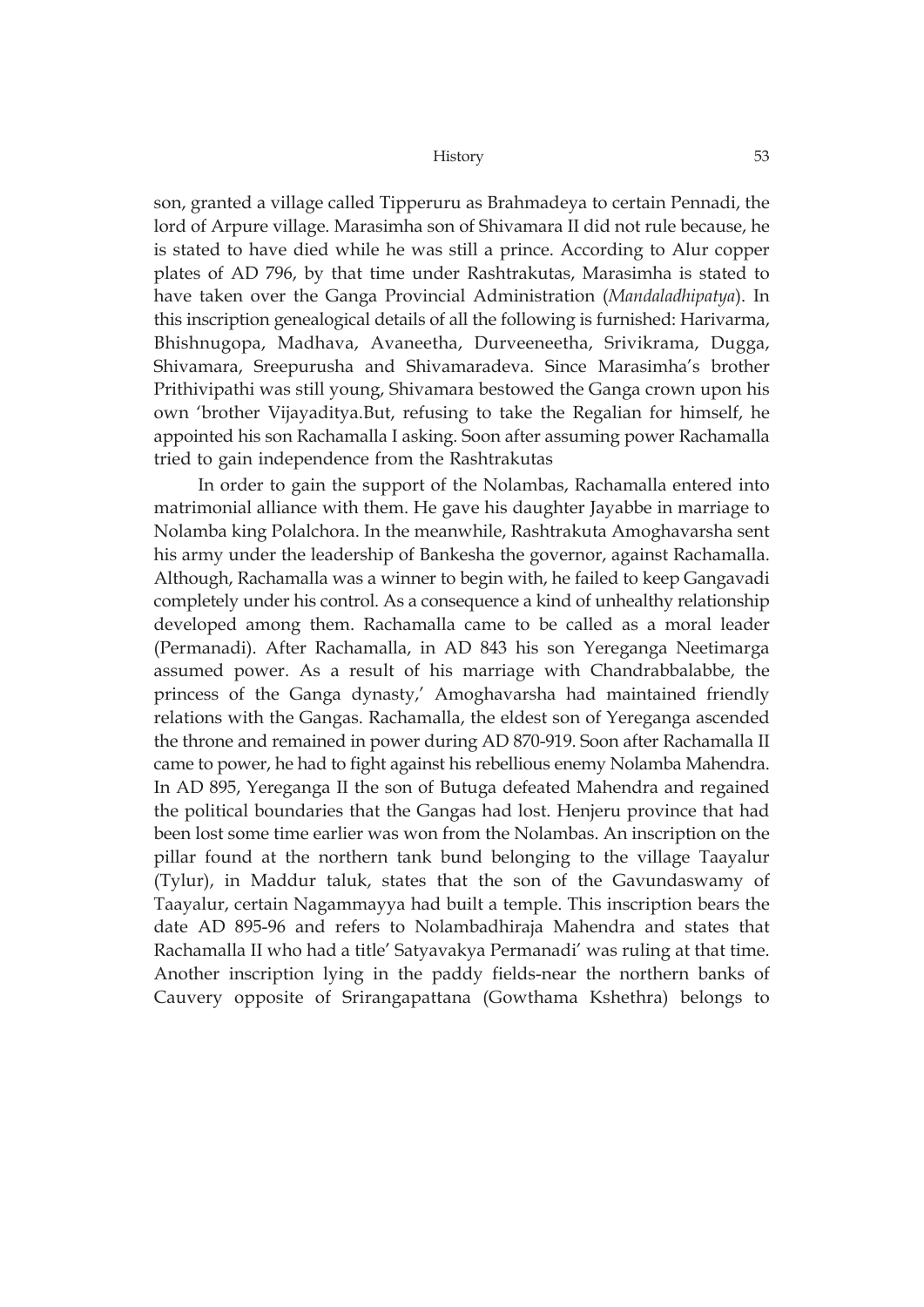Satyavakya Permanadi's (Rachamalla-II ) 34th regnal year (9-1 9th Century), records that a special permission was accorded to purchase Perbaanapalli to a certain official called Kesiga. That was granted to build a dam across the river at a place called Talenere, as is stated in the inscription. This was done at the instance of Mathisagara panditha deva Bhatara, a Jain guru from Kalbappugiri (Sravanabelagola). It is further stated in that inscription that in Kalbappugiri (Sravanabelagola) two ascetics Bhadrabahu and Chandragupta had lived and sanctified it. An inscription of AD ninth century at Honnenahalli in Krishnarajpet taluk has on record a land grant in the area that belonged to Kongaalnaadu made by Ganga Yereyapparasu of Kulavalaapura for a traditional ritual called *Baalgalchu*. Inscription dated AD 906-07, at Malligere village in Pandavapura taluk describes about the administration jointly carried out by Rachamalla II and Yereyapparasu. Referred to as Satyavakya Permanadi in the inscription is said to be nobody other than Rachamalla II. Kovalaalapuravareswara Nandigirinatha Kongunivarma is described as Dharma Maharajadhiraja. Kyathanahalli inscription (Pandavapura 16: EC 6) of the same taluk refers to certain gifts made by Satyavakya Permanadi and Yereyapparasu to Kallu (Stone) Basadi built by an official named Chagi Permanadi. Kolagere inscription AD 917, states that the monolithic icon, about twelve feet tall, of Bahubali atop the Doddabetta at Aretippuru, visible to this day, is comparatively earlier than the Gommata Image at Sravanabelagola.

The three sons of Yereyapparasa, Narasimha (AD 919-25), Kakkeya Ganga . Rachamalla III (AD 923-936), and Buthuga II (AD,936-60) came to power successively and directed, from Talkadu, the progress of the Ganga Empire. Buthuga Il usurped power from his elder brother, with the support of Rashtrakuta king Amoghavarsha III. Since Buthuga II had married Revakanimmadi, the daughter of Baddagadeva Amoghavarsha III, it is but natural he extended his support to Buthuga II in ascending the throne. In addition to this, Buthuga II had helped Krishna III and Baddegadevarasu in AD 936, in their revolt against Govinda IV. Thereafter, not only Gangas were friendly with the Rashtrakutas but also supported them in their political aspirations. As a result of this Gangas lost their political independence. A very interesting inscription dated AD 950, on a Hero Stone, now in the possession of the Government Museum, Bangalore; but originally found near Challeswara temple north of Atakuru village, in Maddur taluk; has on its top portion a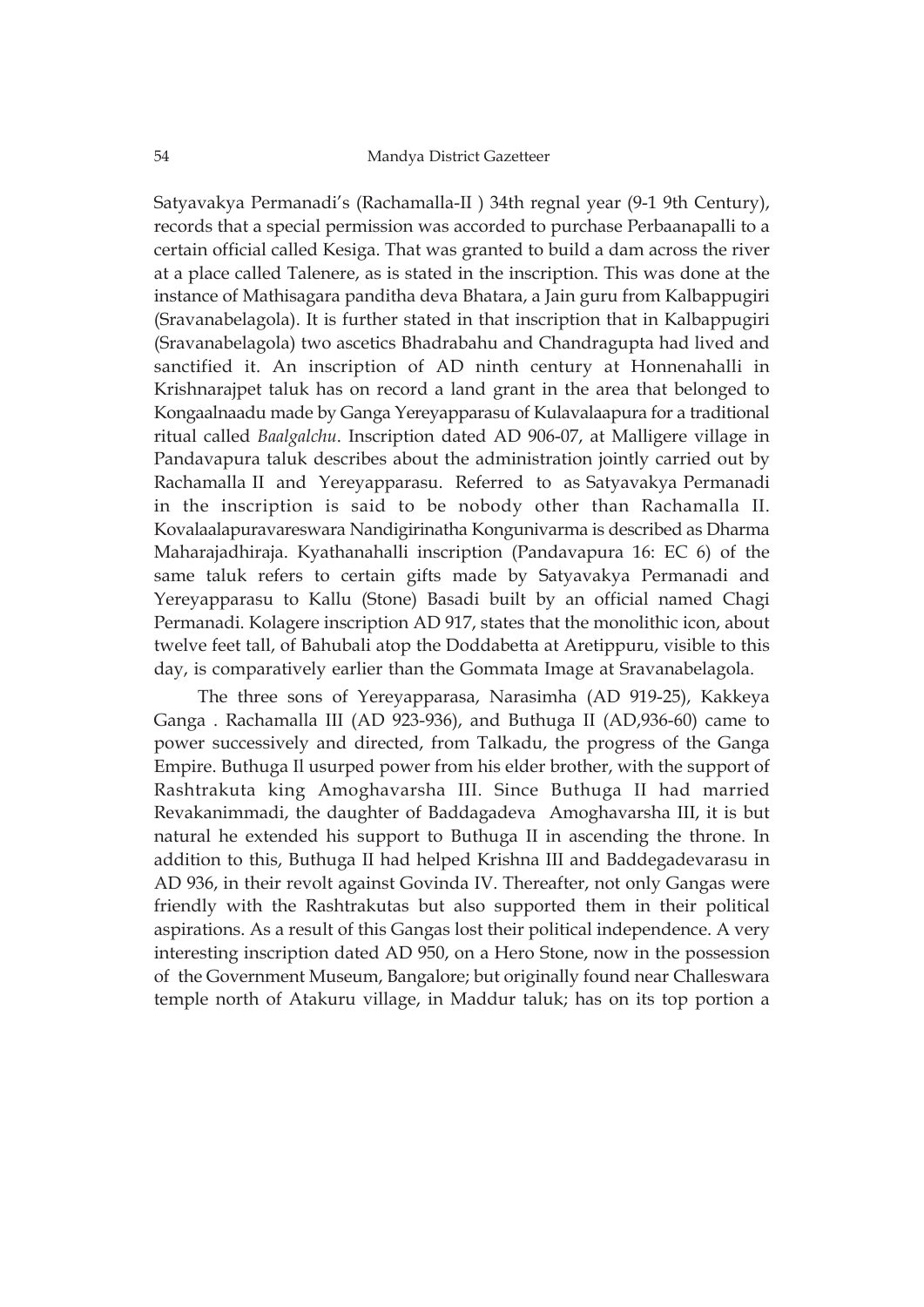sculptural representation of a wild boar and a hound, fighting fiercely has on record a reference to Rashtrakuta Krishna III engaged in battle of Takkolam, while Ganga Permadi Butuga II and the wilder of his elephant goad Manalara, played a vital role in that battle descending on Chola Rajaditya and killing him. Impressed by a show of valour by Butuga, Krishna II gifted him with Banavasi -12000, Belvola-300, Puligere-300, Kisukadu-70 and Baginadu-70. For the valour exhibited by Manalara, Emperor Krishna gifted him with his most loved dog Kali as requested, and on the separate occasion Butuga honoured Manalara by granting him, as a gift *umbli,* the province of Atakuru-12. Later on, on a hunting expedition with Manalara, the dog Kali killed a wild boar and died in the process. In remembrance of the event that hero stone was erected for dog Kali, a certain Gorava was appointed for its daily worship along with grants for its maintenance. This inscription bears testimony for the love and affection bestowed upon the pet animal. In this inscription it is clearly stated that Butuga II killed Rachamalla, the son of Yereyappa. Thus it is abundantly clear that they were not brothers as such, but he was a son of some other person.

A sincere devotee of Jainism, Butuga II was a fine scholar as well. After the death of Butuga, his son Maruladeva ruled for a short period (960-63). Afterwards, Marasimha II held the administration of the Empire. Another inscription (Dhanguru-Malavalli-50EC 7) Of Butuga II is very much obliterated. This inscription deals with the grant of Dhanaguru village in Badagere Nadu, made by Mannigada Machaiah, in obedience to the order passed by Satyavakya Ganga, to an official called Achama, in observance of the traditional practice of Kalnadu, as a *Mahasati* memorial. This inscription belongs to the reign of Buthuga II (AD 960). After Buthuga, Chalukyas of Kalyani became powerful and put an end to Rashtrakuta administration. But, Marasimha II had helped Rashtrakuta Indira IV (grand son of Krishna III) in getting coronated at Bankapura. Due to this reason, Marasimha III had to incur the wrath of the first king of the Chalukya dynasty of Kalyana Tailapa II.

Marasimha III ruled prominently from AD 963 to AD 974. His most important achievement was the defeat of the Nolambas and acquisition of the title Nolambanthaka. Marasimha was also famous for his achievements in literature, religion art and architecture. His minister Chavundaraya got the huge monolithic idol of Bahubali installed at Sravanabelagola, and earned an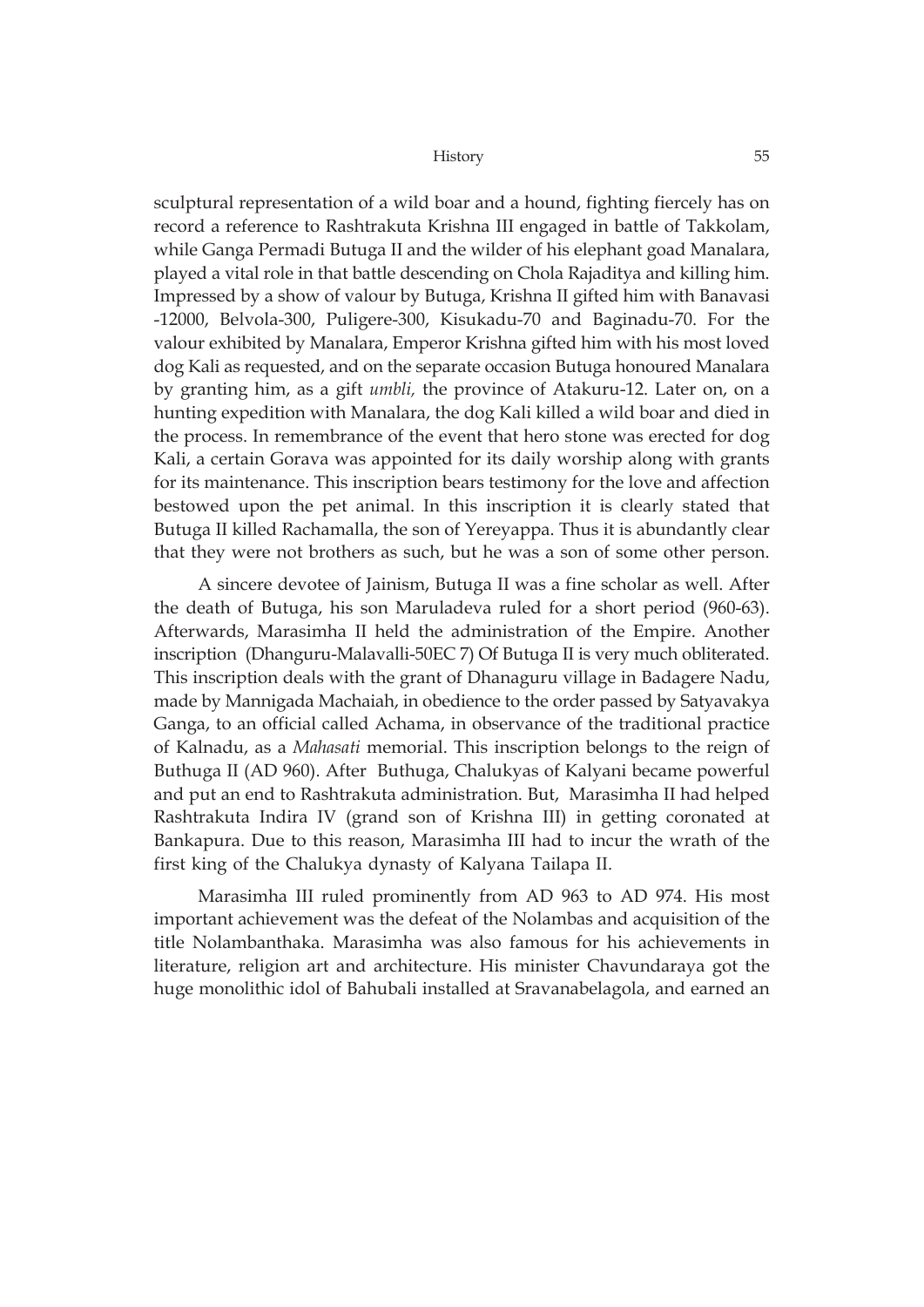everlasting name for the Gangas in the history of Indian art and architecture. Marasimha patronized a large number of famous Jain sages. He was a sincere devotee of Jainism, and is known very well to have renounced this world by taking to the *Sallekhana* (gradual starvation to death/liberation). Marasimha had four sons Satyavakya, Rachamalla IV, Rakkasanga and Arumolideva. Among these brothers there ensued a struggle for succession. Chavundaraya stood to support Rachamalla IV as opposed to Govindarasa brother of king Marasimha. Chalukya Tailapa, having collected all the details about the internal strife in the Ganga family, began to fish in the troubled waters, defeated all of them ending with the merger of Gangavadi in the Chalukyan Empire. However, Rachamalla IV continued his lordship in a small town down to AD 999. He was unable to keep it for long. Because, Cholas defeated him, and the remnant parts of the Ganga Empire were annexed by the Cholas. In Mandya district, inscription of Marasimha II is in front of the travelers' bungalow at Nagamangala (Nagamangala 12, EC 7). In this Hero Stone inscription is recorded that a certain Gavunda called Tanadakayya of Idaguru village was the hero. He died in an attempt to save the stolen cattle. This is an incomplete inscription and that was engraved during the first year of the administration of Marasimha III (AD 963-64).

An inscription dated C. AD 975 found at Halebudanuru in Mandya taluk, Ganga Satyavakya, Govinda and Rakkasa Ganga are named (AD 985- 1024). Sovarasi Bhatara is stated to have built a tank at Budanuru. for the maintenance and upkeep the Gowdas of Budanuru made a land grant, as it is recorded. Another Hero Stone Inscription near Boredevara temple at Koththi village of Mandya taluk belongs to this period AD 977-78. That states about a war against the pallavas that took place in Peruru. A hero by name Eswaraganda was killed in the process. In remembrence of that incident a temple was built and towards the upkeep of the temple Kothathi village was given as a. grant. Rakkasaganga, the last king of the Gangas, in about AD1004, fought a terrible battle at Talkadu, against Prince Rajendra Chola, during the administration of Chola king Rajaraja, and suffered a defeat. With that, the province of Gangavadi reached the hands of the Cholas. An inscription AD 1034, found at the time of the renovation of Arkeswara temple at Guttali, reveals that it was a Jain Basadi during the time of the Gangas. This is the *Nisidhi* inscription that has on record the death of Gangaraja Loka Vidyadhara. This inscription throws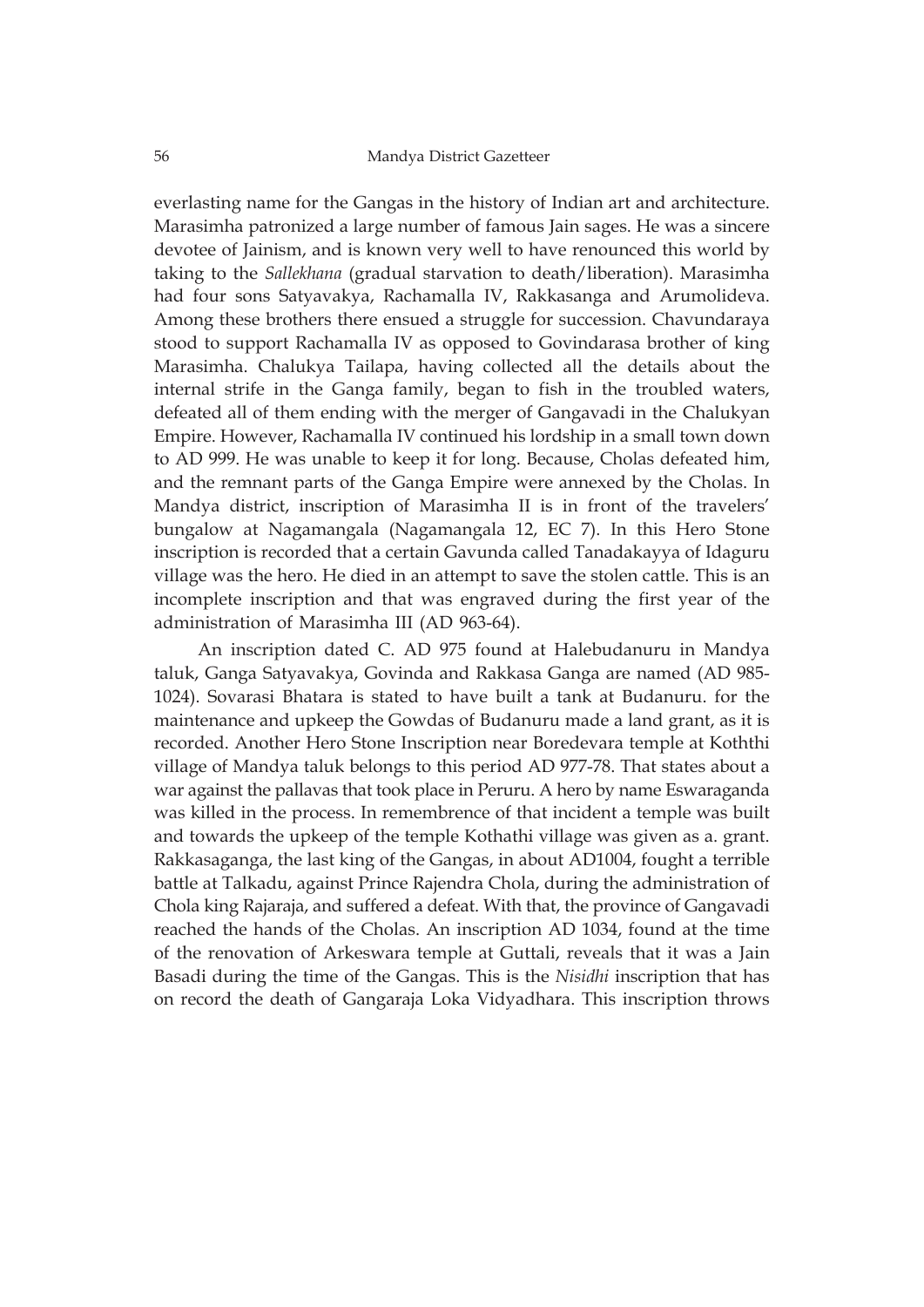new light on the last kings of the Ganga dynasty. Taking this as the basis, Dr. H. P Nagarajaiah thinks that the history of the Gangas can be brought forward by at least half a century. Ganga dynasty inscriptions of Mandya district play a vital role in understanding the sub-branches of the Ganga family.

There are inscriptional references in Mandya district for the construction of a large number of tanks-bunds and numerous temples during the period of the Ganga dynasty.Scholars , on the basis of an inscription in Shikaripur taluk, think that a Ganga official named Tirumalayya built the Sriranganatha temple AD 894, in Srirangapattana. Due to the non-availability of inscriptional evidence to support the said claim, it has not been possible to finally accept it. The *Trikuta* Basadi, stated to be the most ancient, is believed to have been built in about AD 900, in the famous *Panchakuta* Basadi complex at Kambadahalli in Nagamangala taluk. An official Chagi, as desired by the Ganga king Satyavakya Permanadi and Yereyapparasa, according to an inscription found there, built the *Kallu* Basadi at Kyathanahalli in Pandavapura taluk. Devarahalli copper plates of AD 776-77 refer to a Basadi built at that time. Arani (Nagamangala taluk) inscription dated AD 972 speaks about the land granted by Mabalayya, Minister of the Gangas, for the maintenance of a tank, probably built by him. Ganga Permanadi's inscription dated AD 997 refers to a tank in Belur (Mandya taluk), built by Ganga Pergade Basanaiah and the adding up of a water outlet (kannada- *Tubu*) to that tank. The temple of Vaidyanatha matha in Maddur taluk was the work of the Ganga period. To that temple Shivamara II granted Halaguru village as is casually referred to in three or four inscriptions of Hoysala Vishnuvardhana's time. During that same period it is learnt that a tank was also built in Halagur. Ganga Neetimarga's Yammaduru inscription of Malavalli taluk refers to their prowess in the extension of irrigation policy by the conversion of the rain fed dry land cultivation in to wet land cultivation. Following villages were the prominent Ganga settlements in the district: Aretippuru, Madduru Athakuru, Kambadahalli, Guttalu, Beluru, Keregodu, Budanuru, Halaguru, Arani, Mudagonduru, Kothathi, Yalekoppa, Kalkuni, Alenahalli, Chinakuruli, Hallegere, Kommerahalli, etc.

From the Athakuru inscription AD 950 that refers to the Rashtrakutas it is clear that Gangas were the feudatories of the Rashtrakutas. Kadukothanahalli inscription AD 987 refers to the visit by certain Ballapa (Vallabha) to Gangavadi.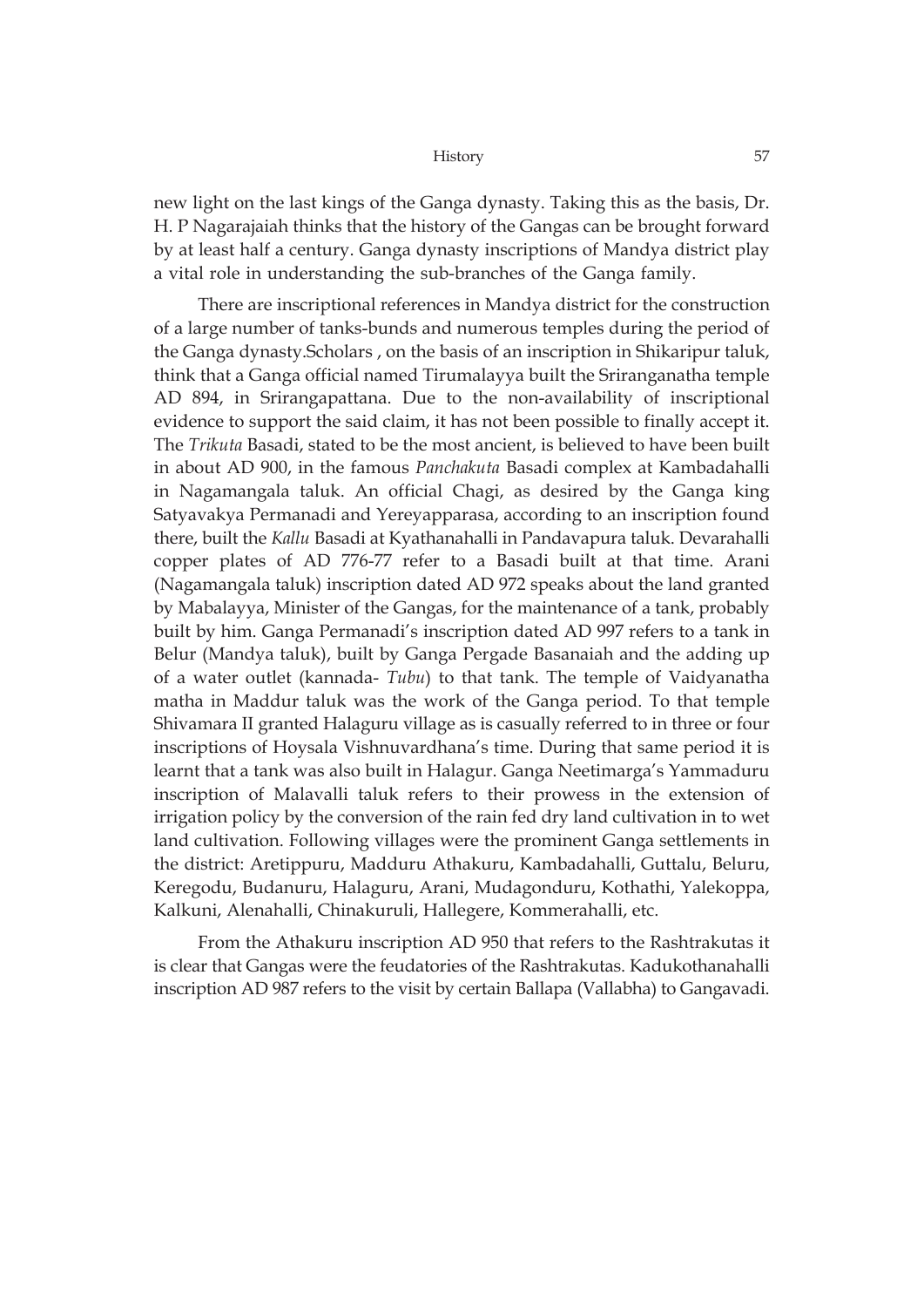It is believed that he might possibly be Rashtrakuta Vallabha. Kannambadi *agrahara* (now submerged in Krishnaraja Sagara) was established by Krishna I (AD 757-763) and a beautiful Kanneswara temple is also stated to have been built by him. Kadaba copper plates (AD 812) are cited by the scholars in support of that claim. But, in support of that claim additional sources are necessary. Tha Mudagonduru battle between Rashtrakutas and Gangas was a decisive one. That had far reaching influence upon the political career of the Gangas and scholars argue the Mudagonduru in Mandya taluk is itself that place.

### **The Cholas**

The administration of the Chola dynasty in the area of the Mandya district began during the period of Rajaraja I and lasted down to the period of Kulottunga I- roughly duration of one century. Talakadu in Mysore district was the centre of all Chola activities. Here, it may be recalled that, the Cholas had taken over Talakadu putting an end to the Ganga rule. In memory of Rajaraja I (AD 985-1016) they had renamed Talakadu as Rajarajapura. In this district altogether seven Chola inscriptions are found. Out of them two belong to the period of Rajaraja I. A Hero-Stone inscription (AD 1011), on the way to the travelers bungalow of Chinakurali village in Pandavapura taluk states, that while Rajarajadeva (probably Chola king) was ruling, a hero called Nagayya, son of Bangali Yereyamma, died at a place called Chikkavangala (Chinakuruli), in the process of protecting horses. An inscription in Kannada language found at Balamuri-kshetra in Srirangapattana records that while Rajaraja Chloa was ruling this province, Panchava Maharaya, the Mahadandanayaka held the administrative power on Vengi-Mandala and Ganga-Mandala. Further, the inscription informs that, by his valour he had won Tuluva, Konkona and Belavola divisions, winning as a result, the title Gandhavarine from Mummadi Chola. The same inscription informs that, Panchava Maharaya Mahadandanayaka, on the occasion of Uttarayana Sankranti, left a grant to the God (name not mentioned) of Ballegolada Balamuri (Balambu Teertha) *kshethra*. for perpetually lighting a lamp twice everyday. An inscription on the wall built into Suryanarayana temple in the environs of Vaidyanatheswara temple at Vaidyanathapura in Maddur taluk has the characteristics of 11 th century AD and belongs to the period of Rajendra Chola I. this record refers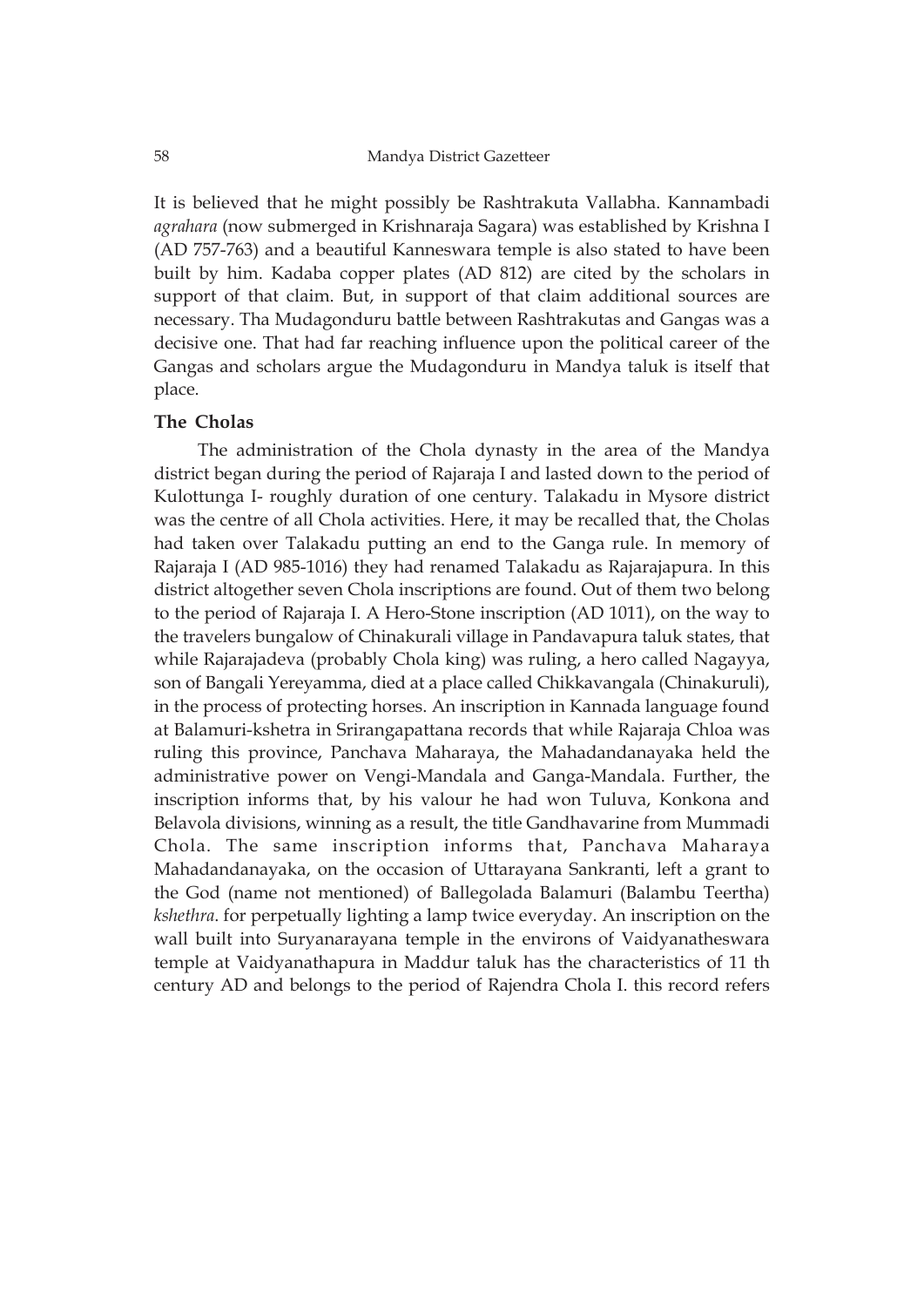to Rajendra Chola as Vijayottungavarma, and honours him with the titles and hyperboles such as Vidyadharatoranam, Votholipanamanj and Tavamunkanamani. An inscription (AD 1102-03) in Tamil, found in agricultural land at Bommuru *agrahara*, in Srirangapattana taluk, states that Chola king Kulottunga was in his 33rd regnal year and an official under him, Mandalika Poman Eraman Vaanavaan renovated the tank bund of Kalasttavadi village in the jurisdiction of Maadevi Chathurvedimangala. In a mutilated inscription found at Channappanadoddi in Mandya taluk, the words Uttama Chola and Rajakoparaikesari have been identified. This inscription exhibits the characteristics of AD 12 century. In a Chola inscription found at Halebudanuru, in AD 1004 it is said that, Rakkasaganga worked as the Mandalika of Rajendra. At that point of time Mandya was part of Mudigonda Cholamandala in Rajendra Chola Volanadu. It appears probable that Rajendra Chola gave a grant to Deseswara temple at Maddur. It is learnt that the Cholas probably established the Bommuru *agrahara* of Srirangapattana. This was known as Vaanavaan Madevi Chturvedimangalam, and probably in memory of a Chola Queen. Chola Kulottunga's Kannada inscription AD 1114-15, (45th regnal year) in Kanneswara temple at Kannambadi in Pandavapura taluk, gives the details about the construction of two temples by the officials Madiyanna and Lakkanna, and the grants made to the temples by Kovara Bommagavunda and his son Machagavunda to pandit Kongajeeyar. Although Chola inscriptions found in this district are less in number, their administration in this province was quiet powerfully well established as seen from the later Tamil inscriptions. The administration planned and developed by them in this district was so powerful as to continue Tamil language as the official language in that area through Hoysala to Vijayanagara times as confirmed by the inscriptions found in the area representing the respective periods. A Hero-Stone inscription of about 11 th century AD belonging to Halebudanuru refers to the death in the process of fighting, of Rajendra Chola son of Kannaiah the ruler of Kundur Nadu. Thus it gives a picture of the strong influence of the Cholas on the district.

### **The Hoysalas**

After the Gangas of Talakad lost their administrative control over Gangavadi, Hoysalas began to expand their Empire and annexed some parts of Gangavadi. Changalvas, Kongalvas had accepted the sovereignty of the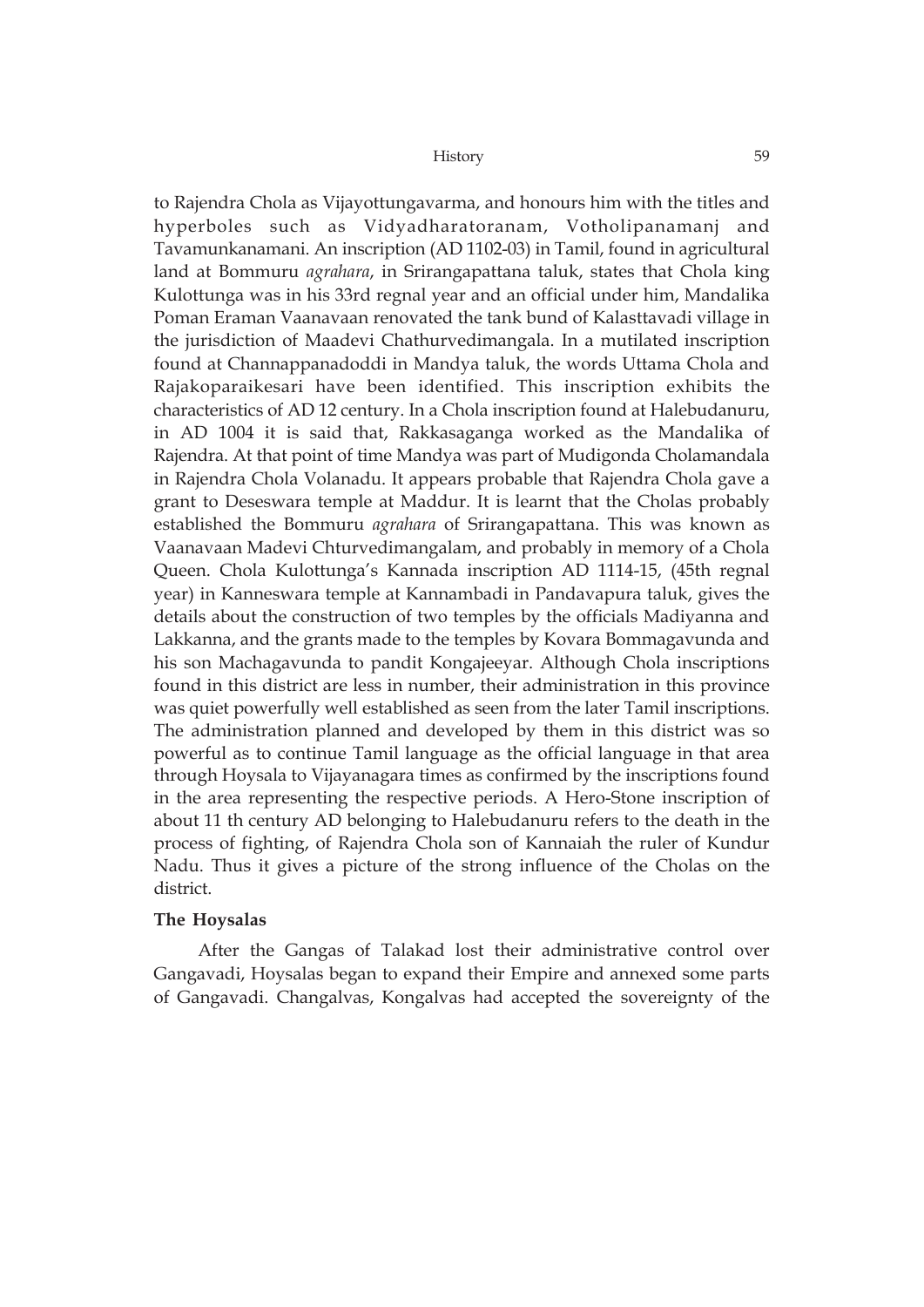Cholas. At the same time Nolambas came to prominence as feudatories. Cholas fought against the Chalukyas relentlessly. In such a political anarchy began the administration of the Hoysala dynasty. It is popularly believed that certain Sala of Sasakapura (Sosevuru) identified as Angadi (a village in Chickmagalur) was the founder of this dynasty. As directed by his Jaina Guru, he killed a tiger and as a result evidently he came to be popularly known as Hoysala or Poysala. According to the Soraba (in Shimoga district) inscription, this Jaina guru is said to be Sudatta and according to the Nagar inscription, it is understood that he was Vardhaman Muneendra. But, the time and exact period of this Sala or that of the Muneendra is not forthcoming.

The Hoysala dynasty, taking the puranic story as the basis, proclaimed Sala in the act of killing the tiger, as their state symbol (*lanchana*). This State or the dynastic symbol is represented prominently on the temples built later on by the Hoysalas. Records make it certain that Hoysalas originally belonged to Sosevur (present Angadi) village in the Mudigere taluk of Kudaremukh hills in the Malnad area. Some time afterwards, they shifted their State Capital to Belur, and thereafter to Dorasamudra (Halebeedu). In the Agrahara Bachalli inscription (AD 1291) belonging to Krishnarajpete taluk, it is clearly stated that soon after a certain sage exclaimed Hoysala, Sala or Poysala pounced on the tiger and killed that, as a result of which the dynasty established by him got the name *Poysala*- *hooysala* or *hoysala,* and makes it certain that, the first ruler in this dynasty was Vinayaditya. This inscription gives the genealogy of the Hoysalas starting with Vinayaditya down to Narasimha II. It describes Narasimha as born of Queen Bijjaladevi and his father Soyideva. The kings of this dynasty, like Seunas, called themselves as belonging to Yadava Narayana and *Dwaravathipuradeeswara.* However, Govindanahalli inscription dated AD 1240 states that, Sala having undertaken *Vithaayudha vratha*, without any weapons (*Nirayudhanagi)* while worshipping the Goddess, a tiger flared upon him. Having noticed the scene a sage in waiting, instantly shouted 'Hoysala' and offered a metal rod (*salake*,-Kannada) with the help of which Sala, as described in the inscription, killed the tiger. They became prominent from AD 11 th century, as evidenced by the documents. A Hoysala Nayaka (military leader) had engaged Chola Dandanayaka (commander in chief) named Aprameya in a battle at Kaliyuru near Talakadu, and that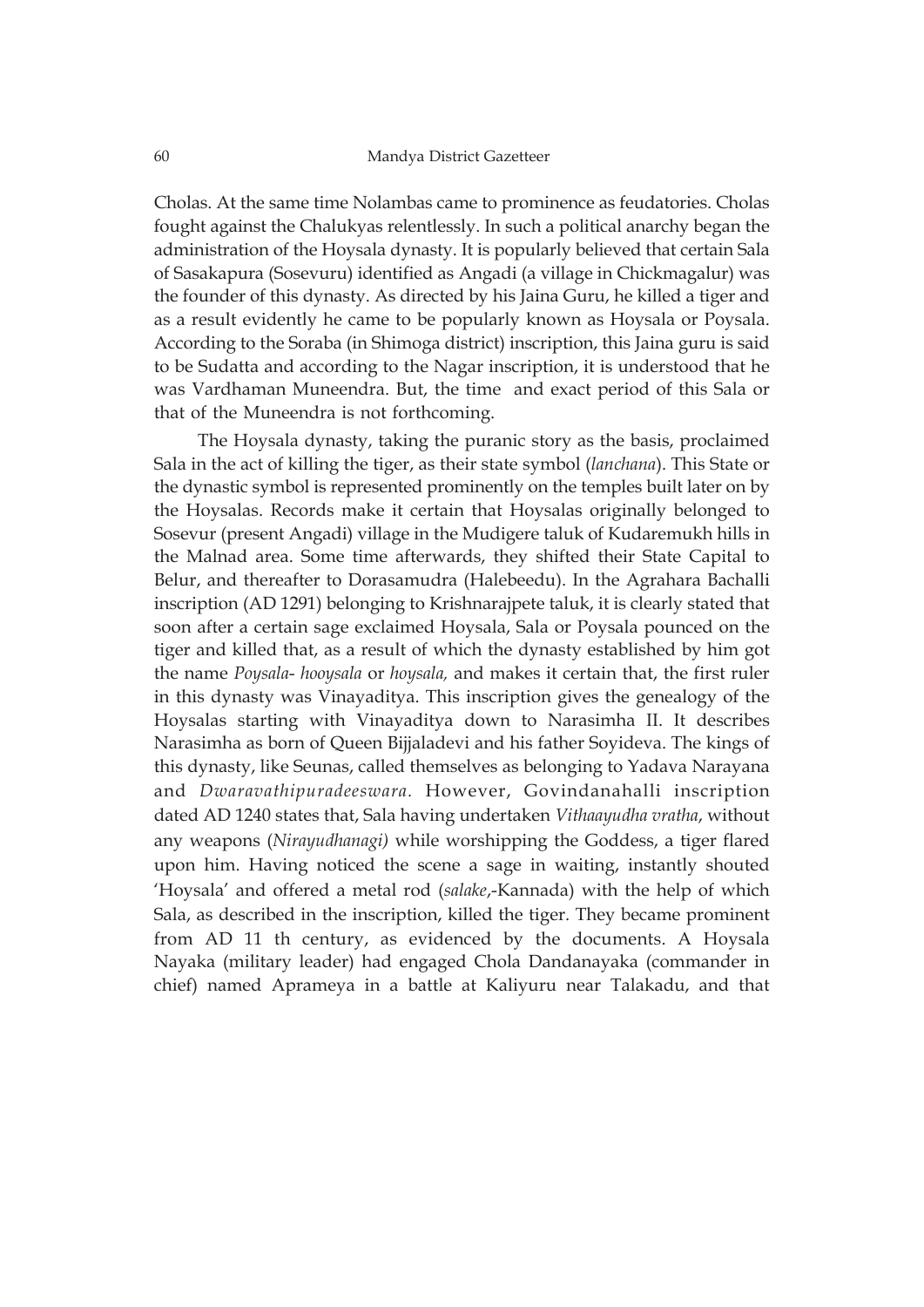nayaka, of late it is identified, belonged to this dynasty and was its progenitor-Nripakama.

By that time, the Gangas ruling from Gangavadi had disappeared. Nripakama ruled for quiet a long time from AD 1006 to 1045. His son and successor Vinayaditya, for the first time comes in to picture in the inscription dated AD 1047. Most of the Gangavadi province had come under his control. Vinayaditya selected Velapura (Belur) as his capital city and worked to strengthen the Empire. He ruled for about five decades from AD 1045 to 1098. Thereafter, before the expiry of about two years, Yereyanga (AD 1098- 1100) also died an early death. He had two queens, Yechaladevi and Mahadevi, and three sons, Ballala I, Vishnuvardhana and Udayaditya. Ballala I, succeeded to the throne after the death of Yereyanga. With the help of his able brothers, Vishnuvardhana and Udayaditya, defeated Jagaddeva of Paramara dynasty and forced him to retreat (AD 1100). Hero stone inscription of Marugonahalli in Krishnarajpete describes as to how Hoysala king Ballala I, established his authority over the administrative division of Gangavadi-96000.

After Ballala, Vishnuvardhana came to the throne in AD 1108 and ruled prominently down to AD 1148. Vishnuvardhana, among the Hoysala kings, is considered as most popular king both politically and administratively. Vishnuvardhana began the establishment of Hoysala dominance, by defeating the Cholas (in AD 1114), who had maintained their sway on the Gangavadi Province till then, liberating Talakadu from them, and taking the title '*Talakadugonda*'. Though Cholas suffered a defeat, their tributary armies of Adiyama and Dandanayaka Narasimhavarma did not immediately move out of Talakad. Flushing them out of Talakad goes to the credit of Gangaraja, the Hoysala Dandanayaka, who defeated the cholas thoroughly, and when they were retreating, chased them to Kanchi, and humbled their prestige. Aretippuru inscription (AD 1117) has got the details about this great achievement of the Hoysalas. Vishnuvardhana had entertained the ambition of establishing his independent Empire by discarding the suzerainty of the Chalukyas. It was believed hither to that Vishnuvardhana was successful in his struggle initially against Chalukya Vikramaditya, but bowed his head to the Chalukyan sovereign towards the end. But there is no certainty among the scholars about Vishnuvardhana's final relations with Chalukyas is a fact that needs to be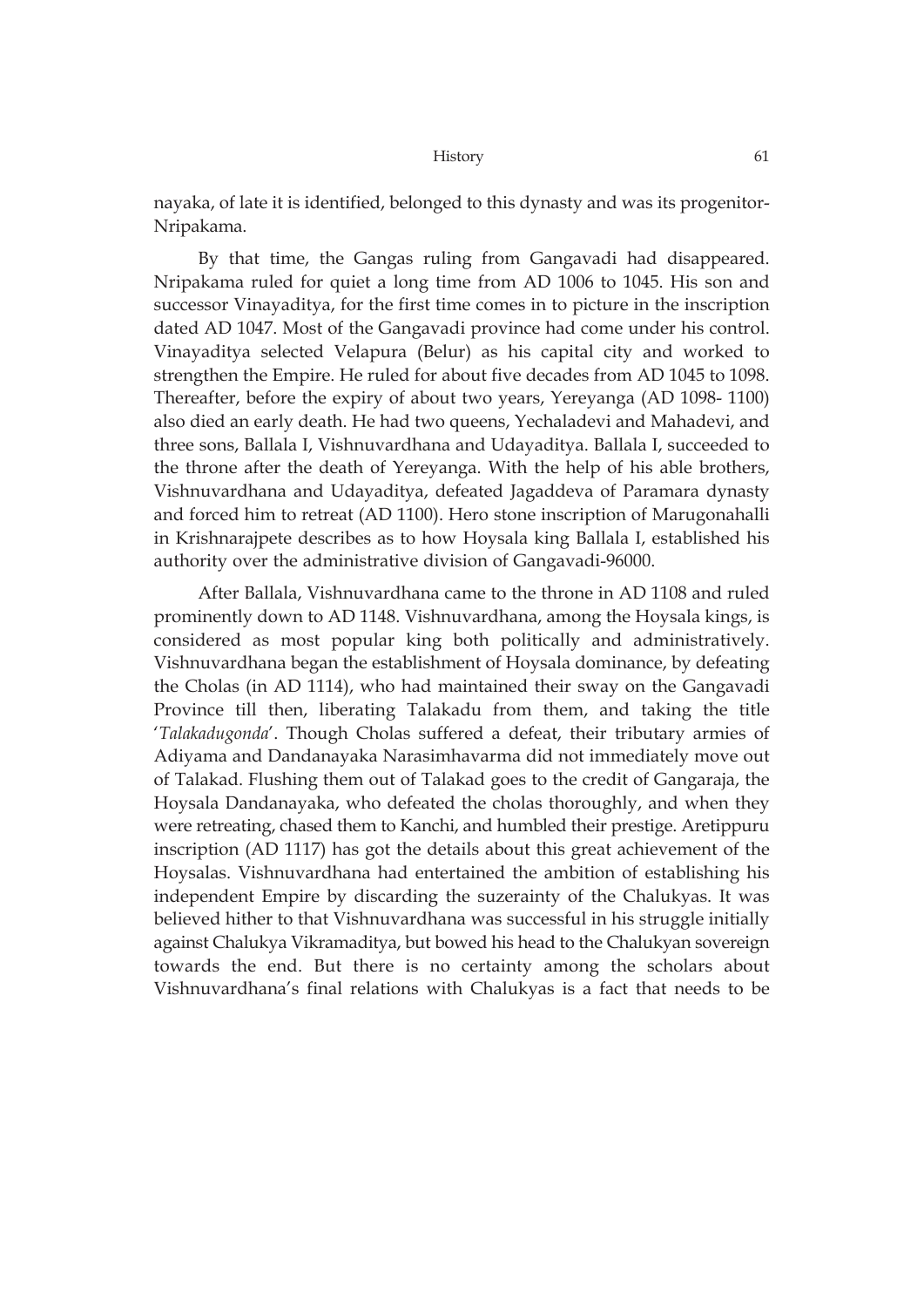noted. One opinion is that, in about AD 1141 he is said to have died at Bankapura; but another opinion contends that he might have ruled down to AD 1152. But, it should be remembered that the inscriptions of Vishnuvardhana are found in different parts of the state down to about AD 1148. But, on the basis of the Marehalli inscription dated AD 1148, it may be said that Vishnuvardhana lived up to AD 1148. It is also mentioned that, at that time he had already become a sovereign (chakravarthy) and upon the basis of this inscription Dr. M G Manjunath thinks that Vishnuvardhana might have died after AD 1148. He ruled for more than four decades and made remarkable achievements in the field of Culture, Religion, Architecture and Sculpture. The eldest son of Vishnuvardhana, Ballala, had expired earlier to about AD 1133. Another son named Narasimha was born in the same year. While he was still a child he became the Yuvaraja (heir apparent).

It should be noted that, while Vishnuvardhana was administering Belagola division, Belagola came to be called as Vishnuvardhana Chatuvedimangalm. An inscription dated AD 1117, found in the Ishwara temple located in the rear part of the tank in Malaguru in Krishnarajapete taluk refers to Vishnuvardhana ruling and Maalige an administrative division, within the extension of Kabbahu-1000 being administered by Patta Mahadevi Shanthale, under the overall supervision of her brother-in~law Balleya Nayaka. It has on record that, Balleya Nayaka and the Gavundas of that place in the presence of 50 families made a land grant to God Karmateswara of Maalige. Inscription dated AD 1118, located to the south of Parswanatha Basadi at Hosaholalu village in Krishnarajpete taluk, refers to Hoysala administration on the administrative division Gangavadi-96000. At a place called Katharigatta, the inscription reveals that, a certain Nolambisetty or Dorasamudra Pattanaswamy Nolambasetty's wife Demikabbe built *Trikuta* Jinalaya. After Vishnuvardhana, Narasimha I came to power in about AD 1149, and at that time Kalachuri Bijjala used force to drive the Hoysalas out of Banavasi. Thus the areas acquired by hard efforts, were going out of control stage by stage, yet the king was not disturbed. His successor Ballala II administered the kingdom for more than three decades from AD 1173-1220. The period of his administration is considered as the most magnificent chapter in the history of the Hoysalas. After suppressing the Changalvas and Kongalvas, the tributaries; he laid siege to Uchchangi fort, defeated the Pandyas, took it under his control (1177), and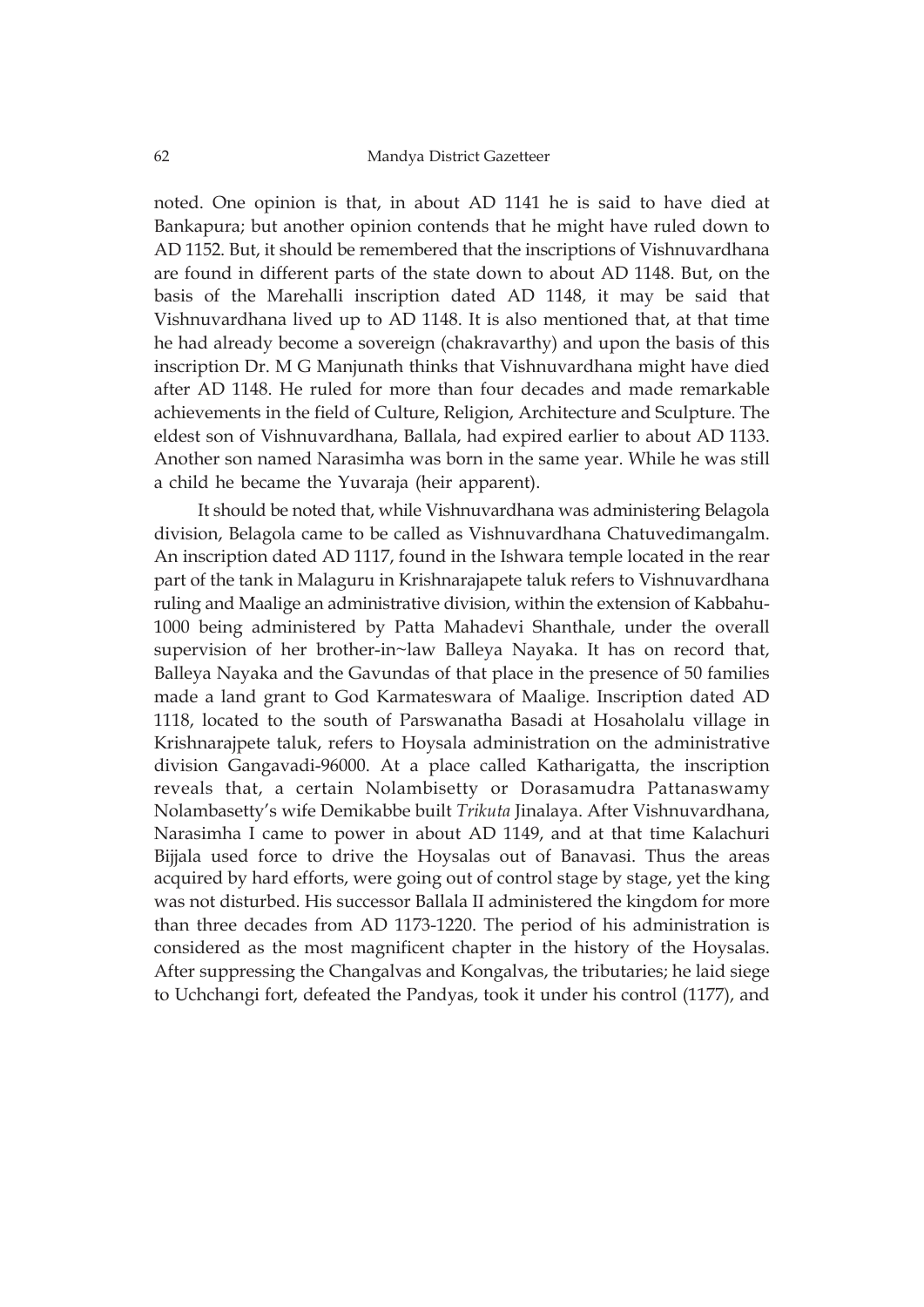went to Banavasi on the Northern parts of Tungabhadra. But, when he had to oppose the army of Kalachuri Sankama there, he decided to return. After Ballala II, Narasimha II came to power (AD 1220-1235), pushed the Cholas back and strengthened his Empire. But, by that time Banavasi had come to remain as a prominent settlement of the Seunas. After him Someswara (1235- 1253) ascended the Hoysala throne confining his interest to the south of River Tungabhadra. Because Someswara was the Hoysala Governor first at Konnur, it appears that he was more concerned with Konnur rather than Dorasamudra. In the later half of his reign, between his two sons Narasimha III and Ramanatha, internal strife and quarrels began resulting in the division of the empire into two parts in order to solve their problem.

About the place name of Dorasamudra there are many opinions. According to the traditional opinion, the word Dora is said to be synonymous with the Sanskrit word Dwara. Another opinion is that Dora is another name of Rashtrakuta Dhruva. In the Neragal inscription of Hanagal taluk (EI - VI. 163) it appears that Dhruva was also called Rashtrakuta Dora. An official named Dora got a tank built, that appeares like a sea (Samudra) (MAR-1924. P.80); therefore the name Dorasamudra is generally believed to have come into usage. This tank is in Hassan taluk. The place Doranahalli or Doragrama is at a little distance in the southern direction of the historically identified Dorasamudra.

From a large number of inscriptions it becomes clear that, the Hoysalas called themselves as belonging to Yadava Vamsha Puravaradeeswara (Dwarakapura). Dorasamudra or Dwarasamudra is the present Halebeedu, as accepted by all scholars. As soon as Dwarasamudra was made the capital, Someshwara assigned the northern parts of the Empire to his eldest son Narasimha III. Similarly, the southern parts of his Empire were assigned to the younger son Ramanatha. Such an arrangement exhibited certain apparent administrative weaknesses resulting in the differences of opinion between them becoming glaring. After Narasimha III, his son Ballala III ascended the throne in AD 1291. He ruled for more than five decades from AD 1291 to 1342. Thereafter, the Empire became a target of attack by Malikaufer, the Commander in Chief of Allauddin Khalji. As a result the Hoysala Empire that was so grand declined completely.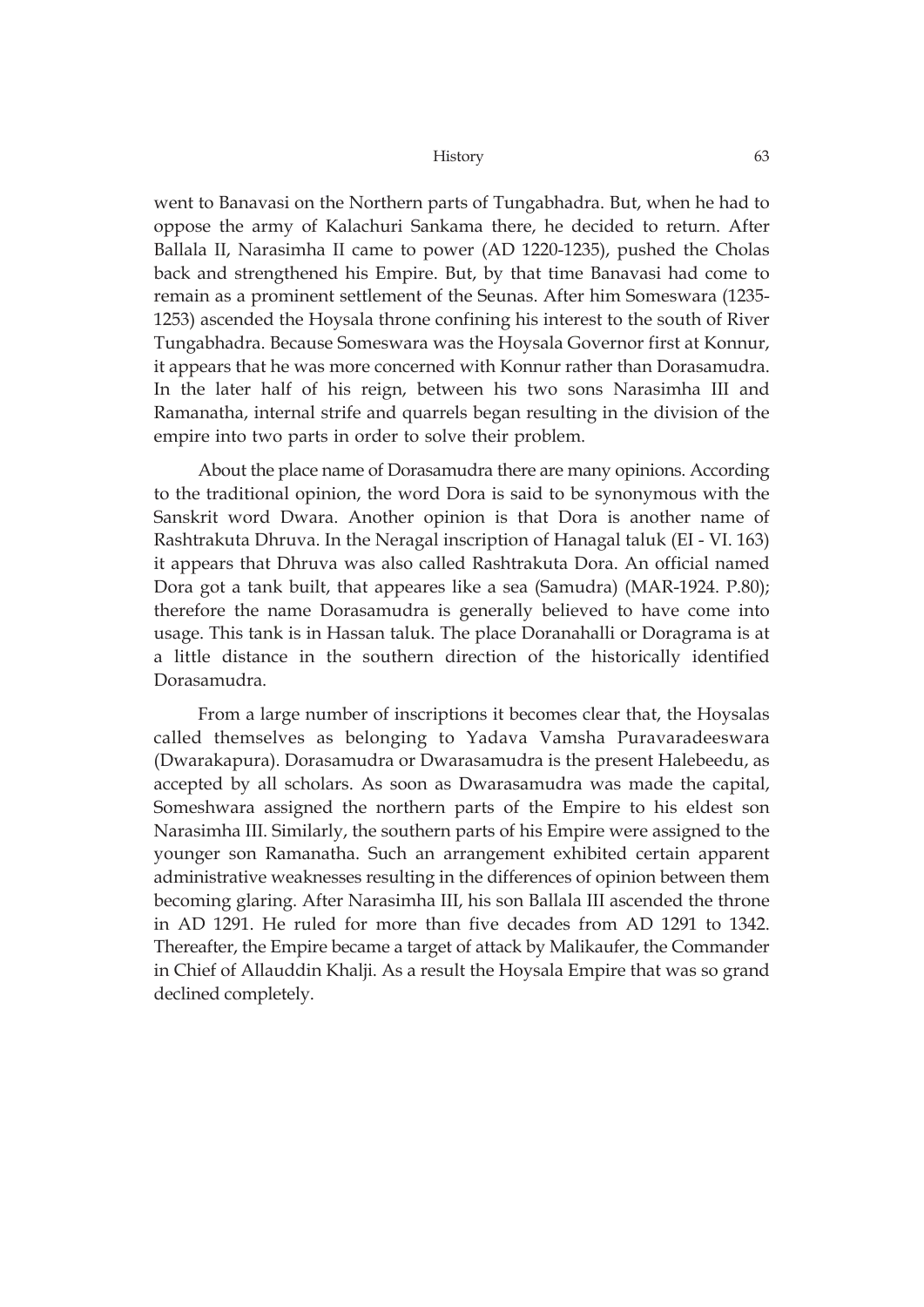#### 64 Mandya District Gazetteer

The lion's share of the Hoysala inscriptions is from the Mandya district. About 246 inscriptions of this dynasty have been so far reported and hence this district is identified as the heart-land of the Hoysalas. These inscriptions furnish curious information about the Hoysala Empire and are engraved in Kannada, Tamil and Sanskrit mixed languages. Many inscriptions deal with the traditional stories about their history and their rising power (EC vol.6.KP: 39, 69). Inscriptions pertaining to Hoysala administration of the middle of the 11 th century indicate that they were well settled by that time, and Chola administration was opposed in certain parts of Mandya district. At that point of time they were the fief holders (Mandalikaru) under the Chalukyas. Vinayaditya's Toonachi inscription (AD 1048-49) and Yereyanga's Halebudanuru inscription (AD 1052) are worth mentioning among them. It is learnt that Vishnuvardhana's brother Vinayaditya was an official at Srirangapattana by about AD 1120 and thereafter; he was killed probably in a battle against the Cholas. Tonnuru in Mandya district was a prominent administrative centre during the Hoysala period. The current opinion is that, Tonnuru was also their second capital. A mutilated Hero-Stone inscription near Someswara temple at Halebudanur village in Mandya taluk refers to the death of a hero during the cyclic year Nandana, while Hoysala Mandaleswara Yereyanga was ruling in AD 1052. Adhipa is identified as Hoysala Yereyanga the son of Vinayaditya. Evidenced from this inscription is the first happens to be the first reference to Yereyanga. In his book Hoysala Vamsha, William Cohielo, refers to Vinayaditya, along with his son, ruling Gangavadi by about AD 1044. But, the inscription referred to by *Cohielo* belonged to AD 1063, for certain. Bindiganaville inscription of Nagamangala taluk refers to the incidence of robbing cows in Hoysala kingdom in AD 1089, and the name of the hero called Harama. Yalekoppa inscription from the same taluk (Nagamangala-12l) refers to a gift made by Maniyamarasa to Posadevara Basadi. An inscription referring to Hoysala commander Gangaraja informs that in AD 1117, he got Tippur village as a grant from Vishnuvardhana. This is a Jain inscription and refers to Tinthrinighachchada Meghachandra Siddantadeva. To a very great extent the lines from this inscription resemble the inscriptions from Sravanabelagola. Kambadahalli inscription from Nagamangala taluk deals with Piriya Dandanayaka Gangaraja, on behalf of Vishnuvardhana, invaded and annexed Talakadu that was in the possession of the Cholas. The same inscription refers to a land grant to Bindiganaville Thirtha.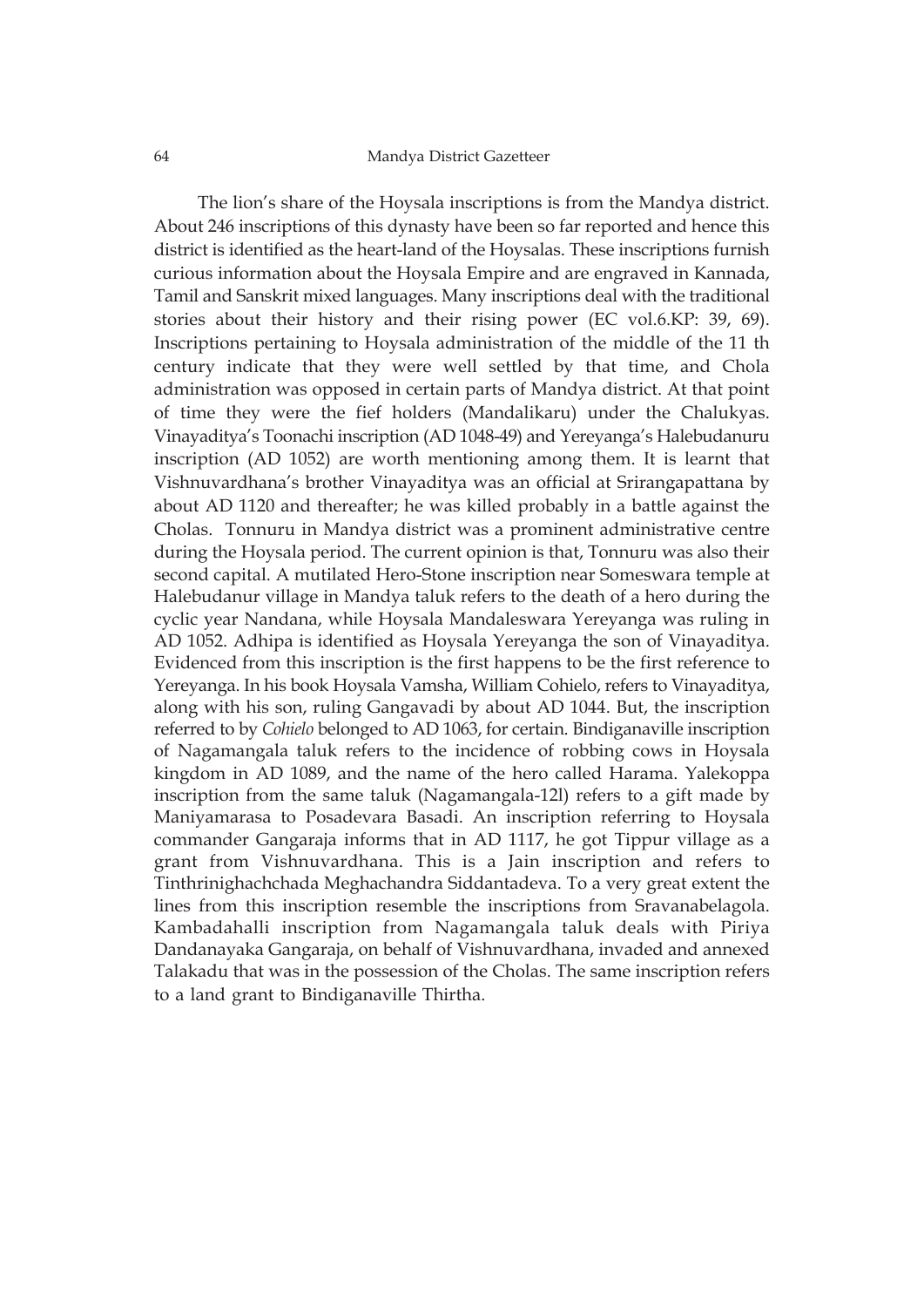A record from Saasalu village in Krishnarajapet taluk mentions a land grant by Hoysala Bittideva to God Bhogeswara in AD 1121. An inscription in Tirumal Sagara Chatra in Pandavapura taluk confirms that the area around Gangavadi-96000 was under the administrative control of Hoysaladeva. It is further recorded that, in the same place Beevisetty, who belonged to bangle sellers caste, and the son of Bokabbe Bommanna, built Swayambhu temple at the place called Engalikanakuppe. And as directed by Samabhatta, son of Dharmarasi panditha and Honnadevi, the officials built an irrigation tank and gave it as a gift to Dharmarasi panditha of Udahalli. In the inscription of Vaidyanathapura of Maddur taluk (Maddur-68) it is recorded that, in AD 1132, Hoysala Vishnuvardhana ruled from his capital Dorasamudra the following administrative divisions: Gangavadi-96000, Nolambavadi-32000, Banavasi-12000, and Hanungala-500 etc. It is explained in the inscription that, before the Hoysalas, Ganga Sivamarasimha renewed the grant of Kadalenadu, which belonged to Halaguru village, given to Swayambhu Vaijanatha temple of Madduru or Narasimha Chaturvedimangala (present Shivapura is referred to as Madduru). This inscription gives the details about the widespread Hoysala administration in Mandya district. The Kalalenadu (environs of Halaguru), Kalkuninadu (Nagamangala area), Yedathorenaadu, Srirangapattanaseeme, Sindhagattaseeme etc, administrative divisions are repeatedly referred to in several inscriptions of Hoysala times An inscription dated AD 1134 in Bhuvaneswara temple of Nagamangala, issued during the reign of Vishnuvardhana, records the renovation of Shankaranarayana temple at Nagamangala in Kalkuninadu, by his Queen (*Pattadarasi*), Bammaladevi (cited as of Pallava dynasty, daughter of Govindaraja and Chundabbarasi). Akkanakatte village was given as a grant to the temple is also referred to. Hubballi inscription of Krishnarajapet taluk dated AD 1140 records, that while Hoysala Vishnuvardhana was ruling from Halladabeedu (Halebeed), Mahasamantha (great feudatory) Machayyanayaka got Makeswara temple and a tank built. In this inscription provides the Genealogy of Machayyanayaka. A mutilated inscription in Malleswara temple, near Nagaragatta tank, in Krishnarajapete taluk, records that the Talakaadu, Viratapura (Hanagal) etc, victorious campaigns undertaken by Hoysala Vishnuvardhana and other details relating to the king. This inscription further records the information pertaining to the construction of the Mahadeva temple in Nagaraghatta and the grants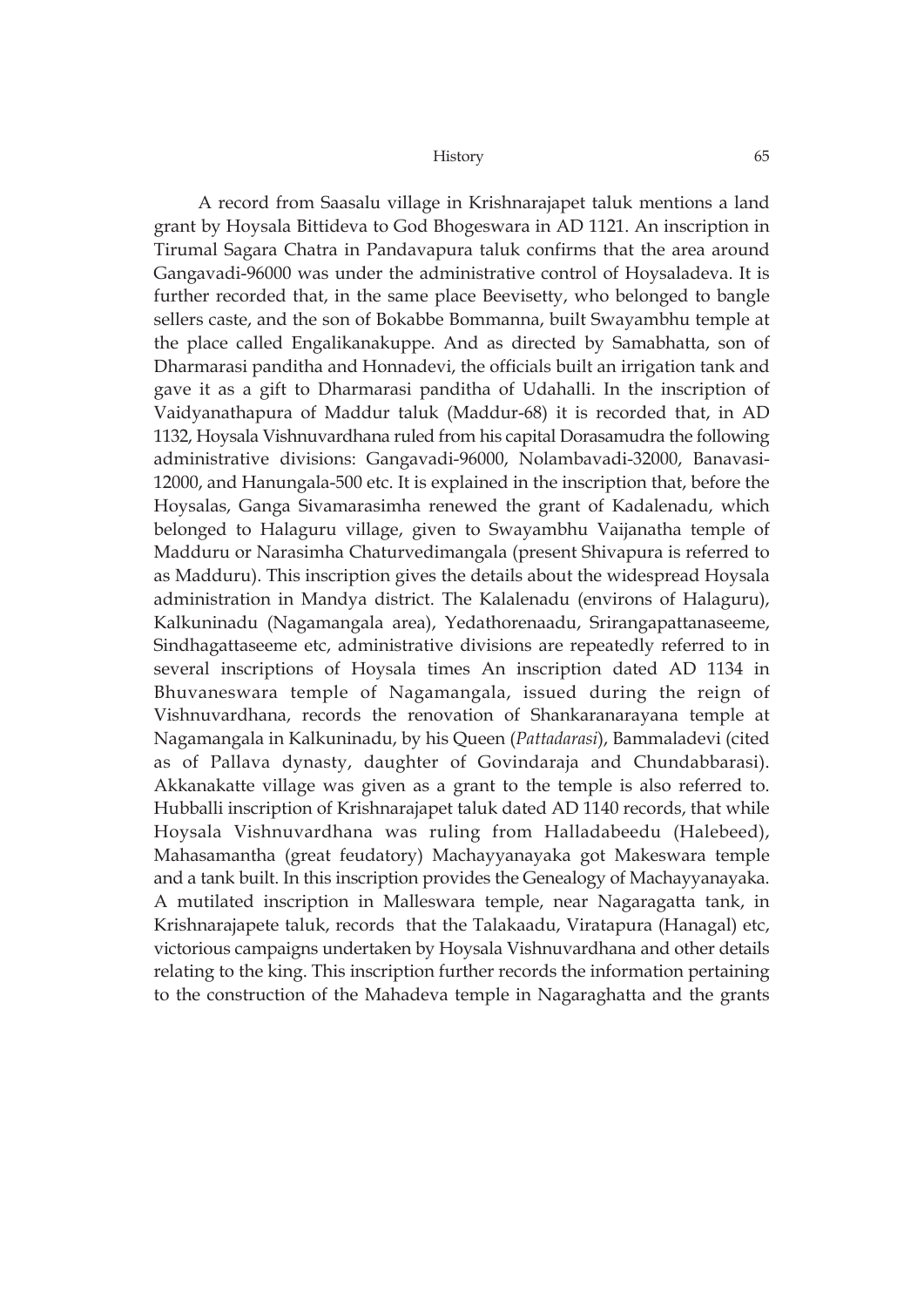made by the administrative officers Keralanayaka and Mahadeva the son of Mallajeeya. In the Bhadranakoppalu inscription of the same district it is stated that, Vishnuvardhana, before launching his attack on Nungali village, offered worship to God Karideva of Toolunche, on the occasion of Uttarayana Sankranthi and made several gifts. Another inscription from the same taluk, near Basava temple in Hirikalale village, informs about Tribhuvanamalla Hoysala Vishnuvardhana after establishing his administrative control in Gangavadi-96000, found Piriyakalile, remained in the administrative division of Kikkeri-12, and an official named Chinnamma was administering the area. An inscription at the place known as Basadi in Krishnarajapete taluk informs about a Basadi built by Vishnuvardhana's Minister Punushamayya and the grant of villages Manikyadoodaluru and Mavinakere to the Basadi. Most of the inscription is mutilated and illegible. In a pillar inscription found in the lands under cultivation belonging to Sambhuhalli in Pandavapura taluk, has got on record the information, about Vishnuvardhana, granting Yadavapura as a gift to God Tuvvaleswara temple, built by his mother Maadalamahadevi, and also records that its name was changed to Shankarahalli. The inscription found built into the wall of *navaranga* in the Amman temple at Tonnuru, in the same taluk, refers to the fact that the *Volagasaale (mandapa)* in the temple was built by Mahapradhana Tantradistayaka Mahasamantha Hegade Surige Nagayya in obedience to the orders made by Vishnuvardhana.

The successor of Vishnuvardhana was Narasimha I. There are eight inscriptions, found so far in the district, pertaining to the period of Narasimha I. Among them, the inscription dated AD 1133, found near Eswara temple at Tenginaghatta in Krishnarajapete taluk, refers to the construction of Hoysaleswara temple and an irrigation tank, at the place called Tenginakatte, by Kolliayya and Hadavalada Kavanna son of Chaundavve, in obedience to the, orders passed by Hoysala Narasimha. This inscription in addition to recording the land grant made to the temple refers to a land grant to Bammoja son of a popular sculptor Haloja of Kikkeri. The inscription dated AD 1140, in Krishna temple of Tonnur in Pandavapura taluk, has on its record the construction of Narayana temple in Yadavanarayana Chturvedimangala (Tonnur), while Hoysala Narasimha was ruling from the second capital Kodala. Another inscription, at the same place and of the same king informs about the installation of God Vittirunda Perumal and Goddess Lakshmi by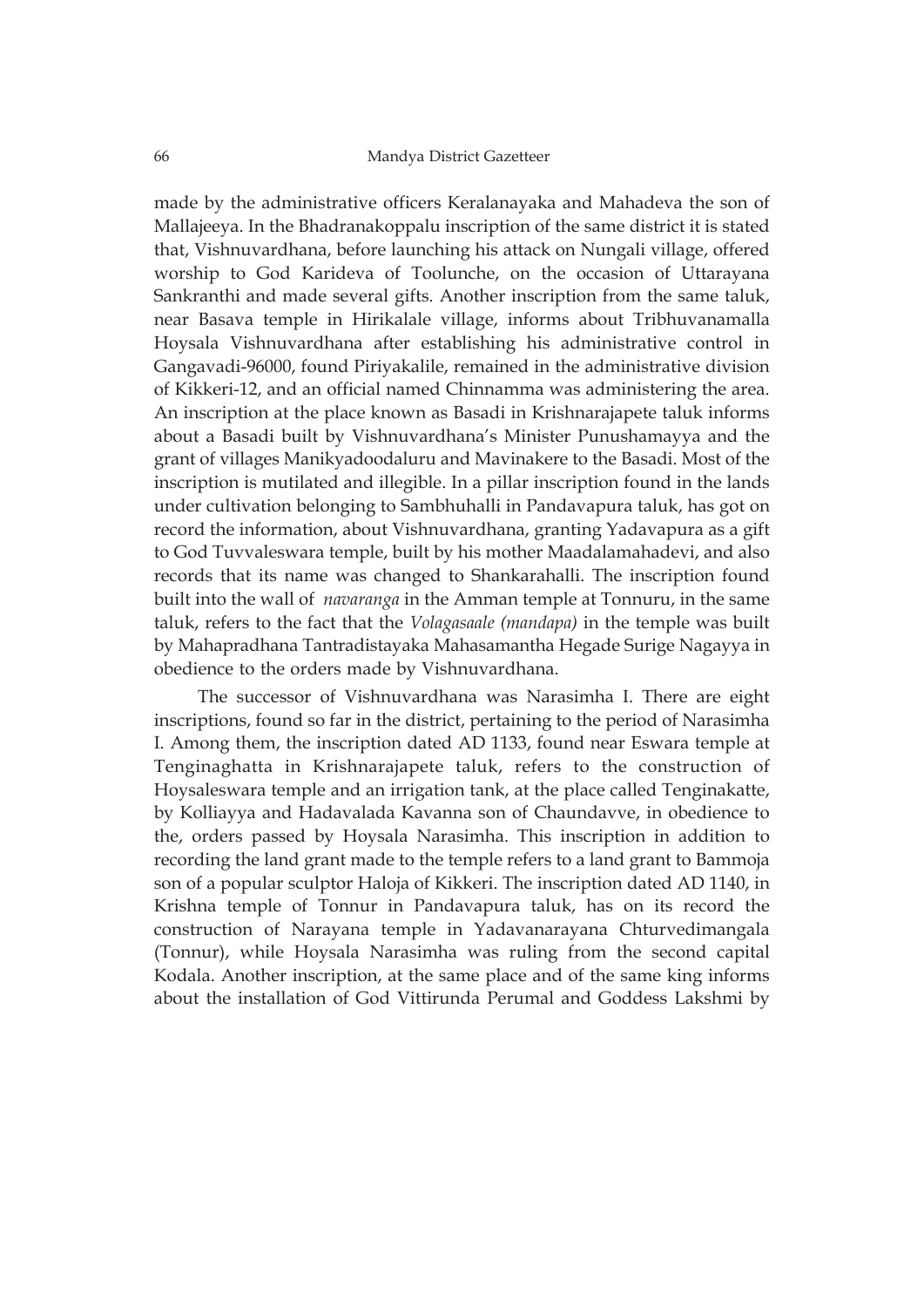Narasimha I in Tonnur, and of grants made to that. A mutilated inscription on the Manasthamba in front of a Basadi, at a place called Basthi Hosakote, in Krishnarajpete taluk, tells that while Narasimha was ruling AD 1165, (name of the king is not clear, but imagined on the basis of chronology) imposition of certain taxes was abolished on the produce from the land granted to a Basadi built by Vishnuvardhana. This was given effect to by an official Somayya of Manikyavolu, as stated in the inscription. Kikkeri inscription of the same taluk AD 1171 refers to the construction of Brahmeswara temple by Bammavva, wife of a feudatory Barmayya, and gives details about a number of grants made to it.

After Narasimha I, Ballala II came to power and ruled for more than four decades from AD 1173-1220. This period is considered as the most illustrious period in the history of the Hoysalas. Soon after his coming to power, he suppressed the rebellious feudatories the Chengalvas and Kongalvas, invaded the Uchchangi fort, defeated the Pandyas and took them under his control. He continued his expeditions on the northern banks of River Tungabhadra, and when it came to a confrontation against the army of Kalachuri Sankama, he was forced to retreat inevitably. Under his administrative control, Hoysala Empire emerged as an independent political power. He inherited titles such as *Giridurga Malla, Sanivarasiddi* etc. After the decline of the Kalachuris in AD 1183, he had to contend with Seunas for the political sovereignty. A large number of inscriptions of the reign of Ballala II are found in this district. Among them, in the inscription of AD 1174, he is stated to have built a *mukha mantapa* at Lakshmi Narayana temple at Tonnur. Another inscription at the same place refers to the gifts of oil mills by the officers of Ballala II- Senior Hegde Machaiah, Heggade Kesiyanna and Heggade Kommannaru. It is evident that Machayya has been called Dandadishtanayaka. In the same taluk, at Kyathanahalli village an inscription AD 1175, near Kodandarama temple, belongs to Veera Ballala's period, refers to Mahapradhana Sarvadhikari Yereyanna, from Srikaranada Kaliyana, he gave a land grant to Yadavanarayana Chaturvedi Mangala Koodehala Jaina Basadi. In the same taluk, in Tonnur near the Krishna temple is an inscription dated AD 1177. In that inscription Ballala II is stated to have made grants of Bhoganahalli and neighbouring villages. In those villages the handlooms were in working condition, and the taxes collected on dwellings, it was ordered to be spent on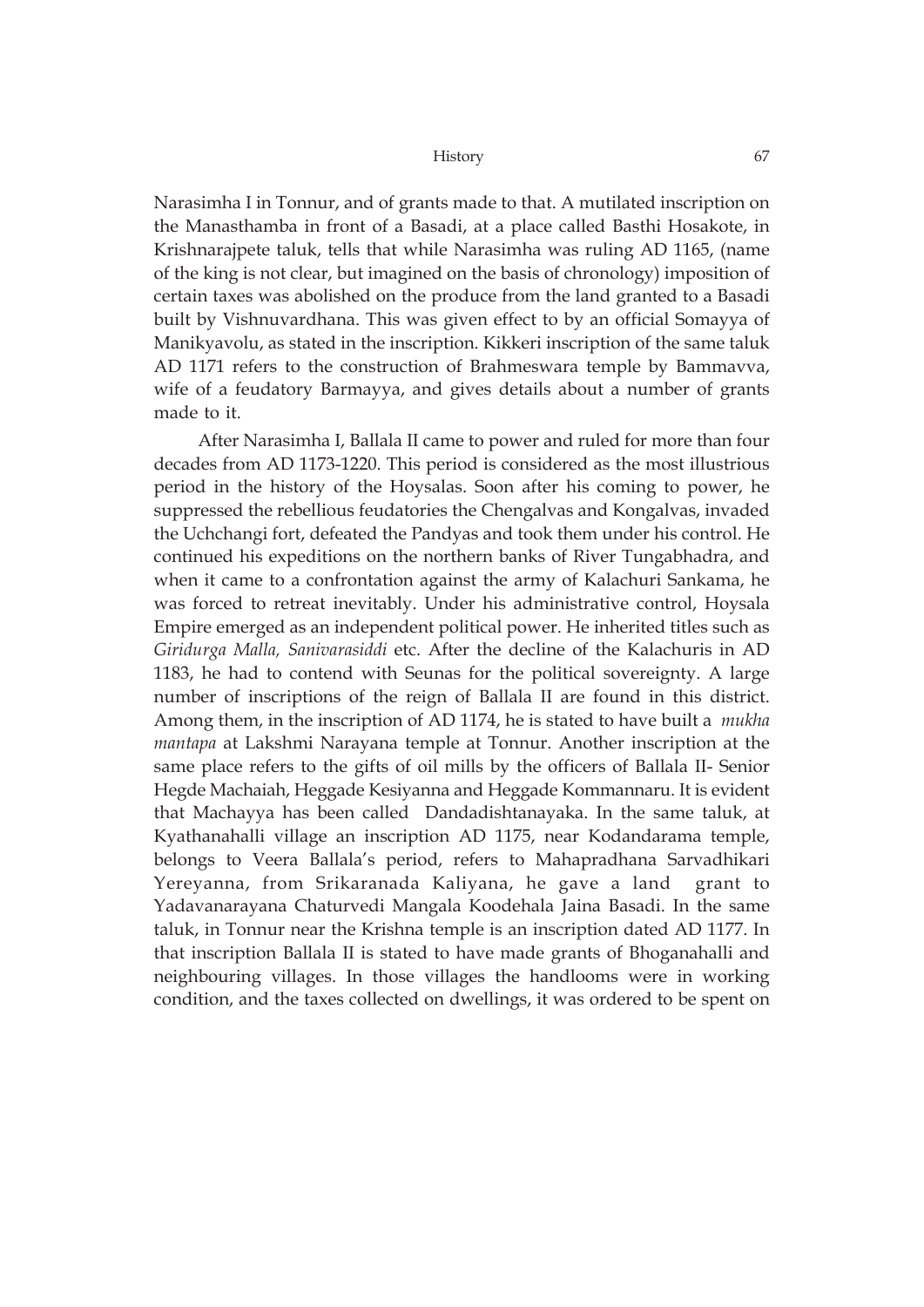services and offerings to God Vittirundaperumal (Krishna) as it is revealed from the inscription. More details are forth coming on the arrangements made for the enforcement of the grant and the following officials were appointed for the purpose: Mahapradhana Sarvadhikari Tantradishtanayaka Mahapaasaayitha Machimayya and along with him Heggade Kesiyanna, Heggade Kommanna, Heggade Mahadevanna and Mahapradhana (name is obliterated) etc. Another inscription (AD 1189) at the sameplace, has on record several gifts, while Veera Ballala was ruling, made by Neelaiah and Chamaiah, Children of Mahapradhana, Sarvadhikari, Senadhipati, Mahapasayita Dandanayaka Achyutimmayya. It is said that the MahaPradhana in the inscription AD 1177, referred to above, is the same person as found in the present inscription. While Hoysala Veeraballala was ruling from Dorasamudra, in AD 1191, at the instance of the Village Prabhu Gavundas and Maale Savantha with bald-head, grants were made for the services of God Tolanche Siddhanatha, as recorded an inscription found near Eswara temple at Tonachi in Krishnarajapet taluk. The Hero-Stone inscription found at Hunaseswara temple of Agrahara Bachahalli, in the same taluk, states that in AD 1179, as directed by Hoysala king Veeraballala, the Mahasamantha Babbeya Nayaka took part in a fierce battle fought at Gundadakoppal, against Kalachuri Sankamadeva and embraced death. That inscription further gives details about the genealogy of Babbeyanayaka and states that, on the occasion an official called Gandanarayana setty of Bacheyahalli, was administering the Kabbahu Nadu. Another Hero-Stone inscription found at the same place informs about a person by name Ketha, son of Ballagavunda who descended on one of the Hoysala Nayakas and died in a fight that had ensued. According to the details found in the inscription, that hero is stated to have saved the women, cows and buffalos from being taken away by the enemy. The inscription found on the foundation stone of the sanctum sanctorum (*garbagriha*) of the Ranganatha temple at Srirangapattana informs about Veeraballaladeva's grant of a village to Brahmapuram or Chaturmukha Narayana Chaturvedhimangalam in AD 1210. An inscription found in Kennala village in Pandavapura taluk, mentions about the titles held by Veeraballala: Prithveevallabha, Maharajadhiraja, Malerajaraja, *Malaparoluganda, Gandabherunda, Kadanaprachanda, Ekangaveera, Chaladankaraama, Sanivaarasidhi, Giridurgamalla*, *Asahayasoora* etc. In another Tonnur inscription of Ballala II, there is a description on the grant of a country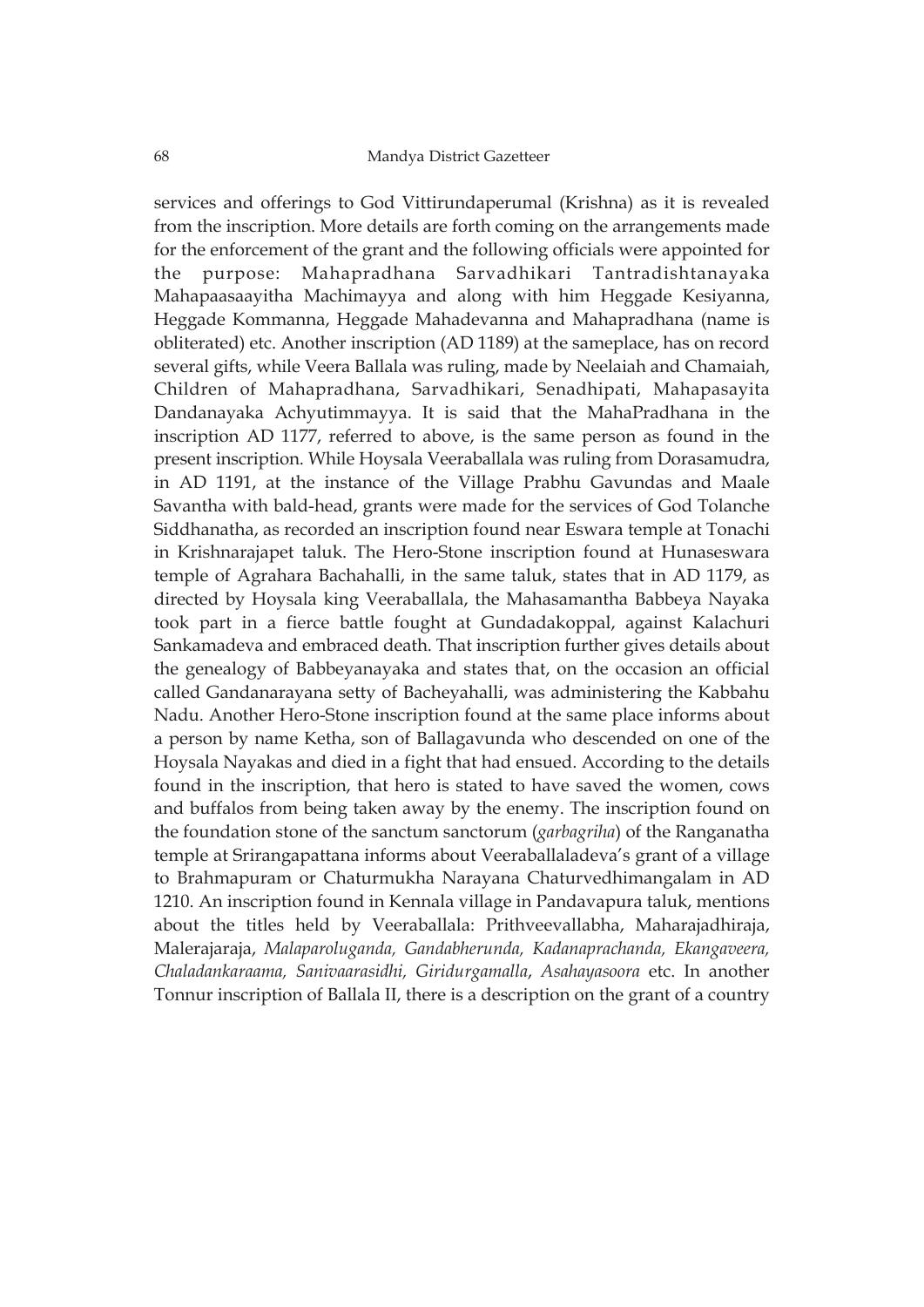oil mill (*gaana*) in AD 1174, to meet the demand for oil in the temple for services of God Lakshminarayana at Yadavanarayana Chatuvedi Mangalam. That inscription mentions the names of Hiriya Heggade Machayya, Heggade Kesiyanna and Heggade Komanna, along with the honours conferred by way of bestowing administrative offices such as *"Dandadadhishtayaka"* and *"Mahaapasaaitha"* etc, on Machaiah. The inscription found on the foundation stone of Kambeswara temple in Halebeedu village in the same taluk describes the details of the grant of Maleyanahalli village in the jurisdiction of Keregodu nadu, made by Veeraballaladeva, to God Kambeswara of Banada Tondanuru.

Two inscriptions of Narasimha II are found in the district. Among them, the inscription at Tonnuru village dated AD 1223 informs about the grant of Bettahalli, Shirimakkanahalli, Maruhalli etc, villages by Mahapradhana Heggade Damanna to God Krishna. The HeroStone inscription at Agrahara Bachihalli, in Krishnarajapete taluk, having the characteristics of 13 th century AD, has on its record the information about the death of a hero named Mahadevanayaka, in a fierce battle that took place at Bacheyahalli province, then under the administrative control of Mahasamantha Babbeyanayaka, while king Hoysala Narasimha II was ruling. Four inscriptions of Hoysala Someswara are available. The Nagari inscription (AD 1236) in Panchalingeswara temple at Govindanahalli village in Krishnarajapete taluk refers to the reign of Hoysala Someswara. It has got the genealogical information about the Hoysala dynasty starting from Sala. This inscription has on record the details about the gift of Tenginakatte village along with 11 other villages, in the jurisdiction of Kabbahunadu, by Someswara, to the King's Ministers, and Bogayya and Murari Mallayya, sons of Ketayya; and informs about the fact that those Dandanayakas had converted that province in to an *Agrahara* called Prasanna Somanathapura. The inscription in AD13th century style, found at the same place, on the basement to the idols, as doorkeepers (*dwarapalakas*), has on record the name of the Master sculptor Mallithamma. In the same temple, on its outer panels, are the sculptural figures of God Vishnu's ten manifestations (*Dasavatharas*) with the names *inscribed* below. A mutilated inscription near Dammeswara temple, at Jakanakere (tank), in the same taluk, informs about the installation of the Dhammeswara Linga, while Hoysala Veera Someswara was ruling in AD 1242. The inscription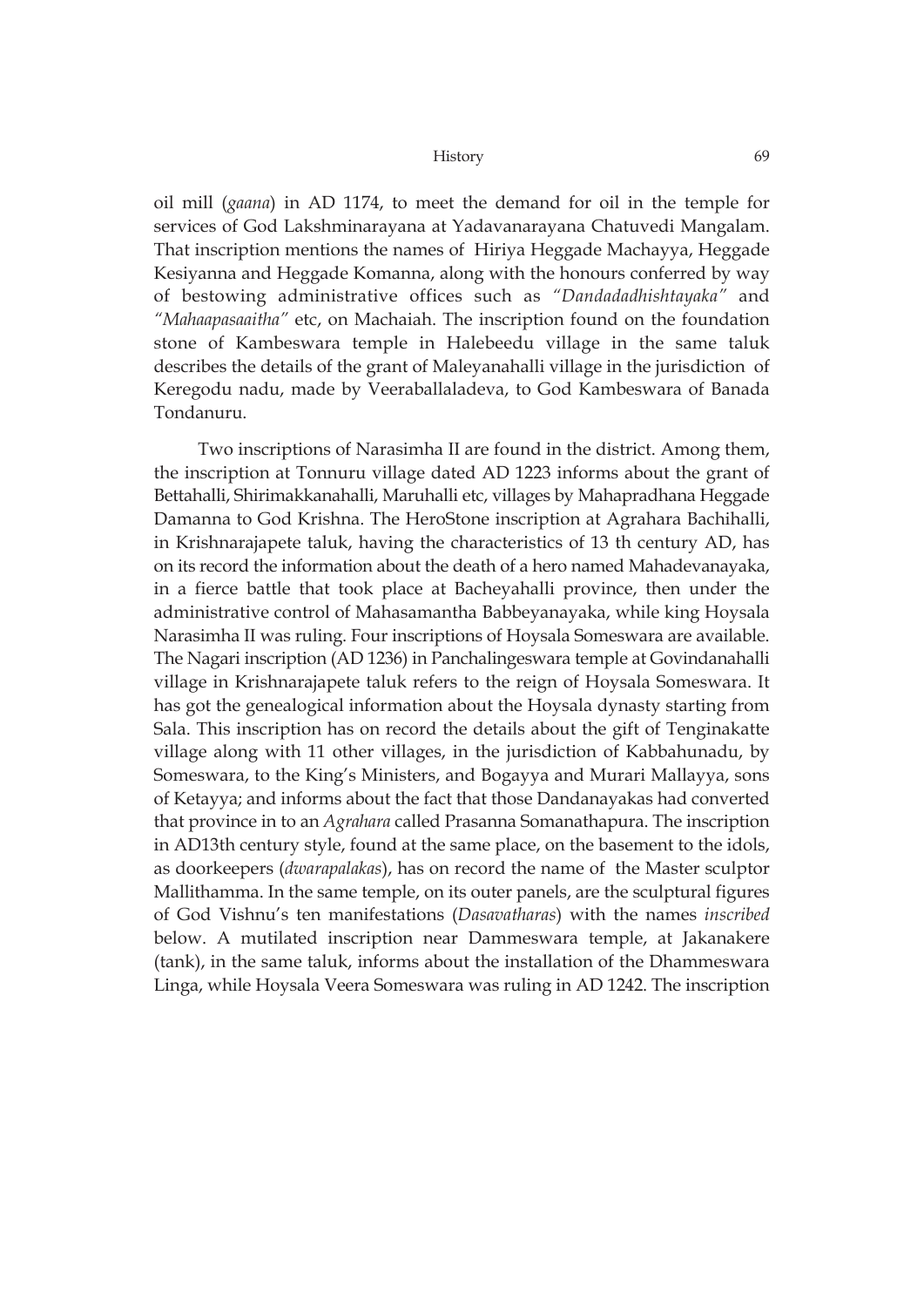while mentioning the genaeology of Kallagowda, who belonged to Belli family, an officer under him, mentions the names of Dammagowda, Hariyagowda, Maradeva, Kallagowda and their wives Bommagavundi, Beechagavundi, Hiriyagavundi and Machigavundi, as part of the family. An inscription in Agrahara Bachahalli, belonging to the same taluk, has on its record the details pertaining to the death of Pattanaswamy Maleya, who succumbed to the injuries inflicted by the enemies in a fierce battle for the occupation of Bacheyahalli, by an official called Kanneyanayaka. Then Bacheyahalli was under the jurisdiction of Kabbahunadu and was being administered by Koreyanayaka. It is also recorded in the said inscription that, the elder sister of Maleya, had installed the Hero-Stone, as a memorial to him. The Arakere village inscription of Srirangapattana taluk, informs about the grants made to God Chennakeshava. Agrahara Bachihalli inscription, in Krishnarajapete taluk belongs to AD 1256. That inscription has on record a heart rendering information about seven generations of people, belonging to one and the same family, who had sacrificed themselves, praying for peace in the world here-after, to all those Hoysala sovereigns, killed on the battle fields, starting from Yereyanga to Someswara. It is learnt, that the said province, which geographically belonged to Kabbahunadu, was being ruled by Mugilu family, originally merchants, but gradually took to avocations in the army, till they became the feudatories. They had taken up the responsibility of protecting *Agraharas* and Villages, and had developed a system of safety, all of their own. It is important to note that, the said family worked as bodyguards to Hoysalas. These bodyguards, who had maintained unquestionable loyalty towards their masters, at the time of sacrificing themselves, as recorded in the inscription, ensured the death of their wives, relatives and friends. Thus, the inscriptions record the genealogy of all those bodyguards from the Mugila family: Gandanarayana setty and Nayaki Maravve, Hoysala setty and his wife Nayaki Machavve, Koreyanayaka and Maravve, Shivaneyanayaka, Lakkeyanayaka and his wife Gangadevi, and Kanneyanayaka. They are called as lenkaru and war-leaders that perpetuated the family tradition of Kannadigas and the inscription states that they administered the Kabbahunadu. The Garuda sthambas found at this place are all memorials of those who had sacrificed their lives to Hoysala Kings and hence called 'Garuda Sacrifice' *(garudahoguvudu)* a quit then prevailed among the followers of Vaishnavism.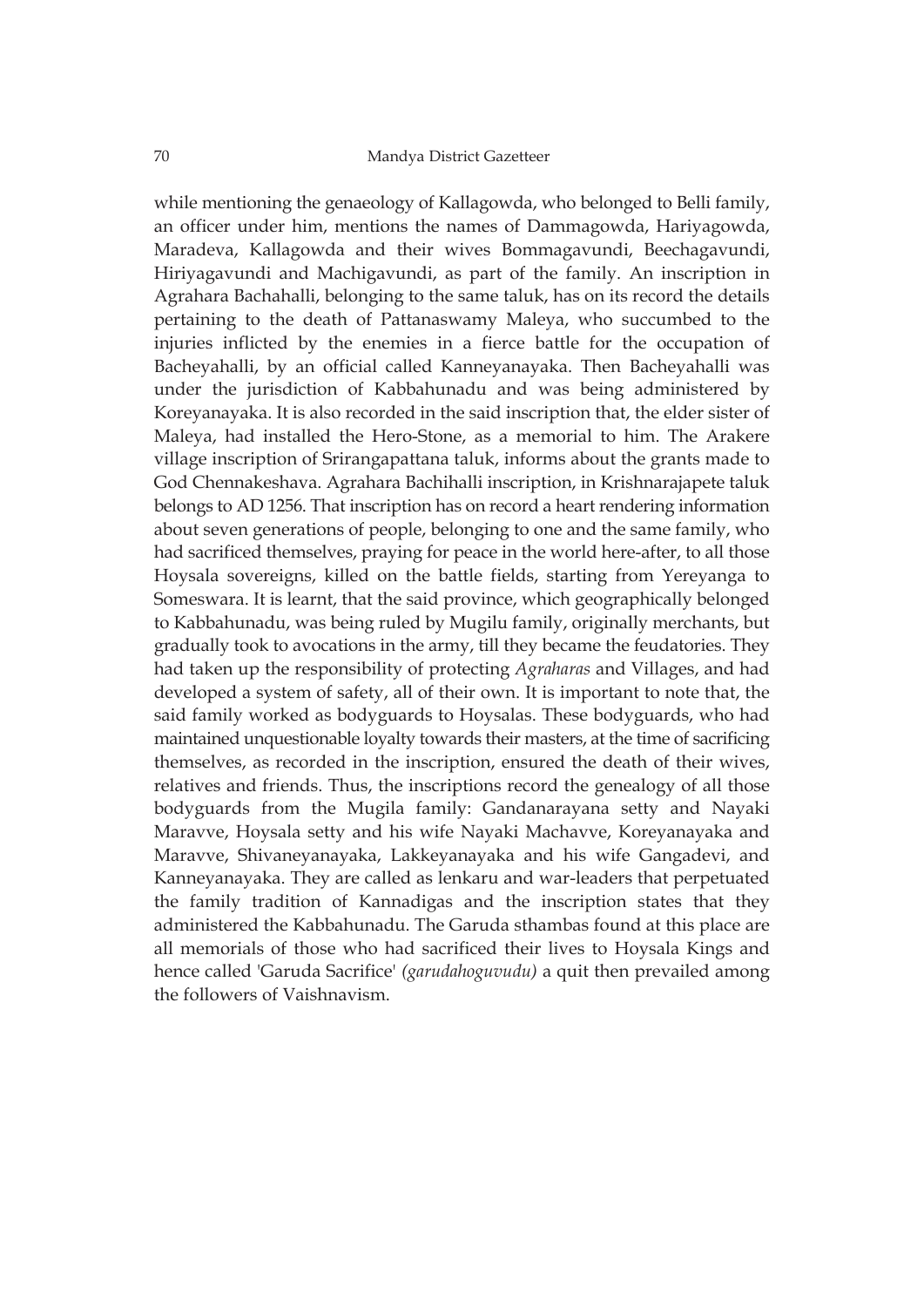There are totally ten inscriptions of Narasimha III that have been reported so far, from this district. Some of them are dealt here. Byrapura inscription AD 1267, of Krishnarajapete, describes the construction of Byreswara temple and conversion of Bommanayakanahalli or Byrapura village into an *Agrahara* by Rekavve, the elder sister of Mahapradhana Someya Dandanayaka. The inscription contains many gifts given to the temple and their details. Tonnuru continued to be the second capital of Hoysalas, during his reign also. The inscription on the foundation stone to Kailaseswara temple at Tonnuru village exhibits the characteristic features of AD 12-13 th century, and informs about the grants and gifts given to God Kailaseswara by the king, while their supervison, like protection and execution during the reign of Hoysala Narasimhadeva, was done by Devapillai, the Sthanapathi. In the same village is another inscription, in the privately owned land under dry-cultivation, which has on its record the grants left behind by the Mahajanas of *Agrahara* Yadavanarayana Chaturvedi Mangalam (Tonnuru), to God Tirunarayana Perumal, during the reign of Hoysala Narasimha III (AD 1276). In the same taluk, the inscription engraved on the outer walls of the temple in Kachenahalli village is mutilated, but informs about many gifts made by an official Mallikarjuna Dandanayaka of the same place, while Hoysala Narasimhadeva was ruling in AD 1269. The mutilated inscription on the southern wall of the sanctum sanctorum (*Garbagriha)* of Nishkameswara temple at Hoskote village in Pandavapura taluk, refers to Narasimha III as ruling the province in AD 1273- 75 and records a grant for temple services made to two persons connected with Nishkameswara temple-Sthanapathi Nikkeswaram shambhu and Uyyakonda pillai son of Nayakadeva.

Highest number of stone inscriptions, fifteen in number, belonging to the reign of Ballala III have been found in different places of this district. In the Hero-Stone inscription of Bettanahalli In Krishnarajapete taluk it is recorded that, while Ballala III was ruling the kingdom in AD 1303, Someya Dandanayaka of Bemmatturakallu (Chitradurga) waged a war against Kampila and a fierce battle took place at Holalkere. A certain hero named Hadapada Sayanna, who belonged to Chattanahalli village had put up a struggle and died. In the same taluk, the inscription in the Chennakashava temple at Hariharapura village states that, certain villages like Madavanakodi, Chandichole, Kodaluguppa etc, were given as gifts to Harihara Bhattopadyaya, son of Sarvajna Vishnubhattayya,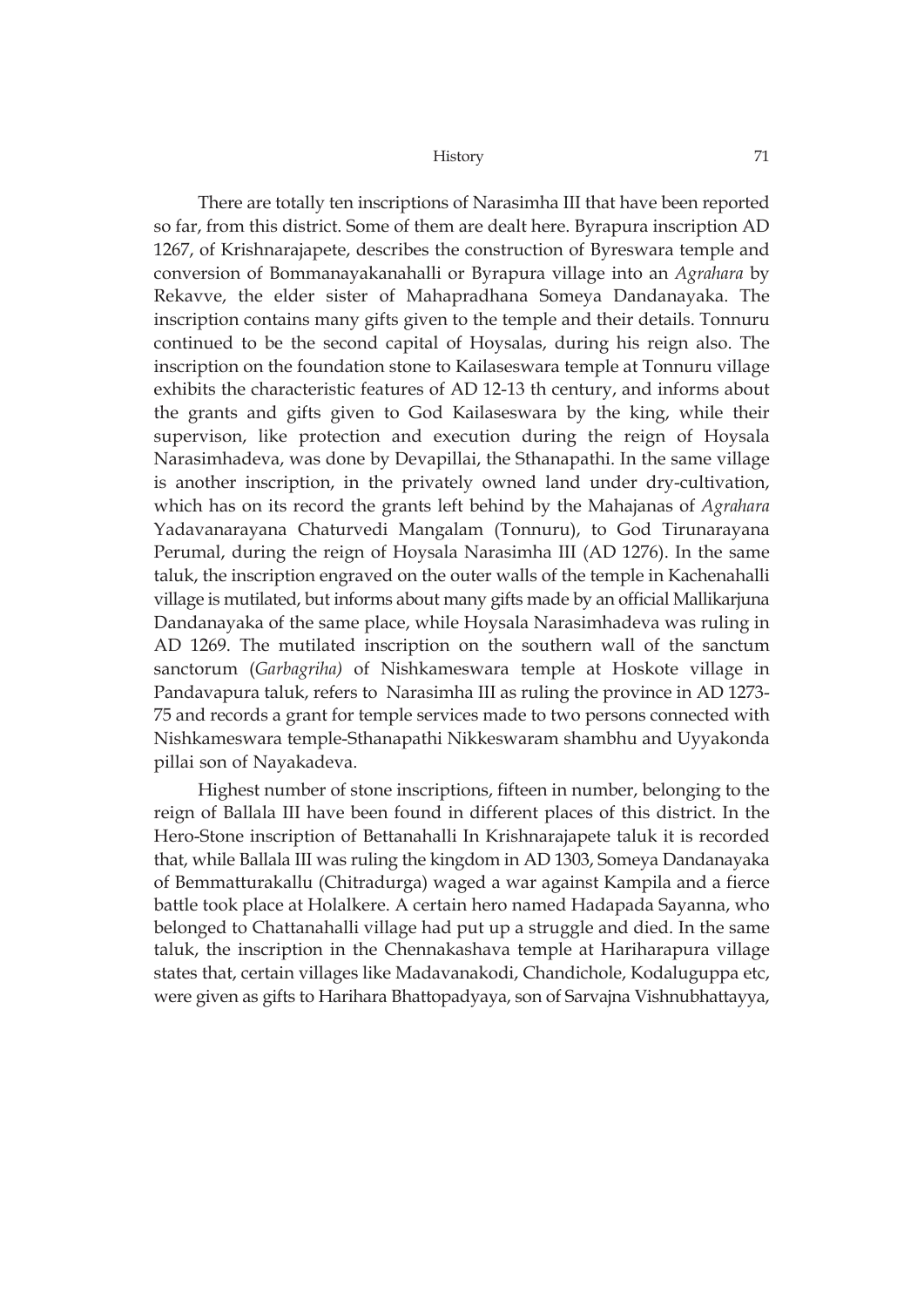the Rajguru of Hoysala Ballala III in AD 1311. It also refers to the visit under taken by Ballala III for inspecting the dam and the channel built for the purpose of irrigation at Hariharapura. It is further recorded that the king imposed two taxes called Hejjunka and Nada-sunka and their details. The Kaigonahalli Hero-Stone inscription, in the same taluk lacks clarity but belongs to the reign of Hoysala Veerenarasimha. This mentions the names of Kahigonda, Karaka Gowda, Bhuva Gowda, Gowdagodda, Rayagowda who belonged to Sanki family and Murariraya etc, while the remaining portion of the inscription is not clearly visible. In the same taluk, at Varahanatha Kallahalli village, near Varahanatha temple is an inscription has some details referring to Ballala III ruling in AD 1334, while Mahapradhana Adisingeyanayaka got the name of Kallahalli village changed to Agrahara Devalapura, as a token for the remembrance of Hoysala Queen Demalaadevi.The inscription records that this gift was made by the Rajaguru of Hoysalas Gummatadeva in the presence of all Mahajanas of Devalapura *Agrahara*. In the last lines of the inscription names of certain officials like Nadasenabova Kamayyadandanayaka and Senabova Raamana etc, have been cited. An inscription exhibiting the characteristics of AD 13th century, near the main entrance (Mahadwara) to Krishna temple in Tonnuru village of Pandavapura taluk, states that, the upper *gopura* of that temple is called as Veeraballala' s Tirugopura. In the same taluk, an inscription of AD 14th century, at Narayanaswamy temple in Melukote, belonging to the reign of Ballala III states that, Mahapradhana Perumale Dannayaka's two sons, Madappa Dannayaka and Ketappa Dannayaka, handed over the administration to an official called Lakshmanadasa. It becomes clear from the inscription that the resident God of that temple had been called Melukote Tirunarayana. An inscription exhibiting the characteristics of AD 14th century, on the wall of the bigger kitchen of Narayanaswamy temple in Melukote, belonging to the same taluk, has on its record that, while Hoysala Veera Ballala was ruling the Empire, Mahapradhana Perumala Dannayaka's sons, Madappa Dannayaka and Ketappa Dannayaka, were annually making a gift of 15 gulagala (probably a unit of measure 11th Cent.) Cardamom, to Lakshmanadasa Priest of Narayana, for the purpose of worship of God Tirunarayana at Melukote. An inscription exhibiting the characteristics of AD 12-13 th centuries, found on the foundation stone to Someswara temple at Antaravalli village, in Malavalli taluk, refers to the construction of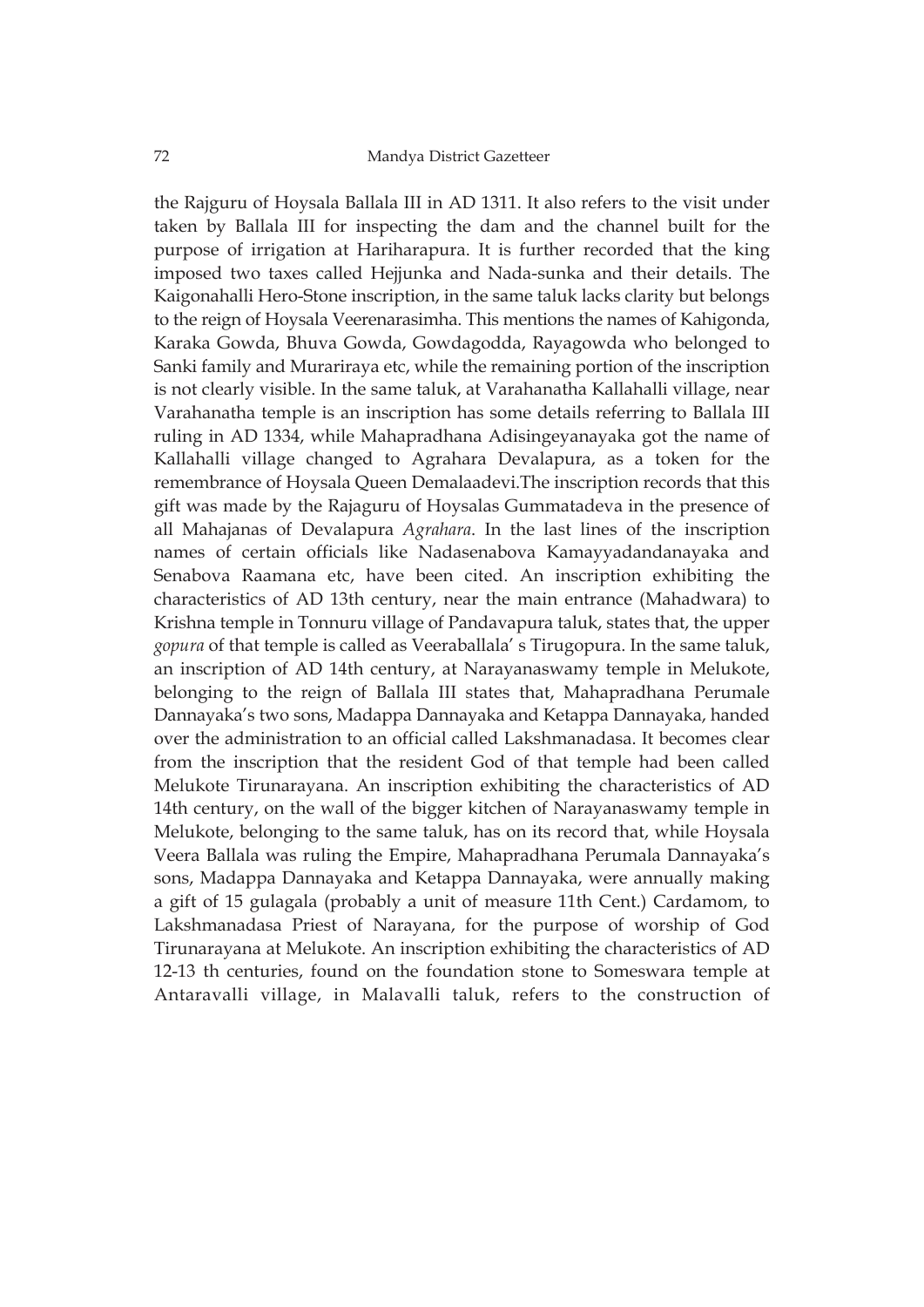Chandramouleswara temple, within the precincts of Kailasasthana temple, at Tenapagai Anadanapalli (Antharavalli), in the then Kalalenadu, by Mahapradhani Chandramoulianna, who was administering during the reign of Hoysala king Veeraballala. The inscription in Halebeedu village in Pandavapura taluk, of the period of Ballala III, has on record the installation of the primary idol (*Moolavigraha*) in the newly built Bairavadeva temple at Halebeedu, while Mahapradhana Hiriyakottarava Heggade's son Manchayanayaka was ruling Halebeedu, The mutilated inscription on the right hand side to Vahana Mantapa inscription at Tonnuru in Pandavapura taluk, states that the Hoysala Sovereign (name illegible) having successfully won different kingdoms, returned to Dorasamudra. The Kalalenadu (present Halagur and surroundings), Kalkuninadu (Nagamangala and surroundings), Edethorenadu (KR Nagara province) Srirangapattana sime, Sindhaghatta sime etc, administrative divisions are referred to in the inscriptions. Balla III ruled for more than five decades. He effectively tried to boldly struggle against the inevitables and in streamlining the weakened stately principles of his predecessors. Unfortunately, he had already grown old by the time he could understand the changing political trends in the north, in order to plan appropriate preparations on time. The sultans had already established their kingdom at Delhi in the north and Jalaluddin Khalji was ruling, before the coming of Ballala to power. Allauddin Khalji was his nephew. In 1295, Allauddin Khalji invaded the capital of the Seunas, and carried away huge quantities of wealth that he had looted. Seuna Ramachandra refused to recognize the danger of the invasion by the Muslims. Again in 1310, Allauddin sent his Commander-in-Chief Malik Kaufer to besiege the capital of the Hoysalas and others on the Coramandal coast in the south. In the south Ballala, ordered an emergency return of his army to the capital and tried to put up a strong resistance. But the Muslim army showed that they were more superior. Thereafter, in 1314, Malik Kaufer descended on Kampila. A war ensued between the Hoysalas and Kampila in 1320, and as a result the Hoysala army had become very weak. Unable to recover from these onslaughts, Hoysala Empire declined. Ballala was mercilessly killed, as Ibn Batuta, the Persian traveller, reports it. Just as there was considerable social, economic and cultural progress in other parts of the state during the administration of the Hoysalas, this district also exhibited similar vibrancy. Under the royal patronage,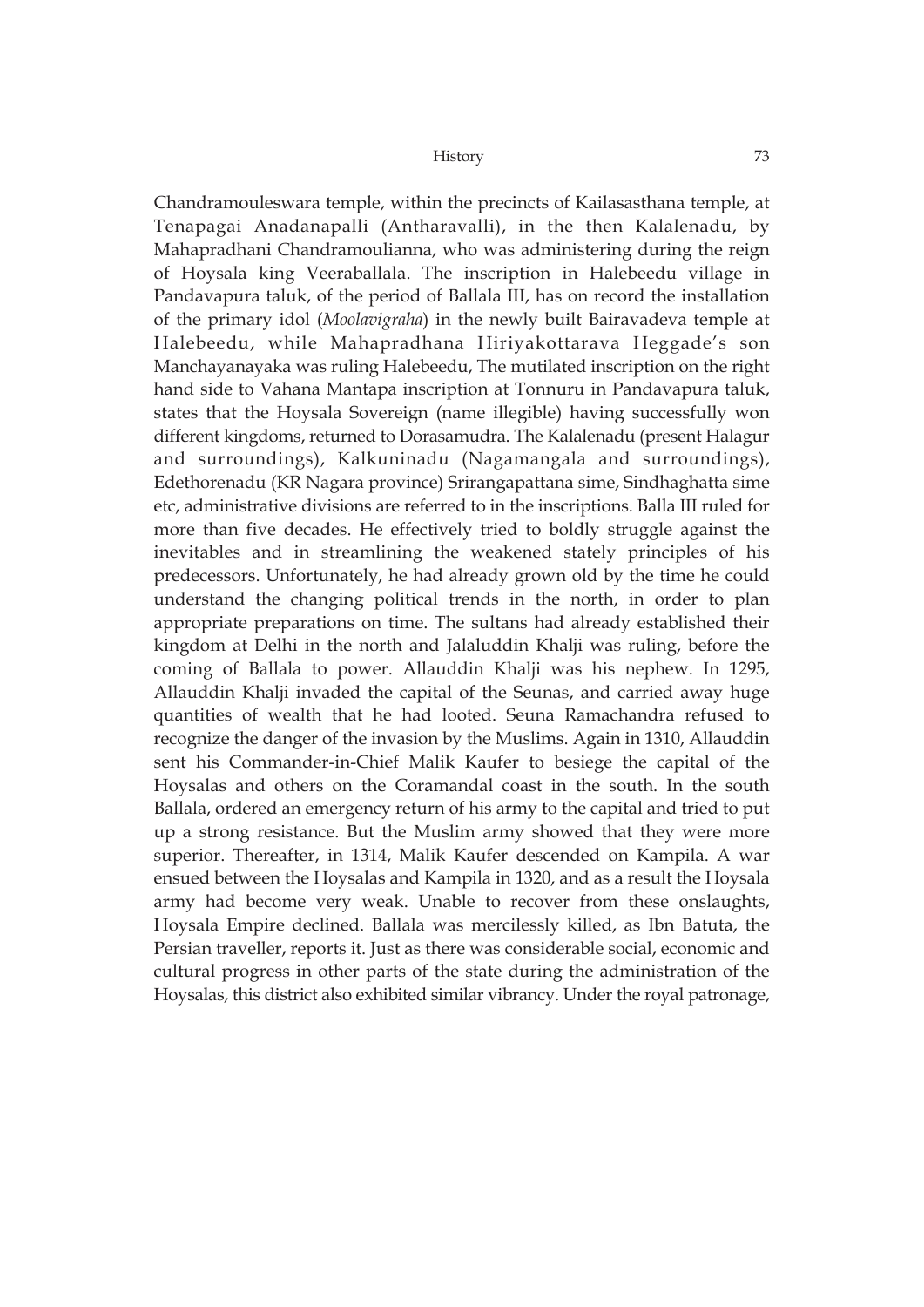Buddhism, Jainism, Shaivism, Vaishnavism and Sree Vaishnavism gained equal importance, as it is evident from the lines contained in Belur inscription "Yam Shaivaa... Brahmethi Vedaantino". The following placesKambadahalli, Bogaadi, Bellur, Sooranahalli, Tippur, Basti Hosakote, Basaralu, Budanuru, Tenginagatta, Kikkeri, Sindhagatta, Govindanahalli, Hosaholalu: Tonnuru, Belagola, Srirangapattana, Melukote, etc, gained in cultural importance. Among them Melukote gained prominence as a sacred place of pilgimage to the followers of SriVaishnavism. More than 100 temples found in this district clearly reflect their extraordinary cultural and artistic attainments.

## **TheVijayanagar Empire**

The political vaccum that followed the decline of Hoysala Empire came to an end with the establishment of the Vijayanagara Empire, in 1336 AD and gave fillip to the ensuing political security. The sons of Sangama, namely Harihara, Bukka, Kampana, Marappa and Muddappa had maintained their relationship with the Hoysala dynasty. Harihar of Vijayanagara had given his daughter in marriage to Ballappa Dandanayaka son of Somayya Dandanayaka, an official under the Hoysalas. Somayya had married the sister of Ballala III, and Ballala III's brother's son had been the son-in-law of Harihara. Many scholars have agreed that Somayya Dandanayaka, who had built Somanathapur temple in T-Narasipura taluk was the grand son of the above named Somayya Dandanayaka. Sangama Dynasty and Harihara's relations with Keshava (Vijayanarayana) temple at Belur; Certain sculptural representations found in Virupaksha temple at Hampi and some of the titles like *Bhashege Tappada, 'Moorurayara ganda*', appear in Sanskrit inscriptions also,' goes to strengthen the argument that, the founders of the Vijayanagara Empire were originally Kannadigas, but not from Telugu country. However, Te1ugu inscriptions found ar Warangal present them as belonging originally to Telugu country. Ballala III had called the capital of northern part of his Empire as "*Virupaksha Hosapattana*", it is evidently believed to be Hampi. An opinion among scholars persists that Ballala had entrusted the administration of that Hosapattana to Harihara. There is a tradition that the foundation of Vijayanagara took place in AD 1336, and Sir Francis Buchanan also accepts that date on the basis of the examination of the Manuscripts found at Barkuru in Udupi district, is a note worthy point in this context.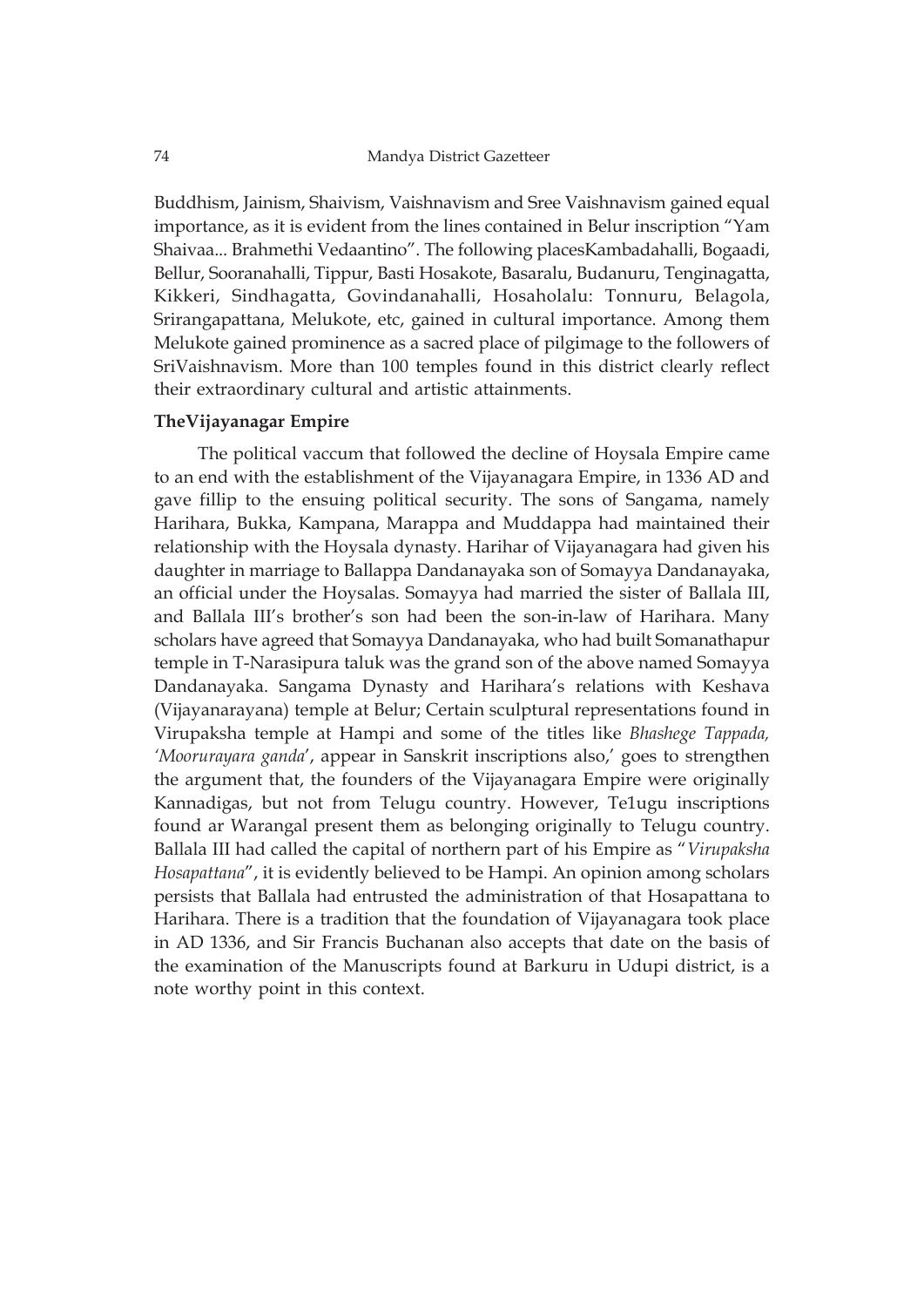In Mandya district there are more than a 100 inscriptions of the Vijayanagara times. Inscription belonging to the period of Harihara I is found in Mandya district. It is possible therefore, that this is a definite evidence for the ancient relations of Vijayanagara Empire with this district. Inscription of Beechanahalli village, in Mandya district (Mandya-19), is a Hero-Stone inscription, installed as a memorial to the Hero called Bheema, who belonged to a place called Navaluvasi, by Timmavve, the wife of the hero. It refers to the reign of Veera Bukkanna Wodeya of Vijayanagara. The inscription has been identified as belonging to AD 1341, and of the period of Harihara. It has become clear from the subsequent inscriptions that, this province was under the adminstration of Harihara I and his younger brother Bukka had helped him in the adminstration. In the Aruvanahalli inscriptions of Maddur taluk, the details in respect of Battara Bachyappa and his Badavara family are noticed. He is found to be extolled in the inscriptions with strange titles and hyperboles like Neetirayabaamula, Parahaaraadu Ibatu, Sunnakodandi, and Soonnakothsathi etc. He was a son of Keerthideva. He is said to have serially built Bukkarayanasamudra, Keerthisamudra, Malavveyakere, and Bachappanakere in the names of the king, his father, his mother and in his own name, respectively. He established a town called Baachapattana and planted avenue trees as stated in the inscriptions. He had completed all these feats during the reign of Bukkaraya **,** and prior to AD 1358. The inscription provides his genealogy starting from *Badavara kulatilaka Keerthi Arasa* and his wife Malavve, followed by his sons Bychappa the elder, Chikkabychappa (Junior), Bachiyappa, Devappa and his wife Bychakka as also Nagarasa. In another genealogy starting from Bachiyappa and Ramabhadradevi, their children Bukkanna, Keerthideva, Kampanna and Chavanappa are recorded.

The inscription dated AD 1363, found at Boppasandra village of Maddur taluk, refers to the reign of Vijayanagara King Veera Bukkanna wodeya. He is stated to have given as gift a fertile land within the expanse of Boppasamudra to Hiriyanna son of Bommanna of Thirthada Tippuru village. The inscription also refers to *tellara* (oil monger) family of Haadarivagilu village. Aruvanahalli inscription (Maddur-87) of Maddur taluk belongs to the period of Harihara son of Bukkaraya of Vijayanagara, has on record the information about the death of Battara Bachiyappa (Bachraja), son of an official called Badavaara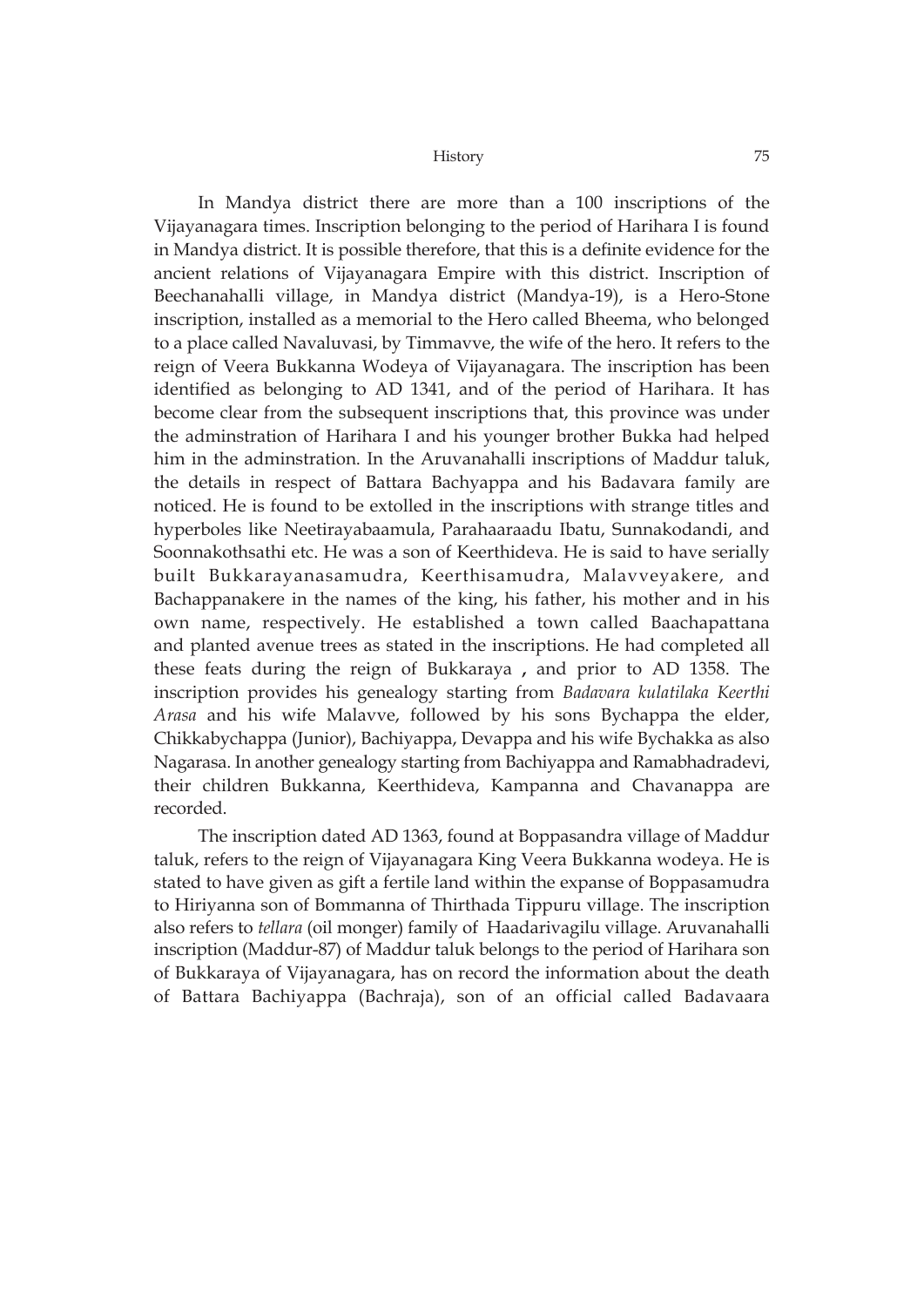Keerthideva. Further that refers to the lakes built by him like Bukkarayanasamudra, Keerthisamudra, and Maleavvanakere etc. An inscription dated AD 1388 near Siddeswara temple at Boppasandra belongs to Vijayanagara period. It has got on its record the information pertaining to land grant of Boppasandra village, within the expanse of Hadarivagilu village, to Bukkanna, Kempanna, and Chowdappa sons of Battara Bachiyappa. Another inscription dated AD 1427, in Boppasandra village (Maddur -110) in Maddur taluk, records the grant of Boppasamudra, belonging to Haadarivaagilu Kaluvalli, as *Kempothi* (grant), by Devappa and Sahadevaru of the tellara family, to Bukkanna, Kampanna and Chavadappa sons of Battara Bachiyappa. According to that inscription it is evident that the grant was made for purposes of governance of the village and for providing *Kalasa* and mirror to the village Gods. It is also recorded in the inscription about the exemption of the gifted village as well as the lands from the following taxes: *Kirukula, Bedu, Binugu, Gramagadyana, Dalamili, Nibandhi, Hodake, Hobali etc.* Similarly, inscriptional sources necessary for the reconstruction of the history of many smaller dynasties are available to a considerable extent in this district. An inscription bearing the characteristics of AD 14-15th century found in Hosaholalu village belongs to the period of Bukkanna Wodeya of Vijayanagara, contains references to Holalina Baireyadannayaka and Baliyakere*.* In the Hagalahalli village inscription of Maddur taluk, (Maddur-l02) dated AD 1392, while Harihara II was ruling Vijayanagara, Haruhanahalli Badavara family Bachiyappa's son Bukkanna, left behind a land grant to discharge his debt due, to Devarappa, son of an assistant at Hadarivagilu, along with his two sons- Ramanna and Allappa, as it is recorded. This inscription was engraved on a stone by a sculptor named Mayithamma son of chowdoja, the Senubhova of the place, as per the record. Vaidyanathapura inscription dated AD 1406, of Maddur taluk, refers to many grants given to God Vaidyanatha, by Narasingadeva of *Agrahara* Narasimha Chturvedi Mangala (Maddur) part of the then Kadalenadu. This inscription also has on record a reference to the reign of Bukkaraya II son of Harihara of Vijayanagara. The reign of Bukkaraya II had extended to Malavalli taluk The Marehalli inscription (MV71), dated AD 1406, referring to the administration of Bukkaraya II, has on its record the information regarding the grant left behind to Narasimha temple of *Modaljati grama* also called Cholendra Chaturvedimangalam by Heggappa, the *Mahapradhna* of that place.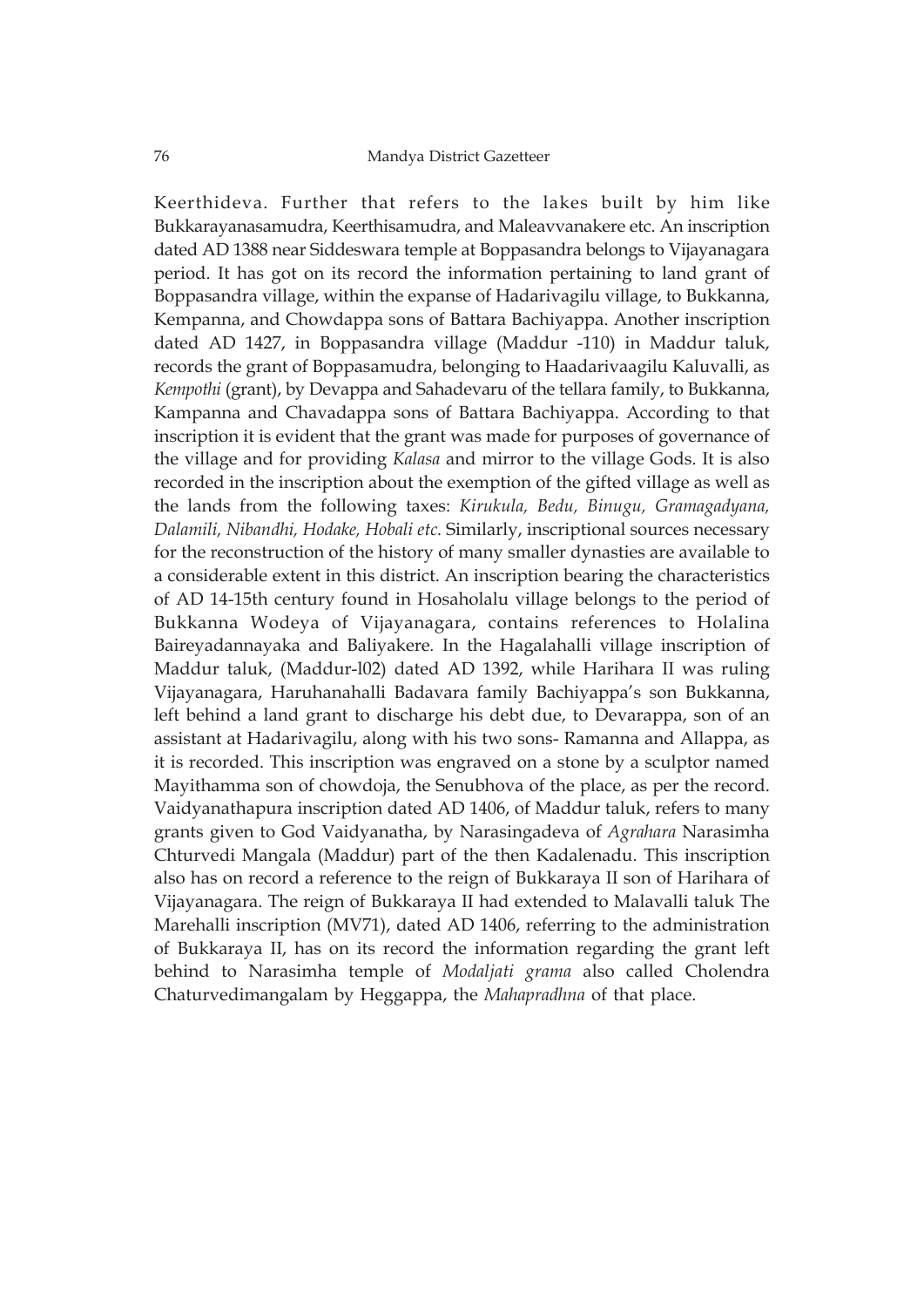Harihara II brought about important changes in the administration of the kingdom by appointing his own sons Virupakshadevaraya and Bukkaraya II as Provincial Governors. Kriyashakti Vidyaranya of Kalamukha sect was his guru and provided him guidance both in political policies and his personal religious life. After his death, internal rivalries began for the possession of political power among the brothers Bukka II, Virupaksha II and Devaraya I. That trend continued for about two years and ended with the accession of Devaraya I (AD 1406-22), to the throne. After Devaraya, his son Virajayaraya came to power and ruled for a period of two years only, that was upto AD 1424. Prauda Devaraya succeeded him. He was also called as Abhinava Veera Devaraya and Pratapa Devaraya. Devaraya II, after coming to power, ruled for more than two decades (AD 1426- 1446). He had a title "*Gajaventegara*", as evidenced from the records. Five inscriptions of Devaraya II have been reported from Mandya district. An illegible inscription dated AD 1420 from Hagalahalli village in Maddur taluk, belongs to the period of Pratapa or Devaraya II and informs about an official called Madigowda only of Hadiravagilu village. Copper plate Inscription dated AD 1430, found in the treasury of Ranganatha Temple at Srirangapattana, is in Sanskrit language and belongs to the reign of Devaraya II. The inscription states that, Devaraya transformed Chandigala (village name) in the precints of Menapura *Magani* in Torinadu *Vente* into an *agrahara* and named that as Pratapa Devarayapura, at the time of giving *Rathnadhenu* gift. At the same place, near Sriranganatha temple is an inscription dated AD 1431 in the reign of Devaraya II that records certain gifts towards the income of the Sree- Vaishnavas of Srirangapura, in order to celebrate the *Vasanthotsava* of God Sriranganatha. The inscription dated AD 1432 at the Patalaankana in front of the principal temple of Melukote in Pandavapura taluk contains the information pertaining to the grants of Mailanahalli and Hosahalli villages for the services of God Sampathranarayana. There is also a reference to the *Vasanthotsava* celebrations in the temple. Copper plate inscription dated AD 1447 in the treasury of Ranganatha temple in Srirangapattana, is written in Nagari script and Sanaskrit language and belongs to the reign of Devaraya II of Vijayanagara. That contains the information about the grant of Hosahalli village in Kannambadi area in Modunadu. An inscription dated AD 1458 in the Jeeyar temple of Melukote, refers to the construction of Ranganath by Rangambike, wife of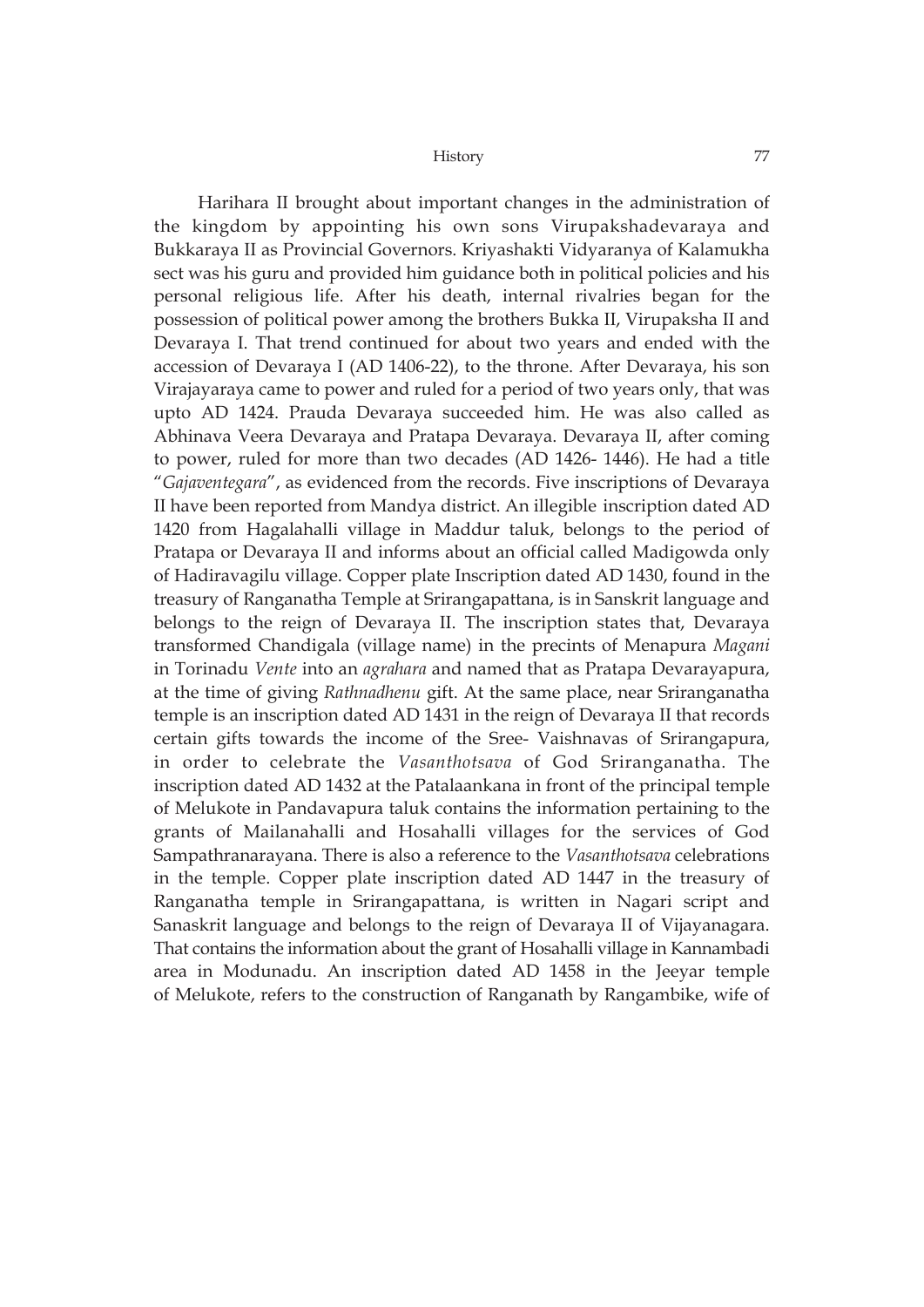Timmanna Dannayaka, during the reign of Prauda Deveraya II. The inscription has on its record the information pertaining to grant of villages Ballenahalli and Yalavada, in Kuruvankanadu *vente* extension, in the Hoysala Empire, to this *Matha.* An important aspect evident from this inscription is, Timmanna Dannayaka's father Singanna belonged to Lohitha family, and a Mahaprabhu of Nagamangala. No more details are forth coming about the Lohith family. Nelamane village inscription (AD 1458) of Srirangapattana taluk records the details about the grant of the same village to Goddess Lakshmi Devi in Yadavanarayana temple. Kelagere village inscription, with the characteristic features of the 15th century, of Nagamangala taluk, informs that, while Prauda Devaraya (not clear), was ruling Vijayanagara, Varadeya Nayaka son of Honneya Nayaka, got Mallikarjuna temple built, with Sanctum-sanctorum *(Garbhagriha) Sukhanaasi* and Rangamantapa *(Navaranga)* at Kellangere village. That inscription further informs that the said village was a place for the residence of Sudras *(Sudravada)* and that was converted into an *agrahara.* That apart, he renovated the village tank, built Varadaraja Samudra at Kellangere, according the details found in the inscription. An inscription dated AD 1439, at Kyathanahalli in Malavalli taluk, issued while Devraya II was ruling Vijayanagara, has on its record the grant made by Mahaprdhana Lakkanna Dandanayaka of Kethanahalli village, after setting it free from certain taxes, as a gift to God Keerthinarayana of Talakadu, for the sacred hoisting *(Pavithrarohana)* of the *Nandadeepa*. Huskur village inscription dated AD 1440, from the same taluk, issued during the reign of Devaraya, has on record the information pertaining to the grant of certain irrigated (*tari*) lands by an official called Veeranna Gowda, son of Kalinagappa of second Husuguru (Village name), after his having installed God Basavaraja. Kiraganuru village inscription dated AD 1440, in Malavalli taluk, refers to the grant of approximately six *varahas,* as Umbali, to God Vaidyanatha of Talakadu, after exempting Kiragasooru, under Belakavadi divisional head quarters *(tanya),* from certain taxes such as Loom *(magga),* Mudre, Oil mill *(gana), Kavai, athadere* etc.

The inscription refers to Talakadu as Gajaranyakshetra. It is evident from the inscription that Pattanada Rayanna Wodeya received these gifts in obedience to the orders the Vijayanagara Official called Talakadina Perumaaladeva.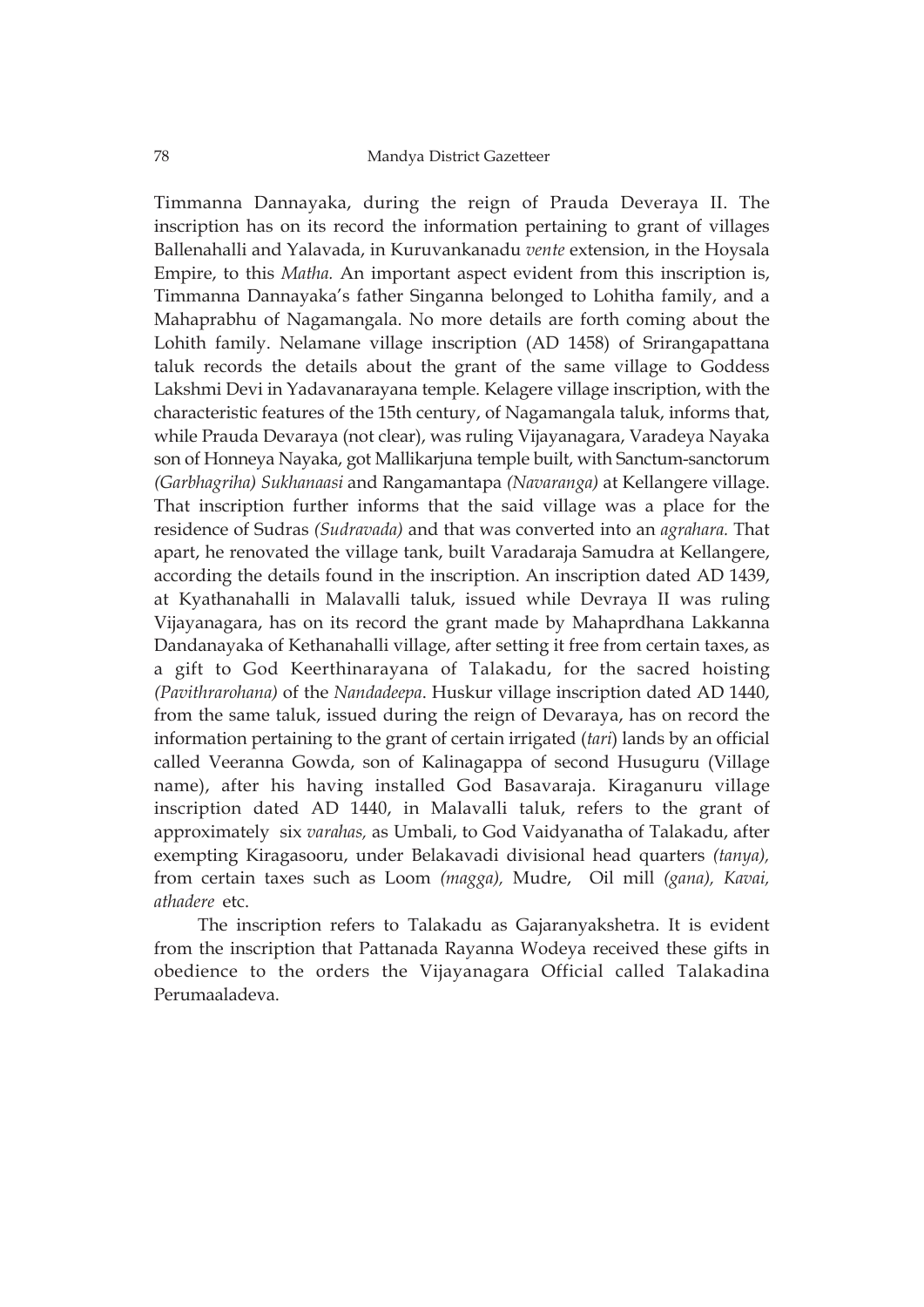The four decades following the death of Devaraya are associated with misfortune and mis-understanding. Mallikarjuna (1446-65), son of Devaraya II and Devaraya's younger brother Pratapadeva's son Virupaksha III (1465-85), were weak kings. Seven inscriptions belonging to the period of Mallikarjuna are reported from Mandya district. Kanchiganahalli inscription, dated AD 1447, of Malavalli taluk, is unclear, but refers to the administration of Maharajadhiraja Mallikarjuna in that province, while the remaining portion of the inscription is worn-out. The copper plate inscription (AD 1447), found in the treasury of the Srirangapattana temple, refers to a grant by Devaraya II**,** of Halagalli village in the jurisdiction of Mudunadu around the area of Kannambadi, to Devarobhatta son of Nagayya Bhatta. Madihalli inscription of AD 1457 in Nagamangala taluk refers to land grant, at Madihalli in Devalapura area, made by an official called Madayanayaka, to Mulunayakanahalli God Tirumala Deva's Angarangabhoga. It becomes evident from the inscription that the order was issued with the concurance of the Vijayanagara King Veera Pratapa Mallikarjunaraya. Lingamudre inscription of AD 1459, at Dannayakanapura in Mandya taluk, refers to the grant of that place for the Angarangabhoga of God Ramanatha of Bellathuru, as directed by Timmanna Dannayaka, carrying on the administration of Penugonde, and the acceptance of Malaliya Tippayya. The inscription datea AD 1460-61, at the Patalankana in Melukote, belongs to the period of Praudadevaraya or Mallikarjuna, and refers to the conversion of one village into Tirunarayanapura *Agrahara*. Sithapura Copper plates of AD 1467, in Pandavapura taluk, describes about the grant of Hosahalli Village in *Kuruvankanadu Vente,* made by Devaraja the son of Singana Wodeya of Nagamangala to the services of God Sri Ramachandra. It highlights the importance of the construction of a new dam by them accorss the River Cauvery for purposes of irrigation. Dasanadoddi inscription of AD 1463 in Malavalli taluk is very much damaged. It contains information about village grant while Mallikarjuna Maharaya was ruling Vijayanagara. Although the remaining details are not available, reference occurs to the Gowdas, Panchaalaru, and the Bovara and Basadi (there is a name Hirevuru Malave). Due to the reason that Mallikarjuna was weak, the armies of Bahamanis and Gajapathi attempted to invade Vijayanagara simultaneously, but with great difficulty they were forced to retreat (AD 1450). As a consequence of a palace conspiracy Virupaksha III came to the throne in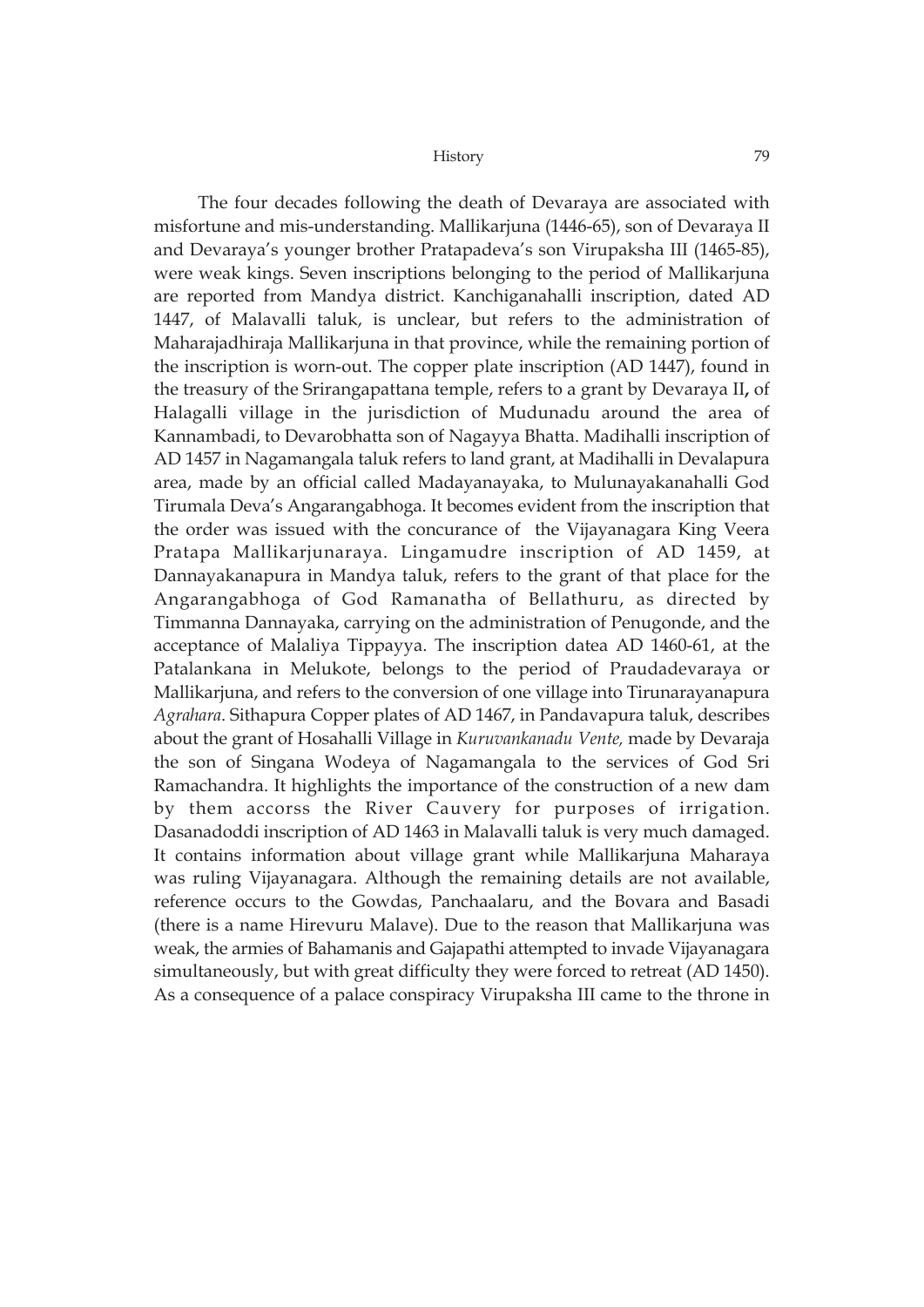1465. Mallikarjuna, till his death in1480 remained without the kingdom. He did not rule with peace of mind. During the period of his reign, northern parts of the Empire came under the siege of Bahmani armies under the leadership of Mahammad Gawan, and he took many provinces under his control.

### **Saluvas, Tuluvas and Aravidu dynasties**

The two decades from AD 1486, in the history of Vijayanagara, is considered a new stage of great importance politically. Primarily, Nuniz provides the source material for the study pertaining to this period. Farnand Nuniz was a trader in horses who had paid a visit to this Empire, and it is believed that he spent about two years of his time in Vijayanagara itself. King Narasimha of the Saluva dynasty was administering in about AD 1452, under Mallikarjuna. He worked hard to revive and spread the political identity of Vijayanagara. According to Nuniz, Narasimha had revolted for the acquisition of power. The weakened king administering the Empire at that time ran away, leaving Narasimha to assume power and establish political stability. Change of royal families had taken place without any struggle involving violence or bloodshed. His Commander-in-Chief, Tuluva Narasanayaka, led the invading armies to the South, crossed the Cauvery River, then in floods, with the help of a temporarily built bridge in AD 1495, annexed Srirangapattana, as evidenced trom the Srirangapattana copper plates of AD 1509, and many other inscriptions. As a result of his patronage to literary writings, the literary works like *Saluvabhyudayam, Ramabhyudayam, Varahapuranam and Parijathapaharanam,* came to be written. They contain the description about many victories of the Saluva dynasty. Due to the reason that two of his sons were still young, Narasimha got his trusted General appointed as the vice-Roy. When Narasimha died, Narasanayaka proclaimed the eldest son Timma as the king. But, after Timma was killed in a plot, he got, the second son Narasimha II**,** installed on the throne. During the period of his reign differences of opinion developed between Narasimha and Narasanayaka, ending with the imprisonment of Narasimha II at Penugonda jail. Narasanayaka became the first king in the Tuluva dynasty. After the death of Narasanayaka in AD 1503, his son Veeranarasimha took the reins of administration. A copper plate dated AD 1462, found in a village called Kaigonahalli in Krishnarajapete taluk of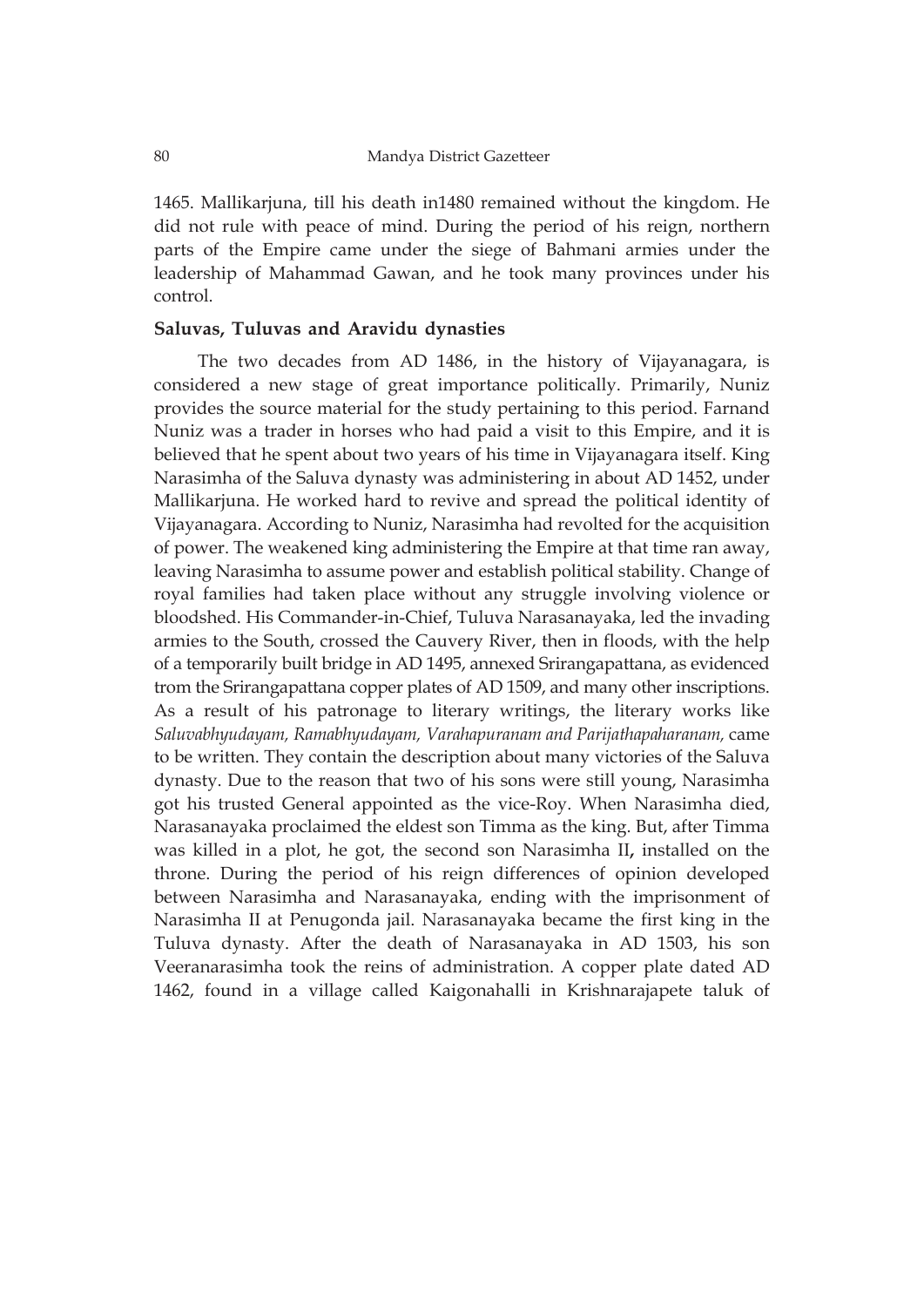Mandya district, and has on record the information relating to the grant of Kaigondanahalli or Veera Narasimhapura, then located in the jurisdiction of Sindhagatta *Sime* in the Hoysala country, by Veera Narasimha of Vijayanagara at the time of his making the *Saptha Sagara Dhana.* Veera Narasimha, son of Narasanayaka of the Tuluva Dynasty, ruled from AD 1505 to 1509. It is very well known that, he gave lot of importance to make the Vijayanagara army dominent, towards that end cultivated friendship with the Portuguese, and bought horses from them. Veera Narasimha's stepmother was Nagaladevi. And Nagaladevi's son Krishnadeva Raya, with the help of Timmarasu, the Prime Minister, ascended the throne on the occasion of Sri Krishna Janmashtami in AD 1509. Krishnadeva Raya was talented politically, a responsible administrator, a potential visionary and a most capable strategist. He had developed the Vijayanagara army, putting in all his talents. Indeed, he is considered one among the best kings that ruled India. He has explained beautifully his knowledge in political intricacies and administrative skills in his book entitled *Amukthamalyada.* During the period of his reign the construction of canals, irrigation tanks, dams across rivers and streams, temples and development of cities, all for public utility and religious merit found munificent patronage. He built satellite towns, Nagalapura as a token of remembrance of his mother Nagaladevi; and another town called Tirumala, named after his second wife Tirumaladevi, near the capital. The audience Hall *(Sabhamantapa),* and *Gopuras* at Virupaksha temple were rebuilt at the time of Krishnadevaraya's coronation. After having won over the Udayagiri fort, he had brought the idol of Lord Krishna as a symbol of his victory, and to have it installed, he built Krishnaswami temple in the capital. Hazararama and Vittalaswamy temples were also built during the reign of Krishnadevaraya. The Vijaya Vittala temple is a fine symbol of technical perfection an Architect could pay to Karnataka Classical Music as his monumental tribute. Experts in the field of Architecture are of the opinion that, there is no other temple anywhere in India comparable with this temple in having integrated Music in its Architectural construction. The *Garbhasutra* design of Architecture and the high rise pillars combined with smaller ones, in its *Brahmsutra* elevation are really curious to the on lookers while they overhear the resonance of the seven Indian Musical notes *(Sapthaswaras)* with their mixed tones from the stone pillars. The Musical sounds of different musical instruments that comes out of that granite simply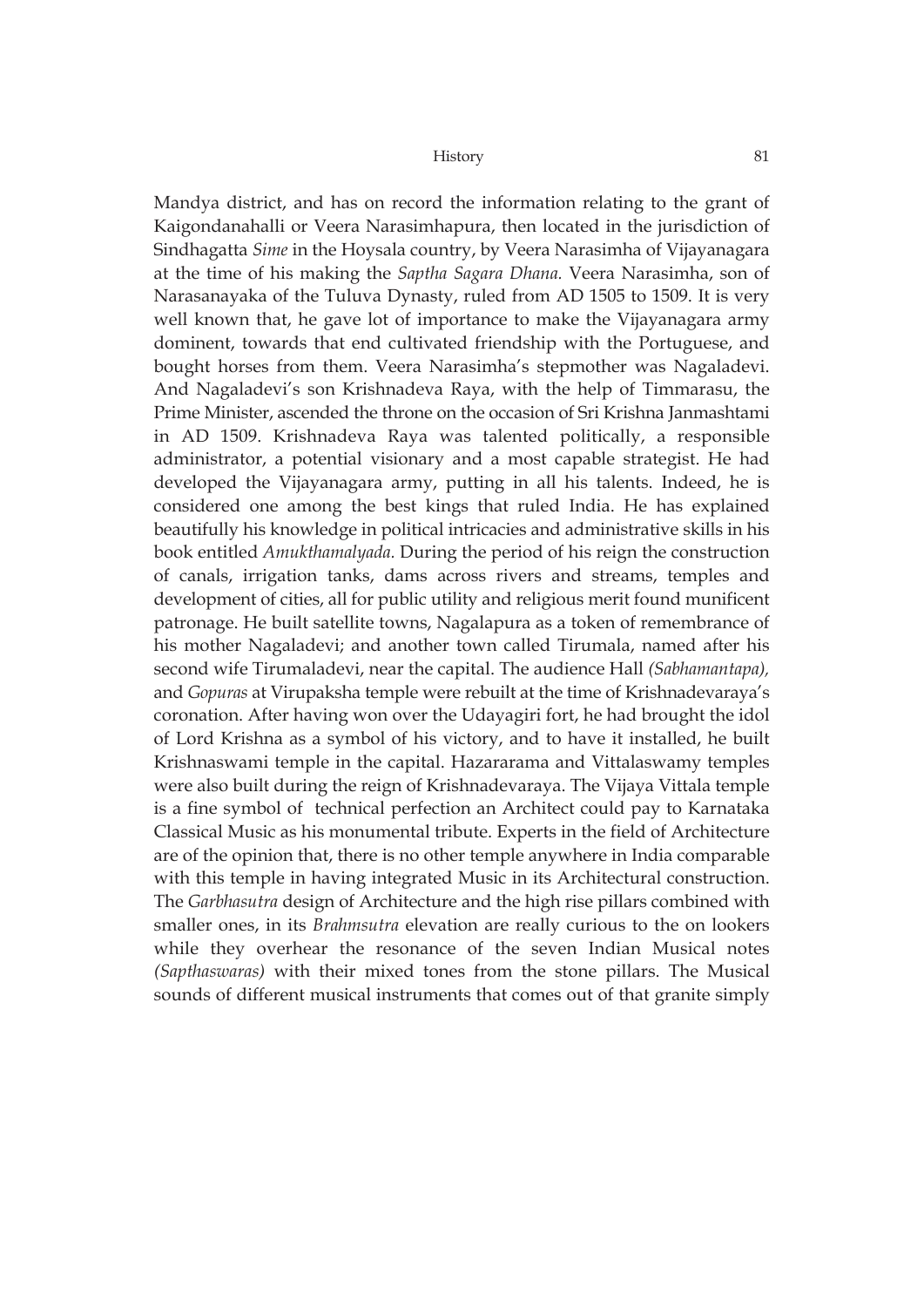surprises' and mesmarises the tourists, and really takes them to realm of the *Gandharvas* (demi-Gods experts in music). these stones were quaried from sanganakallu in Bellary district as such musically sofetened notes can be heard from the rocks of this hill here.

About eleven inscriptions of Krishnadevaraya are found in Mandya district. The inscription found in Nagamangala is dated AD 1511, while Krishnadevaraya was ruling, states that, the Rangamantapa in the Veerabhadra temple in Nagamangala or Veera Ballala Chturvedi Bhattaratnakara *Agrahara* was repaired, while the Gandhagudi *Mandapa* was built in its front by Honni setty, the son of Akkanna Chinnisetty of Gummalapura the Manager of the palace provided the needed guidance in performing the said services, as recorded in the inscription. The copper plate inscription, in Nagari script and Sanskrit language dated AD 1512, belonging to the period of Krishnadevaraya's reign, found in the village called Dodda Jataka, in Nagamangala taluk informs about the grant of a village called Hirejattiga, in the Velurseeme of Hoysaladesa to a scholar named Srinivasadhvari who was well versed in Sastras, Kavya and Puranas. At that time, Vajapeyadhvari, Ranganathaadhvari, Nanjinatha and Shivadixita etc, the well-known Prakanda pundits, who belonged to that place, performed the *mahayajna* called *Vajapeya yagna,* as per the record. Devalapura copper plate inscription dated AD 1513, of the same district, issued while Krishnadevaraya was ruling, refer to the renaming of Madanapura and Malligere as Krishnarayapura. This inscription refers to the performance of *Hemaswadhana* at that place which was considered to be the most important among the 16 *Mahadanas.*The inscription dated AD 1515, belonging to the reign of Krishnadevaraya, found in Mothahalli (village name), and of Mandya district is damaged. The copper plate inscription dated AD 1516, found in the treasury of Srirangapattana has on its record, Krishnadevaraya making the grant of three villages (names not legible) in Nagamangala Rajya and the new villages in Chennapattana Rajya, to saint Vyasathirtha who was a student of Brahmanyathirtha. Mandya copper plate inscription dated AD 1516 belongs to the reign of Vijayanagara king Krishnadevaraya. That has got on its record the grant of a village Manteya perhaps mandya also called Krishnarayapura, along with other small villages Chikka-Manteya, Kallahalli, Hosahalli, Thondasehalli and Konenahalli in Srirangapattana Seeme, as the Gruhaparvathadhana to Govindaraja, son of Varadacharya the Guru of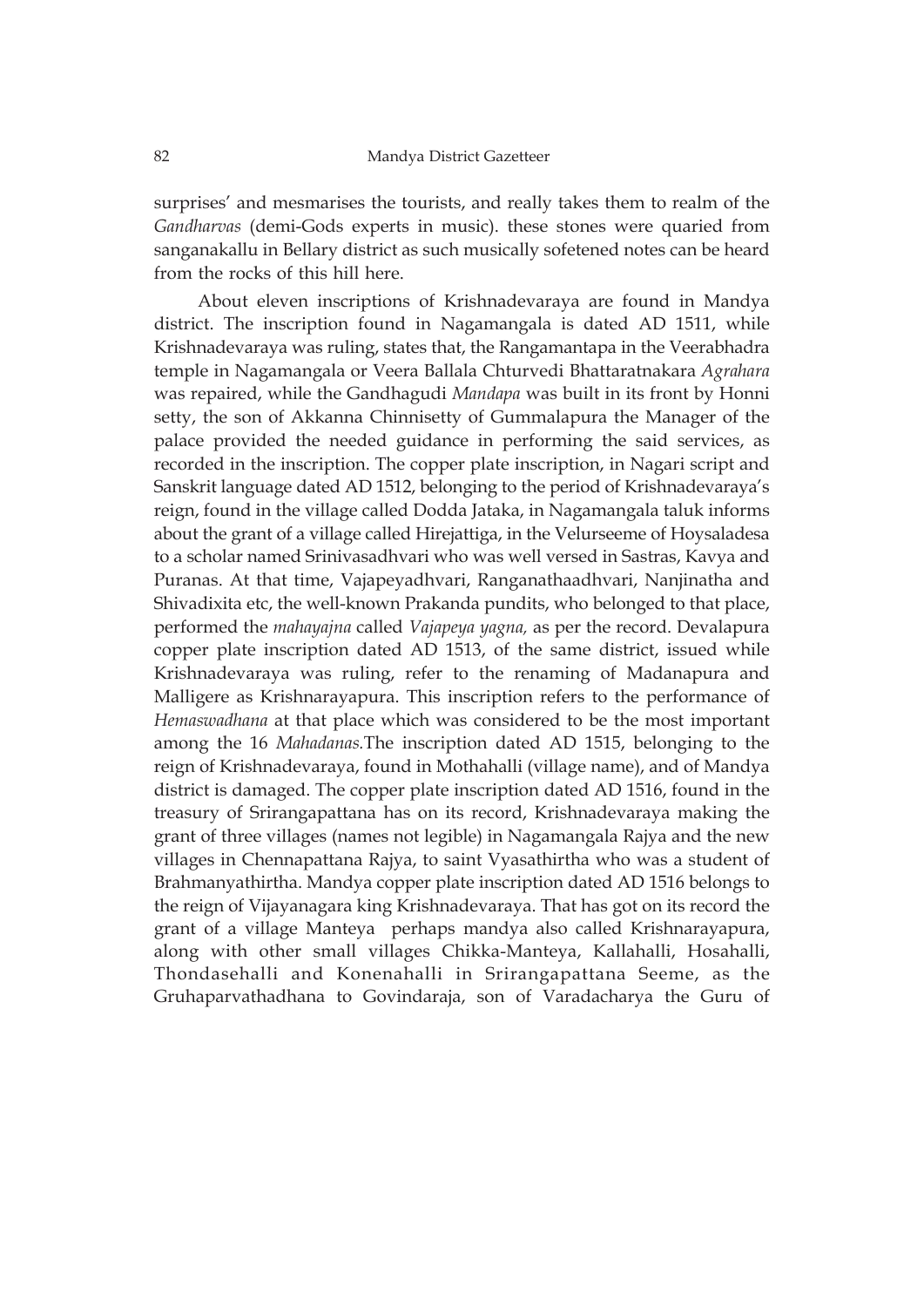### Krishnadevaraya.

The inscription dated AD 1528, in Narayana temple at Melukote in Pandavapura taluk, informs that, an official called Krishnaraya Nayaka the son of Dandu Aubaladeva, was administering that province, during the reign of Krishnadevaraya, and records the grant of Kamenayakanahalli and Gollara Chattanahalli to that temple. The Tibbanahalli inscription dated AD 1524, in Nagamangala taluk, records the grant of Tibbanahalli also called Krishnadevaraya Samudra, in Devalapura Sthala, under Nagamangala, to God Veerappa of Chennapattana. The two inscriptions in Kalinganahalli, of Nagamangala taluk, belong to the period of Krishnadevaraya. While the first one records a gift of Kalingaramanahalli to God Selva Pillai (Cheluvaraya) by a feudatory called Cholappayya of Melukote, and refers to an official called Malepanayka son of Timmayya as ruling the division; the second one is mutilated revealing only the names of Krishnadevaraya and the name of Hiriya Tirumaladeva, the recipient of a grant.

Krishnadevaraya was himself a great scholar. His work *Amuktamalyada* in Telugu language is the evidence to his scholarship. Eight eminent Telugu poets, known as '*Ashtadiggajas'* of his court, had made his victory hall called *Bhuvanavijay* glorious. Among those poets Allasani Peddana and Nandi Timmana are note worthy. It is said that, poet Timmana completed Kannada poet Kumaravyasa's incomplete work Mahabharatha, and presented that as "*Karnataka Krishnadevaraya Bharatha Kathamanjari*" to the king. Purandaradasa, Kanakadasa and Vyasathirtha, the evergreen celebrities in the Haridasa literature, belonged to this period. The construction of dams, canals, lakes, temples and other construction activities relating to religious and secular structures for public welfare had reached the zenith. Out of his two sons, Tirumala died of poisoning and the youngest son died while he was barely a child of eighteen months. Krishnadevaraya's two daughters, Tirumalamba and Vengalamba were given in marriage to the brothers Ramaraya and Tirumalaraya respectively of the Aravidu dynasty.

After Krishnadevaraya, his cousin brother Achyutharaya ascended the throne. He was born to the third and last wife of Narasanayaka, namely Obalamba. He ruled the Empire (AD 1529-1542) effectively. He was able to drive Gajapathi out of Vijayanagara, liberated the forts of Raichur and Mudgal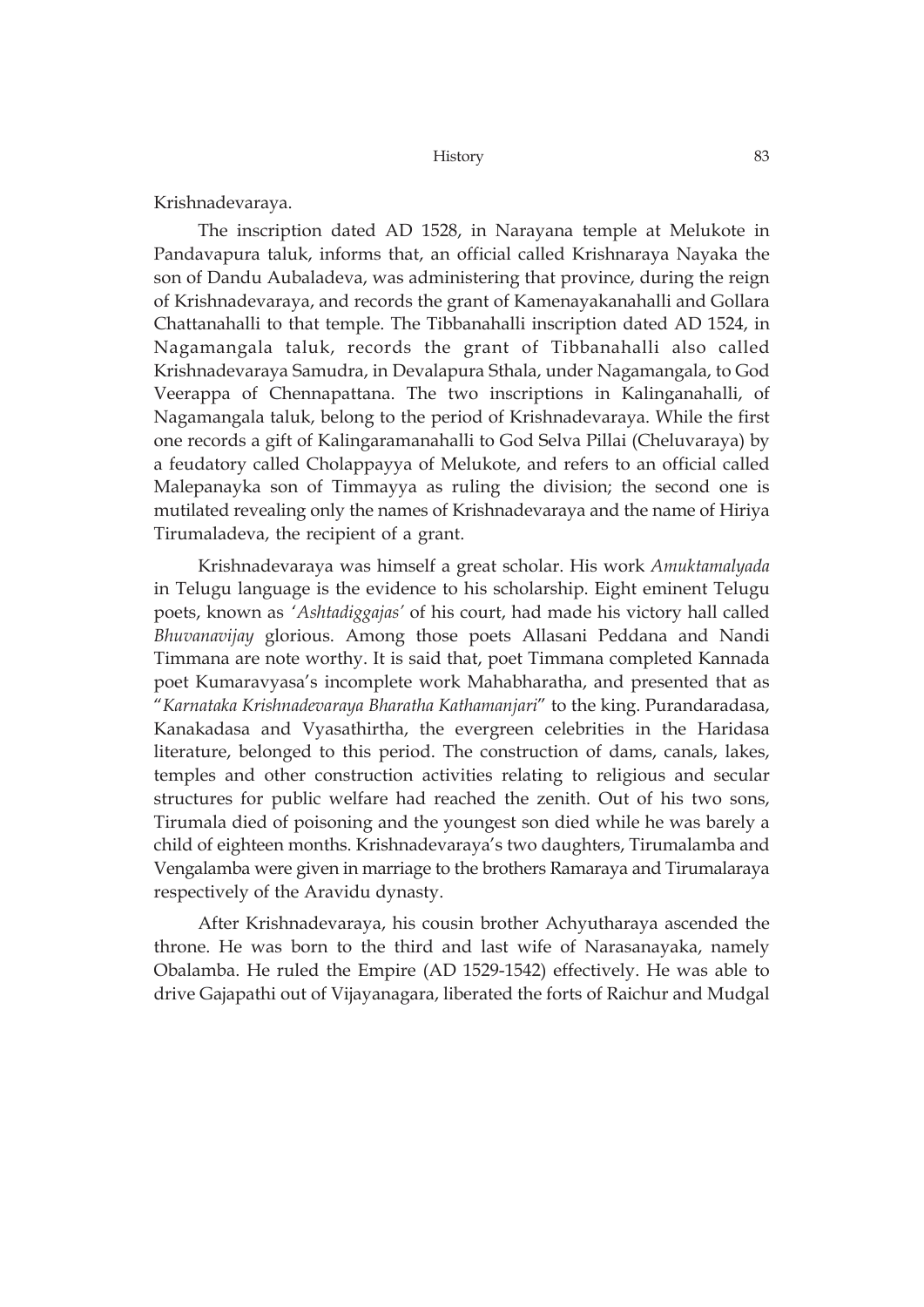### 84 Mandya District Gazetteer

from the strong hold of Ismail. Towards the second half of his reign, he drifted towards living a life of pleasure. In Mandya district 13 inscriptions belonging to the period of Achyutharaya have been found. They provide information on how Achyutharaya wielded his power upon this province. The inscription dated AD 1530, at Marenahalli in Malavalli taluk has on its record the grant made by Tippanna Nayaka, who was ruling that province, to God Amritheswara *(Mulasthana Devaru),* while Achyutharaya was ruling Vijayanagara. The inscription further describes that, that grant was made on the banks of the river Krishna on the occasion of the lunar eclipse *(Parva Kala).*

Kodagehalli inscription AD 1530, in the same taluk refers to Achyutharaya as ruling, and his official called Rayanna Nayaka administered this province and made a grant of a village called Mayanapura, to God Keerthinarayana at Talakadu. Melukote inscription of AD 1534 refers to the gifts made during the reign of Achyutharaya by an official Tirumalaraya, the son of Harigalada Abbaraja, to the 42 students *(Ayyagalu),* of Ramanujacharya and the devotees of God Sampathkaranarayana at Tirunarayanapura (Yadavagiri). Tirunarayanapura (Melukote) is also called as Badarikashrama of the south and *Bhoovaikunta* (abode of god Vishnu on earth). Another inscription at the same place dated AD 1534 informs about the repairs caused to be done by Piriyaraja son of Harigalada Abbaraja on the two tanks, Hosakere and Krishnadevarayarakere, and that they were given away as grants during the reign of Achyutharaya. Yaraganahalli inscription dated AD 1535 of Maddur taluk, has on its record the information pertaining to the grant of Yaraganahalli and Nayakanahalli, during the reign of Achyutharaya, as *Dandigeya Umbali* by an official called Timmarasaiah of Bennuru, to Lingappa Gowda son of Nagappa Gowda. Timmarasaiah, named in the inscription is referred to as a representative of Ramabhattayya, the Minister to Achyutharaya. Melukote inscription dated AD 1535, belonging to the reign of Achyutharaya, informs about the gifts granted by Tirumalaraya, son of Harineela Abbaraja, in Nagamangala (referred to in a copper plate inscription), of waterways belonging to Setipura and Malanahalli, and villages Neelamangala, Hosavalli, Karanarahalli etc, to God Selvapillai, in that locality. Srirangapattana inscription records the collection of excess revenue of 300 Gadyanas for the first time, by an official called Ramayyanayaka administering that province, during the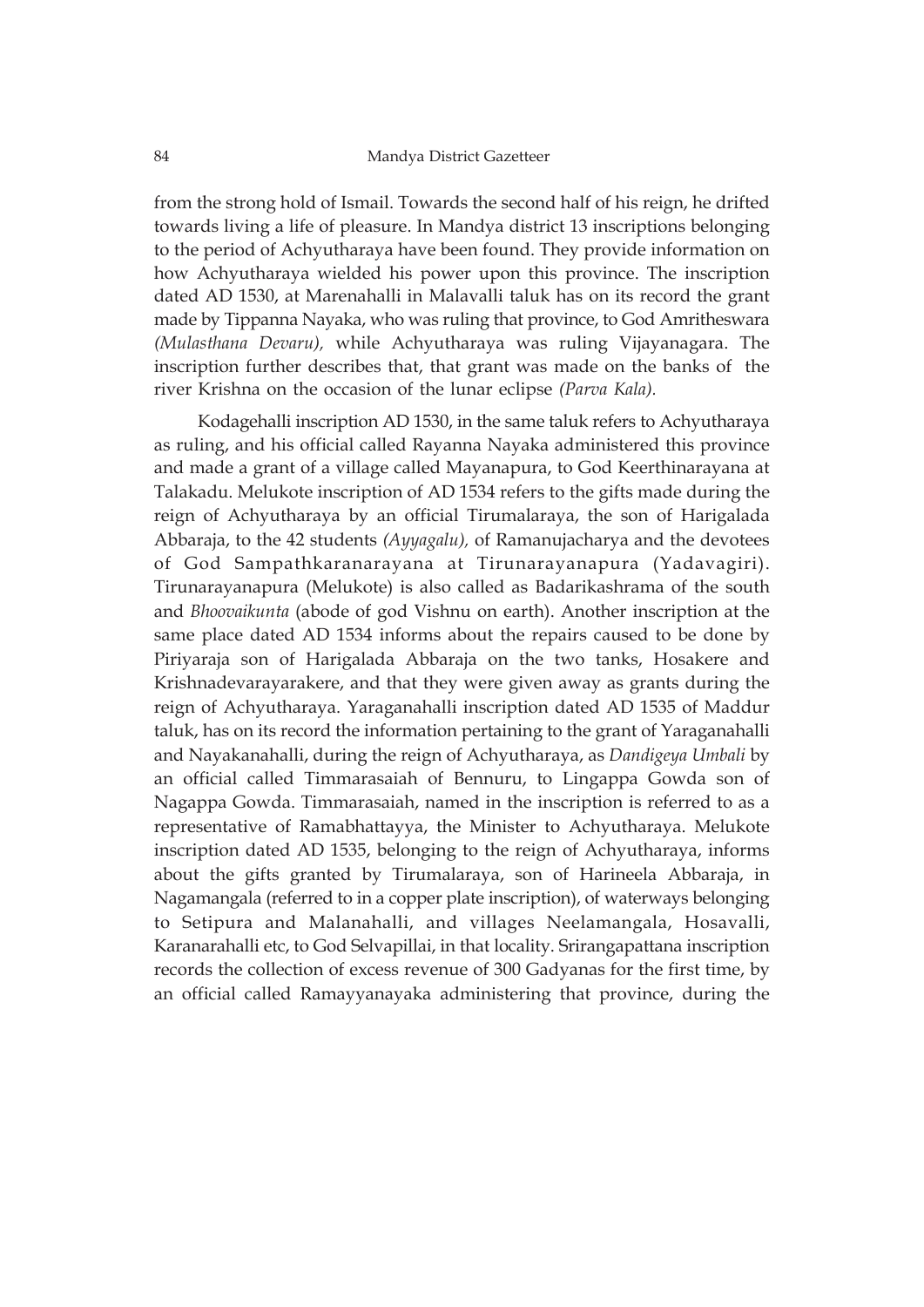reign of Achyutharaya. Thereafter, the inscription records the details about the exemption from this tax granted to Perunguraya, who represented laravahalli and Ogeyasamudra villages, by the officials Peddiraja and his son Appaji. Hebbakavadi inscription dated AD 1537, of Mandya taluk, while Achyutharaya was reigning, has on record the information regarding the grant of Hebbakavadi village, after renewing one of the gifts from Hebbakavadi, to the renovation of Chennakesava temple at Somanathapura made by an official Varanasi Varadayyanna. This inscription has called Achyutharaya as *Mahamandaleswara.* Boppasandra inscription dated AD 1537 during the reign of Achyutharaya, informs about the giving away of Boppasandra, in the form of a grant, then within the territorial limits of Malavalli, by Nanjaiah Hebbar son of Narasimha Hebbaruva, to Veerapanna of Varanasi, the representative of Achyutharaya. Halasalli village inscription dated AD 1537 of Malavalli taluk, belonging to the reign of Achyutharaya, refers to the giving away of Halasalli in the form of a grant, then within the territorial limits of Dhanaguru in Talakadu *seeme*, to Chikka Sadiyappa son of Sadhiyappa, the Prabhu of Talakadu Nadu. The inscription refers to the fact that, the grant was made by Achyutharaya Veeranna Wodeya, son of Kumara Veerappa Wodeya, the chief of Alagodu Rajya, in obedience to the orders of the king of Vijayanagara.

Koregala village Nagari inscription dated AD 1540 from the same taluk, in the reign of Achyutharaya, has on its record the information pertaining to the grant of Koregala village by Pradhasiddardhappanna *Bhupathi,* the Minister, to Nanjinatha, the son of Narasimha. An inscription dated AD 1542 found in the outer circle of Bommanahalli (now *Bechirak*), in the same taluk, belonging to the same time period, has on its record the information pertaining to the grant of Bommanahalli, in Dhanaguru *Sthala* of Talakadu *Seeme,* to the above said Chikka Saadiyappa son of Saadiyappa.

During the later half of the reign of Achyutharaya, struggles for power had crept in. He established a trust called Anandanidhi, from out of the money collected from the rich people to be used for the performance of Yajnas (offerings to Gods). But, due to his weakness, the General Administration in the kingdom began to decline. Towards the end, in AD 1542 when he died, his maternal uncle and the Vice-Roy Salaka Tirumala, posthaste crowned Venkata, the son of Queen Varadamba. But, doubting the sincerity of her brother in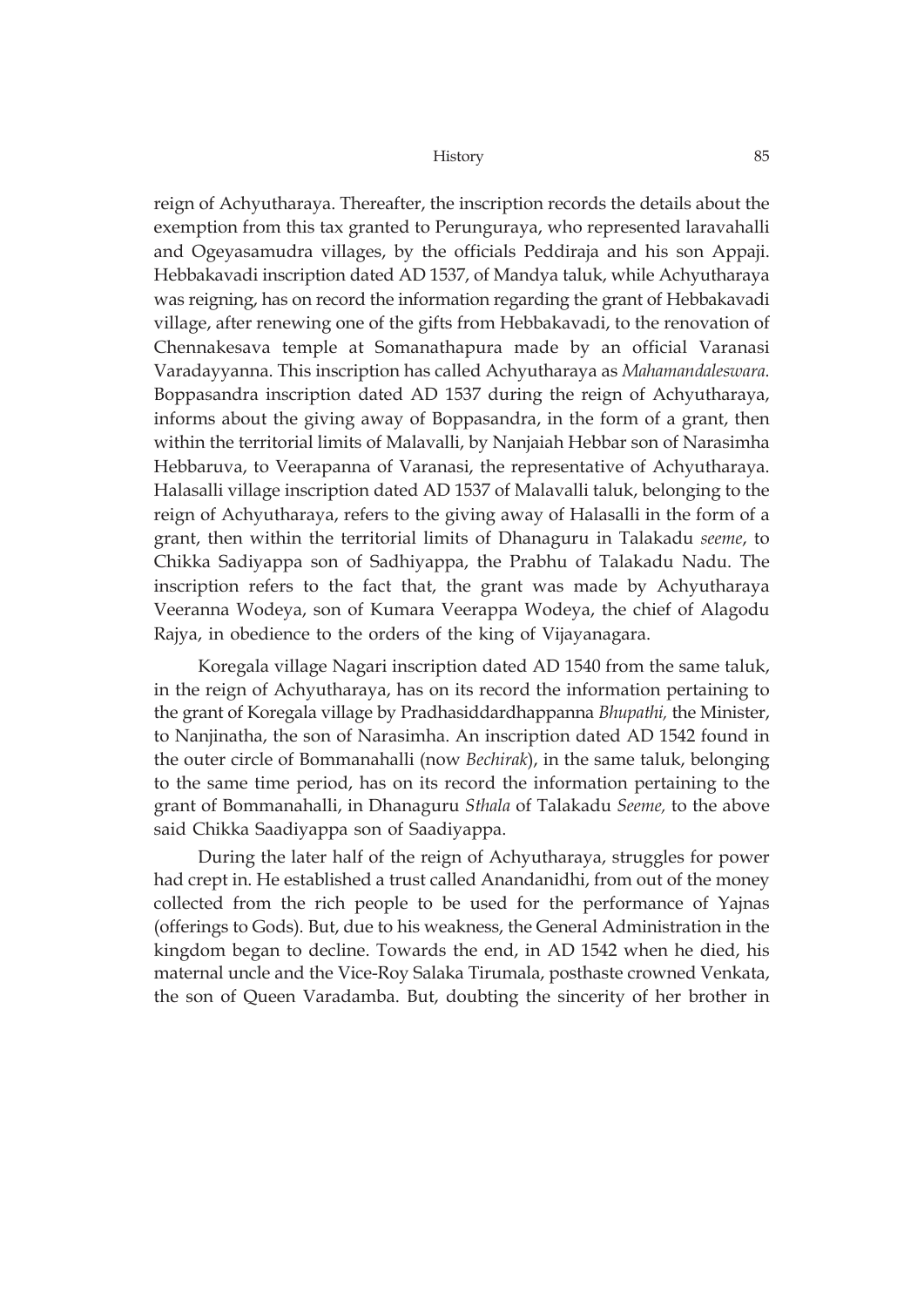these dealings, the Rajmatha (mother of the crown prince) sought the intervention of Adil Shah of Bijapur. Spearheading the political faction of Sadashiva, Aliya Ramaraya got him liberated from his imprisonment at Gutti, and he also sought help from the Adil Shah. In the meanwhile, without foresight Tirumal had got Venkata killed. As a consequence of all these, a series of battles followed ending with Tirumal getting killed on the battle field. Thus, the impediments on Sadashivaraya's path having been cleared, he came to power in AD 1543. Because of the fact that he had not attained majority, Aliya Rama Raya assumed all administrative powers. Sadashivaraya, for name sake, reigned from AD 1543 to AD 1572. But, Aliya Rama Raya himself carried on the administration, having kept Sadashivaraya in imprisonment. During this period, by dismissing many sincere officers and by appointing his own relatives in their places, Aliya Rama Raya strengthened his position.

Totally seven inscriptions belonging to the period of Sadashiva Raya have come to notice in Mandya district. They provide good source material for the study of his administration upon that province. A mutilated inscription dated AD 1542 found at Arakanakere in Pandavapura taluk refers to a gift. Narayana Swamy Temple inscription dated AD 1544, of Melukote, in the reign of Sadashivaraya, has on its record the details pertaining to the renewal of grants made previously, while a certain official called Narayanadeva son of Nandyala Narasingadeva was ruling the province. This inscription has got a reference to *Bhashyakara* Ramanujacharya, and describes some royal seals like *Deshantri* seal,*Hanumantha* seal, *Ramanuja* seal etc. Another Inscription dated AD 1544 of Nagamangala, has on its record the information pertaining to certain grants made by Channaraja and Timmappanayaka, the feudatories then ruling the province, under Sadashiva Raya. It has also got a reference made to Village Agrahara Baaguru. Another inscription (1545), issued during the reign of Sadashivaraya of Vijayanagara, in the same place has on its record the information about the grant of *Varahanatha* Kalluhalli in Kannambadi *sime* and the place called Ballalapura in Cauvery canal area belonging to Srirangapattana *Sime.* Honnenahalli copper plate inscription from Nagamangala taluk,dated AD 1545, in Nagari script and Sanskrit language, issued during the reign of Sadashivaraya of Vijayanagara gives a detailed description of the genealogy of Vijayanagara kings. That records the grant of Venkatadrisamudra or Honnayyanahalli and other villages. That province (Belluru Seeme), the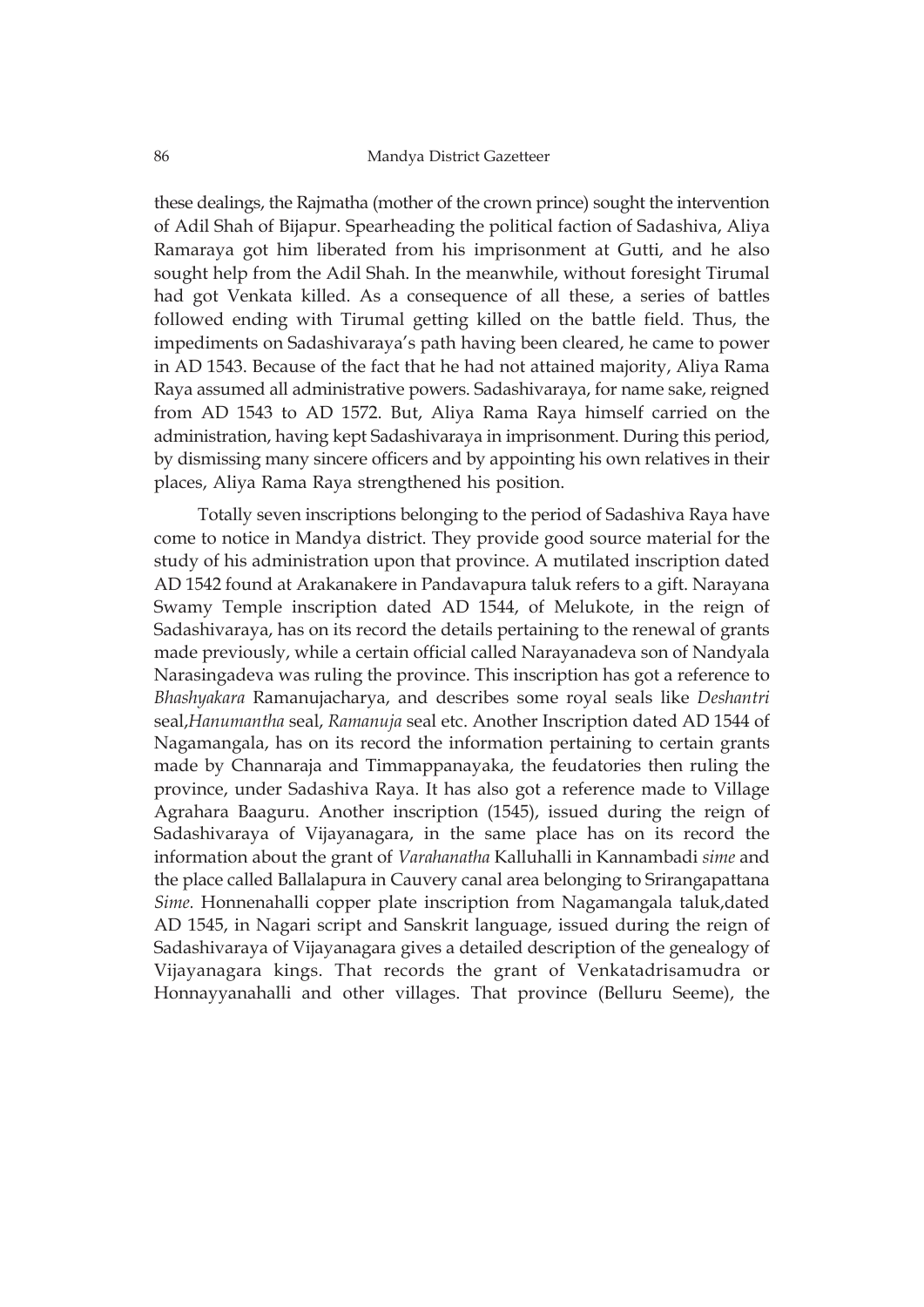inscription confirm, was a province of Penugonde in Hoysala nadu then under the administrative control of Sadashivaraya. Melukote inscription of AD 1550 refers to the appointment of a *Talavara* (name of Office) at Sindhagatta, made by Pilleraja or Sampathkaranarayana. This inscription furnishes information about the doner *Mahamandaleswara Aprathimamalla* Manabrolu Chennadeva Choda *Maha-arasu.* Another inscription dated AD 1551 at the same place, issued in the reign of Sadashivaraya, gives detailed information about gift of Naguvanahalli, to God Varahaswamy, made by Timmayadeva *Maha-arasu,* son of *Mahamandaleswara* Nandyala Narasimhadeva *Maha-arasu.* This inscription contains special description about the grant of a flower garden *(Shringarathota),* for the daily worship in the temple. This inscription in Krishnarajpete taluk records the grant of two unwanted villages to Honnalige Linganna, an official in the Veerabhadra temple at Bachiyahalli, made by Rangappayya, the representative of Mahamandaleswara Ahabaladeva Rajayyadeva Chola Mahaarasu and further informs about the issues relating to cultivation of lands and horticultural crops. Melukote inscription of AD 1564 has on its record the information about the grant of Honganuru in Channapattana *Sthala,* and Honnudugi village in Guloor *sthala,* along with their irrigation canals by Kondarajayya Devarasa son of Konetiraju Devarasa, during the reign of Sadashivaraya.

Melapura inscription of Srirangapattana taluk dated AD 1565, while Sadashivaraya was ruling, describes the matter pertaining to a grant made by *Kandachar* Nanjayya Timmappa, to the treasury of God Tirumalai Tiruvengalanatha, of certain villages named: Hebbadi, Dandaganahalli and Bedarahalli belonging to Melapura village and Srirangapattana *seeme.*The inscription dated AD 1570 in Melukote, issued while Sadashiva was ruling, refers to an official named Velugoda Vasantharaya who made a grant of Kaluval Mylahalli near Melukote and Pura villages to Dhannakartha (Executive officer in a religious endowment), to Ananthayya.

As it has already been stated above, though Sadashivaraya was seated on Vijayanagara throne, on the grounds of his minority and upon that pretext, Aliya Ramaraya held all the administrative powers in reality, and administered in the name of the king. After Achyutharaya and Sadashivaraya came to the throne and the consequent confusion that had cropped up in the kingdom, were taken advantage of in AD 1543, by the Portuguese provincial official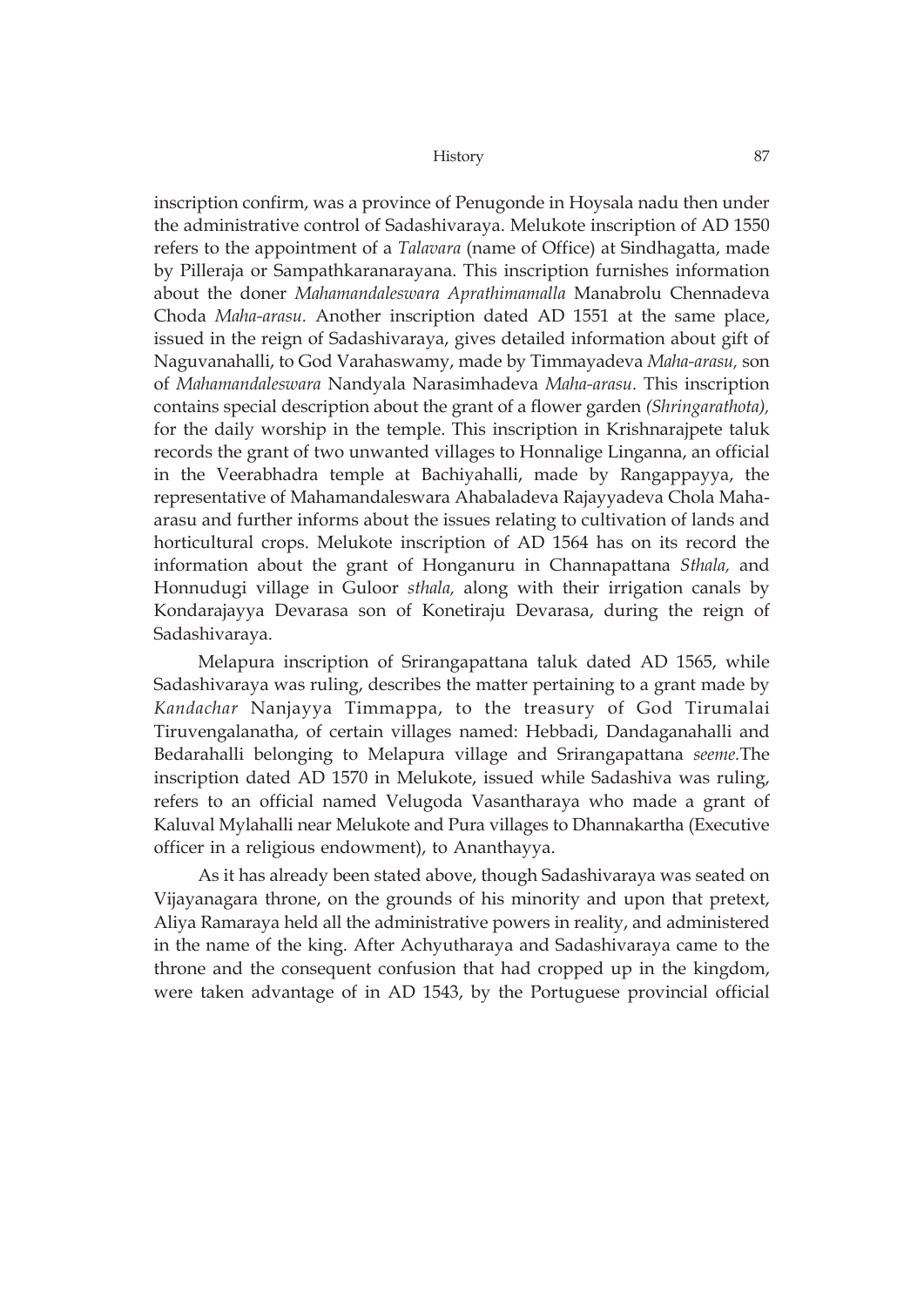named Martin Alphanso D'Souza, to desecrate Hindu temples, to practice extortion and thus tried to loot the temple at Kanchi. But, Ramaraya's alertness, timely presence of mind and his resourcefulness in addressing to the impending need of the hour prevented the efforts of the Portuguse Official. That apart, he successfully suppressed those at Chandragiri province that had endangered the interests of the kingdom and the rebellions that had surfaced in Kerala. The attitude of Ramaraya and the policy he followed towards the Bahmani Sultans and other Muslims had attracted the attention seriously. Many historians think that Ramaraya deliberately got involved in their internal political affairs.Nizam shah of Ahmadnagar; Adil Shah of Bijapur played a vital role in this struggle. Barid Shah of Bidar and Qutb Shah of Golkonda extended their help. In the initial stages Vijayanagara opposed Bijapur by supporting Ahmadnagar group, and Ramaraya as a result had won Raichur and the Doab. Ahmadnagar got Kolhapur from Bijapur (AD 1543). There after, Bijapur joined hands with Bidar and launched the invasion of Ahmadnagar. Thus the mis-understandings that Ramaraya harboured with Bijapur and other Muslim provinces became the reasons for the downfall of Vijayanagara. Towards the end, the Five Sultanates secretly entered into a military alliance against Ramaraya, mustered a largest army and invaded from Bijapur AD 1564 December 25th. The immediate cause for the war was the refusal of Ramaraya to return Raichur and Mudgal. Shrewd as he was, Ramaraya had foreseen such a contingency and had mustered maximum number soldiers that he could keep under his control, into the army. According to Ferishta, the historian, Vijayanagara forces comprised of 70 000, horses, 90 000, soldiers and 2000, elephants. Hussain Nizam Shah had gathered 600 canons. The strength of the confederate army stood at cavalry 50,000, and infantry 30,000, according to Portuguese sources. It is generally known that the battle was fought in the area around the villages of Rakkasagi and Tangadagi. *Ramarayana Bhakhair,* a recent Hindu source, describes the battle as Rakkasa-Tangadi. Originally it was called the battle of Talikota. This decisive gruesome battle, fought out for a day, ended on January 23rd, 1565. The vast destruction caused by the cavalry and the artilary of allied armies of the Muslims on the Vijayanagara camp had created a lot of confusion. Aliya Ramaraya, who had suffered a defeat in the war, had become a captive. It is said that Hussain Nizam Shah had cut off the head of Ramaraya, put it on a spike and carried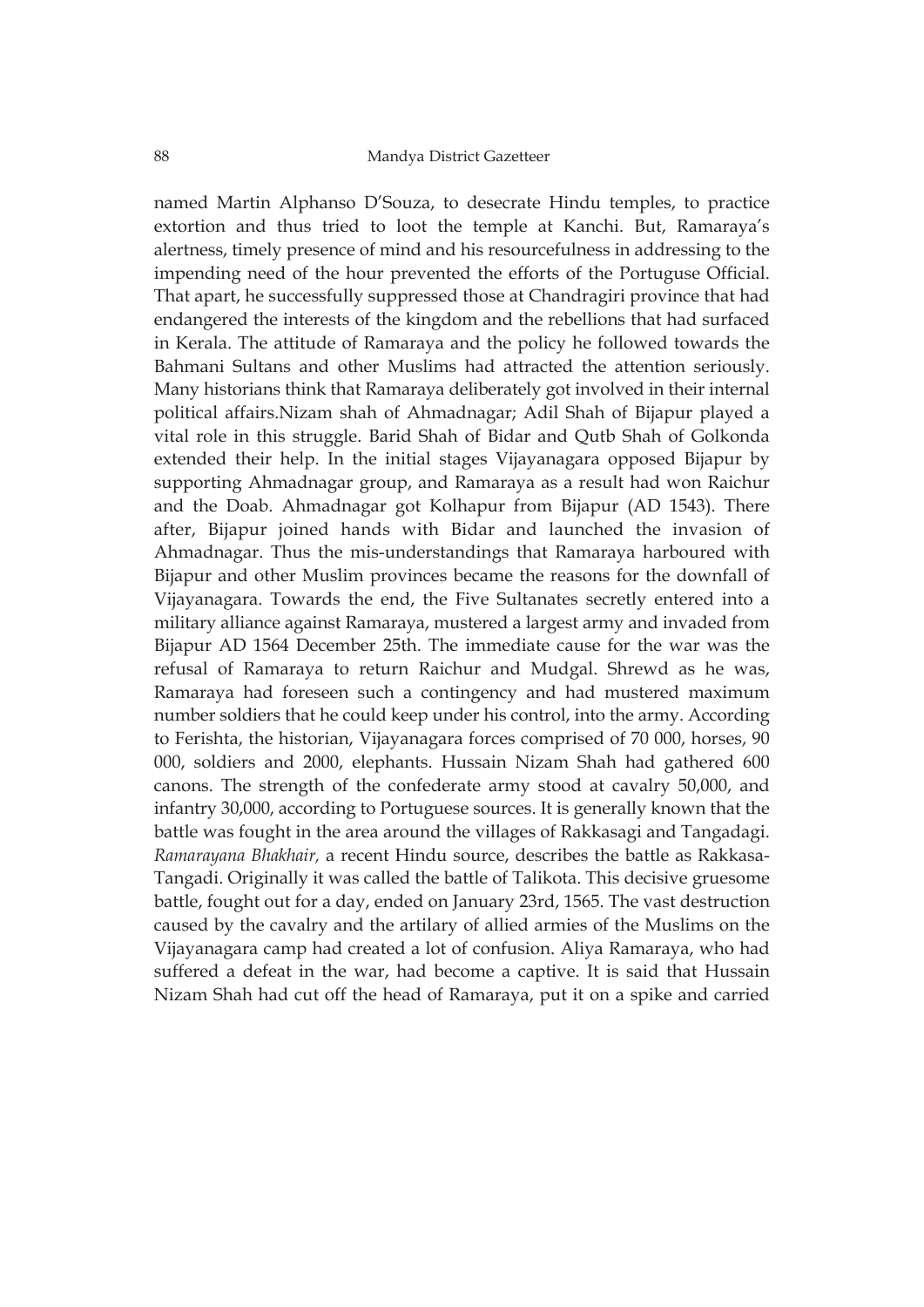it as a trophy. In the history of battles in India, this Rakkasagi- Tangadagi battle turned out to be the most disastrous and decisive, to the extent of changing the course of history itself. After the battle of Talikota, Ramaraya's brother Tirumala returned to the capital and carried away gold, diamonds, jewellery, the golden throne and all the treasure, on hundreds of elephants and hurried to Chandragiri. In the history of South India, 230 years of Vijayanagara's rule became an epoch making period. Prof. Saletore thinks that, at the time when Muslim kings had ventured to put the culture and wealth of the Hindu Empire into the coffin and were about to strike the last nail, the Vijayanagara Empire raised its head, ruined their desires and aspirations and succeeded in protecting and promoting Hindu Dharma and traditions. This is the clear description about the political necessity out of which Vijayanagara had emerged. The Muslim armies pillaged, plundered, and looted ravaged, ransacked and destroyed Hampi, the capital of the Vijayanagara Empire, successively for about a period of six months. The Aravidu dynasty, the last one to rule Vijayanagara after AD 1565 confined itself to Penugonda province and dragged on with its weakened existence. Inscriptions of the kings, in the last stages of the Empire, are found in Mandya district. They are mostly records relating to either renewal or continuance of the grants already made. Srirangapattana inscription dated AD 1571 found in the Ranganatha temple, belongs to the reign of Tirumalaraya I , son of Aliya Ramaraya, records the grant of Banangatti village to the best administrator of the province (name illegible), for the daily services of God Ranganatha. Four inscriptions belonging to the period of Rangaraya I of Aravidu dynasty are found. All of them deal with the grants made to Ranganatha temple of Srirangapattana. The copper plate inscription dated AD 1662 in the temple treasury of God Ranganatha of Srirangapattana belongs to the reign of Rangaraya III of the Aravidu dynasty and has on its record the genaeology of the family. With the beginning of the decline of Vijayanagara, gradually stage by stage, the administration of the Wodeyars of Mysore came into prominence.

## **The Prabhus of Nagamangala**

During the 15th and 16th centuries, with Nagamangala, the present taluk head quarters, as their capital, the so called Nagamangala Prabhus ruled. The inscriptions refer to this royal family as belonging to Lohithakula. Chaimi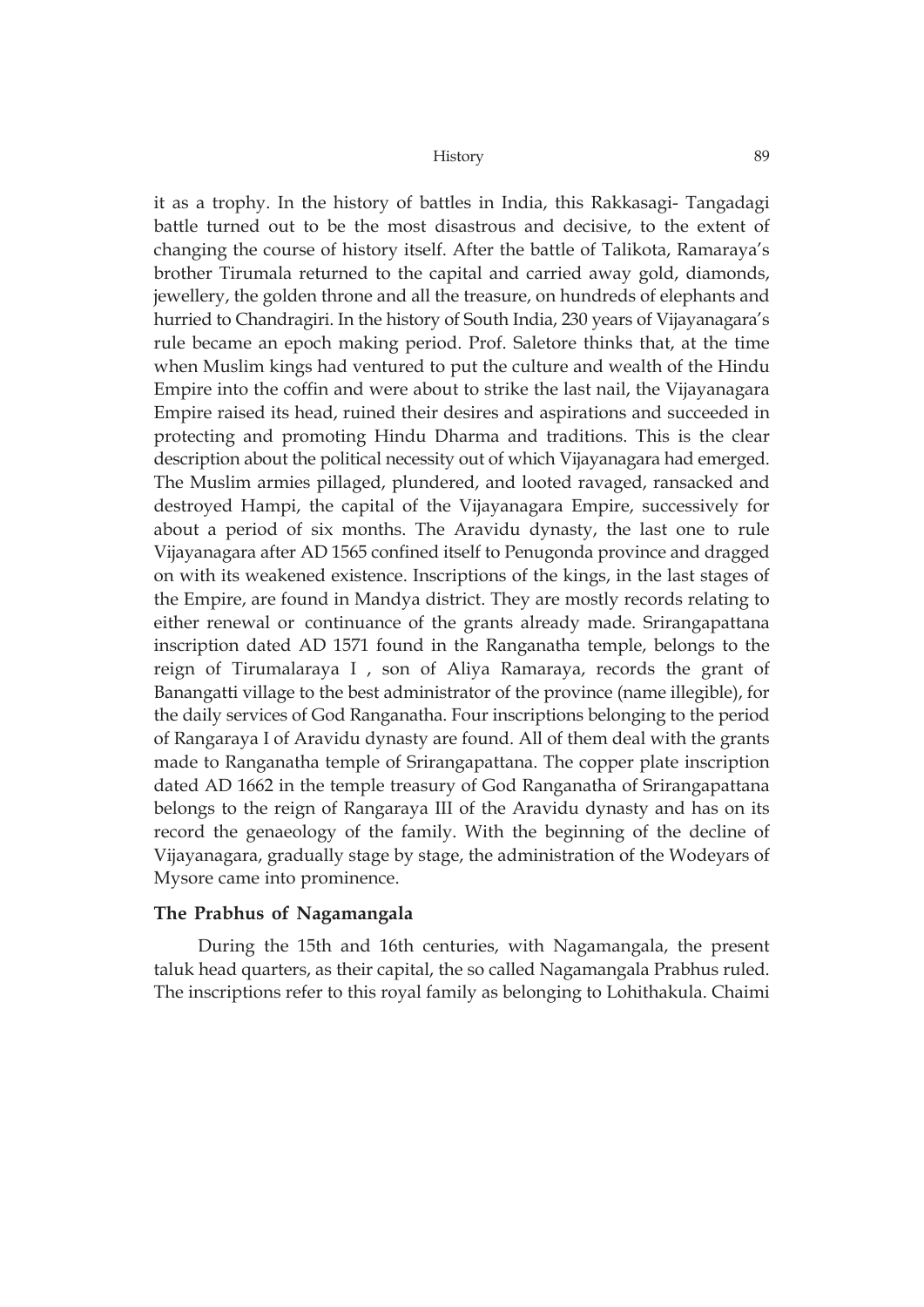the commander (Danda-Nayaka), had established the fort of Nagamangala in about AD 1270. It appears that this family began to administer the province starting with Singanna Wodeya, a trusted lieutenant of Vijayanagara kings. He had two sons named Timmanna and Devaraja. Melukote inscription dated AD 1458 informs that, Commander Timmanna, was a minister to Vijayanagara king Mallikarjuna (AD 1446-67), and along with his wife Rangambike, took a leading part in the renovation of Melukote (*Yadavagiri Jeernoddaraka*). That apart, he is stated to have built the fort and the moat on the western side of Srirangapattana. Among many a inscriptions of Melukote references to Minister Timmanna are found. Nelamane inscription dated AD 1458 referring to the same Dandanayaka reveals that as desired by his wife Rangambike, he made a grant of Ballenahalli and Yalavadahalli to Goddess Lakshmidevi at Melukote. During that period Nagamangala administration had extended upto Gundlupete. Sitapura (named after Sitambika the mother of Timmanna and Devaraja cited above), inscription dated AD 1467 informs that, Timmanna's brother Devaraja, built a dam across the River Cauvery and took the water through a canal to the village called Haravu, in addition to building Sitapura *Agrahara* in the name of his mother. Besides, it is gathered from other sources that, he worked as Vijayanagara ViceRoy at Mangalore.

# **Palegars of Hadinaadu**

The palegars of Hadinaadu, with their status as provincial rulers or Mandalikas, were ruling over Yalanduru, Nanjanagudu, Kollegala and surroundings as feudatories of Vijayanagara Empire. Important among them were the rulers of Hadinaadu, as it is gathered from inscriptions and other records. The inscriptions issued by the Gangas and Cholas refer to them as *Hadinaaru.* Hoysala and Vijayanagara inscriptions refer to *Hadinaadu.* Kings of Hadinaadu had accepted the Vijayanagara Government and were prominent during the Vijayanagara period. Yalanduru was the capital of Hadinaadu. These kings ruled for a total period of 118 years from AD 1549 to AD 1667. They have made their own unique contributions to Literature, culture and administration of the kingdom. They originally belonged to the Gowda community and ruled as independent kings. Singhadeva Bhoopa or Devappa Gowda was the first ruler in this family, as it is gathered. After him, while the powerful Mahamandaleswara Narapparaja was ruling Hadinaadu in AD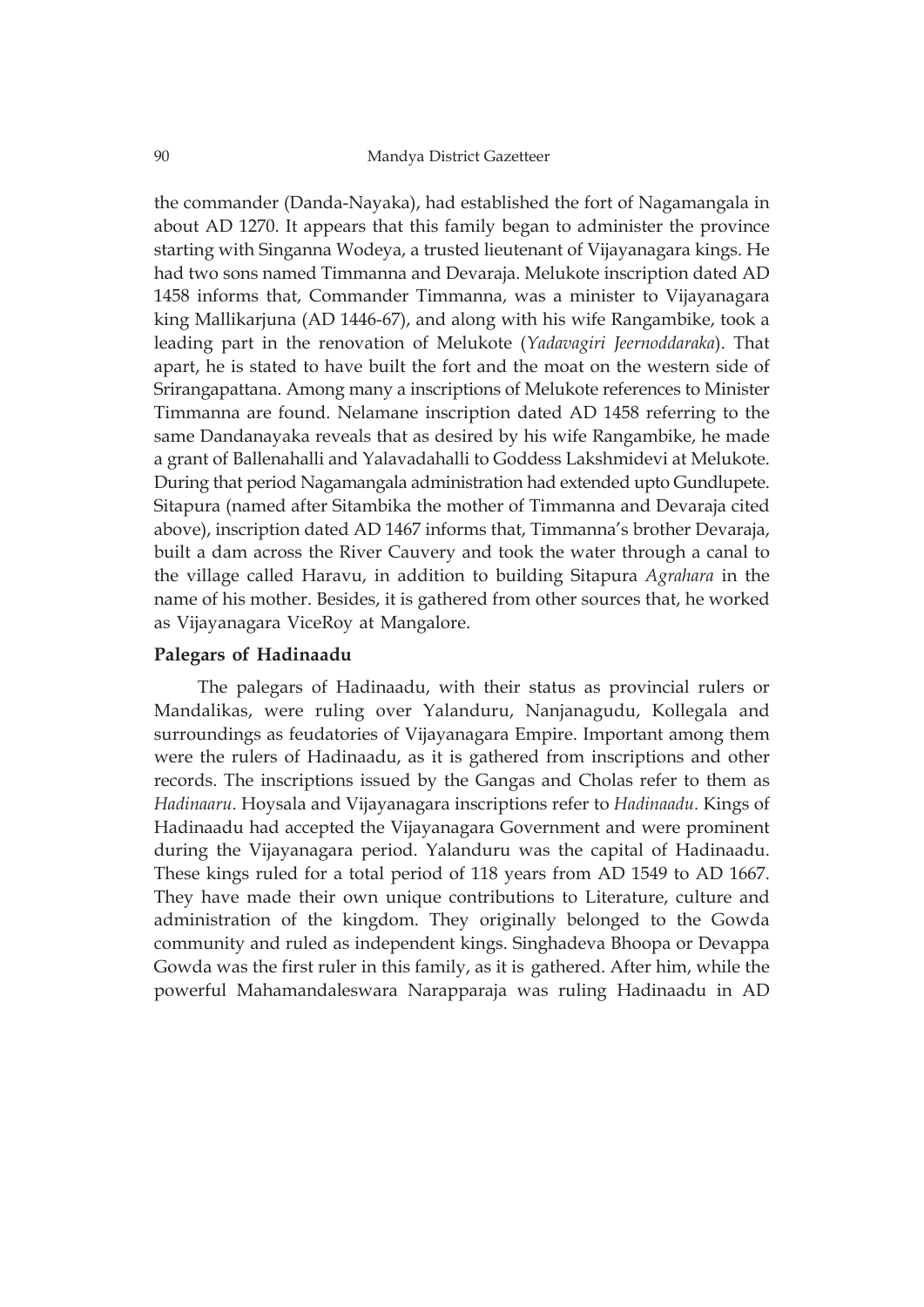1546, Chamarasa Gowda (son of Devappa Gowda), was a subordinate official. There after, in AD 1563, while Sadashivaraya was ruling Vijayanagara, he had worked as a subordinate officer under the provincial Viceroy Jagadevaraya. At the same time Devappa Gowda, the father of Chamarasa Wodeya, was illegally killed by Sanjar Khan a Muslim. Then, Sadashivaraya gave six villages in the province of Hadinaadu, as *Nettara Kodige* (*Nettara* in Kannada means blood and *kodige* is that which is given) to Chamarasa Wodeya. As referred to in an inscription dated AD 1566, Devappa Gowda's son Chamarasa Wodeya was a subordinate official to the provincial governors Narapparaja and Jagadevaraja under the Vijayanagara kings. There after, during the period of Chamarasa Wodeya they became independent kings. With this information as a background, Chamarasa Wodeya can be identified as the first king of Hadinaadu. He was succeeded by Ramarajanayaka to the throne. Ramarajanayaka was also being called as *Ramanripala.* From the inscriptions dated AD 1556 and AD 1593 it is learnt that he was the son of Devappa Gowda. Tirumalaraja *Mahamandaleswara,* working under Sadashivaraya of Vijayanagara, had granted Hiriyuru to king Ramarajanayaka of Hadinaadu province as *pallakki umbali.* Thus during the period of Ramarajanayaka, the kings of Hadinaadu had gained the confidence and recognition from the Vijayanagara sovereigns in addition to their getting enough of gifts and grants from them. Tirumalarajanayaka son of Ramarajanayaka, succeeded to the throne. As a consequence of Tirumalarajanayaka marrying Mallajamma, the daughter of Mallaraja, the lord of Kalale, the political growth of Hadinaadu got a boost. It is learnt from the inscription dated AD 1605 that, Tirumalarajanayaka established the Mahattina Matha in Visveswara temple at Sivanasamudra, in Mandya district and made several grants to it. After Tirumalanayaka lost Hadinaadu province, that province was transferred to Nanjaraja son of Channodaya.

There after, Nanjaraja Wodeya ruled from AD 1605 to AD 1627. He was looking after the administration of Hadinaadu during the period when Venkatapathi, son of Yati- Timmarajayya, was the Mahamandaleswara under Vijayanagara administration supervising the administration of Hadinaadu. Nanjaraja not only maintained cordial relationship with Venkatapathi but also had earned the friendship of the Ummatturu king in the neighbourhood. He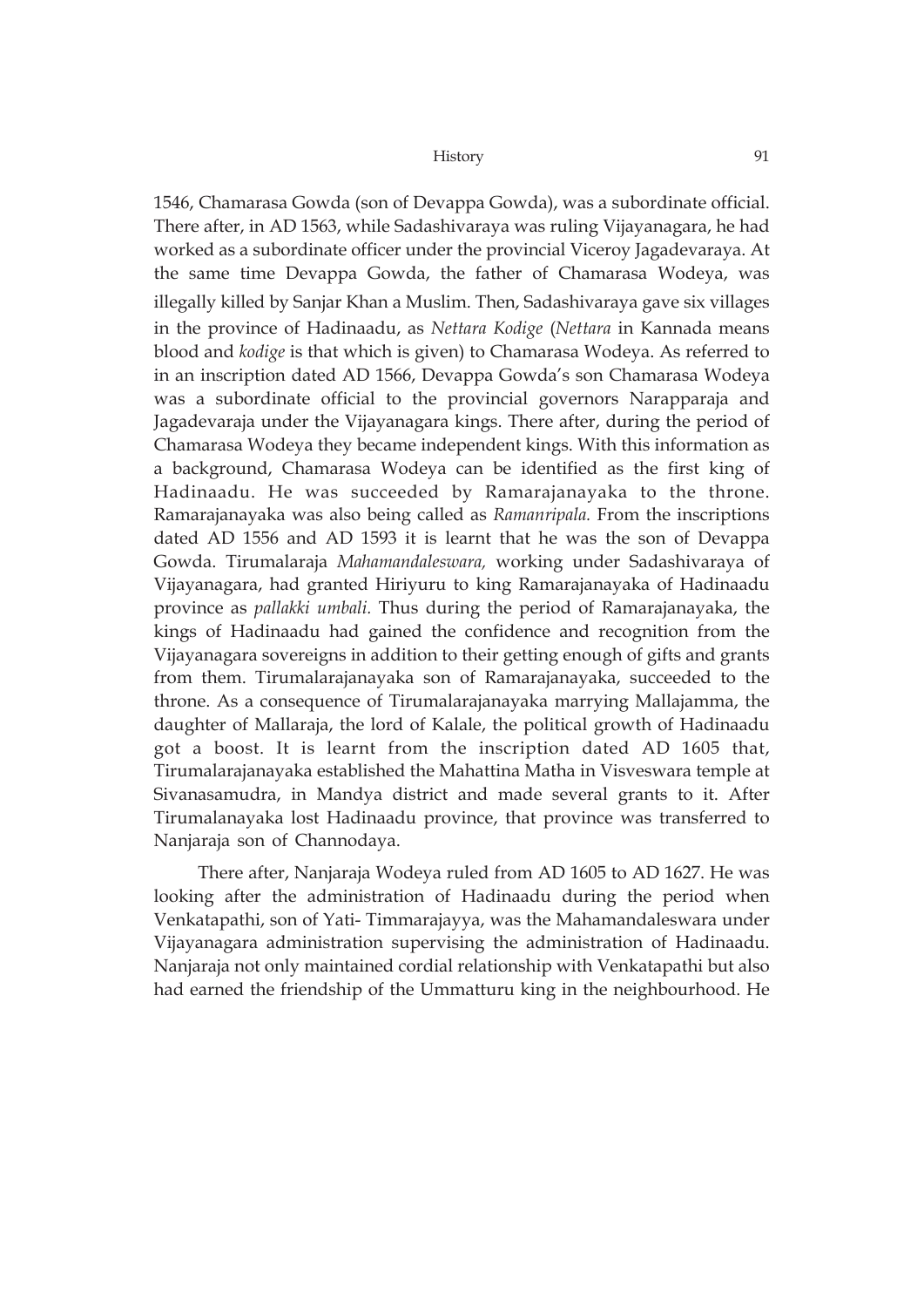had gifted Haradanahalli Matha and Mallapura Village to his family deity, God Sidda Mallikarjuna. In AD 1613 he granted Channappanapura village to Amachavadi (place name) Gods Kumbheswara, Veerabhadra and Basaveswara. Nanjaraja died in a battle against Raja Wodeyar of Mysore. Some time afterwards, Dodda Devaraja Wodeyar married Amrithambe, the daughter of Nanjaraja. That matrimonial alliance resulted in the development of cordial relations between the two families. When Lingarajayya Wodeya, son of Tirumalarajanayaka was ruling Hadinaadu, from AD 1628 to AD 1654, Srirangaraya was heading the government at Vijayanagara. The enimity between Raja Wodeyar and Nanjaraja Wodeya of Hadinaadu having come to an end, Lingarajayya came closer and more closer to the Wodeyars of Mysore, during the reign of Kanteerava Narasaraja. After him, Maddurajayya ruled this province from AD 1654 to AD 1667. In one of the manuscripts found at Bhruhanmatha in Chitradurga there are a number of references to Padinadu. According to the Kollegal inscription it is learnt that, Chamaraja Wodeya was ruling Yalanduru, after the demise of his father. He was the last ruler of Hadinadu. It appears that Hadinaadu was merged with Mysore by Chikka Devaraja Wodeyar. During the period of Krishnaraja Wodeyar III**,** Yalanduru and its neighbourhood was granted to Diwan Purnaiaha, as a *Jahgir.* The Palegars of Hadinaadu not only gave good administration but also undertook many activities for the benefit of the common people- like providing irrigation facilities, improving conditions necessary for cultivation of lands and such other welfare activities and thus worked for the development of the province. They had given encouragement to education and promotion of art. Many of the constructions in Yalanduru and repairs conducted on temples and religious mathas in other places are the best examples of the achievements of the palegars of Hadinaadu. Three inscriptions of this family are available in Mandya district. Kudaregundi inscription of AD 1576 in Maddur taluk has on record the information pertaining to the grant, by Mahamandaleswara Ramarajayya, of Kudaregundi village, at Arasanakere area, as Pallakki Umbali. Kabbare inscription dated AD 1589 in the same taluk, informs about the grant of Kabbare village in the Maddur *Seeme* for the well being of the place to Shanmukha pandith son of Appaji pandith, by Mahamandaleswara Ramarajayya and Tirumalarajayya, both of them being sons of Tirumalaraya.The mutilated inscription dated AD 1596 in Dudda village of Mandya taluk,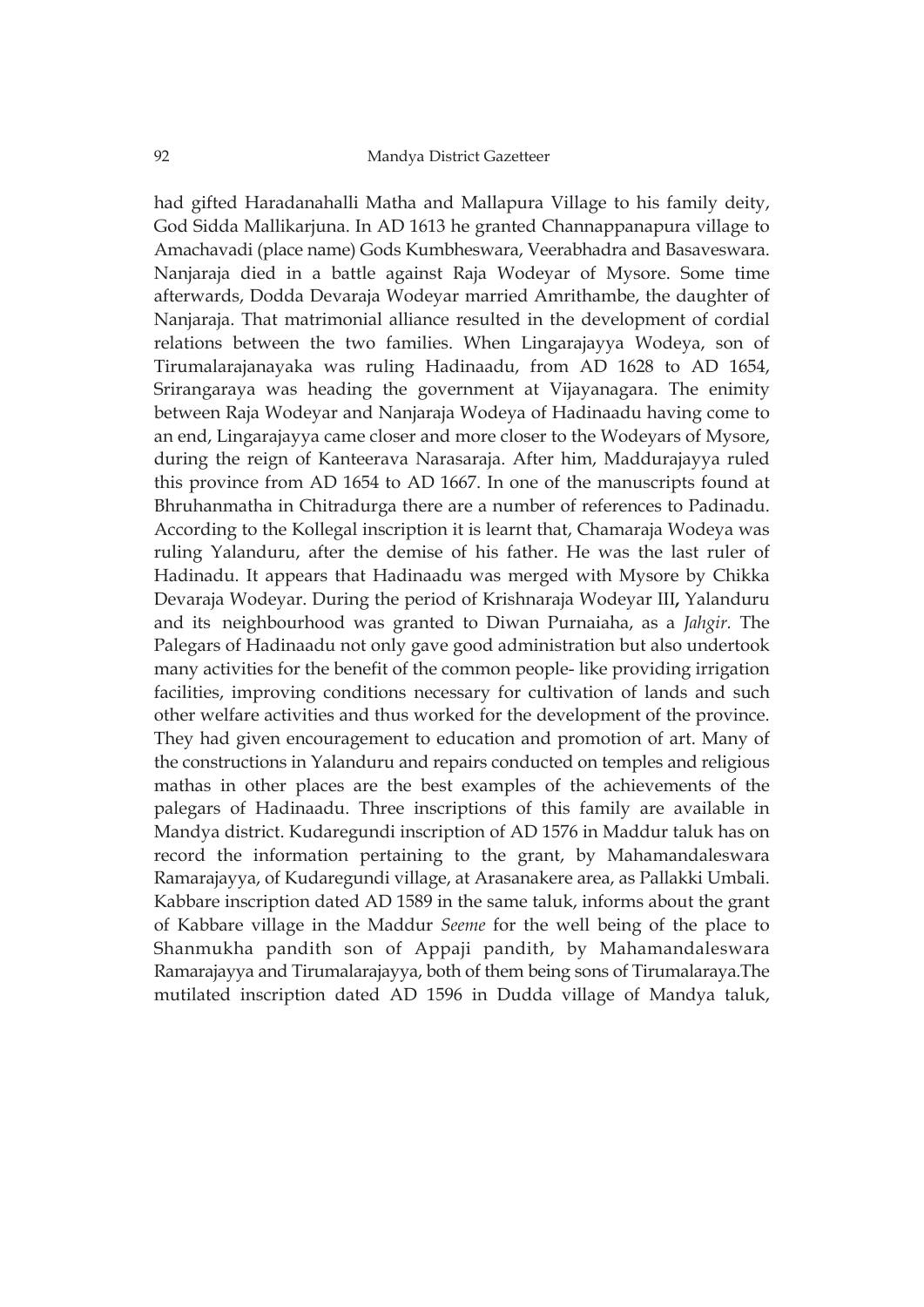informs that, when Jakanna Nayaka son of Guttinayaka of Nagaruru was ruling this place, Hadinaadu was under its Maha arasu Mahamandaleswara Ramaraya Tirumala rajayya deva. The remaining portion of the inscription is damaged. The same king established a Mahattina Matha in Veereswara temple at Sivanasamudra and gave many gifts to that according to the inscription dated AD 1605 in the custody of the Matha.

## **Palegars of Ummattur**

During the period of the Vijayanagara kings, Mandya district was popularly known as Hoysala Nadu. With the establishment of the Vijayanagara Empire, a number of weak regional political powers in the province came into existence. Palegars of Ummattur was one of the prominent political powers among them to have got itself revived. These palegars had established their control over the southern parts of Mysore district that included a small part of Nanjanagud, Gundlapet, Chamarajanagara, Yalandur, Malavalli and some parts of Coimbatore district in Tamil Nadu. They were a prominent ruling family in the southern parts of Mysore and the chief among the enemies to the Wodeyars of Mysore. Because they happened to be the feudatories to the Vijayanagara kings, politically they were powerful. Today, Ummattur is a small village in Chamarajanagara taluk. The chief fort of the Ummattur Palegars is in the Island of Sivanasamudra, in Malavalli taluk. Located near Shimsa water falls, and nearer to that is the temple of their family deity God Someswara. This family was ruling in the Mysore and Mandya districts, which are surrounded by Rivers Cauvery and its tributary Kapila. No satisfactory answers are available to the questions: 1. the time period of the establishment of their empire, 2. whether these palegars belonged to Ummattur or not, 3. the place of their orign etc. But, built upon the basis of some available inscriptions, their history has been brought to light.

The progenitor of the family of Ummattur *Palegars* was Hanumanthappa Wodeya, based on an inscription dated AD 1482. Munnahalli inscription dated AD 1506, from Malavalli taluk, refers to Chikkarayanna the son of Ummattur Rajadevanna Wodeya. In that inscription Chikkaraya is also called Mallaraya. He had made Terakanambi as his administrative capital, at that point of time. At that time Narasimha, who belonged to the Tuluva dynasty that ruled Vijayanagara, was administering that province. In the inscriptions this place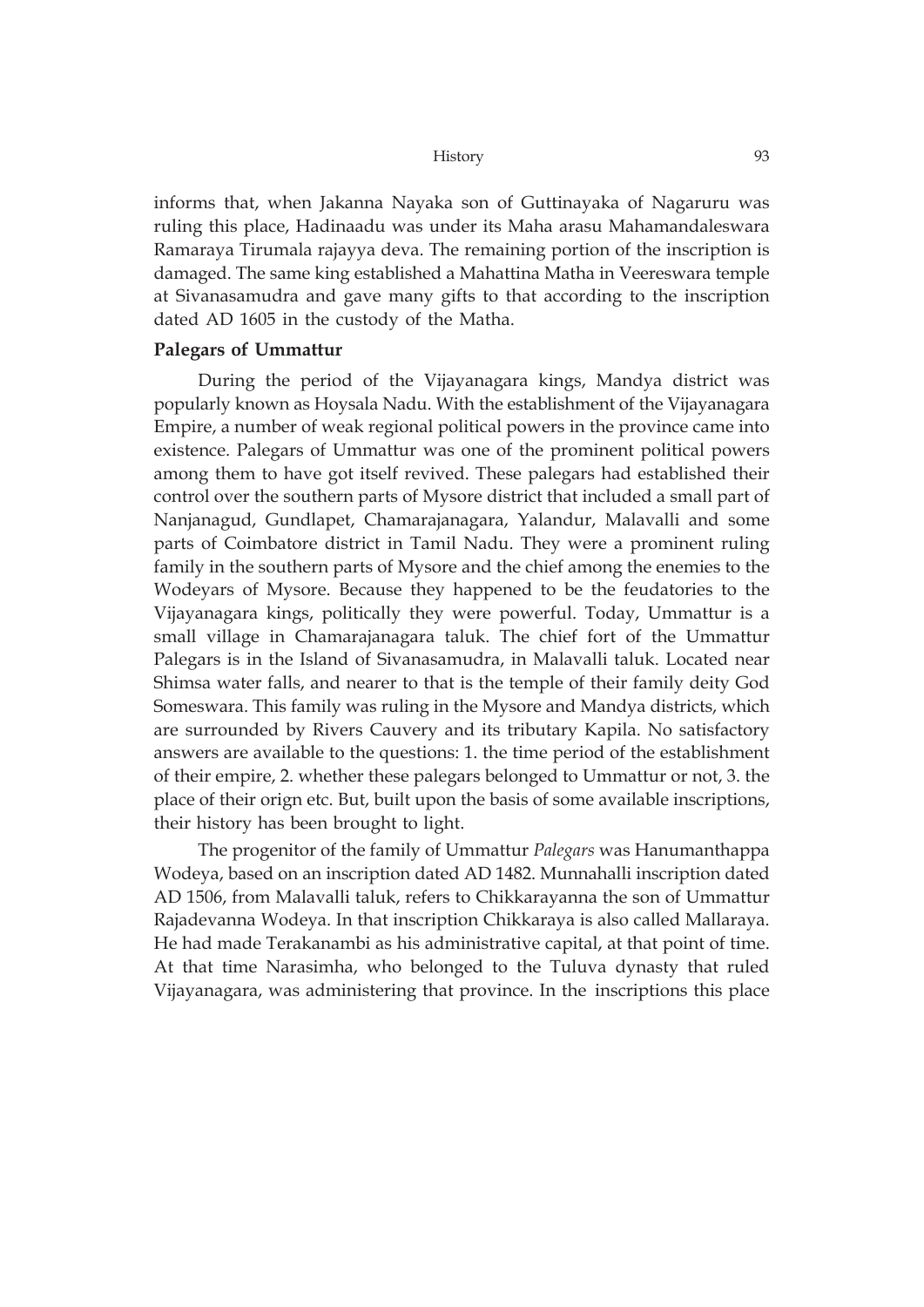is referred to as *Monemuttarahalli,* within the extension of Dhanaguru *Sthala* and subsequently renamed as *Chikkarayasagara Agrahara,* as recorded. Depanna is described with the following adjectives: *Jnanankachakreswara, Pesalihanuma, Arasankasenegara* etc. By way of an explanation, the meaning of the words *Pesali, Pesani, Parsani* is stated to be Commander of the army (Dandanayaka) implying that he was a commander of the army. It becomes clear that, Pesali Hanumanthappa family ruled Ummattur and the neighbouring provinces as *Mahamandaleswaras.* These Prabhus of Ummattur gained the royal titles and became independent in AD 1491. Thereafter, by about AD 1505 they had the titles Chikkaraya, Penugonde Chakreswara which leads to a doubt whether they could have belonged to Penugonda in Ananthapur district of Andhra Pradesh. After Hanumappa Wodeya, Chikkaraya I and thereafter, Chennarayamaharaja ruled till AD 1418. After Chennarayamahraja Veerasomanna became the king of Ummattur. According to Gundlapete inscription, Veerasomanna Wodeya's son Mahamandaleswara Chikka Wodeya (Kumara Chikkanna) was ruling Terakanambi, and thereafter, Veerasomanna ruled. The two prominent rulers of the family were: Veerahanumappa Wodeya and Immadiraya Wodeya or Somaraya. Somayya or Someswara's secretary *(Karanika)* Devarasa got the Jain Basadi built at Harave and left behind the required grants for its maintenance. Somayya's elder son Devaraja or Depanna gave Haradanahalli village and the income from certain other villages as gifts to the renowned temple of God Divyalinga Anileswara of that place. His younger son Nanjaraja Wodeya came to power afterwards. It is gathered from the inscriptions that, after Nanjaraja his two sons Chennaraja and Chikkaraya succeeded, one after the other, to administration.Duggahatti inscription refers to Nanjaraja as Gangaraja. He is considered as the last administrative head of Ummattur.

Five inscriptions pertaining to Ummattur Palegars have been reported from Mandya district, and from among them, Honaganahalli inscription of Malavalli taluk exhibits the characteristics of AD 15th and 16th century. This inscription records the grant of Honaganahalli (in present Malavalli taluk) near Banniyur, made by *Mahamandaleswara* Veera Immadiraya Wodeya, to an official called Marappa of Banniyur. Mattihalli inscription (1506) of the same taluk, that belongs to the reign of Narasimha of Tuluva dynasty that ruled Vijayanagara, has on its record the information pertaining to the grant of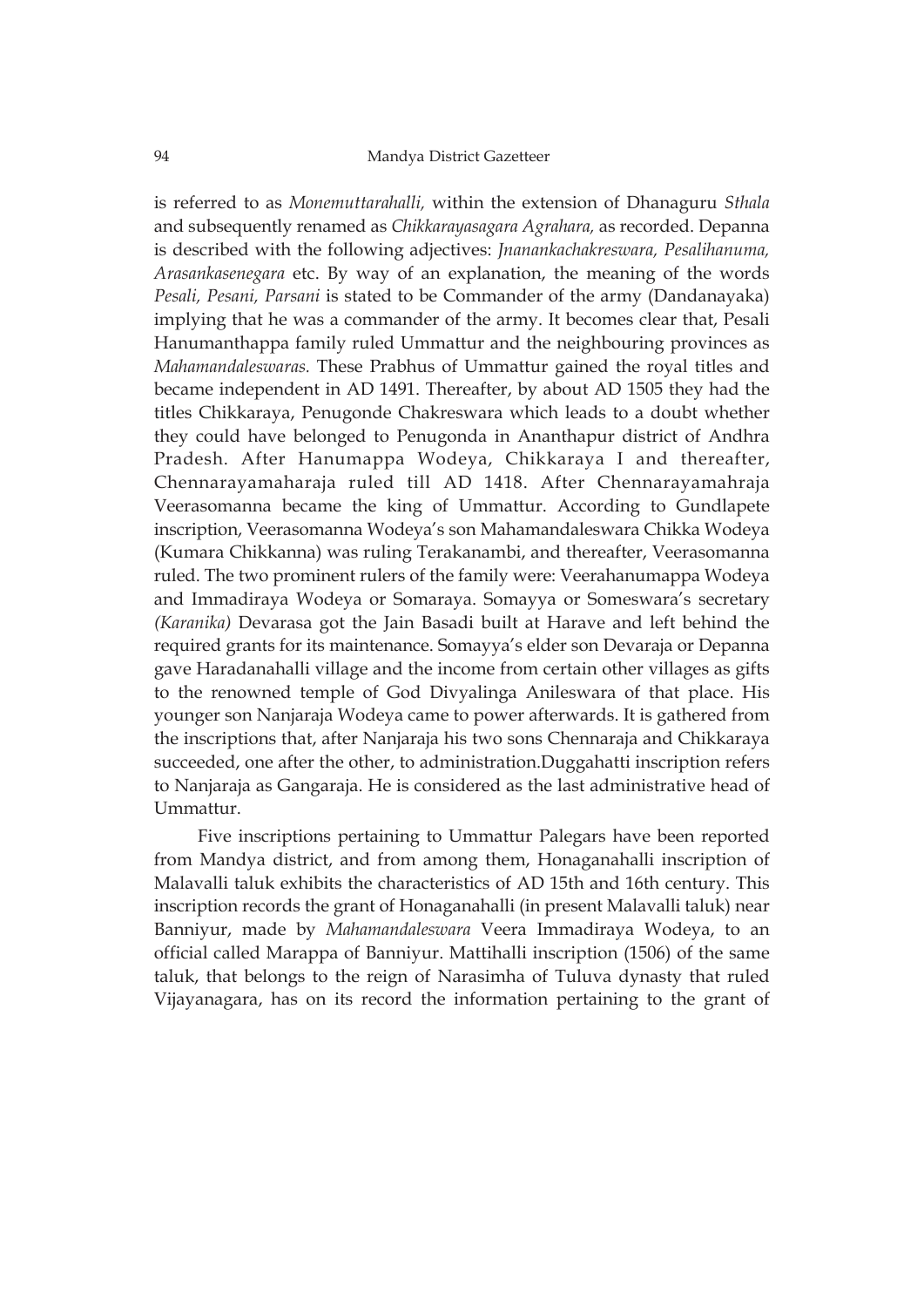Muttarahalli also called Chikkarayasagara, after its conversion into an *Agrahara,* as *Ekasowmya,* given to Nagabhatta, an excellent scholar in grammar, son of Alikonda Tirumal Bhatta (also named Mallaraja). The Kundur village inscription dated AD 1510 of the same taluk, describes the grant made to the God *(Moolasthanadevaru)* of Kundur village, by an official called Sadhiyappa Wodeya, in obedience to the orders of *Mahamandaleswara* Veerachikkayya Wodeya. Kalkuni inscription dated AD 1611 from Malavalli taluk refers to the information pertaining to the grant of Kalkuni village in Kirugaavara *Sthala*, made by Mahamandaleswara Piriya wodeya, son of Veera Nanjaraja Wodeya, to God Nanjundeswara at Sangama Kshethra. Nettakallu village inscription dated AD 1532 from the same taluk, has on its record the information pertaining to the . grant of Netakallu village, in Dhanaguru *Sime* and the jurisdiction of Talakadu *Sime*, by Mahamandaleswara Mallaraja Wodeya son of Veera Mangappa Wodeya of Ummattur. From this it is clear that, he was the person who got a fort built, in the island of Sivasamudra where the Cauvery water falls exist, and became independent in the early part of the 16th century. The kingdom of Mysore was under the control of Vijayanagara, during the reign of Krishnadevaraya. Krishnadevaraya defeated the Gangaraja of Ummattur and annexed the Sivasamudra fort and Srirangapattana. According to Nanjanagudu inscription dated AD 1512, Krishnadevaraya had won both Talakadu and Ummatturu, and appointed Saluva Govindaraja as the governor of Ummatturu. Thereafter, all these provinces got merged in Vijayanagara Empire. Raja Wodeyar of Mysore added the Ummattur Paleyam to the kingdom of Mysore.

## **Wodeyars of Mysore**

Administration of the Mysore Wodeyar family began towards the end of the Vijayanagara Empire, when Aravidu dynasty, on a small scale, had started its rule in Penugonda. It is believed that, two Yadava brothers named Vijaya and Krishna, left Dwaraka in Gujarath (North India), came to Hadinadu and got themselves established. According to traditional belief, in AD 1399 the Urs family came into existence. Related as brothers, Vijaya and Krishna of the Yadu family protected the unmarried daughter of the Chieftain (Prabhu) of Hadinadu from her getting compulsorily married, on a critical occasion, to Karugahalli Nayaka. Thereafter, when they came to power, and established their Empire which included Hadinadu and Karugahalli. Traditional reports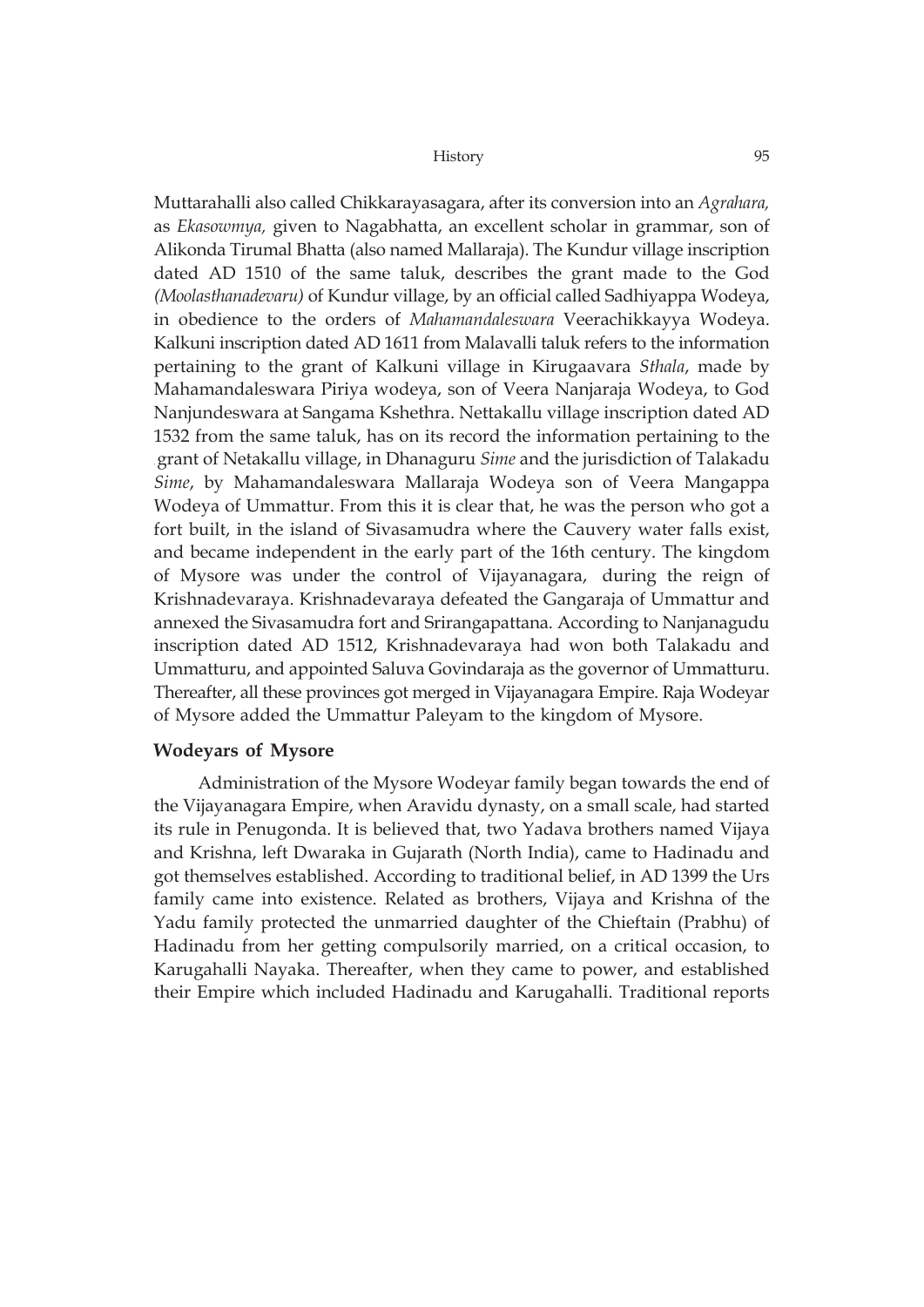inform that, the lady having got the protection from Vijaya and Krishna, naturally leaned on Vijaya and married him. It is said that, Yaduraya and Vijaya had ruled the kingdom from AD 1399 to AD 1423 and at that time Chamaraja was administering the area around Mysore as a small palegar. It is believed that Yaduraya and Vijaya as a part of their pilgrimage programme were on a visit in the temple of Goddess Chamundi, and the death of Chamaraja, at about the same time, had caused ripples in the local political conditions that had lead to the involvement of Yaduraya and Vijaya in provincial politics of Mysore. Taking advantage of the conditions consequent upon the death of Chamaraja, the Commander in Chief of his army Maranayaka, had started creating all sorts of troubles to the widowed queen of Chamaraja. It was then Vijaya, with the help of a jangama killed Maranayaka, and married the daughter of Chamaraja. Thereafter, he became the Wodeyars of the Mysore principality.

Due to this reason the royal family of Mysore is said to have got the name Wodeyar. As it is evident from the traditional accounts, that, Chamaraja I (AD 1423-59), Timmaraja I (AD 1459-1478), Chamaraja II (AD 1478-1513), and (Bettada) Chamaraja III (AD 1513-1533) ruled the kingdom. C. Hayavadana Rao opines "The Wodeyar family had ruled within the confines of Terakanambi in the province of Srirangapattana, then under the Vijayanagara Empire. The sources for the study of the history of this family up to AD 1550 are either not dependable or not available. Such a situation has resulted in their early history remaining doubtful and uncertain". The other feudatories of Vijayanagara like Ummattur, Kalale, Hura (Pura), Muguru, Tagaduru etc, palegars continued to remain relatively stronger. Chamaraja III had three sons. Among them Chamaraja (AD 1572-76), son of Krishnaraja, was also called as Bola Chamaraja (Bald headed Chamaraja) as he is stated to have gone bald completely, due to the impact of lightning at Chamundi Hill while he was there on a hunting expedition. He is considered to have been a contemporary of the Vijayanagara king Srirangaraya I. After him Chamaraja IV came to power and took several villages under his control. After Bola Chamaraja, the son of his elder brother, Bettada Wodeyar (AD 1576-78) came to power. But, he was considered to have been a weak king although he ruled for some time. Raja Wodeyar (AD 1578- 1617) who succeeded him is considered to be a historical figure. According to history of the Wodeyar dynasty, based on the inscriptional evidences, the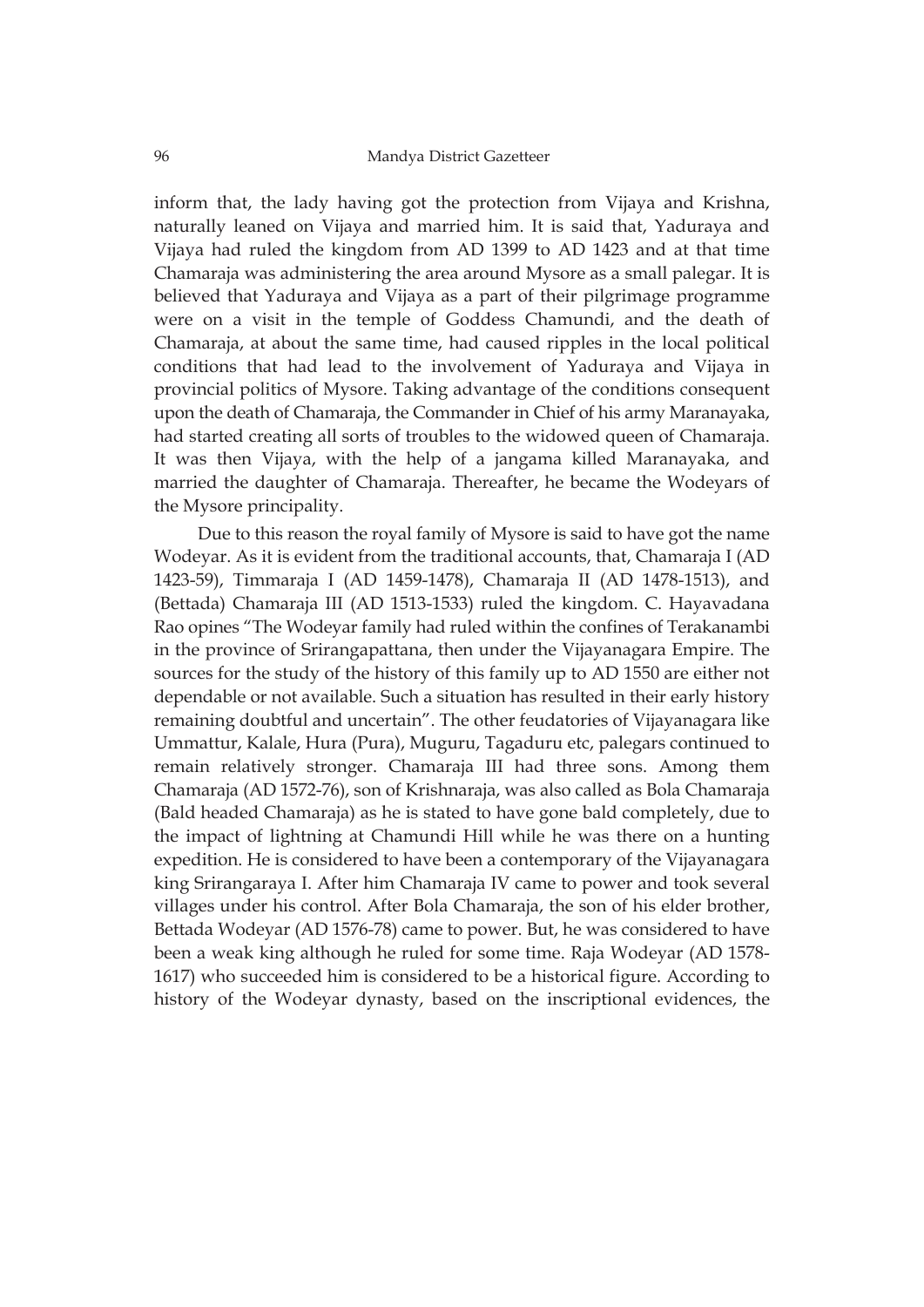brothers who came to Melukote became the originators of this dynasty. When Raja Wodeyar captured Srirangapattana in AD 1610, the king of Vijayanagara, who belonged to the Aravidu dynasty, appointed him as a provincial governor (1578-1617).

It is traditionally believed that, the kings of Mysore had kept Mysore as their capital, but no inscriptional evidences are available in support of this claim. However, Raja Wodeyar, who is historically considered to be the originator of this dynasty, had Srirangapattana as his capital from AD 1610 as referred to in the inscriptions. Thereafter, after the death of Tipu in AD 1799, the capital was shifted from Srirangapattana to Mysore. Next, in AD 1831 when the province of Mysore came under the Commissioners' Rule, the administrative centre had been shifted from Mysore to Bangalore. Yet, the capital of the Wodeyar dynasty of Mysore continued to be in Mysore. Not only did Raja Wodeyar extend his kingdom to include all the areas that belonged to the Previous Mysore district, but also in the north he annexed several areas from the Jagadevarayas of Chennapattana, started the Dasara celebrations, known to this day as '*Nada Habba*' and showed to the Nation that they upheld and represented the inherited cultural values bequeathed by the Vijayanagara Empire. Chamaraja Wodeyar (AD 1617-1637), who succeeded Raja Wodeyar, conquered all the remaining areas that belonged to Jagadevarayas. Just as he was an excellent administrator, he was also an eminent scholar. He had authored '*Chamarajokthi vilasa'* a Kannada version of Valmiki's Ramayana. It is generally said that Dodda Devaraja Wodeyar, the third son of Muppina Devaraja Wodeyar who had ruled the kingdom for a while after Raja Wodeyar I, was a powerful king. The frequency of changes taking place among the rulers of the Mysore ruling family was taken advantage of by Shivappa Nayaka of Ikkeri, by laying siege to Srirangapattana fort, the capital of Kanteerava Narasa Raja. At that time, Devaraja Wodeyar protected the capital and forced Shivappa Nayaka to retreat. Mysore army captured Chikkanayakanahalli fort and other provinces under their control from Ikkeri. Encouraged by that victory, Dodda Devaraja tried to dislodge Srirangaraya from Belur, and took away Srirangaraya's strong holds Hassan and Sakkarepattana. With this the last Vijayanagara king Srirangaraya's rule ended and the decline of Vijayanagara was also complete. That victory became necessarily responsible for the prominence of Dodda Devaraja. The defeat of Hole-Narasipura and the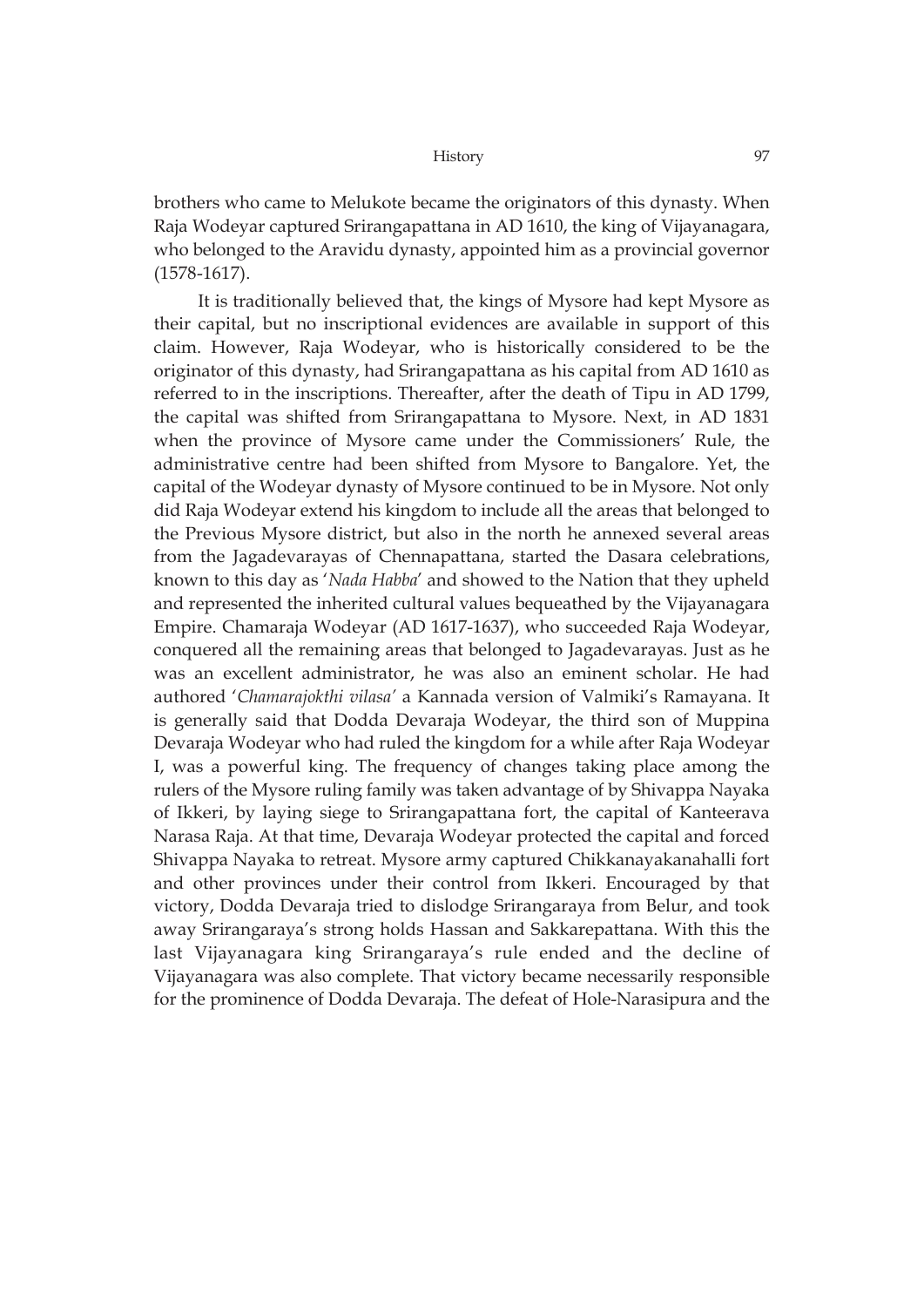annexation of that province, is said to be another achievement. Next, he invaded Magadi several times and conquered Kunigal, Huliyur Durga etc from Kempe Gowda III.After Raja Wodeyar I, Raja Wodeyar II ascended the throne but, died due to poisoning leaving Kanteerava Narasaraja I (AD 1638-1662), the son of *Bettada* Chamaraja, to avail the throne for himself. They were well known for their physical fitness. As a consequence of exercising their physical strength, innocent Vikramaraya, the *Dalavoy,* was murdered in AD 1638 (at the time of accession to the throne). As a result of this, it is learnt that Ranadulla Khan launched his attacks on these kings. Courageous and skillful as these kings were, it is generally known that, they drove back the Bijapur army of invaders under Ranadulla Khan, and acquired the titile *Rana Dheera Kanteerava.*

The Maratha Governor Shahji, having annexed Bangalore, Sira, Chitradurga, Basavapattana etc, was collecting tribute. Shahji took Bangalore *jahagir* for himself. As a result, Kempe Gowda shifted his capital from Yalahanka to Magadi. Channaiah, the feudatory at Nagamangala was encouraging the Adil Shahis of Bijapur to capture Mysore. Upon his invitation, Adil Shah captured Srirangapattana in AD 1639. But, Kanteerava Narasaraja claimed that he had successfully prevented the capture. However, it is widely known that he had secretly paid tribute to the Bijapur Sultan. In the south, Kanteerava invaded Denkanikote and Satyamangala. In addition to that, Kanteerava Narasaraja Wodeyar took under his control the provinces like Turuvekere, Piriyapattana, Bettadapura, Rudrapattana, Kadaba and Yalahanka. Mustafakhan, the commander of Bijapur army attempted to prevent the victorious conquests of Kanteerava Narasaraja in AD 1640. As if it were in fulfillment of that attempt, Kanteerava Narasaraja by way of paying a small tribute at that moment, finally succeeded two years afterwards, in taking over Chennarayapattana from Bijapur. When the king of Madurai questioned Kanteerava Narasaraja' s Power, he liberated in AD 1642 the provinces of Singanallur, Cauverypuram and Chengapudi from the cluches of Tamil Nadu. Under the pretext of collecting the tribute dues, he annexed Hampapura from the administrator of Holenarasipura province in AD 1644. Not only he politically extended his empire, but Kanteerava Narasaraja gave very rare encouragement to the efflorescence of Literature and culture, and won the admiration of his people. He expanded the fort of Srirangapattana and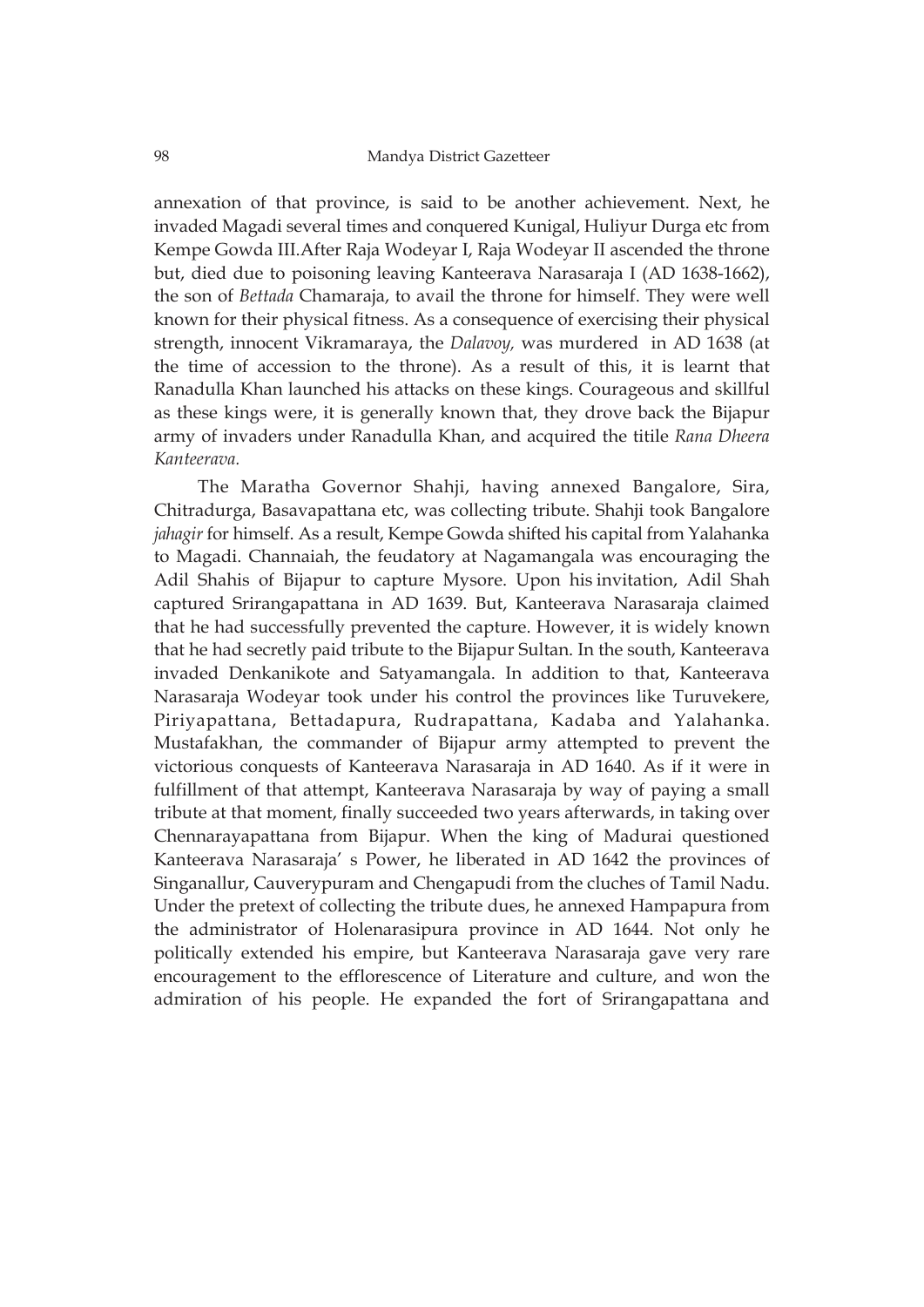additionally got Narasimha temple built there. He got new design coins, called Kanteeraya pagodas, minted in his own mint after the models brought out by the Vijayanagara Empire. At a place called Chandravana near his capital, he caused the construction of a bridge across the River Cauvery. His contemporary, called Govinda Vaidya, a scientist, wrote in Kannada a book entitled *Bhaskara Ganitha.* Another scholar Timmarasa wrote *Markandeya Ramayana* in Kannada. Kanteerava Narasaraja Wodeyar undertook reforms in the army and by way of sowing seeds of challenge among them; he was responsible for instilling among them the determined spirit of challenging the rival armies.

Kanteerava Narasaraja had no issues. Therefore, he had developed paternal liking towards his grand and great grand children. Among them, he loved Bola Chamaraja's grand son Dodda Devaraya more than the great grand son Chikka Devaraya, hence selected the earlier one as his successor. But within a short time, Chikka Devaraya with his better capabilities came to power. Before this incident took place, he had been kept under house imprisonment by Dodda Devaraya. Sriranga III, the then king trom Aravidu dynasty, sent his army against Hassan, Sakkarepattana etc, provinces that he had kept in his personal custody. At about the same time, Dodda Devaraya died at Chikkanayakanahalli. Chikka Devaraya (AD 1672-1704) under these circumstances escaped from imprisonment took over the administration, and proved himself an excellent administrator. In order to reform the administration, he appointed Visalaksha Panditha as his Prime Minister. Taking advantage of the rivalry and competition among the Mughals, the Marathas and Bijapur for the expansion of their kingdoms in to the south, Chikka Devaraya captured large parts of Chickmagalur and Hassan districts, extending the boundaries of his kingdom in the north. Shahji who had got Bangalore as his Jahagir, and his son Venkoji had agreed to sell Bangalore for a price of Rs. 3,00,000 to the Maharaja of Mysore. Yet, Kasim Khan, the Mughal commander had managed to take Bangalore away from Venkoji. Towards the end of his reign the kingdom of Mysore had expanded to Coimbatore in the south, Salem in the east, Tumkur in the north and Hassan and Kadur in the west. Some time later, Chikka Devaraya had succeeded in regaining Bangalore trom the Mughals. According to the documents in the custody of Christian Missionaries, it is learnt that, Bangalore was bought for a price. Yet, as it is proclaimed by the king himself, he defeated Shivaji in a battle, took the title as *Aprathima Veera,*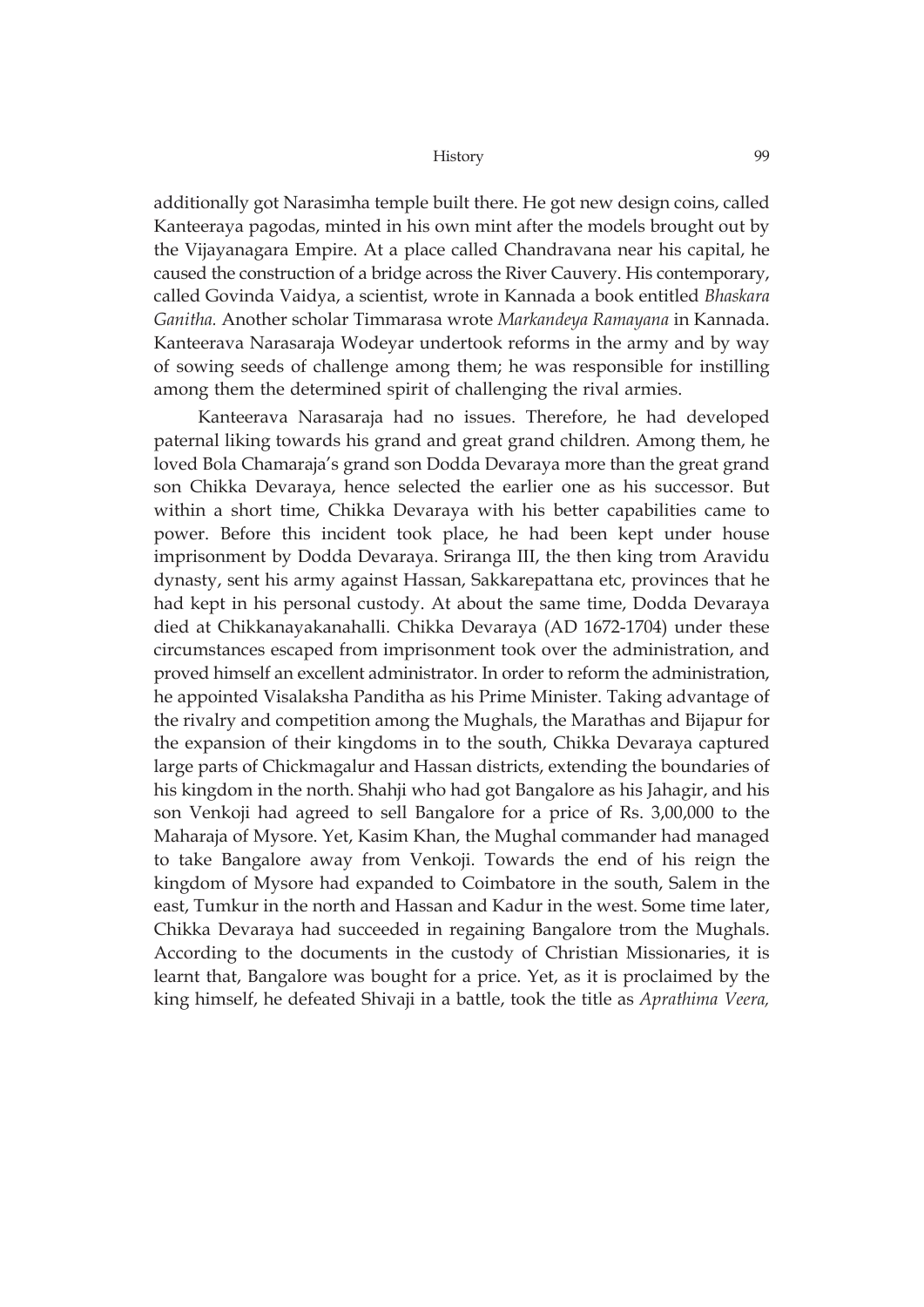and got Bangalore. Not only he became popular for his political prowess, but also for the first time became a shining example in reforming the administration of the kingdom with great wisdom and won for himself the titile *Navakoti Narayana.* He had appointed Visalaksha Panditha as Prime Minister, and had set up a Ministry comprising Tirumala Iyengar, Shadaksharaiah, Chikkupadyaya and Karanika Lingannayya. With the help of such capable ministers with their administrative experience, Chikka Devaraja Wodeyar introduced several administrative reforms. The most important among them was the establishment of eighteen Departments. They were called as *Chavadis.* This was derived from the administrative system called *Attara Kachcheri.* Among his administrative reforms the planning of the postal system with a fine network was another great achievement. During his reign, *Sri Vaishnava* poets wrote several works. Noteworthy among them are Tirumalarya, Chikkupadyaya, Shadakshari, Timma Kavi, SanchiHonnamma etc.

The *Swetha Varaha* temple in Mysore was built by him. In memory of his father Paravasudeva temple was also built at Gundlapete. He was not only a great devotee of God Cheluvanarayanaswamy but, he was also a follower of Sree Vaishnava sect. In the book *Chikka Devaraya Binnapa* written by him in Kannada, God Cheluvarayaswami's description of fame and attributes are found. His boyhood friend and a scholar Tirumalarya wrote *Chikka Devaraja Vijaya, Chikka Devaraya Vamsavali and Aprathima Veera Charitre* etc. Srirangaraya, youngest brother of Tirumalarya, wrote Kannada drama *Mithravinda Govinda,* during the same period. On the basis of the available records it stands proved that, it was during the reign of the Wodeyars of Mysore the favourable environment existed for the writing of Kannada works, and fine scholars capable of laying strong foundation for literaray development got themselves settled in large numbers in Mysore and turned the a land into land of literary and cultural excellance during the time of Chikka Raja Wodeyar.

After the death of Chikka Devaraja Wodeyar in AD 1704, Kanteerava Narasaraja Wodeyar II succeeded him. Because, he was deaf, dumb, and weak administration fell into the hands of the Dalavoys. Thus the fortunes of the kingdom of Mysore began to decline. After him, Krishnaraja Wodeyar I (AD 1713-32), the son of Kanteerava, came to power and after ruling for some time, was succeeded by his son Chamaraja VII (AD 1732-1724). Next, Krishna Raja's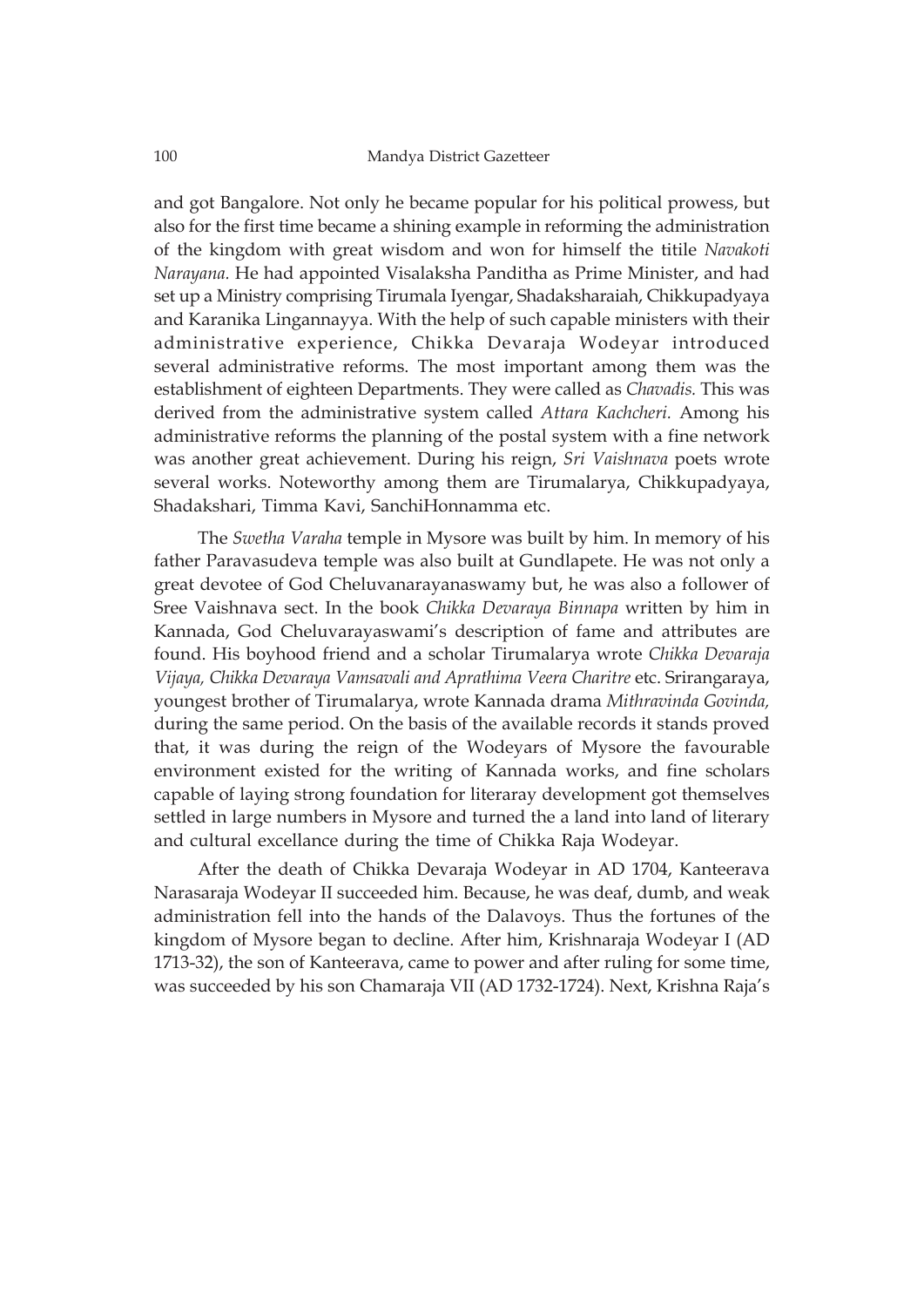widow, Devajammanni's adopted son, Krishna Raja Wodeyar II (AD 1734- 1766) succeeded but, he had to face many obstacles in administration. In addition to opposing many political weaknesses, he had to pay huge amount of tribute to the Mughals, the Marathas and the Nizam. As a result, economic conditions of the kingdom of Mysore began to deteriorate. Invasions by the Marathas on the provinces south of River Tungabadhra doubled the pressure on the treasuries of the kings in those provinces. All these developments resulted in the weakening of Mysore ruling family. Mysore and Keladi royal families became the important victims of economic exploitation by the neighbouring kingdoms. The Dalavoy brothers, Devaraja and Nanjaraja of Mysore also got struck in their mis-adventures in Tamil Nadu. That struggle is called the Second Carnatic war, and they had entertained the ambition of annexing Tiruchinapalli to the kingdom of Mysore. But, the struggle that lasted for a long period (AD 1742-1755) ruined the finances of Mysore, to a very great extent. Economic weaknesses of these two kingdoms *were* responsible for their decline, and the emergence of Hyder Ali as a leader in Karnataka, and its neighbouring provinces bordering on the boundaries of Karnataka.

About 18 inscriptions of the rulers of Mysore are found in Mandya district, and they provide a large number of details about their administrative influence. Honnalagere copper plate inscription dated AD 1623, from Maddur taluk, issued by Ramaraya II of Aravidu dynasty, while he was ruling from Penugonda, informs about grant by Chamaraja Wodeyar son of Narasaraja, of villages such as Honnalagere, Honneya Hagalahalli, and a few other smaller villages, in Maddur *Sthala*. In that inscription Chamaraja informs about the administrative control of Vijayanagara over Mysore kingdom. Honnalagere inscription in the same taluk, dated AD 1623, informs about the grant of Hondalagere, Timmasamudra, Halagalahalli, Bheemanakere etc, villages under Kalalenadu, in Madduru *sthala*, belonging to Srirangapattana to the following officials: Akajapura Ramajaiah, Virupakshaiah and Govindaiah, and it also records the administrative control of Ramaraya II of Penugonda over the province. Arakere village inscription dated AD 1625, from Srirangapattana taluk is mutilated but, furnishes the information about the construction of a *mandapa* at that place by Devaraja Wodeyar son of Chamaraja Wodeyar of Mysore. Another inscription belonging to AD  $17<sup>th</sup>$  century in God Srinivasa temple of Karigatta, in the same taluk, refers to the name of Raja Wodeyar of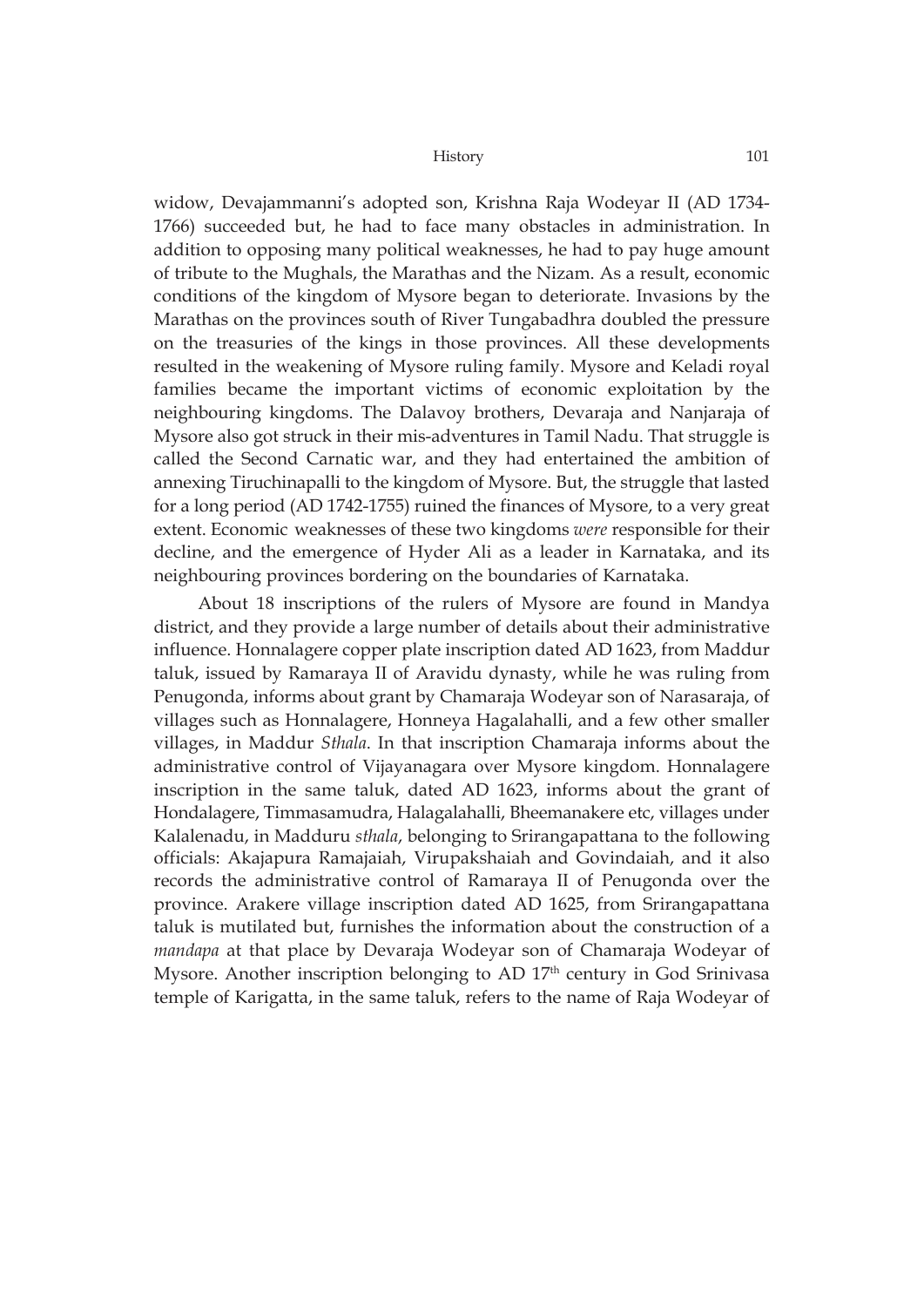Mysore, and the remaining portion is wornout. Melukote copper plate of AD 1647 has in its record the information pertaining to the conversion of Sukhadore village, situated towards the north of Melukote or Yadugiri, along with seven other villages surrounding that into an *Agrahara* and their grant by the King of Mysore Kanteerava Narasaraja Wodeyar, to Sri Vaishnava Brahmins. A Hazy inscription of AD 1657 found at Antaravalli village, in Pandavapura taluk, contains the information pertaining to the construction of Arkeswara temple at Antaravalli, during the reign of Kanteerava Narasaraja Wodeyar. A 17<sup>th</sup> century inscription found at Madapura in Krishnarajapete taluk refers to the information regarding the grant of ten villages to the temple of God Narasimha at that place. The inscription found engraved on the basement of an idol representing a king in Narasimha temple at Srirangapattana proclaims that stone idol is a representation of Kanteerava Narasaraja. An inscription dated AD 1663 at Kowdle village in Maddur taluk refers to the conversion of Kowdali village into an *Agrahara* and that it was renamed as Devarajapura by Devaraja, son of Dodda Devaraja Wodeyar. It informs further about the establishment of villages named Naganahalli, Karadikoppalu, Kilara and Ummarahalli. The inscription dated AD 1664 found at Gulur, in the same taluk, has on its record the information about the directions issued for consolidation and conversion of Gulur village, Vaddara Bilikere and Nambinayakanahalli at the place called Krishnadeveraya pattana, into an *Agrahara*, which was named Amruthuru, at the instance of Devaraja Mahipala, son of Devaraja Wodeyar. Copper plates dated AD 1664, in the Treasury of Srirangapattana, has on its record the information pertaining to the grant of Alappanahalli Village, by a devotee called Ranganayaki (Devadasi?) of Srirangapattana, to be used as a garden for the cultivation of flowers required for the purpose of decorations to the Goddess. This grant was made during the reign of Mari Devaraja son of Muppina Devaraja Wodeyar of Mysore. The inscription also refers to the installation of God Hanumantha in the middle of the village by the same king. A damaged inscription dated AD 1669 found at Belakavadi in Malavalli taluk, refers to the gift of house and lands to Komara Jangama Devaraja Wodeya of Talakadu, during the reign of Devaraja Wodeyar of Mysore. Other details in the inscription are wornout. The inscription dated AD 1672, in the Malavalli fort informs about King Devaraja changing the name of a place called Sasiyalapura and calling it as Gangadharapura, and he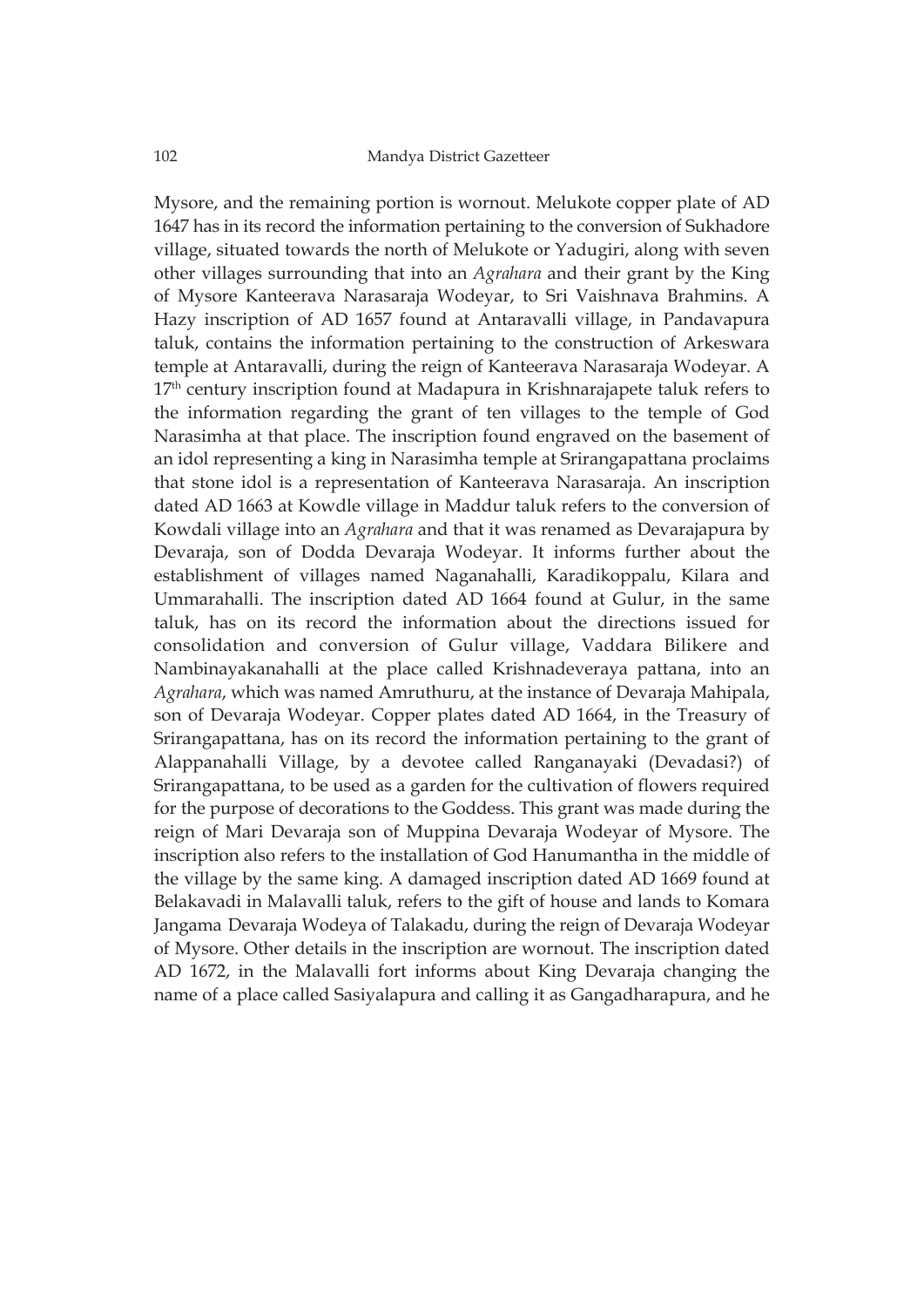made a gift to God Gangadhareswara. The building of the temple is stated to have taken place at the same time, according to that inscription. The copper plates dated AD 1673, found in Hullamballi village in Malavalli taluk, has on its record the grant made by Chikka Devaraja Wodeyar to Rudramuni Devaradhya Swamiji of Revanaradhya Matha at that place. Beeravalli inscription dated AD 1678 in Krishnarajapete taluk, issued during the reign of Chikka Devaraja Wodeyar, refers to the information pertaining to the grant of Natanahalli and Bituballi villages, in Mandagere *Sthala,* within the jurisdiction of Narasipura Hobli, instead of Singana-Maranahalli, to the temple of God Narayana Swamy in Srirangapattana, for His daily services. Malavalli inscription dated AD 1685 in the reign of Chikka Devaraja refers to the construction of a huge tank, in the north-east direction, of that place. Another copy of this inscription is found in Melukote. The copper plates dated AD 1686, with the Srirangapattana treasury, in addition to furnishing the detailed genealogy of Chikka Deveraya Wodeyar, has on its record the gift of Avverahalli near Belagola, to Kodandarama temple located in Ranganatha temple. In this inscription the signature of Chikka Raja Wodeyar, is also found. There are records to reveal that, the God's ornaments of gold, found in Nammalwar temple in Melkote, are the gift made by Chikka Devaraja Wodeyar. Copper plates dated AD 1722 from the same taluk; contain the genealogy of Krishnaraja Wodeyar I, and additional information about Tondanuru *Agrahara* in Kuruvankanadu, within the jurisdiction of Hoysala kingdom, and the conversion of Attikuppe village into an *Agrahara*. Melukote Kanchimatha copper plates dated AD 1724, belonging to the same king, inform about the grant of many villages for the services of God Varadaraja Swamy of Kanchi. Another copper plate found at the same place, informs about the grant of Hullenahalli, within the limits of Nagamangala *Sthala,* in Hogara Nadu of the Hoysala kingdom, and other villages, during the reign of Krishnaraja Wodeyar I (AD 1725).

## **Hyder Ali and Tipu Sultan**

Hyder Ali started his career as an ordinary soldier in AD 1736 in the army of Dalavoy Nanjaraj. In a battle that took place at Devanahalli in AD 1746, by the exhibition of great courage and skill, he succeeded in having his personal prestige enhanced. Next, in AD 1751, at the time of the invasion of Arcot, when a battle took place near Jinji, the king had sent, under the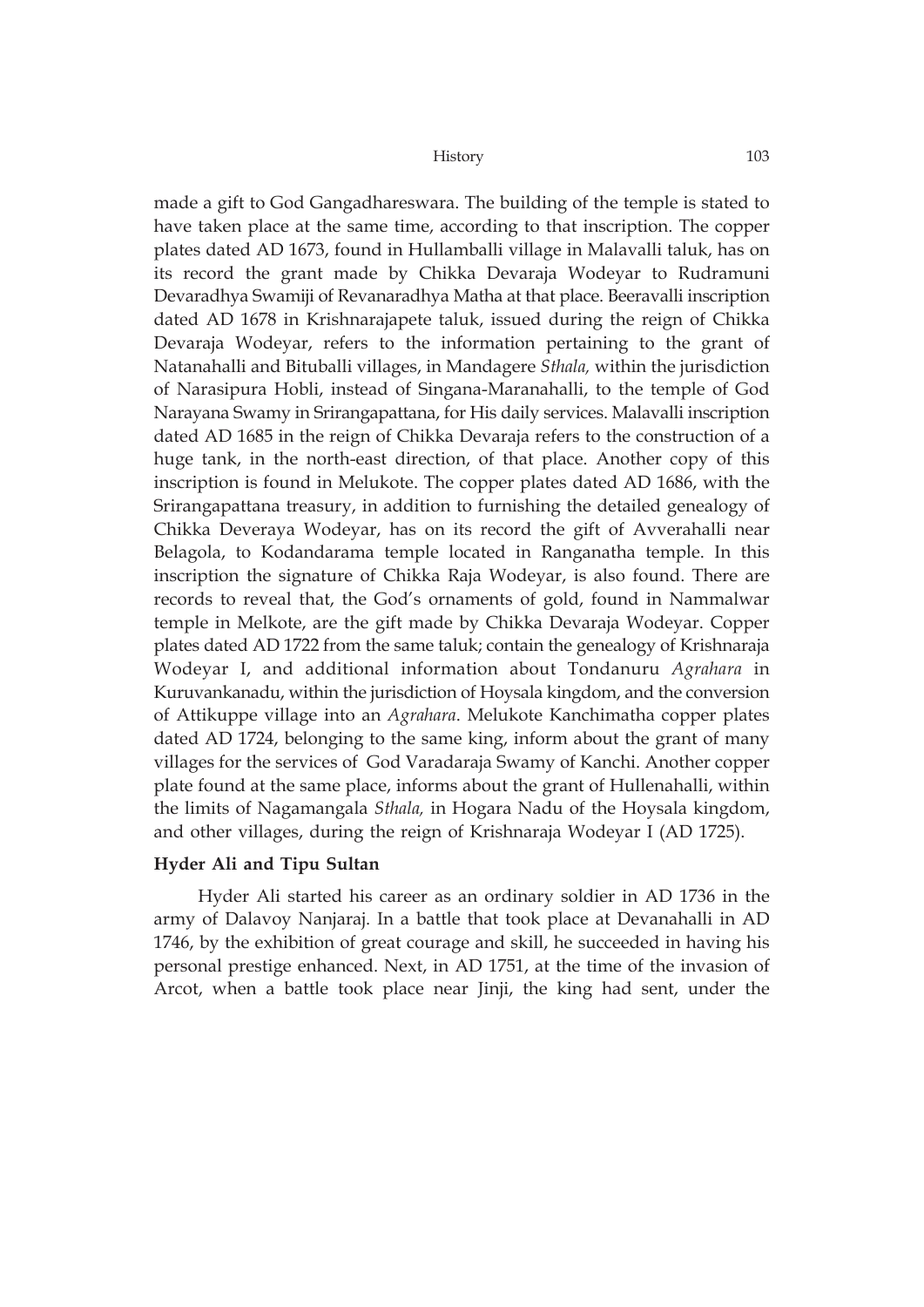leadership of Barki Venkataraya, Hyder Ali with a small contingent of army. That contingent army had gone there basically to help Nasirjung, the Nizam of Hyderabad. But, when Nasirjung was killed in the battle, Hyder Ali succeeded in taking to his custody the Nizam's mobile squad that was carrying gold coins on their camels. This incident greatly helped Hyder Ali in becoming a commander of the army at Dindigul at a later date. Salabatjung of Hyderabad attacked the Mysore army at Dindigul in AD 1755 resulting in his imposing a condition that a sum of Rupees Fifty six lakhs is paid as war expenditure. Devaraja's treasury had gone empty. He was able to mobilize only one third of the sum demanded, after pledging all the gold jewellery of his establishment and the ornaments in the temples. Due to that reason Dalvoy Nanjaraja reduced the strength of his army by one third. Because of these demands, and mis-adventures in Tamil Nadu, his treasury had gone empty. Under the directions of Peshwa Baji Rao, led by Sadashiv Bahu, when the Marathas descended on Srirangapattana, it became impossible again for the treasury to meet their demands. The Peshwa demanded a sum of Rupees thirty two lakhs. But, the king of Mysore agreed to give Rupees Six lakhs in cash, and for the remaining amount pledged 13 taluks, including Nagamangala taluk.

At that critical juncture, Dalavoy Nanjaraja invited Hyder Ali to the capital. The political confusion in Srirangapattana became worse confounded. The army that had waited for the payment of their salaries for several months had revolted desparately. Hyder Ali advised Nanjaraja to take back all the provinces pledged to the Marathas. Due to that reason the Marathas invaded Mysore again in AD 1759. The Mysore army refused to fight till their salaries were paid. Hyder Ali, with the help of his assistant Khande Rao, persuaded the dis-satisfied rebel army for a truce spoke to the Marathas diplomatically and finally succeeded in postponing the impending disaster. In the next move Dalavoy Nanjaraj was thrown out. Freed from Nanjaraj, the king appointed Hyder Ali in his position, there by his condition turned out to be something like, escaping from the devil he was into the deep sea. Having understood these developments, Krishnaraja Wodeyar II (AD 1734-1766), won over Khande Rao, took him in to his confidence, and with his help succeeded in getting help from the Maratha leader Visaji Krishna Binivale, who at that time was invading the south. Since both of them together launched their attack, Hyder had to move out of Srirangapattana. Hyder took refuge in Anekal. From there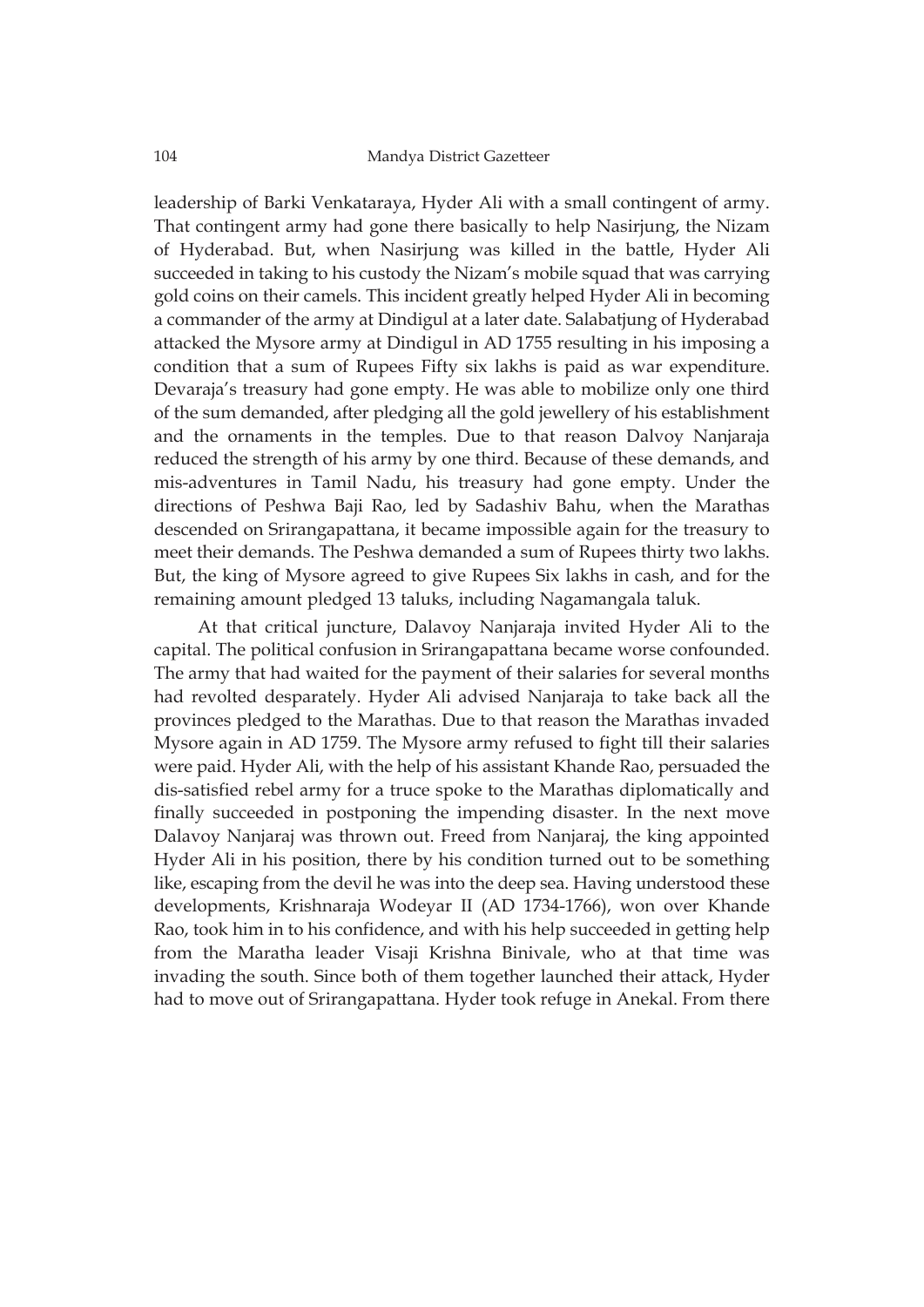he succeeded in taking over Bangalore. When the army of the king and the Marathas surrounded him, Hyder became helpless. At about the same time Visaji received the news about the defeat at Panipat. Hyder had orally agreed to the conditions laid down by Visaji. As a result of that it became clear that the King of Mysore recognized Hyder Ali. Due to internal problems and external pressures in AD 1761, there was no way out to save the independence of Mysore and preserve its unity except to go with the administrative leadership of Hyder Ali. Hyder had supported, in Karnataka, the rebel Nizam Salabatjung against the Marathas. Having conquered Sira in AD 1762, Hyder issued a selfdeclaration that, he was the Nawab of Sira. He appointed his uncle Mir Ibrahim to Malavalli military camp and Laif Ali Baig to Maddur Camp, and sent contingents of army to their assistance. Thereafter, he had conquered Chikka-Ballapura, Dodda-Ballapura, Penugonda and Madakasira in AD 1762.

Hyder took advantage of the internal problems in the neighbouring small kingdoms. The kingdom of Keladi was facing certain internal problems. Therefore, Hyder in AD 1763 easily conquered that. Next he conquered Sonda in AD 1764. When Hyder captured Keladi, the huge wealth that had remained accumulated in its capital Bidanur fell into the hands of Hyder. These developments encouraged Hyder in his future adventures. He extended his conquests towards Gutti, near Anantapur, and there defeated Ghorpade, the Maratha chief, and the Nawab of Savanur. Having crossed River Tungabhadra, he extended his influence up to Dharwad. But, he suffered a defeat in the hands of Peshwa Madhava Rao, the Maratha. Gutti was returned to Ghorpade. Thus Hyder accepted to pay tribute *(Khanadani)* to the Marathas. With his desire to extend the political boundaries into Tamil Nadu, Hyder had to prepare for a fight against the British. In that conflicting situation combined with mis-understandings, the Marathas, the Nizam and the British got together, hatched a conspiracy and formed an alliance against Hyder Ali. As a result of that began the Anglo-Mysore war in AD 1767, and ended in AD 1769 with the British suffering a defeat at Chennai (Madras). Hyder compelled the British to sign a peace treaty. Naturally, Hyder's fame had reached great heights, at that time. After that, the Marathas invaded Mysore in AD 1771 and defeated Hyder Ali. At that crucial time the British did not come to his rescue as per their agreement signed in AD 1769. In addition to that, the Marathas successively many times had put him to shame. Hyder, without losing his self-confidence,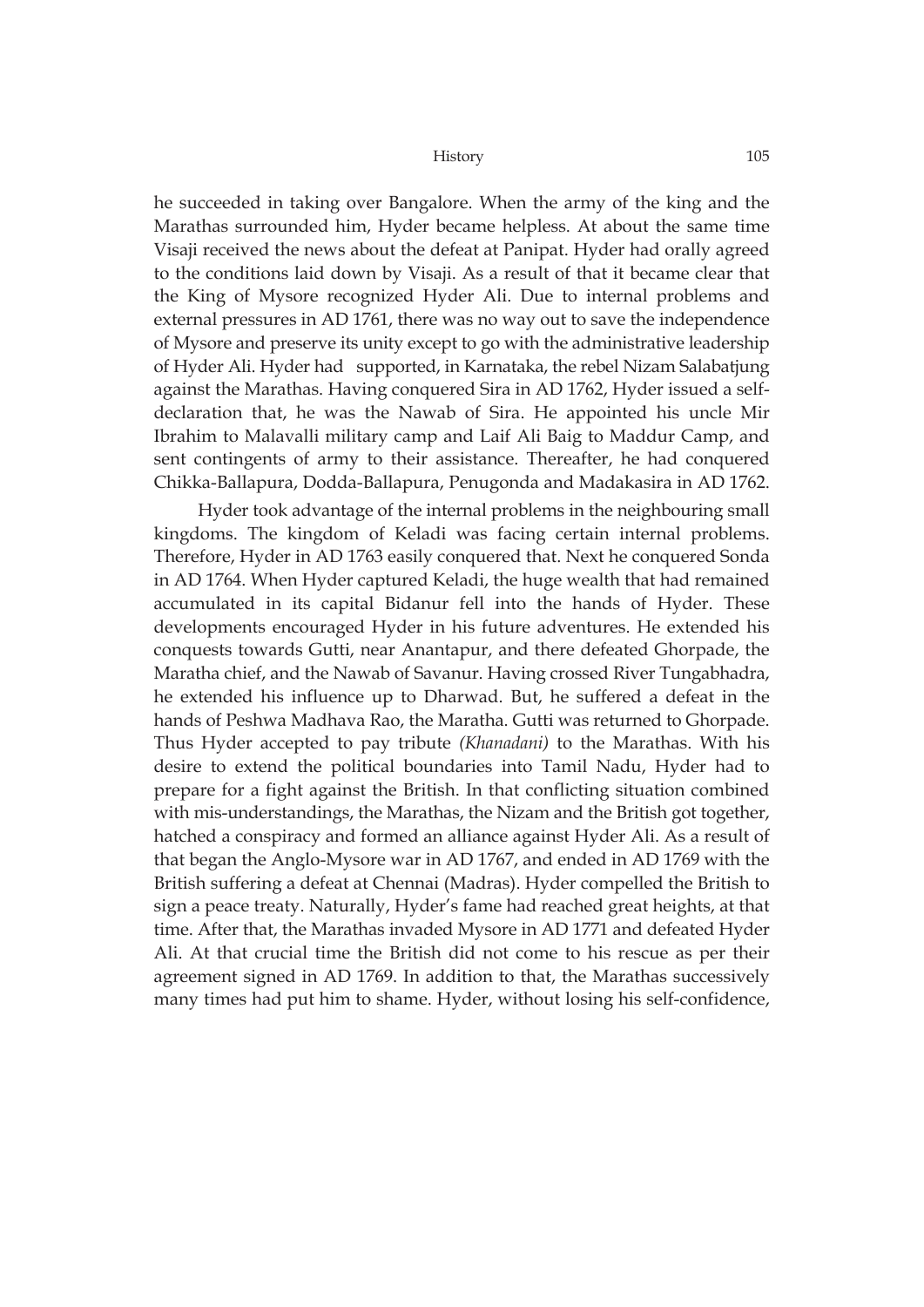went ahead and captured Coorg in AD 1772. After the lapse of some time, he cultivated friendship with the Marathas, and over a period of time he captured the Chitradurga fiefdom. Dharwad, prominent parts of Karnataka, some parts of Tamil Nadu and parts of Kerala came under his control. These victories, combined with the standing enemity with the British, paved the way for Hyder in cultivating friendship with the French.

When Krishnaraja Wodeyar II, grand son of Kanteerava Narasaraja II, breathed his last in AD 1766, in Mysore, his son, Nanjaraja Wodeyar succeeded to the throne. At that time, Hyder Ali forfeited the *Jahagirs* given to the king, the invaluable articles in the palace, money etc. Till his death in AD 1770, this prince remained virtually as a prisoner in the hands of Hyder. His elder brother (Bettada) Chamaraja II (AD 1770-1776) came to power Hyder in AD 1780, joined a confederacy of Mysore, the Marathas and the Nizam against the British. The powerful army of this confederacy fell upon Tamil Nadu, as if with all the force of floods, and achieved success. But, towards the end with his friends having deserted him, Hyder stood alone. When the Second Anglo-Mysore war took place, Hyder died due to ill-health. At that point of time, his Empire comprised of 80,000 square miles. The great achievement of Hyder was the unification of small and petty principalities like Dodda Ballapura, Chikka Ballapura, Sira, Harapanahalli, Bellary, Rayadurga etc, and the establishment of a powerful kingdom. Although Hyder was gifted with natural ability and supple nature with which he could carry on all his transactions easily, with deep insight in solving many of the problems, he remained completely illiterate, according to M. Shama Rao. He had attained a high status in the history of Karnataka, as a soldier, as an organizer, as an administrator, and as a politician. Though he had dazzling faith in Islam, he took care never to allow his personal religious beliefs to interfere in his political affairs and create hurdles. Bettamgere inscription dated AD 1759, from Krishnarajapete taluk, has on its record the information pertaining to the grant of Bettamgere village as *Umbali,* for feeding the poor, at the time of the annual urs, in Neela Vasood Khadri Pir Dargah at Tonnur. Hyder Ali Bahdur had purchased Bettamgere village from Krishnaraja Wodeyar, according to the inscription.

# **Tipu Sultan** (AD **1782-1799)**

Tipu Sultan had won in the Second Anglo-Mysore war, and before that, as an assistant to his father, had taken out the armies and had won many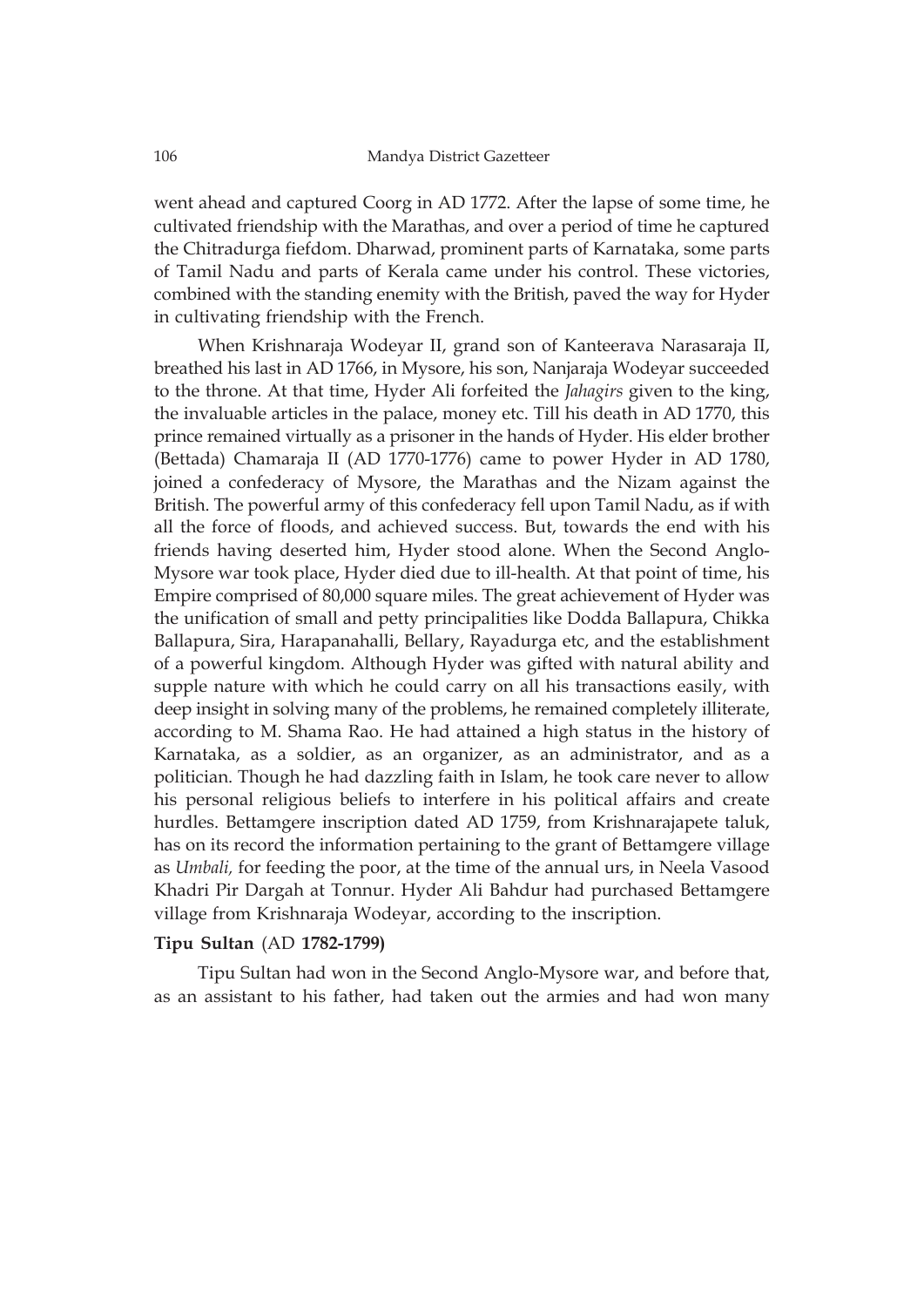victories. Like Hyder Ali, Tipu continued wars against the British. To begin with, he defeated the British at Wandiwash in AD 1783. But, he suffered defeats in the west at Bidanur and Mangalore. With a view to achieve improved relations with the British, in AD 1784 he entered into an agreement with them at Mangalore. In this regard, after Mahammad Ali cheated in AD 1752 at Tiruchinapally, French and the Mysore relations were politically welded together beyond separation. The relationship with the French that began during the period of Hyder got strengthened during the administration of Tipu Sultan and played a very prominent role in the military affairs of the Mysore kingdom. According to their military agreement, the French had to send an army of 10,000 soldiers to India and, that army should obey the commands of Tipu. That apart, during that period neither party could independently enter into separate agreement with the British. After the British had surrendered everything, the French and Tipu had to take equal shares. These were the high lights of the treaty agreement. When he received the aid from the French in AD 1792, Tipu had suggested the same conditions. In that military agreement, which had a number of sub-sections, Tipu reciprocated their co-operation by assuring them the maintenance of food supply. The embassy that was sent to France, there were three important ambassadors: Mahammad Darvesh Khan, Akbar Ali Khan and Usman Khan. Although the French were not totally willing to maintain political and military relations as desired by Tipu, they were clamouring for commercial advantages. Their aim was to completely transform the French Company in India into a commercial organization. Tipu also had a lot of keen interest in developing industry and commerce in his kingdom. The French came forward to have a commercial agreement signed with Tipu in AD 1788, for the fulfillment these ideas. French company came forward to buy pepper, sandalwood, cardamom, cotton yarn, woollen yarn from Tipu. In return they agreed to supply fire arms, guns and other war materials. Tipu Sultan had no rest till the ouster of the British from the country. With the invasion of Thiruvananthapuram (Travancore) in AD 1789 by Tipu the Third AngloMysore war began. Under the leadership of Lord Corn Wallis, instead of the traditional route Channapattana-Maddur-Mandya, the British army took a different route Kanakapura-Bannur- Arakere and reached Kannambady laid siege to Srirangapattana in AD 1791, but was not successful due to heavy rains in the area. But, in the following year (AD 1792)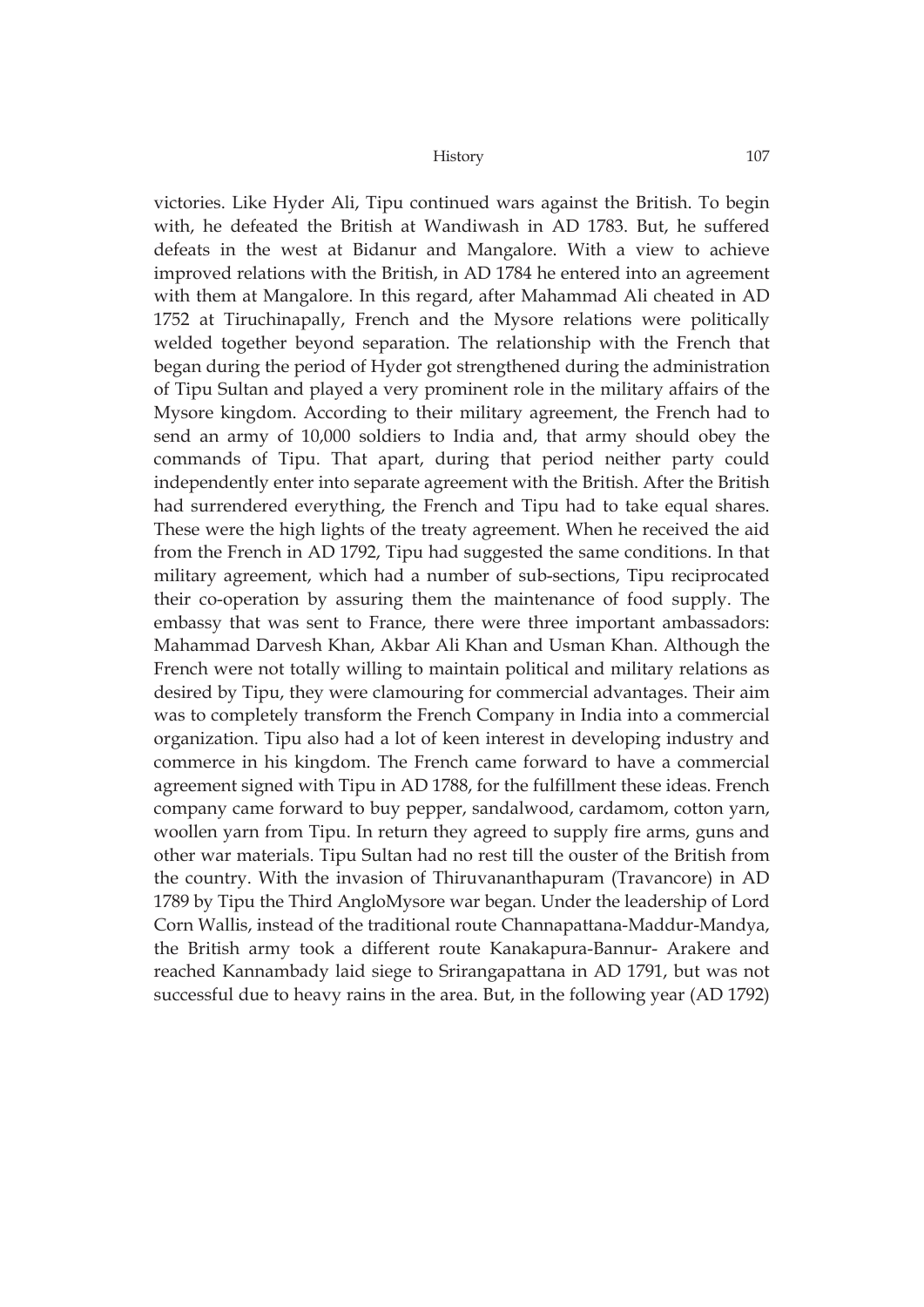with the help of Nizam Sikandarzo, started their journey from the side of Huliyurdurga, stayed in Pandavapura, then divided itself into three groups and Corn wallis marched on Srirangapattana and defeated Tipu. This war that lasted for three years came to an end in AD 1792 with the treaty of Srirangapattana. Tipu was compelled to sign this humiliating Treaty. According to the treaty, as a war indemnity Tipu had to pay Rupees three crore, thirty lakhs in cash and surrender half of his kingdom. Due to paucity of funds, Tipu's two children were taken as hostages by the British. Tipu got them released in AD 1794. But, that treaty was something like branding the wound with red hot iron. With all these pressures on Tipu, when Chamaraja Wodeyar, the king, for the name sake, died in AD 1796, Tipu did not appoint anyone as his successor. Instead, the royal family of Mysore was completely dumped into a corner.

After signing that ignominous treaty, Tipu with his blood boiling from inside waited for an opportunity to suppress the British. The friendship Tipu cultivated with the French, the Afghans and Turkey, assumed a vital role in his anti-British policy. In the meanwhile, the system of Subsidiary alliance indicated by Lord Wellesley was declined by Tipu. As a result the Fourth Anglo-Mysore war began. The British contingent army at Mumbai (Bombay) under General Stuart, and the contingent army at Channai (Madras) under General Harris as commanders marched against Srirangapattanam, each taking a different route. Thus the Mumbai contingent took the Piriyapattana route, while the Channai contingent took the Malavalli route and marched ahead. On March 3 rd 1799 and March 27 th he won serially Piriyapattana and Malavalli. Marching ahead, Gen. Harris crossed River Cauvery (March 30th) near Sosale turning topsy turvey the plans of Tipu's army that waited for his arrival at Chandagala, and reached Srirangapattana on April 5th by another route. As if that was not enough, Colonel Arthur Wellesley, with his Bengal contingent joined him.Tipu wrote a letter to Harris on April 9th 1799 and sought to know the reasons for declaring a war against him. In reply to that letter, on April 22nd a draft treaty sent to Tipu indicated that half the Empire of Tipu, Two crores of Rupees as tribute, Four Officials of Tipu and Four sons of Tipu as hostages, was demanded. But, when Tipu did not agree, war became inevitable. Marathas and the Nizam of Hyderabad joined the British and laid siege to the Srirangapattana fort. Though Tipu fought with all his heroism, on May 4th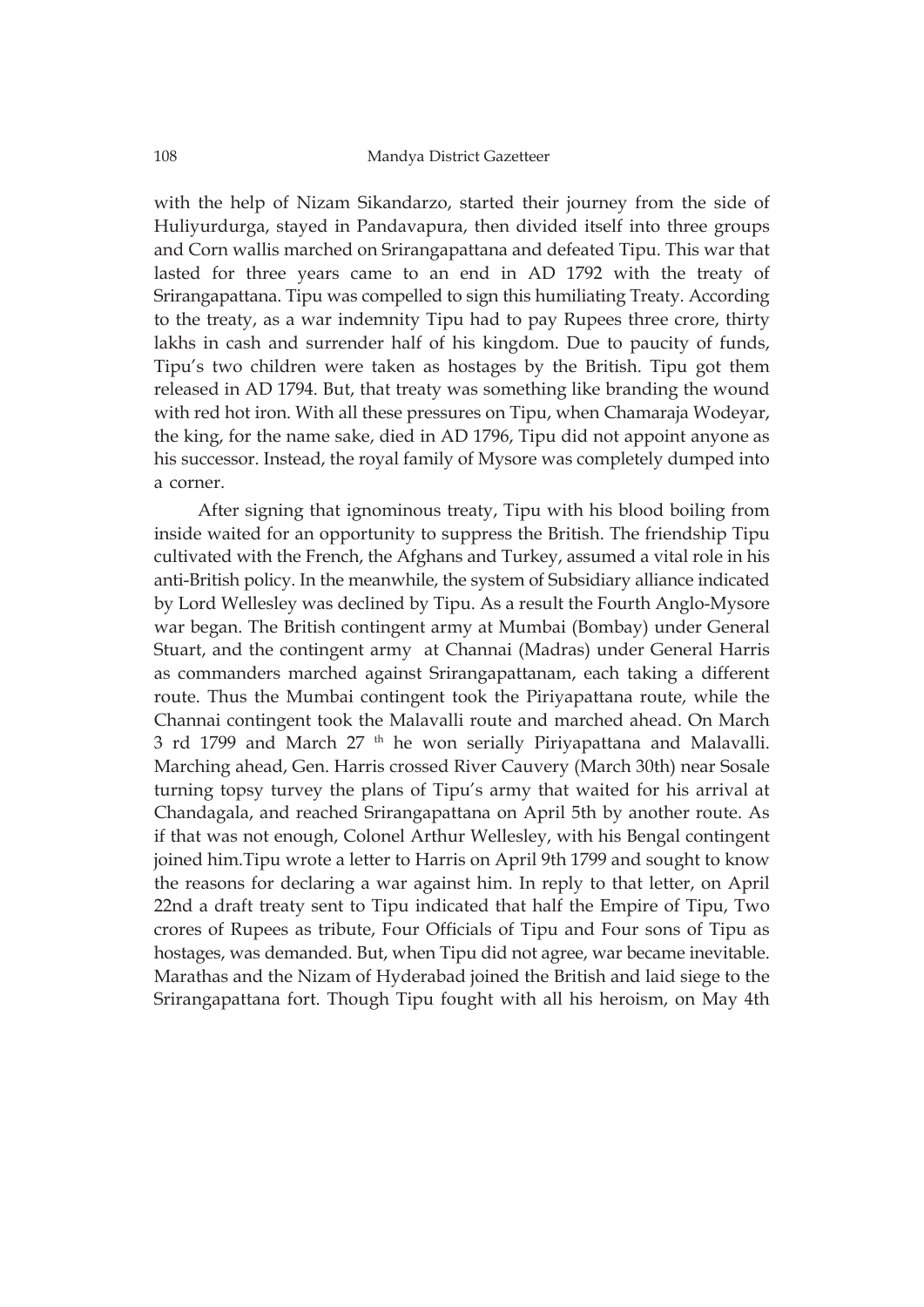1799, he suffered a defeat, but continuing his efforts to prevent the enemies from occupying his capital, died on the battle field. Srirangapattana became a target for the enemies' looting and plunder. In that British victory Arthur Wellesley, Harris, Bade, Stuart, Lambden, Sherbrook, etc, the British Generals had played a vital role. Tipu was the only king who hated the British highthandedness incessantly and presented a strong opposition. The single mindedness in his plans, freedom of thinking and the method of their execution had been really problematic to the government of the Company. The defeat of Tipu Sultan weakened the French and not only sealed their fate in India but also forced them to exit from the political arena of India. From the administrative point of view, Lord Wellesley established a new political system called Subsidiary System and through that strengthened British sovereignty. As a result of that, the kings in India were reduced to the position of pensioner kings and Nawabs and remained as kings for the name sake. A Resident was appointed over them to exercise administrative control. Contingents of British army were provided to each of them. Thus the Fourth Anglo-Mysore war created an important turning point in the political history of Indo-British relations. This incident, in sociometry, definitely established the end of an era and the beginning of a new era. Among the kings of south India, Tipu was the only one outstanding example who created hurdles to the progress of British imperialism. His decline made the British the unquestioned masters of India.

Tipu was a knowledgeable Sultan, who was industrious and self-motivated. He had realized the need for ScientificAdvancement. He had incessantly worked for the progress of his kingdom. He was the first king to introduce Sericulture on a large scale. He was deservedly popular for having imported the special technology in Mulberry cultivation from Bengal and introducing it at 21 centres in the Mysore province for its extensive development. In addition to that, he prohibited the export of cotton from Mysore to Foreign Nations and gave special encouragement to local textile industries and the weavers. A group of migrant weavers from Tamil Nadu were invited to come and settle in the Mysore province. He had evinced keen interest in the cultivation of sugarcane on a large scale and production of fine quality sugar and sugar candy. Tipu had not only extended the necessary encouragement to their production but also decided to import the required instruments from China. Special attention was bestowed on the manufacture of glass and iron wire in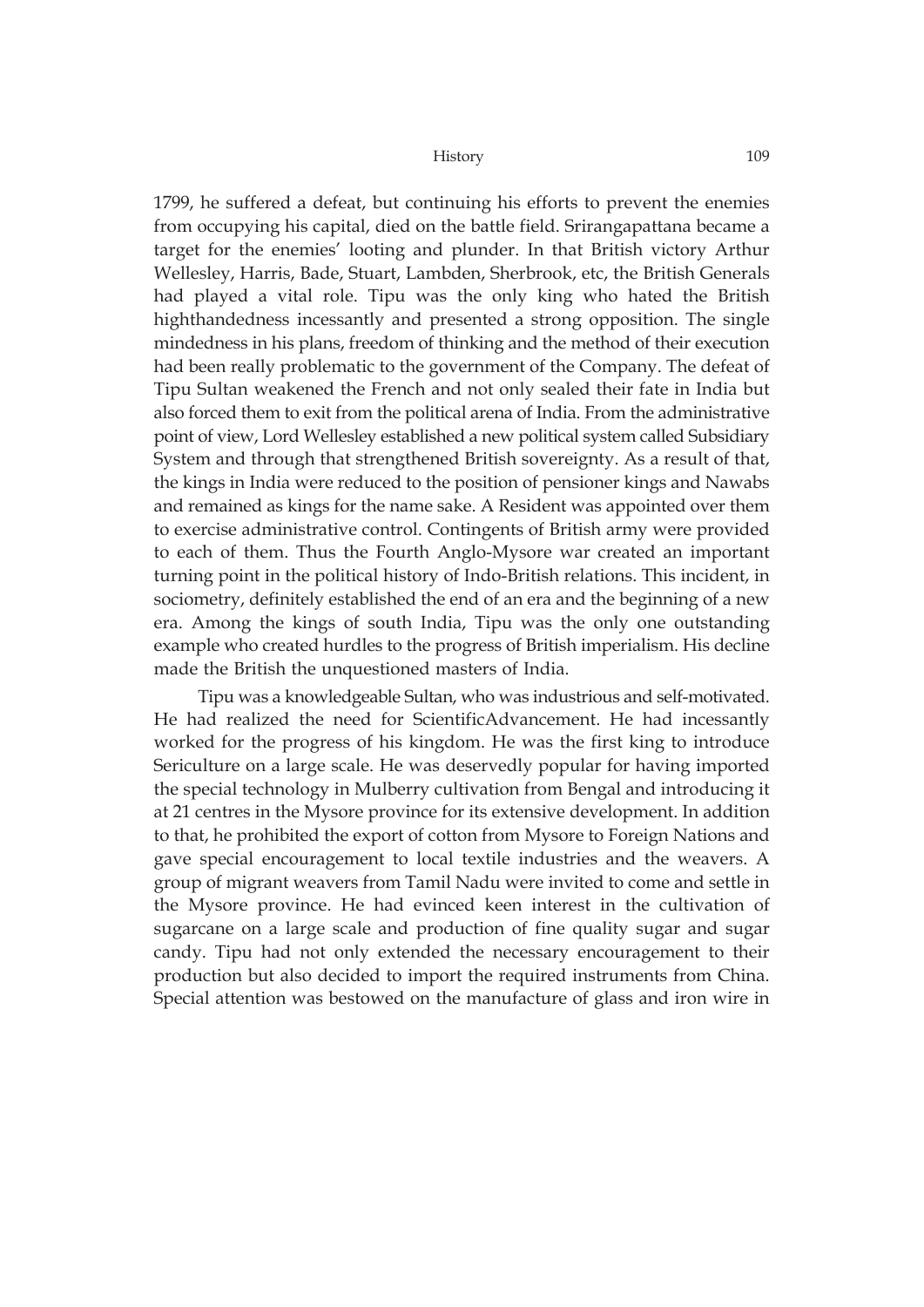Chennapattana. These wires were more useful in their application to the musical instruments. Animal husbandry in general, and the beasts of burden specially required in the farming, like oxen, was given special encouragement.

The special achievement of Tipu was the imposition of restrictions on the marketing of liquors and psychotropic drugs. Production of war materials like fire arms, Rockets gun powder and bullets was enhanced. It is said that, Tipu took more interest in providing scholarly education. Tipu was conversant in several languages, and had collected more than 2000 books, of different languages, in his library. As stated by Kirmani, his palace historian, Tipu had the knowledge of different scientific subjects. Therefore, he provided sufficient scope for research while undertaking every programme of activity. It was only after sufficient thought had gone into the subject; he introduced the new systems as a matter of daily routine. When Tipu took over the administration of this province from his father, there were five provinces (Asophies) only. These Asophies were not uniform in their extent. According to Dr. M.H. Gopal, among the five provinces with a total number of 171 Paraganas (taluks), if Sira Asophy had five Paraganas, Srirangapattana Asophy had 102 Paraganas. His Empire was about 62,000 square miles in extent with a total number of 172 paraganas in AD 1796. In every Asophy (province) there was an officer known as Asof and another assistant officer called sub-Asof, who together looked after the administration. Provinces were divided into "Amil" or taluks and an Amildar was posted to look after the administration. Under the taluks the next division was 'Simpta' or Hobli. An official called 'patel' looked after their administration. To look after the Centralised administration of the kingdom, there was a Central Government with six departments as follows: Military, Revenue, Commerce, Transport, Treasury and Judiciary. To look after the working of these six departments, there were four appointed Ministers. The Ministers were appointed by the king and worked under him. They were: Mir-Viran, the Minister for war technology; Meer-Asof, the revenue Minister; Meer-Yam the Minister for Transport; and Mallik-u- Tuzar, the Ministry for Law and Treasury. An advisory committee, each comprising four members had been appointed to assist each of the Ministries. Those committees played a prominent role in the administrative system.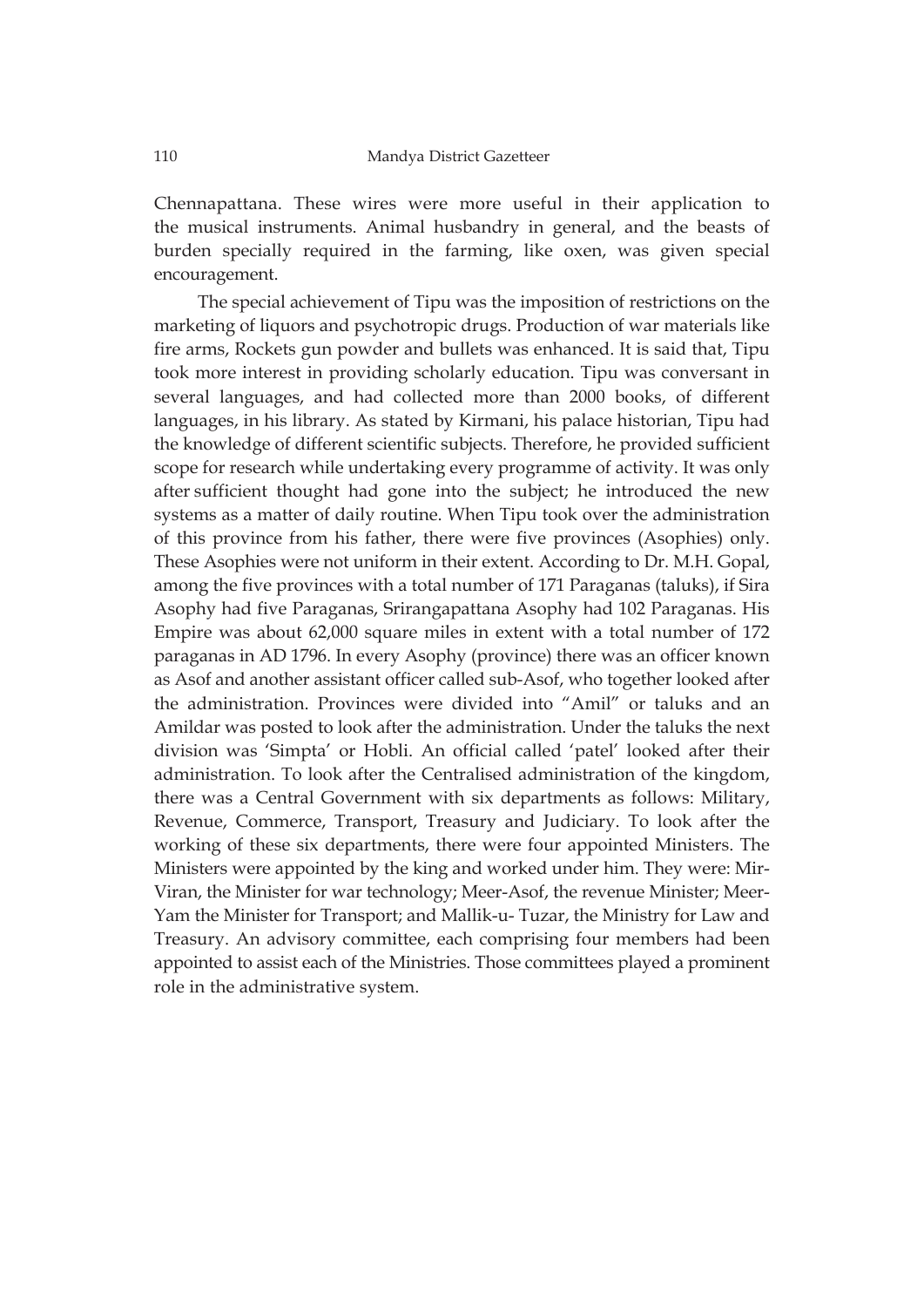Tipu Sultan continued the postal system introduced by Chikka Devaraja Wodeyar for the governmental correspondence, and established important postal centres at Srirangapattana, Bangalore, Bidanur, Gutti, Gurramkonda, Chitradurga and Sira. He gave a definite and a fine shape to irrigation plans and implemented them with great promptitude. He distributed the waste lands under the government to the tillers and encouraged the tillers to extend cultivation to those areas as well. For the second year of cultivation on such waste lands only half of the standard rate of land revenue had been imposed. With a view to help the agriculturists buy the necessary implements like ploughs etc, the system of advancing Takkavi loan was already in vogue during Tipu's time. Taxes and the revenue system that had come down as traditional practices and were in vogue at the time were continued. Tipu had not only systematically directed the censes operations in the kingdom, but he had made it legal to register births and deaths. Land revenue review and inspection were being done annually. It was the duty of the Amildar to collect the taxes and land revenue legally. While doing so there was also a rule then in force, not to harass the taxpayers. If the taxes were collected in excess, there was also a practice of the government taking disciplinary action against the assessing officer and imposing fines. Towards the end of his life, it is evident that, Tipu had taken a series of serious actions with regard to administrative reforms for their effective and smooth working. The administrative work that was being carried on with the use of Persian language was changed. He introduced the system of maintenance of records in Kannada and Marathi, and that was known as the Double Daftar system. In AD 1792, it should be remembered here, he himself had ordered the maintenance of Governmental records in Persian language only. It had become inevitable for him to appoint half-educated persons into the government departments because, of the nonavailability of the learned persons, at times, and the rate of literacy among the Muslims at that time was low. According to Kirmani, it was due to that kind of inefficient officials, the revenue collection in the kingdom declined. Just as Tipu was a fine administrator, he had also brought into force many liberal activities with moral-overtone. He gave not only grants to Hindu temples in general but also gave special encouragement to the establishment at Sringeri. He followed a policy of toleration towards other religions, and it is also note worthy that he was a sincere follower of Islam. The limited government of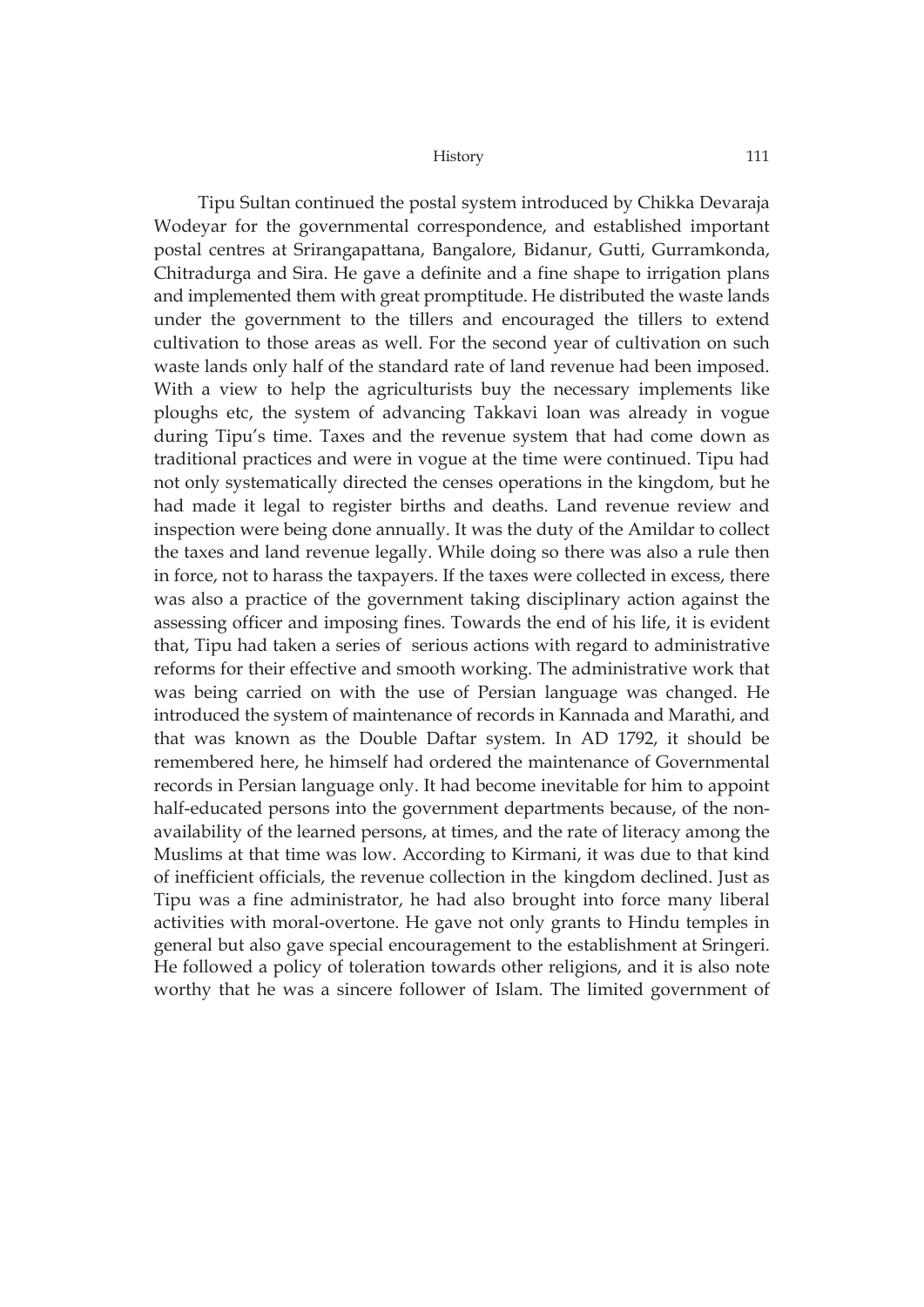Hyder Ali became well organized during the administration of Tipu, as opined by Colnol Munroe. In the history of Mysore, the administration by this Muslim family during the medieval period has remained an epoch of great importance.

# **Krishnaraja Wodeyar III (AD 1799-1831)**

After the death of Tipu Sultan, the East India Company could have annulled the kingdom of Mysore. But, they considered the request of the Mysore royal family and fortunately decided to allow the continuance of their political rule. It was the British political strategy to keep Mysore, in some form or the other, under their sovereign authority. To decide on this issue, the Governor General formed a high power commission, with the following officials: General Harris, Col.Aurther Wellesley, Krik Patrick and Barrey Close-Members Malcolm and Major Munroe- as Secretaries, Edward Godling - the Assistant Member, According to the recommendations of the Commission, and on the basis of the agreement reached later on, the British Government signed an agreement with Mysore, in June 1799.

British Government in that had accepted the request of Krishnaraja Wodeyar III (son of Chamaraja Wodeyar IX) of Mysore.The British Government, having considered Dewan Purnaiaha, former Minister to Tipu, as a sincere administrator, had desired to secure his services to run the Mysore administration. But Purnaiaha, having served as the Dewan in Tipu's administration, had desired naturally, the enthronement of Tipu's son and had already made a representation to the British, to that effect. British were not agreeable to resotore Mysore to the family of Tipu who was a friend of France. Therefore, they did not accept that proposal. The Maharaja ascended the throne on June 30th 1799. The then Resident, Barrey Close, appointed Dewan Purnaiaha as the Dewan. It is evident from this that the British Government had very great faith in the sincerity and efficient administration of Dewan Purnaiya.

# **Administration of Dewan Purnaiaha**

Dewan Purnaiaha himself administered the kingdom for a period of about 12 years, from 1800 to 1811, since Krishnaraja Wodeyar III was still young in age. On the basis of his previous experience, Purnaiaha began to suppress some palegars, who were creating a number of problems. He divided the kingdom into three subhas, and appointed one Subedar each, to administer them. The Amildars in the taluks performed the administrative duties of the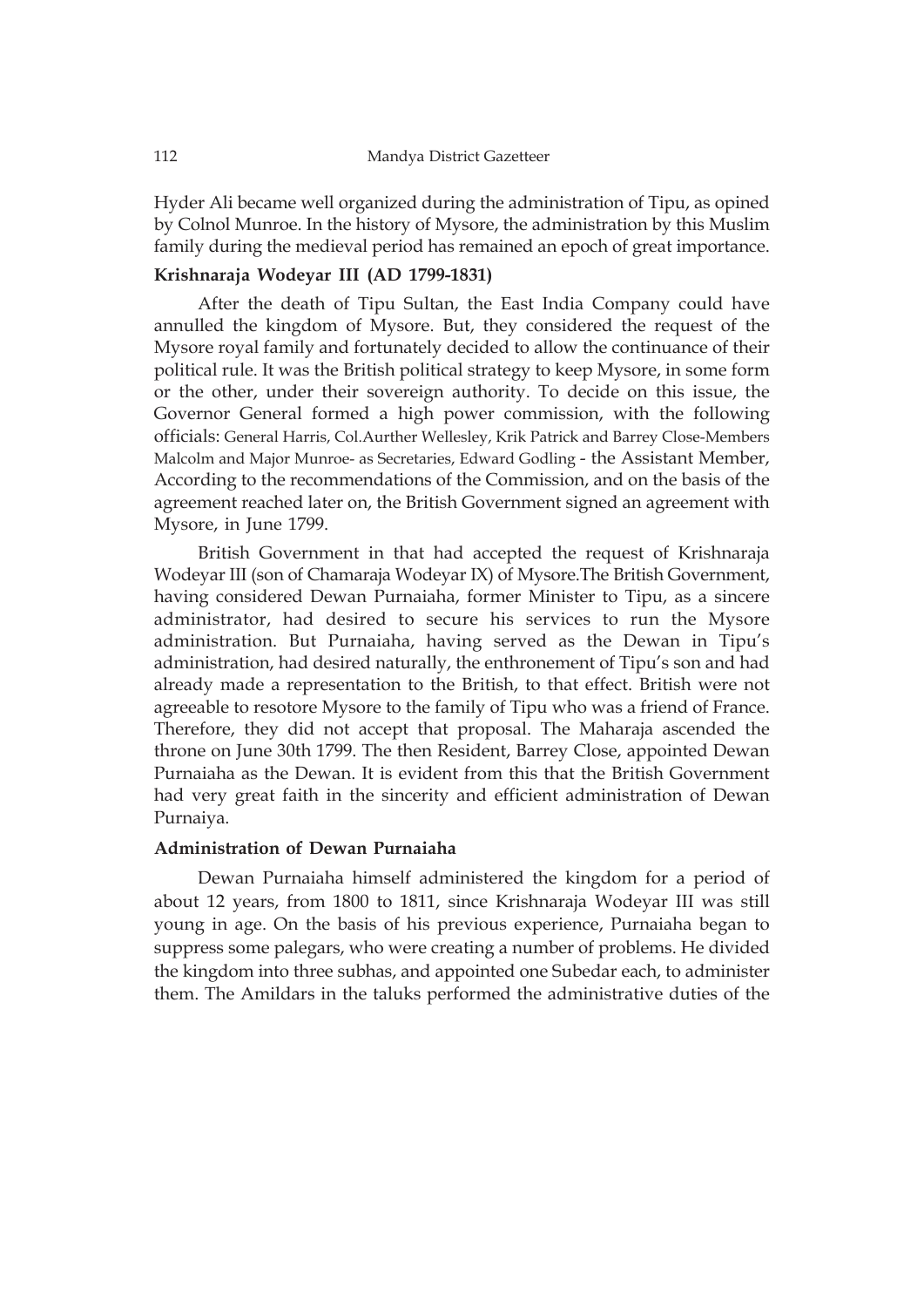Judiciary, Police and revenue collection. The next sub divisions under the talukas were the *Hoblis.* Their administration was carried on by the *Parupattedars.* Village administration was carried on by officials known as the *Patel* and *Shanubog, Thoti* and *Talavara.* The main sources of governamental income were Land Revenue, Tax on liquors and psychotrophic drugs, Tax on weaving and commercial taxes. The most important of the administrative reforms introduced by Dewan Purnaiaha in the state was the introduction, for the first time, of the Khandachar system, comprising powerful Bar Sepoys, as a sub-system in the army. Great emphasis was laid on construction of irrigation facilities and of buildings, as part of the public works.

Economic prosperity of Mysore was so strong as to rehabilitate the entire refugee population of Hyderabad, hit by a severe drought in AD 1804, in the kingdom of Mysore. Colin Mackenzie (1799-1800), a British Pilgrim, had undertaken the survey of Mysore state during the period of Purnaiaha administration and wrote an excellent work entitiled the 'Mackenzie Collections'. Mass Vaccination, for the eradication of Small-Pox, said to be first of its kind in India, was undertaken in the province of Mysore in AD 1806. Expression of appreciation regarding the work of Purnaiaha administration has come not only from Mysore, but also from number states outside. Mysore Government granted Yalandur *as Jahgir* in AD 1807 to Purnaiaha. When the king of Mysore had attained the age of sixteen years in AD 1811, he assumed the Mysore administration himself. Later on Dewan Purnaiaha died in AD 1812.

The direct administration of Krishnaraja Wodeyar III began in AD 1811. He had to face some difficulties for a few years in the beginning. Dr. B R. Keshavamurthy thinks that there was a strong need for the help of a sincere administrator in such a situation when the king did not have enough experience to make his own decisions on many of those issues pertaining to the state. The administration of Mysore province was being carried out by the British Government at Chennai (Madras), in addition to their representative, the British Resident conveying many administrative directions to the king. The kings had divided their kingdom into six divisions known as Fauj (district). Fauj was redivided into taluks. As a consequence of some reforms, the administration of the state was well balanced and the state's income of Rupees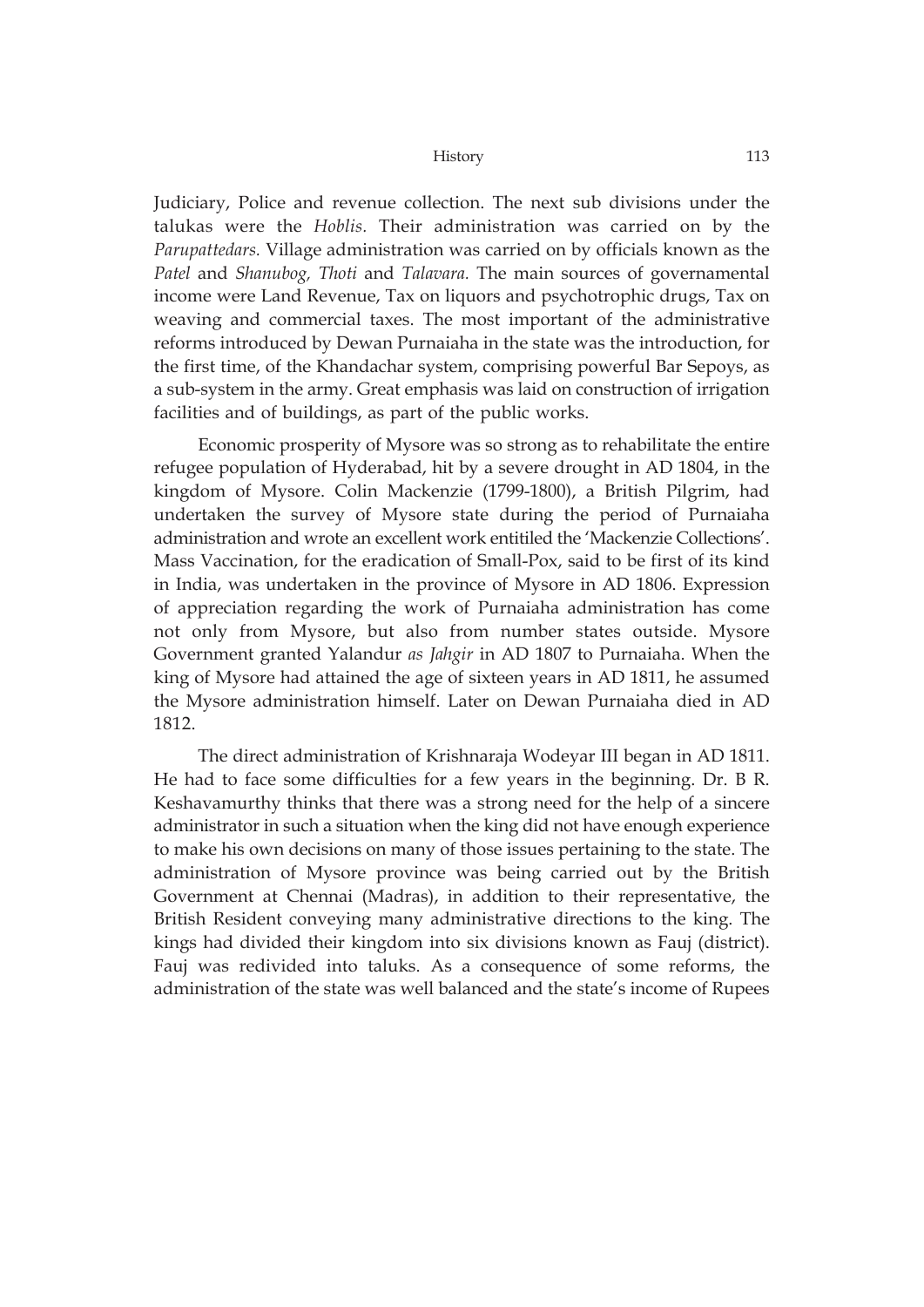sixty lakhs in AD 1811 had increased to Rupees seventy one lakhs in AD 1816. But, within a short period, Economic Backwardness had set in, as a result of corruption, predominance of vested interests and excessive expenditure at the king's palace. At that time, Dewan Rama Rao, performing the administrative duties appointed many of his relatives and friends to influential positions. Apart from that, the unnecessary expenditures incurred without exercising due care, on gifts and complimentaries, payment of pensions and grants etc, resulted in the treasury having gone empty. The British Resident, having observed the carelessness of the Maharaja in administrative matters, began to send secret reports to his government at Chennai (Madras). As a measure of administrative control, the king in AD 1814 dismissed Rama Rao from his Dewanship, and himself held the reins of administration up to AD 1818. But, the expenditure at the palace had continued without any hinderance. Next, Siddaraju (AD 1818-20), Babu Rao (AD 1820), and Aliya Lingaraja (AD 1821) successively worked as Dewans. But, none of them succeeded in improving the financial conditions of the state. After the removal of Lingaraja in AD 1822 from his Dewanship, it became difficult for the king to run his administration himself. Krishnaraja III in AD 1827 appointed Venkataraja as Dewan. He had taken up investigation into several misdeeds that had taken place previously; in the collection of revenue he had brought in two systems- weekly settlements and monthly settlement and personally supervised the system of revenue collection himself. He issued a binding order that, Amildars serving Mysore should not leave the head-quarters. Because these officials-Amildars, had the power vested in them to collect more revenue to the state treasury at the time. The main aim of the new system was to empower the Amildars to solve the problems of the agriculturists by taking necessary decisions instantantly. As a result of this, according to the report of the British Resident to his Government, sent in AD 1828, 'Dewan Venkataraja had succeeded in the organized collection of revenue at Taluk level'. At that time (1817-18), although famine like conditions had occurred in some parts, the introduction of such a fine revenue reform was the achievement of Venkataraja. Yet, the king did not restrict his personal expenses on his pompous living, as it becomes evident. When the Company government tried to inform the Maharaja about these expenditures, the king justified himself by stating that those expenses concerned his personal life.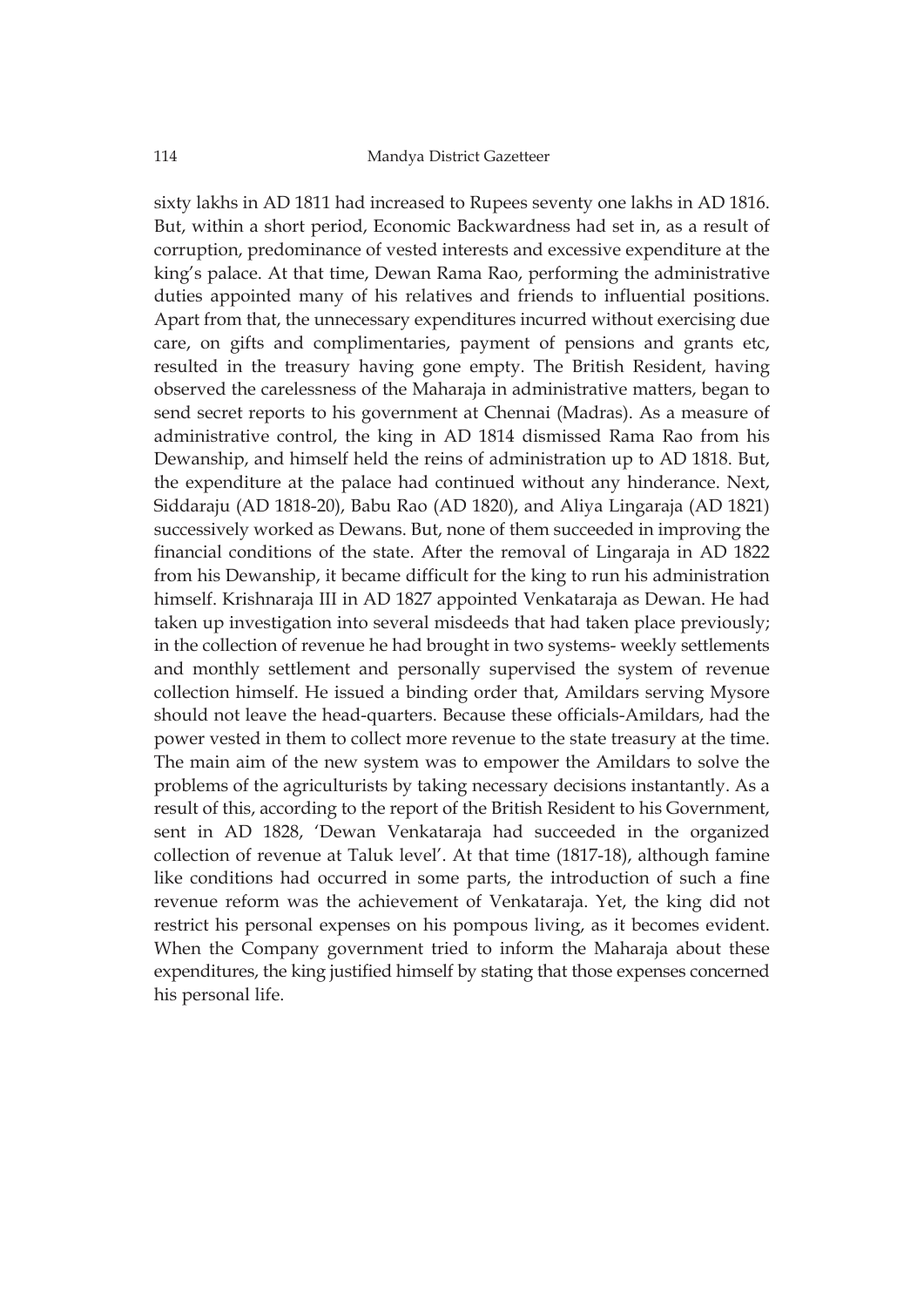Under such financially difficult conditions in 1830, when rebellion began at Hosanagara in Shomoga district against the mal-administration of the king, that revealed clearly the impending need for a political transformation. To put down the rebellion and suppress the rebels Maharaja sent his Dewan along with the army to Nagar. With the exception of a few places, in most parts of the Nagar province peaceful conditions were established. But, by that time, the weak administration of the king, along with his wasteful expenditure that had emptied the State Treasury had been noticed by the British Resident at Mysore, who had promptly reported the matter to the British Governor at Chennai (Madras). Again in AD 1831, the Palegars of Balam, Manjarabad, Tarikere, and BudiBasappa, who pretended to be the prince of Hosanagara, joined the rebels and doubled the intensity of the rebellion. In order to bring the situation under control, the army maintained under the subsidiary system had to be requisitioned. By about July 1831, to some extent, law and order was established in this area. At about the same time, on 04.07.1831, Lushington, the Governor of Madras (Channai), visited Mysore and wrote an extensive and lengthy report to the Governor General of India, informing about the Mysore administration, that the people of Mysore, having suffered under the maladministration and malice of the king, were rising in revolts against the growing economic backwardness. Sir William Bentinck, the Governor General, wrote an official letter on September 7th to the Maharaja, notifying him well in advance about the intention of the East India Company to take over the administration of the kingdom of Mysore. Based on that, a conditional order dated October 2101 1831 was issued appointing the Commissioner to the kingdom of Mysore, there by the British Government had officially taken over the Mysore administration.

After the British Government had taken over the administration (1831- 1881), Krishnaraja Wodeyar III died in 1868, always trying to regain the throne. After the responsibility of the administration of the kingdom was taken away from the King, the kings began to actively take part in religious and cultural activities. As a result, a cultural renaissance seen never before in Mysore began during that period and grew stronger and popular during the years that followed, is note worthy. Not only were the kings themselves scholars, but they also patronized, without reservation, the scholars and writers of creative books. During that period Kannada writers like Devachandra,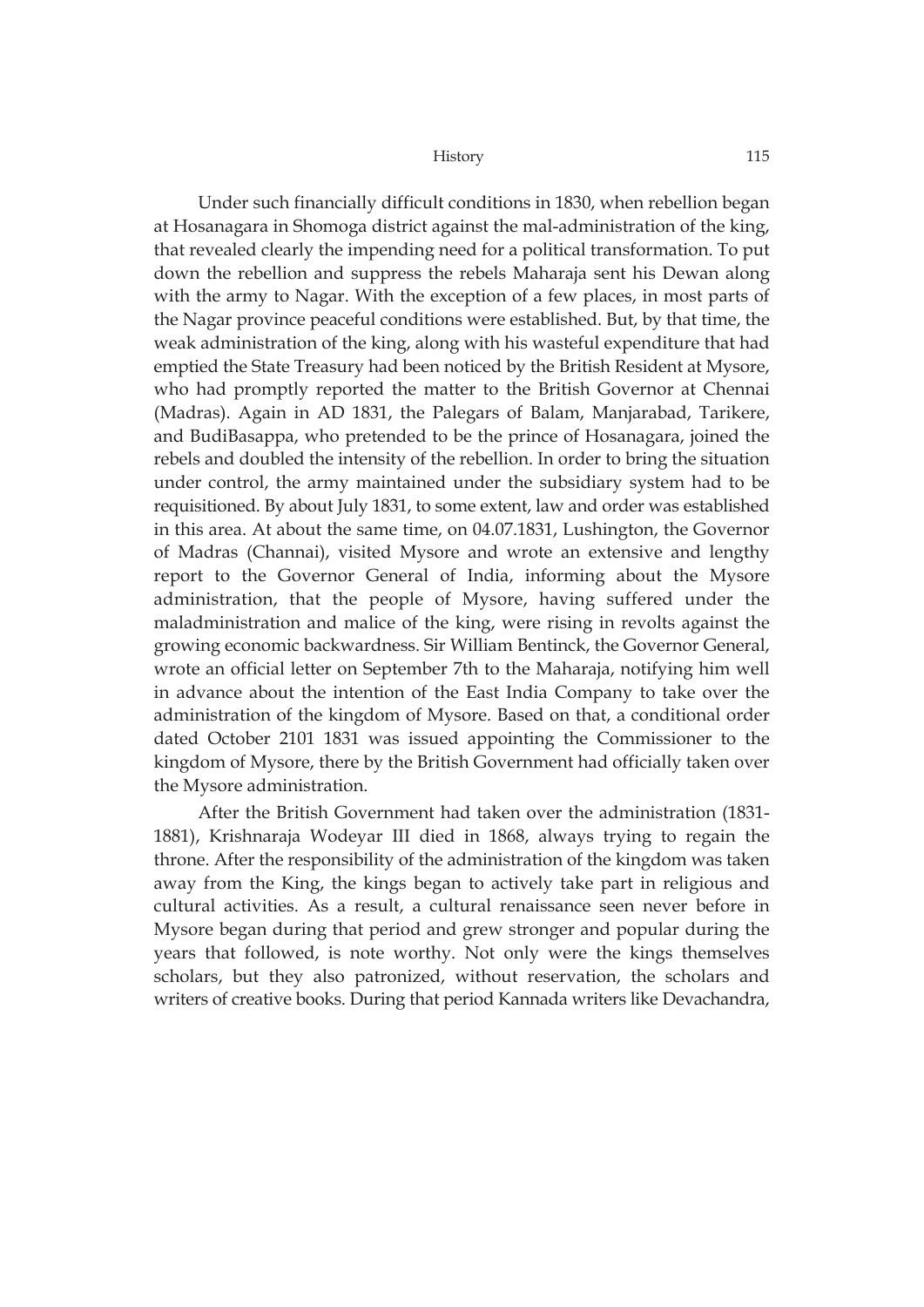Kempunarayana, Aliya Lingaraja etc flourished. Veena Shambaiah and Venkatasubbaiah were popular *Veena* Exponents They succeeded in gaining a unique place for the Music of the Mysore kingdom and the propounders of the Mysore style. The most popular *Gamaka* Artist, Mysore Sadashivaraya had lived during this period. The Jaganmohan palace in Mysore was built in AD 1861 by Krishnaraja Wodeyar III. Raja School for instruction exclusively in English, and Maharaja Sanskrit College were established during his reign. Chamarajeswara temple, as a rememberance of his father in Chamarajanagara, Prasanna Krishnaswami temple in Mysore and Mahadeswara temple at Varuna are the great achievements of Krishnaraja Wodeyar III. The main *Gopura* at the Chamundi temple and the *Prakaras* to the Nanjundeswara temple at Nanjanagud were built during that period.

Inscriptions belonging to the period of Krishnaraja Wodeyar II and III are found more in number in Mandya district. Mudagondur copper plate inscription dated AD 1760 from Mandya taluk has on its record the information pertaining to the grant of Kalidevanahalli and its associated village Honnuru in Nagamangala taluk, Information office *(Chavadi)* and Olithada pattana *Hobli,* during the period of Krishnaraja Wodeyar. Ankanahalli inscription dated AD 1763 of Nagamangala taluk, belongs to the same king, and refers to the information pertaining to the grant of *Raktha kodige* (Raktha in Kannada language means blood and Kodige is that which is granted; and in the instant context it means the grant made for having shed the blood in a war) in remembrance of the hero named Timma son of Tirumalagiri, who was killed in a battle fought at Hosakote. Srirangapattana inscription dated AD 1800 describes the construction of Veda Pushkarani in Sriranganatha temple, during the reign of Krishnaraja Wodeyar III, by an official called Nalla Thambi Mudali. Another inscription dated AD 1801, at the same place, during the reign of Krishnaraja Wodeyar of Mysore, has on its record the information pertaining to the Barbers, who lived in Srirangapattana, and were engaged traditionally in playing the musical instruments, referred to as *Volaga* (Kannada), at the dwellings of the *Akkasaligas* (goldsmiths) and *Komatis* (business community) basically castes who lived in Chennapattana and the Ashtagrama. From out of the income derived from performing the duties of pipers, they had to pay a part of that income to the Naramakatte Hanumantha temple.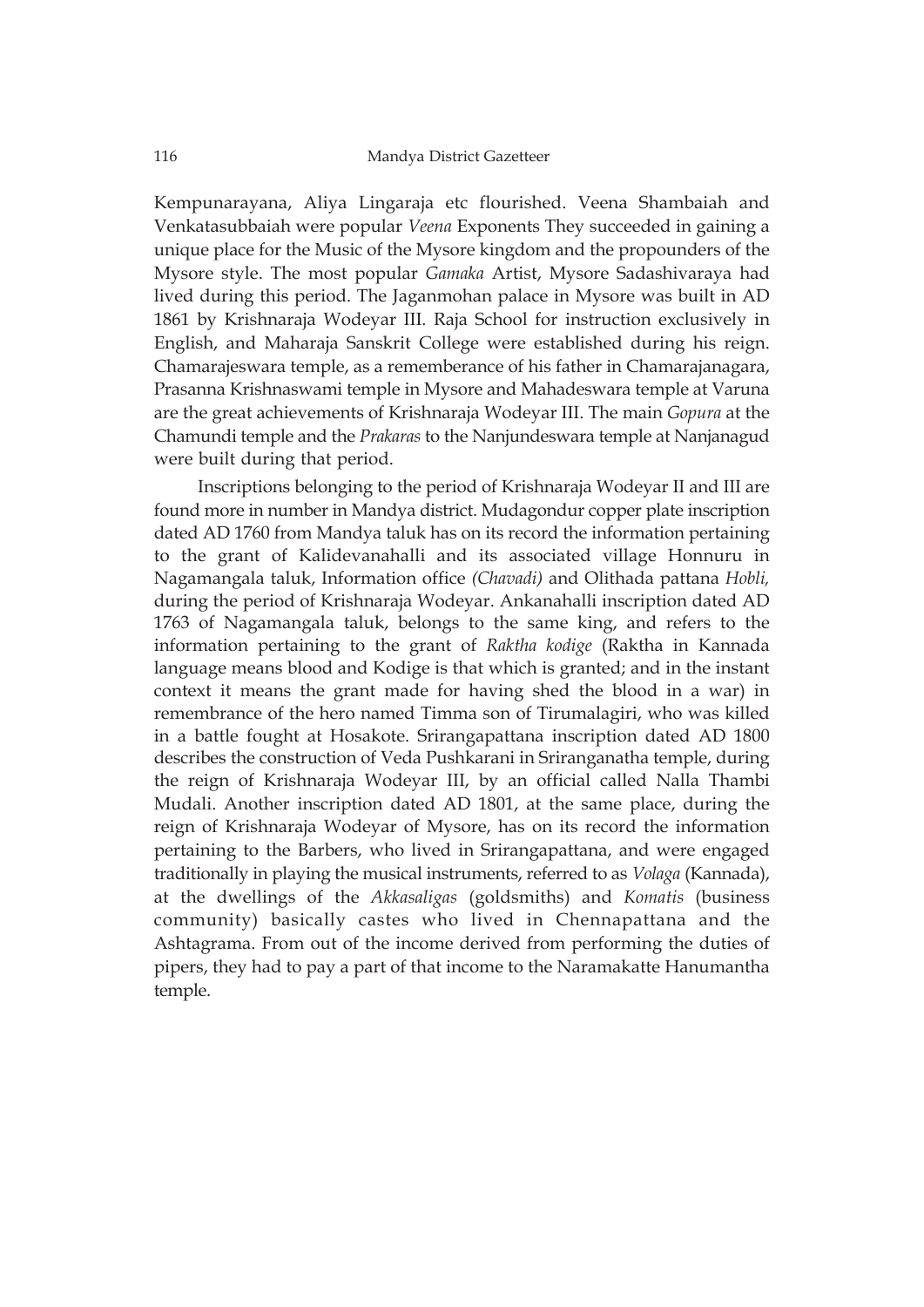Towards north at the same place, near the bridge built across the River Cauvery, there is an inscription dated AD 1804, issued while Krishnaraja Wodeyar was ruling Mysore. The inscription has on its record the information about the orders made by the king and Dewan Purnaiaha, in obedience to the said orders under took the construction of the bridge in August 1802 and completed its inauguration in October 1804. The inscription also refers to the fact that the bridge was dedicated to Richard Marquis Wellesley, the then British Governor General. Another inscription at the same place is in Persian language and refers to the same bridge. Melukote inscription of AD 1817 refers to the construction Bhuvaneswari Mandapa at Kalyani, by Krishnaraja Wodeyar III. Kannambadi inscription of AD 1818 refers to the construction of Mahakali temple there by a certain official named Bore Gowda of the *Gangadikara* family as a relief work, when thousands of people died of due to the spread of cholera, during the reign of Krishnaraja Wodeyar. Yalechakkanahalli inscription dated AD 1825, in Mandya taluk, refers to the repairs of Veebhadra temple at Yalechakkanahalli, undertaken by Chennappa, the traditional servant at the inner doors of the palace, during the reign of Krishnaraja Wodeyar III. Melukote inscription of AD 1829, in the same taluk, furnishes the reference to the establishment of the idol of Pillai-Lokacharya in accordance with the orders passed by Krishnaraja Wodeyar III. Srirangapattana inscription dated AD 1829, mentions about the construction of *Prasanna* Venkataramana temple at that place by a certain official called *Tuppada* Venkatappa, during the reign of Krishnaraja Wodeyar III. Melukote inscription dated 1842, refers to the information pertaining to a gift of a crown made of gold to God Yoga Narasimha at that place by Lingarajammanni, the queen of Krishnaraja Wodeyar. Maddur inscription dated 1851, refers to the gift of silver quoted *Garuda* (eagle) to the Narasimha temple there, by Hosur Venkatalakshmamma, the servant at the feet of Krishnaraja Wodeyar. Inscription dated AD 1852 at the same place, describes the fact that, Rangachari, the Treasury officer of Krishnaraja Wodeyar III, gave the idol of God Thandaveswara, now in the Kalamma Temple. Maddur inscription of AD 1865, of Mandya taluk, has on its record the information pertaining to the donation of brass cover to the doors of the temple of God Narasimha by Narasayya, the *Sirasthedar* of *Modikhane.* The inscription dated 1865 in Chandravana of Srirangapattana taluk reports about the construction of Iswara temple by Krishnaraja Wodeyar III as a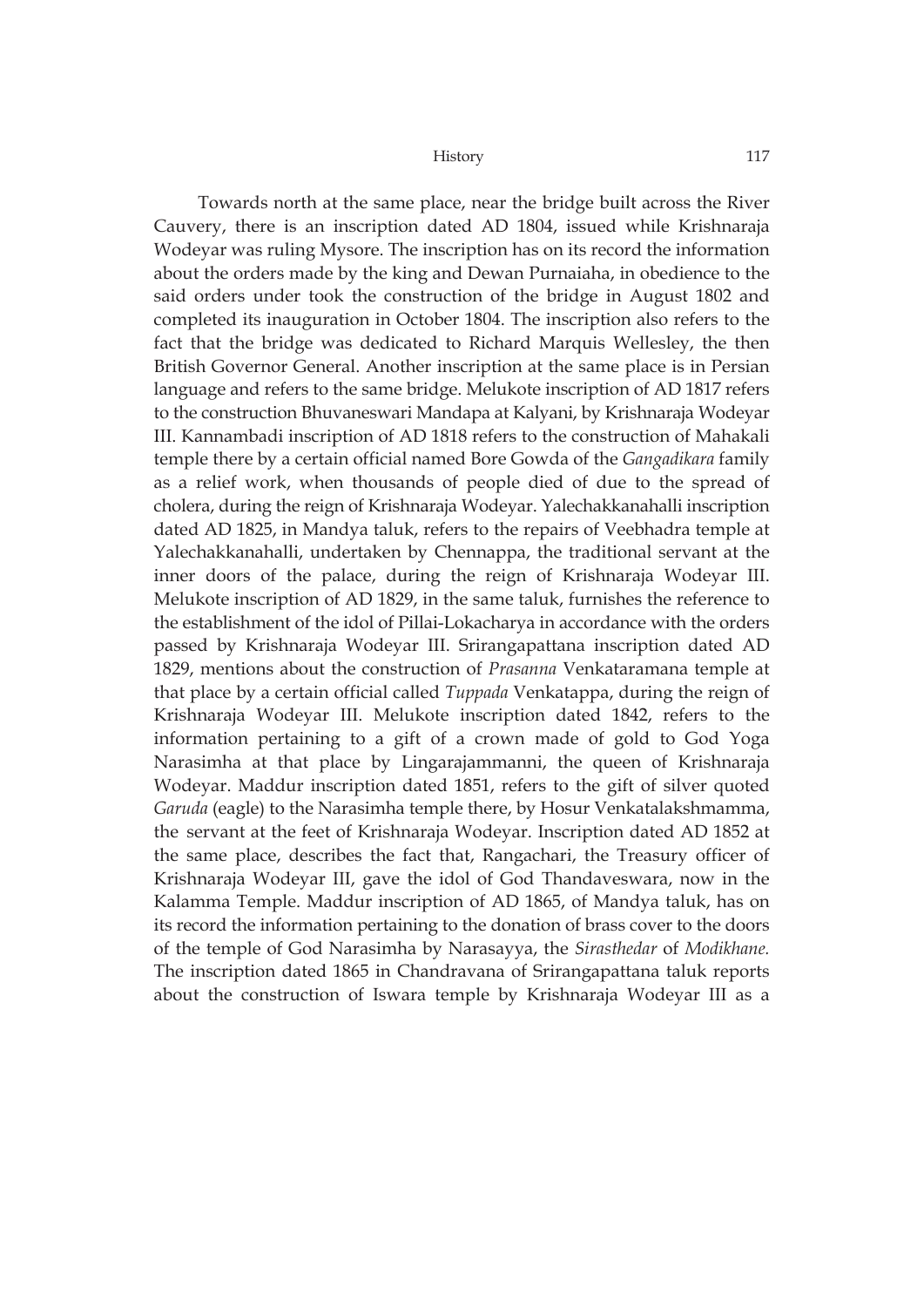memorial to his father Chamaraja Wodeyar. Adichunchanagiri inscription dated 1896, in Nagamangala taluk, informs about the providing of brass covering to the main entrance (Mahadwara) of Gagadhareswara temple there, by Kari Gowda son of Dodde Gowda of Swaravanahalli, during the reign of Krishnaraja Wodeyar IV.

### **Commissioner's Rule**

Administration of the kingdom of Mysore was entrusted to the Board of Commissioners, comprising of two officers, referred to as Senior and Junior commissioners, during the month of October 1831. There was also a Dewan to assist in financial and administrative matters. To over see the administration of Mysore, a British Officer called the Resident had already been appointed during the reign of the Maharaja of Mysore, and he was continued in office. During June 1832, with their powers enhanced, the Commissioners, instead of being responsible to the Madras Government, continued in office, with their responsibility now shifted to the Government of India. Lushington, as a Junior Commissioner, and Briggs as a Senior Commissioner, assumed their offices in 1831 and December 1831 respectively. Instead of Lushington, Drury was appointed as a Junior Commissioner. Due to the reason differences of opinion arose between the Governor of Madras and Briggs, in June 1832 Briggs resigned. As a result of that, the Board of Commissioners was abolished, and only one Commissioner was appointed, for uniform administration. Morrison, who was appointed after Briggs' resignation, became the first Commissioner. He reduced the six Faujdaris in the Mysore province to four and appointed a European supervisor over every Faujdari. According to the powers newly granted to them, they were asked to protect the existing local administrative system and continue their administration. After Morrison, Sir Mark Cubbon was appointed as Commissioner for Mysore in 1834.

### **Sir Mark Cubbon (1834-1861)**

During the tenure of office of Sir Mark Cubbon, because the administration of the kingdom of Mysore was carried on satisfactorily, that was liked by one and all; according to C. Hayavadana Rao. Before he became the Commissioner of Mysore, Cubbon had known the Mysore Government. He was one among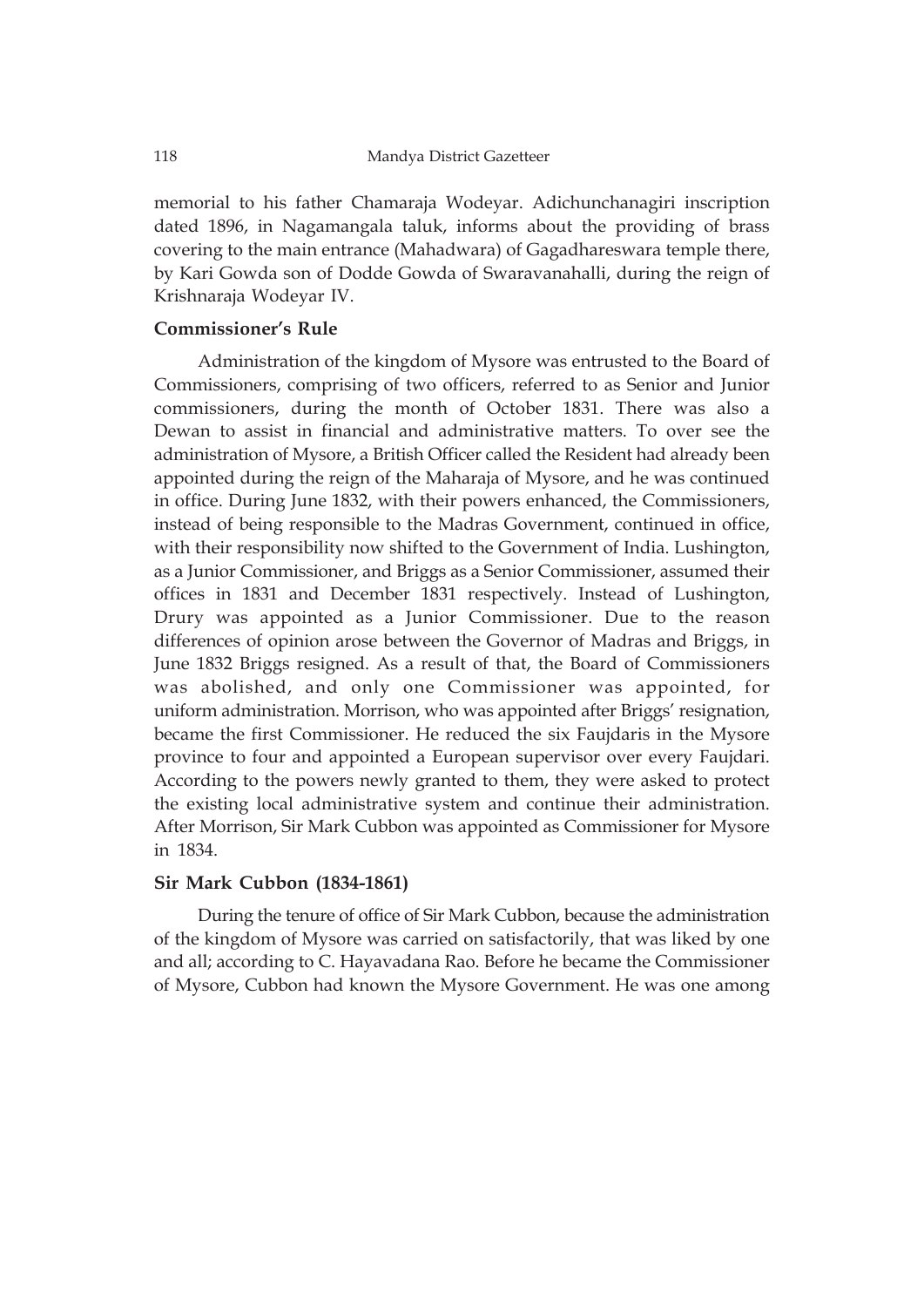the four members appointed to the committee that inquired in to Nagar revolt in 1831. During his period, including new Bangalore Division, there were four Divisions in the kingdom. Mandya province was part of Ashtagrama division. There were a total number of 120 Taluks in all the four divisions put together. In every taluk there was an Amildar and he was vested with the complete responsibility of the taluk administration. As a rule the Amildars worked as subordinates to the European Superintendants heading the four Faujdaris. In the secretariat of the commissioner there were nine departments. Ordinary documents at the lower level were maintained in Kannada language. Another achievement of Cubbon was the modernization and reorganization of the then existing judicial system. After some time, with a view to lessen the responsibilities of the Commissioner, a separate Commissioner for the Judiciary was appointed. Yet another prominent decision made by Cubbon was the transfer of capital from Mysore to Bangalore. As a result of that, new roads came to be built to provide for better communication between the four divisions and the capital. In the beginning, the central Secretariat was established in Tipu's summar palace at Bangalore. Next in 1867, after the completion of the construction of Attara Kutchery (present High Court); the Secretariat was shifted to that building. Another important achievement of Cubbon was the taking up of the construction of new roads covering a distance. of 1597 miles and 309 bridges. For purposes of better communication telegraph lines were also laid. At the same time, Bangalore was connected to Jolarpet, through a new railway line in 1859. This was the first railway line built in the Mysore kingdom. About 769, felt to be causing difficulties to the common people were abolished. As a result of all these administrative reforms, the total revenue collection of Rupees 68 lakhs in 1834-35, went up to Rupees 84 lakhs in 1855-56. Annual tribute payable to the Company administration was being paid regularly. In 1854 the currency system was changed from pagodas to silver rupees. After the resignation of Cubbon, as Commissioner, Lewin Bowring was appointed as a Commissioner to the kingdom of Mysore. Before he assumed office, for a short time C B. Saunders worked as Commissioner - in-charge.

### **Lewin Bowring (1861-1870)**

Bowring, during the period of his administration, had initially divided the kingdom of Mysore in to three divisions, and later on into eight districts. He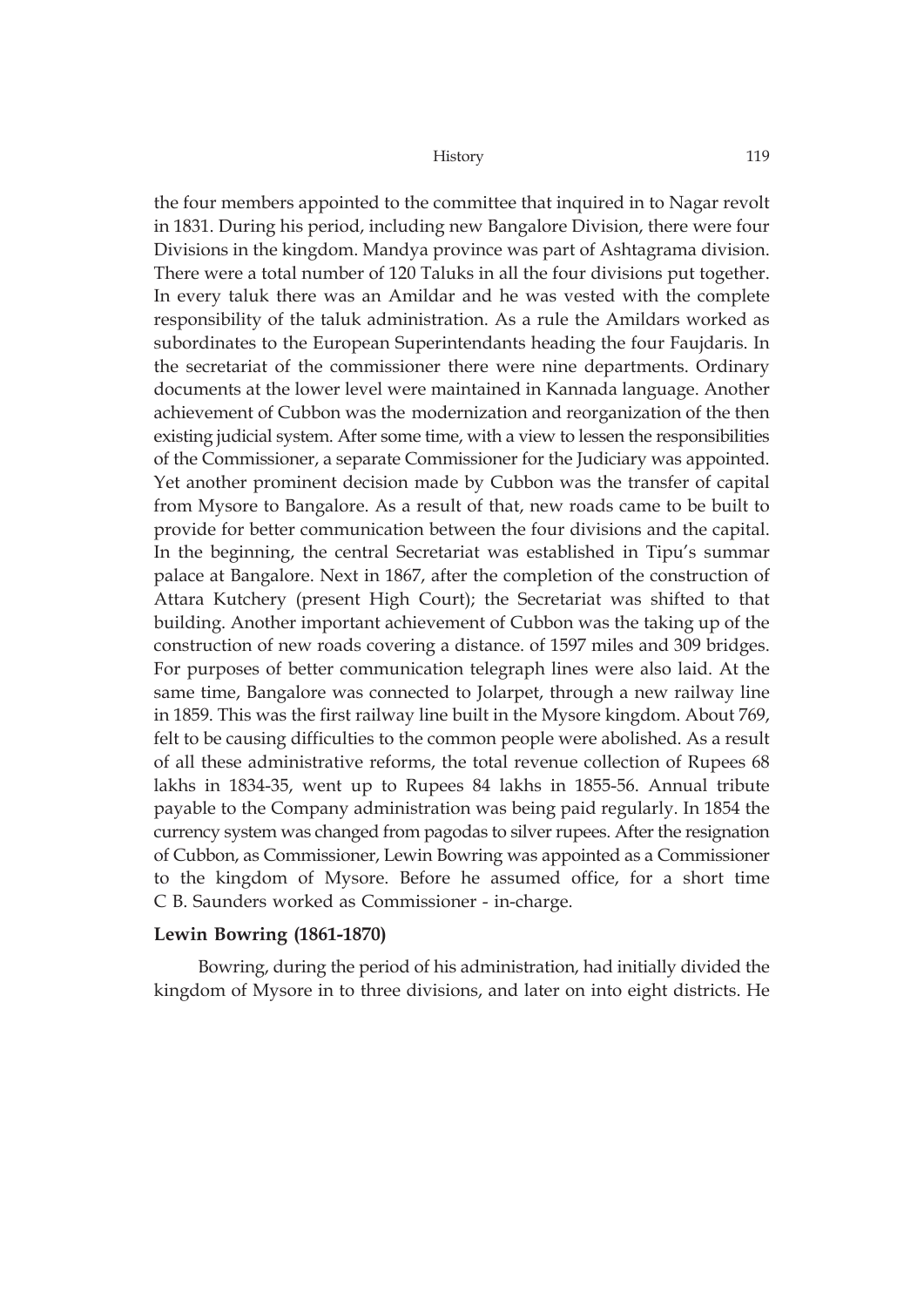had appointed a Superintendent for each of the divisions and a Deputy Superintendent to each of the districts. The land survey and revenue settlement system was reorganized. In respect of the acquisition of new lands and assessment of their land revenue, he introduced in 1862 the system that was prevailing in other British provinces in India, into province of the Mysore kingdom. For the first time, he initiated action to separate the judicial administration from the executive. His successors also continued this policy, introduced by Bowring. Bowring introduced the Indian Penal Code, and the Criminal procedure Code, into the kingdom of Mysore. With the permission from the Central Government, he made the Laws relating to Registrations compulsory in 1864, and there by made all transactions in land and wealth to be compulsorily registered. On the basis of the system that was being followed in Chennai (Madras) at that time (1864), he organized the Police Department. At the same time he granted Local-self Government to Bangalore and Mysore, and established the Municipal councils in both the cities. That apart, these benefits were extended to all the districts head-quarters in 1865. Central jail was inaugurated in Bangalore in 1863. To look after the Temples and Charitable Trusts, he started the *Muzarai* Department. During the period of his administration, for the first time, the Census operations were undertaken, and the population of the Mysore kingdom was found to be about 50.05 lakhs. After Bowring resigned his office in 1870, his place was occupied by Richard Mead up to 1875, C B. Saunders up to 1872 and J D Gorden (afterwards Sir James) up to 1878 with their successive appointments. From among the Commissioners who had ruled the kingdom of Mysore, only Mark Cubbon and Lewin Bowring have left indelible imprint of their impact, as a result of their official sincerity and result oriented progressive works. During the period of their rule the Mysore administrative system got modernized. Law and order came to be more effectively enforced. The Revenue system not only brought satisfaction to the farmers but, the system of its collection also came to be legalized. Roads, Railways, Posts and Telegraph systems for the first time emerged as modem systems. The Education system improved considerably enabling the kingdom to march briskly towards modernization. If these measures had not been taken at that time, it is opined that, the process of modernization would have got delayed.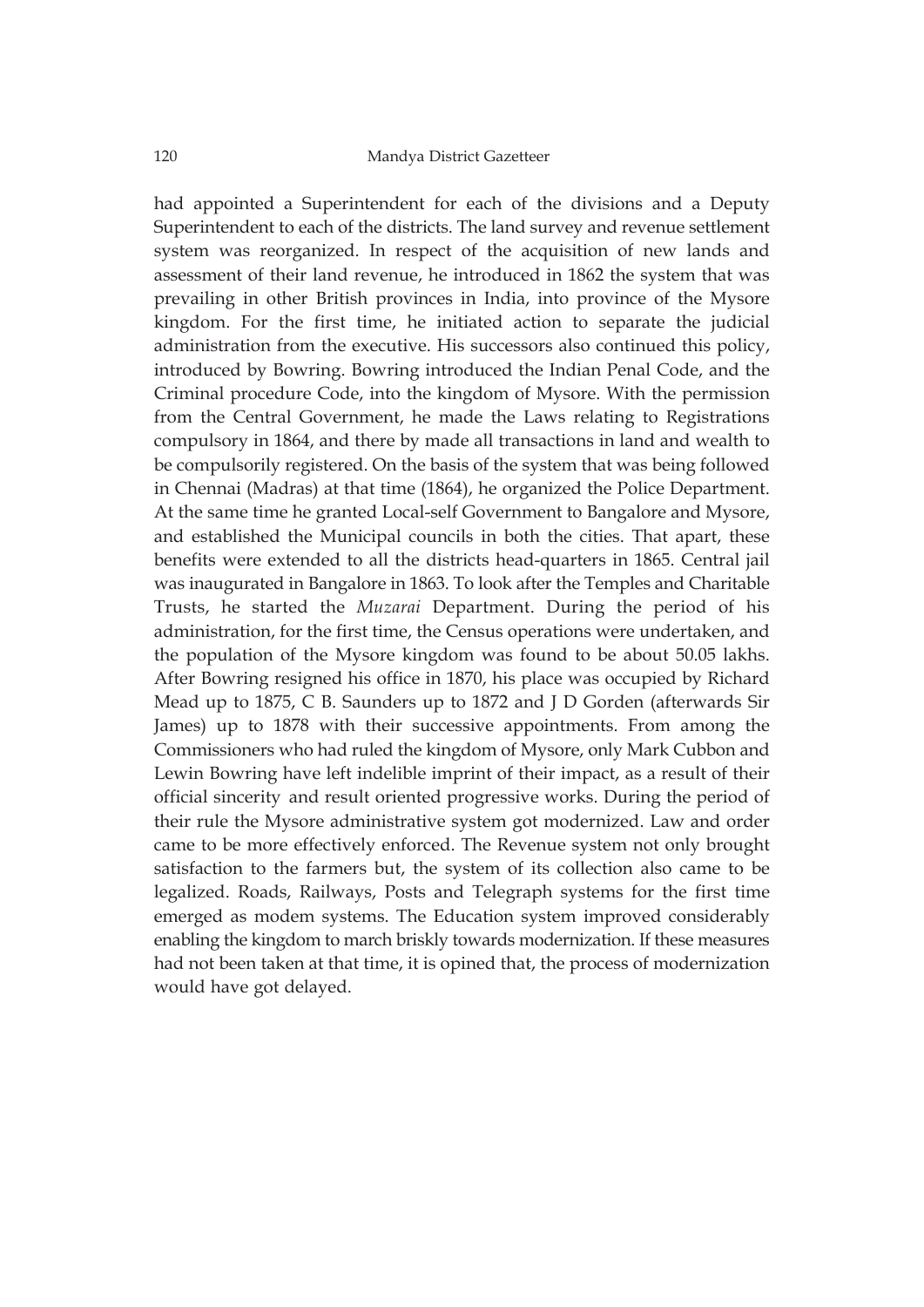Restoration of power in Mysore and administration of Dewans Krishnaraja Wodeyar III had not only made several representations to the prominent men in India, with the Company administration, requesting them to restore his administrative powers but also had sent a strong request to the British Queen, through his private surgeon Dr. Campbell, while he was on his visit to England. Krishnaraja Wodeyar III had also got a group planted in London to advocate his case afresh for restoration to power. Major Evans Bell of London, published a book entitled "*Mysore Reversion, An exceptional case*" expressing his support to Krishnaraja Wodeyar. Since the Maharaja had no children he made a representation to the British Government in 1864 seeking permission to adopt Chamarajendra Wodeyar X. Accordingly, the British Government granted the permission in 1865 to adopt, as son the two and a half years old child, Chamarajendra. To pressurise for the restoration of powers to the king more than 7000 citizens had gathered in Mysore and with the support of the then Parsi Resident, made a representation to the Queen of England. In July 1899, under the leadership of Major Rawlinson, they met the Secretary of state for India (in London) and compelled for the restoration of power to Krishnaraja Wodeyar III. The Morning Star, Morning Standard, Daily News, the news papers in England carried, as news, the request of the Maharaja in the month of July 1899. A lengthy discussion regarding the restoration of power to the Maharaja, took place in the House of Commons and it was agreed on 22.2.1867, that the adopted son Chamarajendra could be brought to power. Krishnarajendra III died in 1868. His adopted son Chamarajendra Wodeyar X was placed on throne by way of performing his coronation. Thus the British Government returned the administration of Mysore in 1881 (known as Rendition) to its ruling family-the Wodeyars.

After the administration of the kingdom of Mysore was returned, several administrative changes were introduced. The office of the Commissioner, that was running the administrative affairs of the kingdom of Mysore, had been set aside. The office of the British Resident in the kingdom was continued. To extend the administrative assistance to the Maharaja the office of the Dewan, that existed earlier, was continued with certain changes. To help the Dewans in administration, a committee of two advisors had been appointed. C. Rangacharlu, Chief Secretary, Revenue Department, Government of Mysore,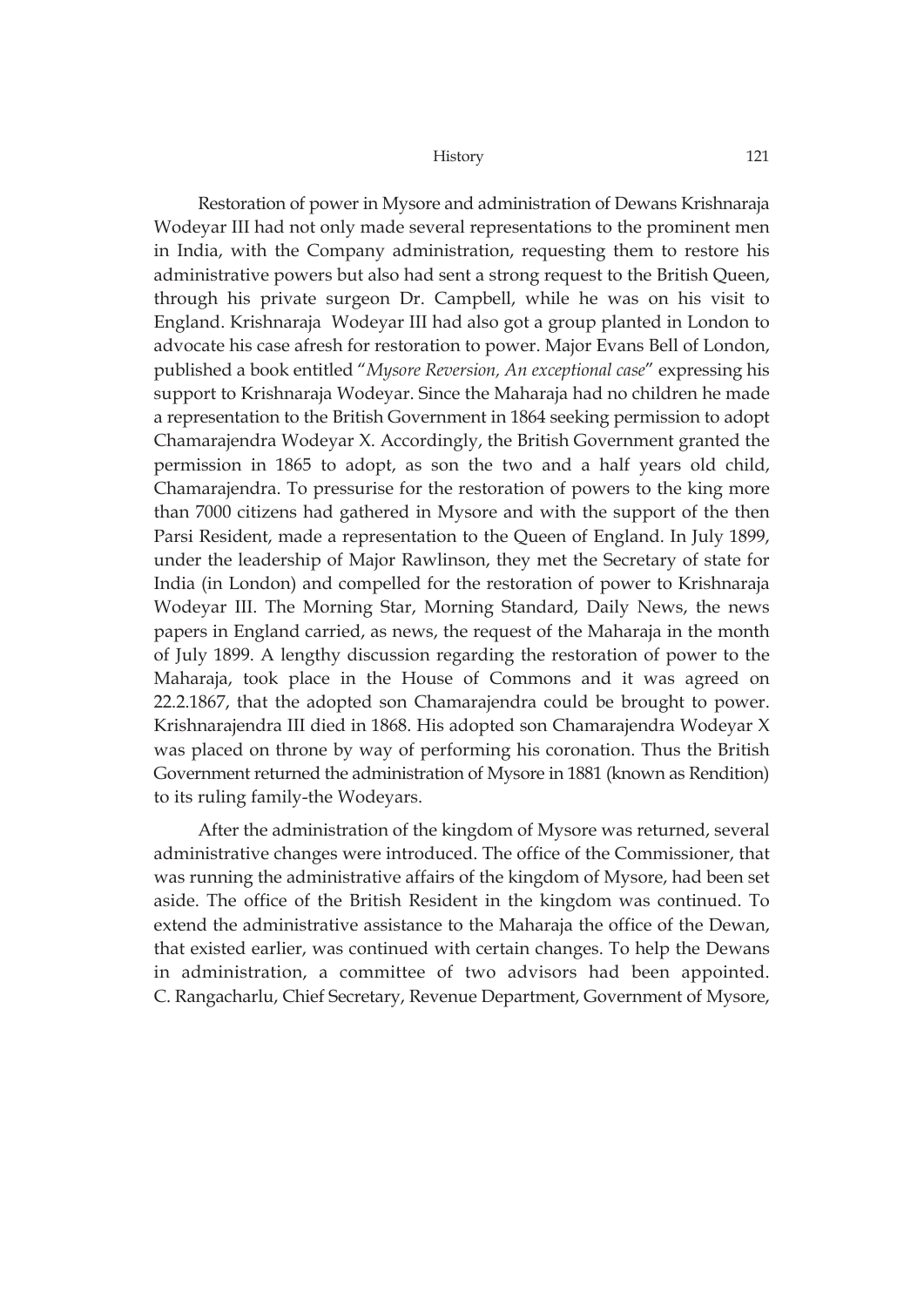was appointed as the first Dewan. He successfully introduced several administrative changes. He was primarily instrumental in establishing the Mysore Representative Assembly, during 1881, at the time of the Dasara festival. There were 144 members in the Representative Assembly, at the beginning. Although it was not by itself a constitutional institution, yet, that had played a very important part in the formation of the governmental policy regarding the governmental costs and expenditure. When Rangacharlu assumed the office of the Dewan, the economic conditions of Mysore were not satisfactory. Mysore had witnessed a serious draught, during 1876, that had not occured before. That is known as the draught of the year of *Dhathu Iswarakshama.* Most of the provinces of the kingdom of Mysore were affected by that. Due to the resultant problems of the farmers, the revenue dues to the state treasury fell into arears. More than ten lakhs of people, through out the kingdom, had perished. An equal number of cattle, subject to starvation and excessive rise in temperature, had also perished. Epidamics, common during the draughts, began to manifest. All the reserves in the treasury of the kingdom had been spent on relief measures. Dewan had brought in economy into administrative expenditure. In order to provide employment to unemployed farmers, public works were undertaken. As a result of that Bangalore-Mysore railway line was completed in 1882. Work on Bangalore- Tiptur railway line had been started. Corruption remained eliminated. Although Rangacharlu originally belonged to Tamil Nadu, he learnt Kannada language and loved it too. Establishment of the Mysore Representative Assembly is regarded as his important achievement. One of the British officials, who had recognized his talents, has described Rangacharlu as a human dynamo. After the death of Rangacharlu, in 1883, Sir K. Seshadri Iyer got appointed as the Dewan.

# **Sir K. Seshadri Iyer (1883-1901)**

Sir K. Seshadri Iyer was a sincere administrator who had seen all facets of administration. From the point of view of the economic progress of the kingdom, he had developed many plans and he went ahead in implementing them. For the first time, he brought pressure on the government of the Company to suspend the payment of Subsidy dues to the British Government till 1896. It was during his period Gold mining explorations began (1886) in Kolar district. As a result of greater emphasis laid on Horticulture, in addition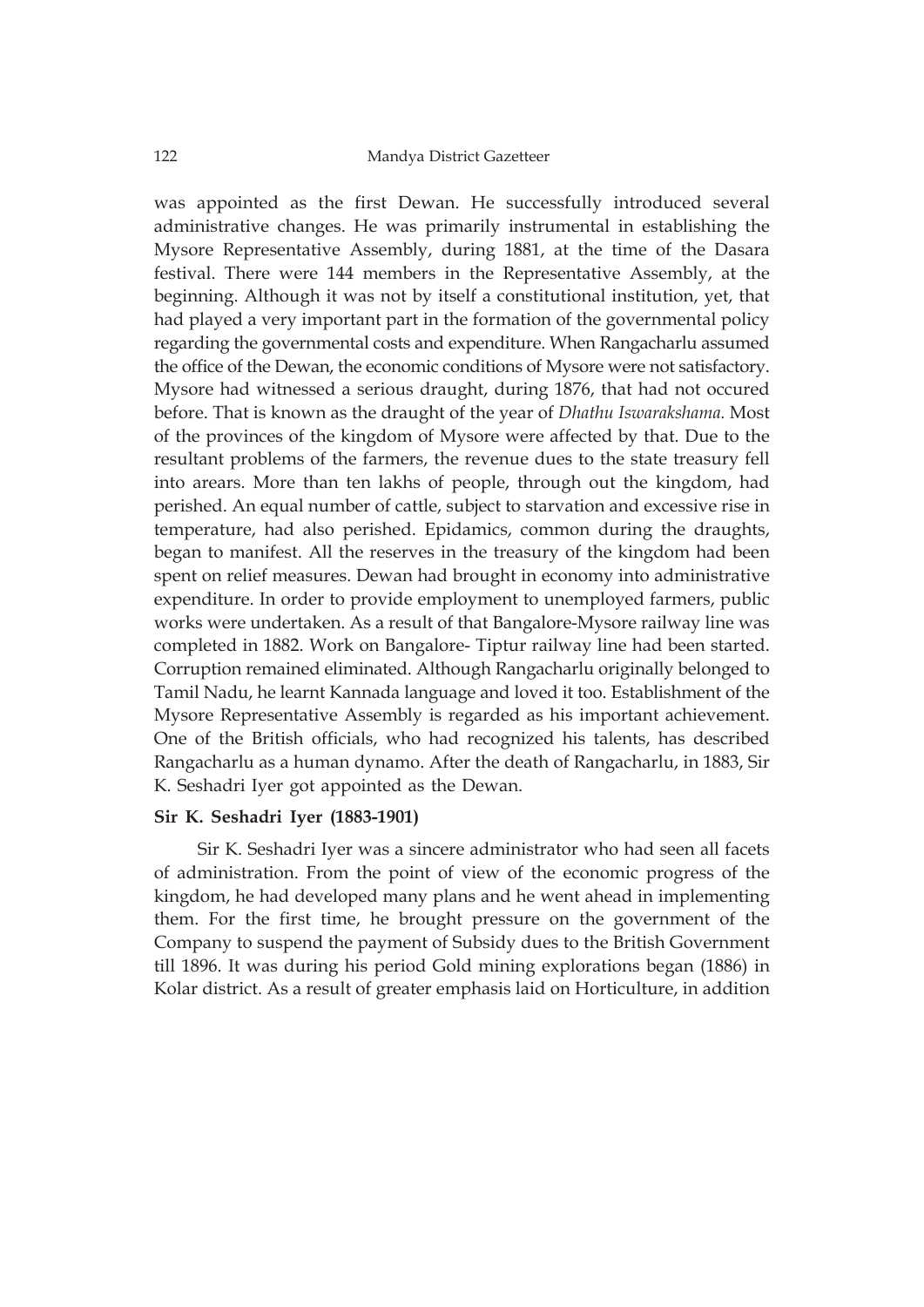to agriculture Coffee estates expanded. The railway line from Bangalore to Harihar had been completed in 1889. The then existing railway line upto Hindupur was extended to the Kolar Gold Fields. Similarly, construction works began on Mysore to Nanjangud and Birur-Shimoga railway line. During his administration also the Mysore Representative Assembly made considerable progress. Starting from 1882, the names of the Members of the Representative Assembly came to be published in the Gazette, for the first time. In 1884, he started the Mandals in the taluks. For the first time Mysore Civil Services examinations began to be conducted in 1881. The then existing local postal system was merged with the British postal system. Seshadri Iyer, for the first time, started Exhibition on Agriculture and other occupations, during the Mysore Dasara, and that has come down to our own day with an unbroken record. In 1894, the Department of Mines and Geology and in 1895, the department of Agriculture were established. The interest he had bestowed on irrigation is of very great significance. The Marikanive plan that built the Vanivilas reservoir in the kingdom was a huge irrigation project undertaken by him. The Shivanasamudra Hydro Electric Project in Mandya district became operational during 1899-1900 and supplied electricity to Kolar Gold Fields Unit in 1902 and to Bangalore in 1904. Bangalore became proud of being considered as the first city in India to have got the electricity. Seshadri Iyer got the Hesaragatta reservoir built for the supply of drinking water to Bangalore. He gave more importance to education and acquisition of knowledge. He got the Girls High School in Mysore upgraded to Maharani's College in 1901. Department of Archaeology at Mysore came to be established in 1890 with B.L. Rice, as its chief. The Mysore Oriental Manuscripts Library in Mysore was opened during his administration. Today with more than 70,000 manuscript records, the library takes the credit for having researched the *Arthasastra* of Kautalya by its curator Dr. Shama Sastry and published it for the first time. Another important achievement of Sir K. Seshadri Iyer was his determination to open separate schools to Harijans in the state, who had suffered some social sensitivity problems at the time of admissions, although the caste Hindu schools did provide equal opportunities for all in admissions. When such a school was opened in 1900 for the benefit of the Adikarnataka children at Malavalli, in Mandya district, high caste Hindu teachers were not prepared to teach there. In such a situation, Talakadu R. Range Gowda (born in1880) a kind hearted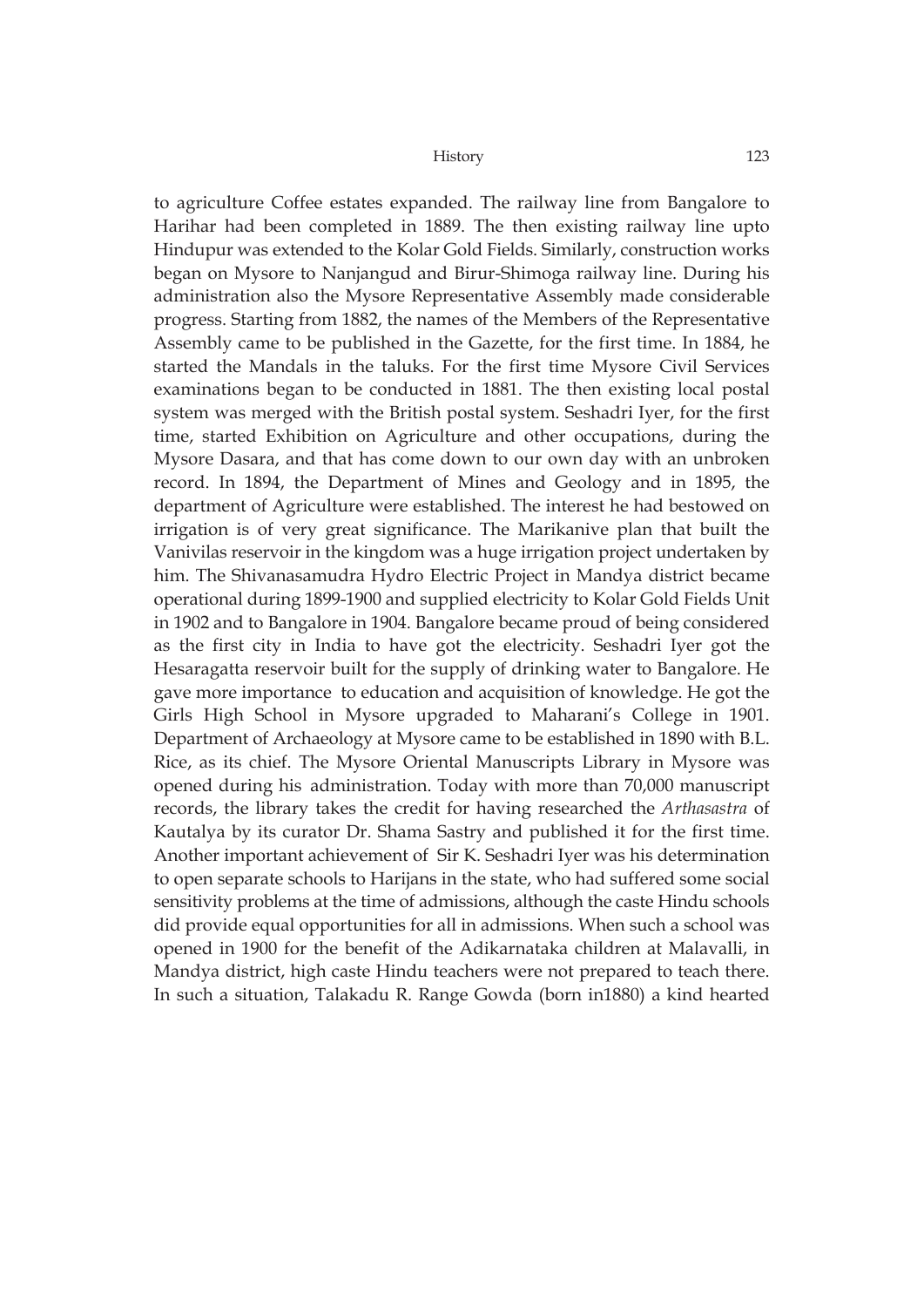teacher, at his own sweet-will, served in the school. This was a revolutionary achievement in the kingdom of Mysore under the administration of the Dewans. It is also noteworthy that Seshadri Iyer had introduced the Act for the abolition of marriages of minors in 1894. When Chamarajendra Wodeyar X died in 1894, Krishnaraja Wodeyar IV ascended the Mysore throne. Because of the reason he was still a minor, his mother Queen Kempammanni, assumed the administration directly. Seshadri Iyer retired from service in 1901.

# **P. Krishna Murthy (1901-1906)**

P. Krishna Murthy, the grand son of Dewan Purnaiaha, was appointed as Dewan in 1901. The very next year, since Krishnaraja Wodeyar IV had attained majority, he assumed complete responsibility of administration. Lord Curzon had participated in that programme as a special invitee. Krishnaraja Wodeyar IV is considered as the most enlightened prince among the contemporary kings in India. He was popularly called *'Rasa Rishi'* He had a natural interest in the over all development and welfare of the people at large. He had a special love for Public Instruction in general and higher education in particular. For his success in administration, it is believed that, Dewan Sir M. Visveswaraya, who had the foresight and ability to take decisions sincerely and the selfless service and invaluable guidance of Sir Mirza M Ismail, were responsible. Krishnaraja Wodeyar IV is also called as *Rasarushi*, and his period of administraton is considered as the Golden Age in the history of the Mysore ruling family. With a view to bring in modernization in administration, Dewan Krishna Murthy introduced British systems and scientific protection and maintenance of office files and records. Secretariat Manual was prepared, for the first time, during his administration. The Department of Agriculture was expanded, and in 1905 the Co-operative Movement was launched. His vision on Local-self-government and its establishment in the kingdom is his important decision.

### **V. P Madhav Rao (1906-1909)**

V.P. Madhava Rao was appointed as Dewan in 1906, after P. Krishna Murthy. He had given special interest to the protection and promotion of Forestry. Department of Animal Husbandry was established during his period. Legislative Council began functioning in1907. He established Central Co-Operative Bank in Bangalore. The introduction of Mysore Newspapers Act of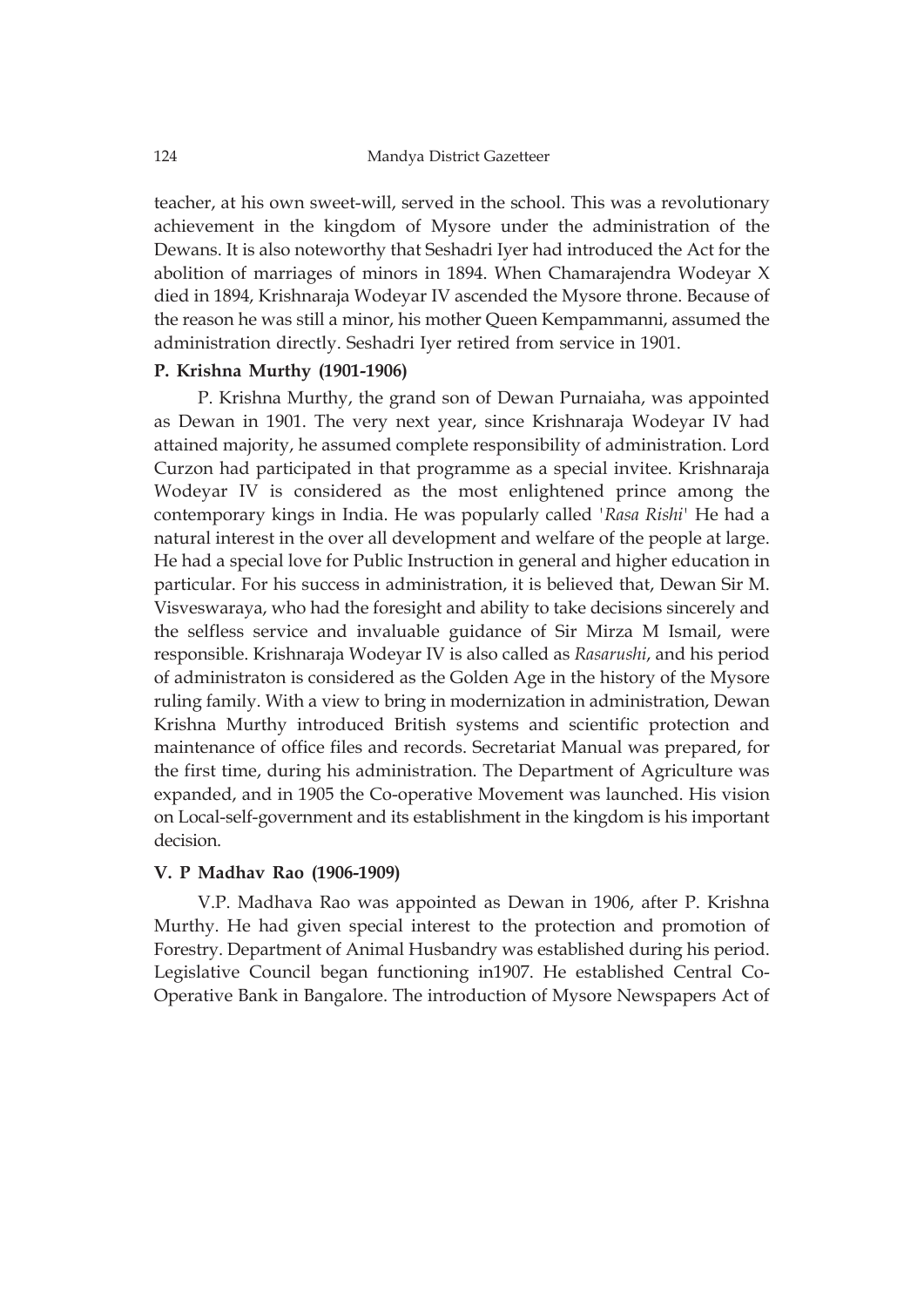1908, during this period resulted in the slackness of administration. As a mark of protest against the Newspaper Act a Number of news Papers closed down their offices.

### **T. Ananda Rao (1909- 1913)**

After V.P Madhava Rao, T. Ananda Rao was appointed as the Dewan in 1909. Commenting on the administration of Ananda Rao, as Dewan, Dr. D.V. Gundappa has expressed his opinion that, the period of administration of Ananda Rao as Dewan, was merely aimed at carrying on day to day transactions and not aimed at any special achievements. The important events of this period are: the inauguration of The Mysore Economic Conference, the approval of Kannambadi Project, and its execution under the directions of Sir M. Visvewaraya, the Chief Engineer of the state. Costruction of the Mysore Palace, which had begun earlier, was completed during this period.

### **Sir M. Visveswaraya 1913-1919)**

After T. Ananda Rao Sir M. Visveswaraya, was appointed as the Dewan in 1913. In the history of modem Mysore, the name of Visveswaraya is remembered with great respect. He entered into the service of the kingdom of Mysore as the Chief Engineer. Visveswaraya had a philosophical personality, a man with vision and an economist. In his book entitiled ' *A Vision of Prosperous Mysore'* written in 1902 he had highlighted the needs of the kingdom like development of Education, development of Technical education, good Irrigation projects, Industrialisation and development of Commerce etc. He had made an indepth study of all those progressive aspects and had given clear expression to his frank opinion. Prof K. Sampathgiri Rao thinks that, Visveswaraya's Dewanship was the twilight for the all round development, especially development of industries in Mysore. The Dewan considered that, the aim of the administration should be self-sufficient and building up of generations of people with strong potentials and creative ability. He was a close associate of Gopala Krishna Gokhale and Mahadeva Govinda Ranade. He was a generous politician, had great confidence in organized social institutions. During his period (1913), the membership in the Legislative Council was increased from 18 to 24.Later that Council Three members from peoples' Representative Assembly and Four members from the eight districts had to be elected. Peoples' Representative Assembly got the special right to discuss the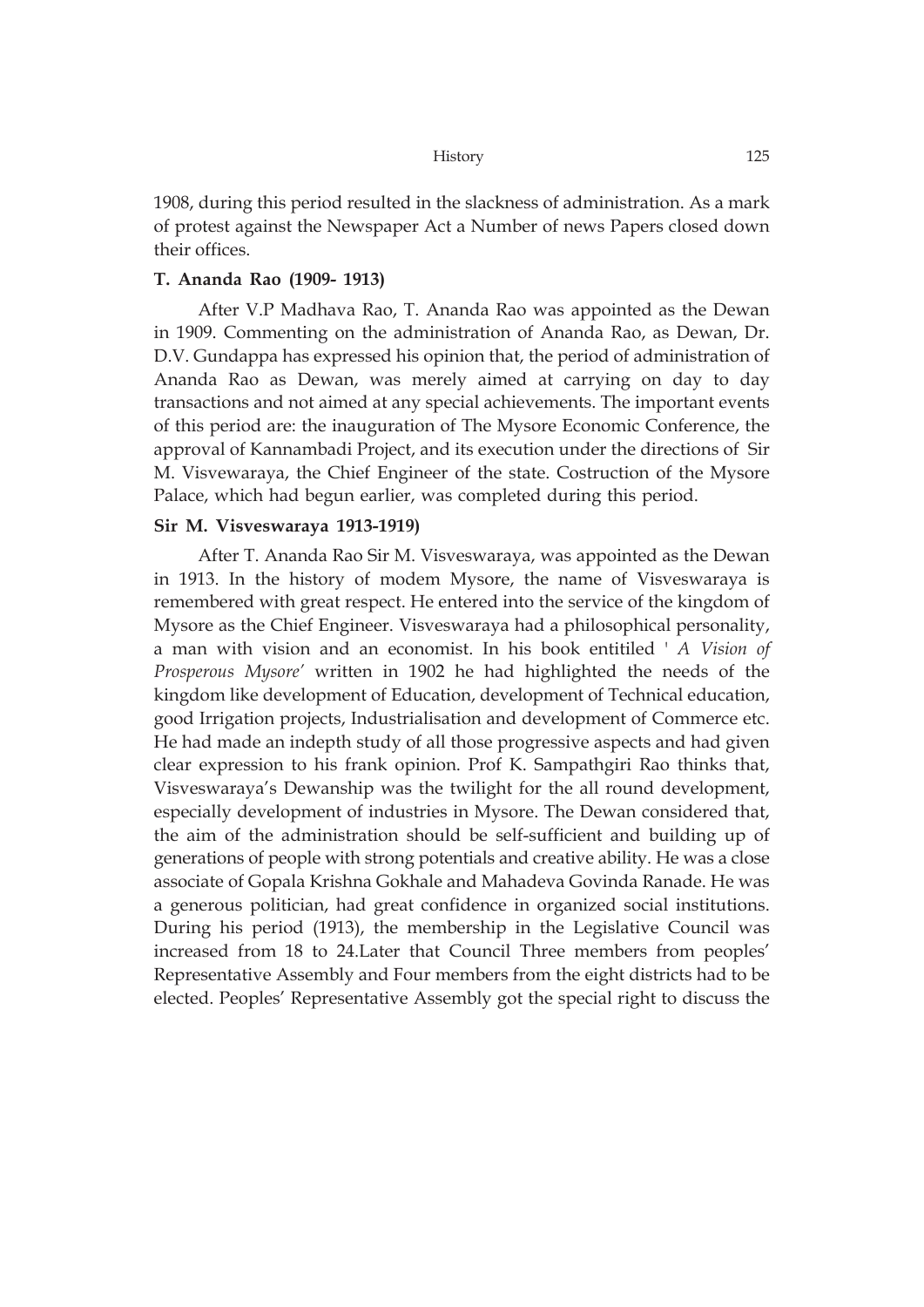Budget. Approval was given to summon and assemble the Second session in June 1917, of what is known as the Budget Session.During his period of administration 1918, approval was given to chapter VI of the Mysore local self governing institutions and Panchayats regulations. As a result of that, elected members came to be appointed to District and Taluk Mandals. Similarly, Vice-Presidents of Municipal Councils, and Elected President to Village Panchayats came to be appointed according to the new regulations of 1918. Visveswaraya expanded the Mysore Economic Conference, formed three committees; each of them was empowered to supervise the following departments: Industries, Commerce, Education and Agriculture.

During his administration number of new projects in the areas irrigation and industries were started. Among them Krishnaraja Sagara Dam at Kannambadi was a prominent one. Under this project, Mandya district was supplied with water through a special canal enabling agricultural development in the area. This canal is fittingly called as the Visveswaraya Canal. Bhadravathi Iron And Steel Industries, Mysore Sandal Wood Oil Factory, Government Soap Factory at Bangalore, etc took their birth as the products of his mental ability. For the smooth conduct of banking transactions in the state, The State Bank of Mysore was started in 1913. For the first time, in addition to introducing compulsory education, stage by stage, through legislative measures steps also were taken to augment the progress of the education for women. In 1916, The Mysore Chamber of Commerce was started, with a view to ensure the balanced development of Industry and Commerce in the state. He was primarily instrumental in the starting of two important institutions, The University of Mysore in 1916, and Karnataka Sahithya Parishat in 1915. It was due to the initiative taken by him the Government Technical Education College at Bangalore, came to be established. Today, that institute is known as University Visveswaraya College of Engineering (UVCE). Apart from this, many other Engineering and Technical Colleges came to be established during his period of administration. Towards the end of his administration in the state, a total of 372 miles long railway lines had been laid. Mysore-Arasikere and Bowringpet-Kolar railway lines had been completely laid and kept ready for travelers. During the period of Visveswaraya, the need for non-Brahmin institutions was felt and towards that end The Prjamithra Mandali had been established. And through this institution a movement had had started resulting in the reservation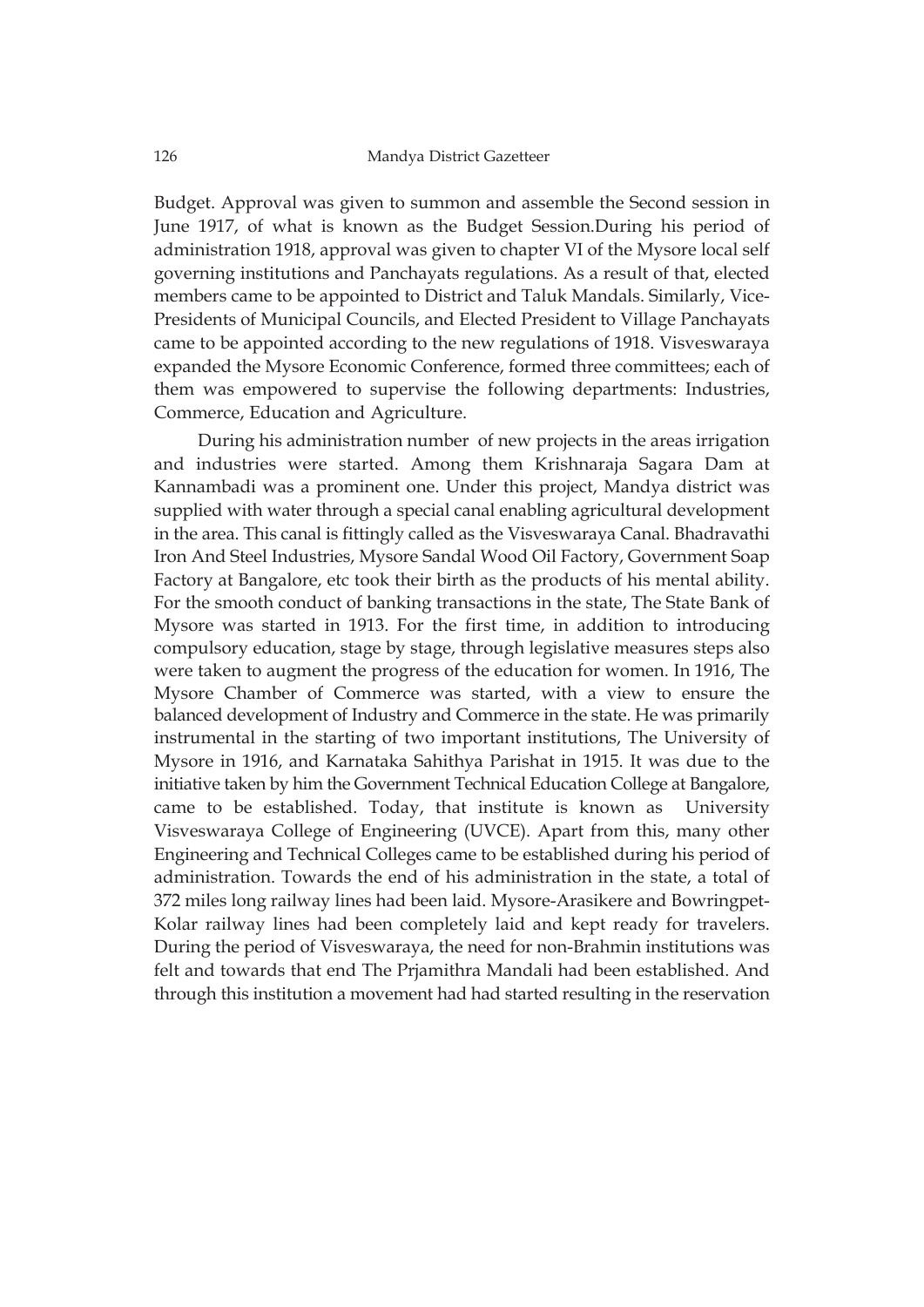of jobs to the non Brahmins in the state Government offices. At the same time, with a view to rectify these mistakes, The Maharaja had appointed the Miller Committee. But, Visveswaraya who had given more importance to merit and intelligence in giving employment was unhappy to accept the Government's policy of reservations and tendered his resignation 1918, to the post of Dewan.

### **Sardar Kantharaja Urs (1919-1922)**

After Sir M. Visveswaraya, Sardar Kantharaja Urs was appointed as the Dewan in 1919. During his three years period of administration, Bhadravathi Iron And Steel Industry had started production. The Miller Committee that had been appointed earlier submitted to the Government its report on the problems of the Backward Classes. According to its recommendations employment opportunities were reserved for the Backward Classes. For the first time in the state, due to the efforts of Kantharaja Urs, Tax on salaries was introduced. After Urs, Alibion Banerjee was appointed as Dewan in 1922. During his period of administration a conference of Local Self Governments in the state was held in 1923. On the basis of the recommendations made by that conference Mandals at the Taluk level were abolished and in conformity with the Legislation, Grama Panchayats were established. A system was evolved providing for the elected President in the Municipal Councils. Seal Committee was appointed to indicate the reforms in codification. On the basis of the recommendations of that committee, in 1923 the number of elected members in the people's representative councils was enhanced. Right to vote was enlarged. Women also got their voting rights, for the first time. Department of Industries and Commerce began to function. At about the same time, the Apex Bank was established, in the Co-Operative sector.

### **Sir Mirza M. Ismail (1926-1941)**

After Alibion Banerjee retired from service, Sir Mirza Ismail was appointed as the Dewan in 1926. The importance of his administration lies in the reorganization and stabilization of the Governmental administration. On the firm foundations laid by Visveswaraya, Mirza built impressive administrative machinery. During the period of his administration, considering it necessary for the progress of the state, greater progress was achieved in the spheres of Industrialization and employment. In both private and public sectors, he gave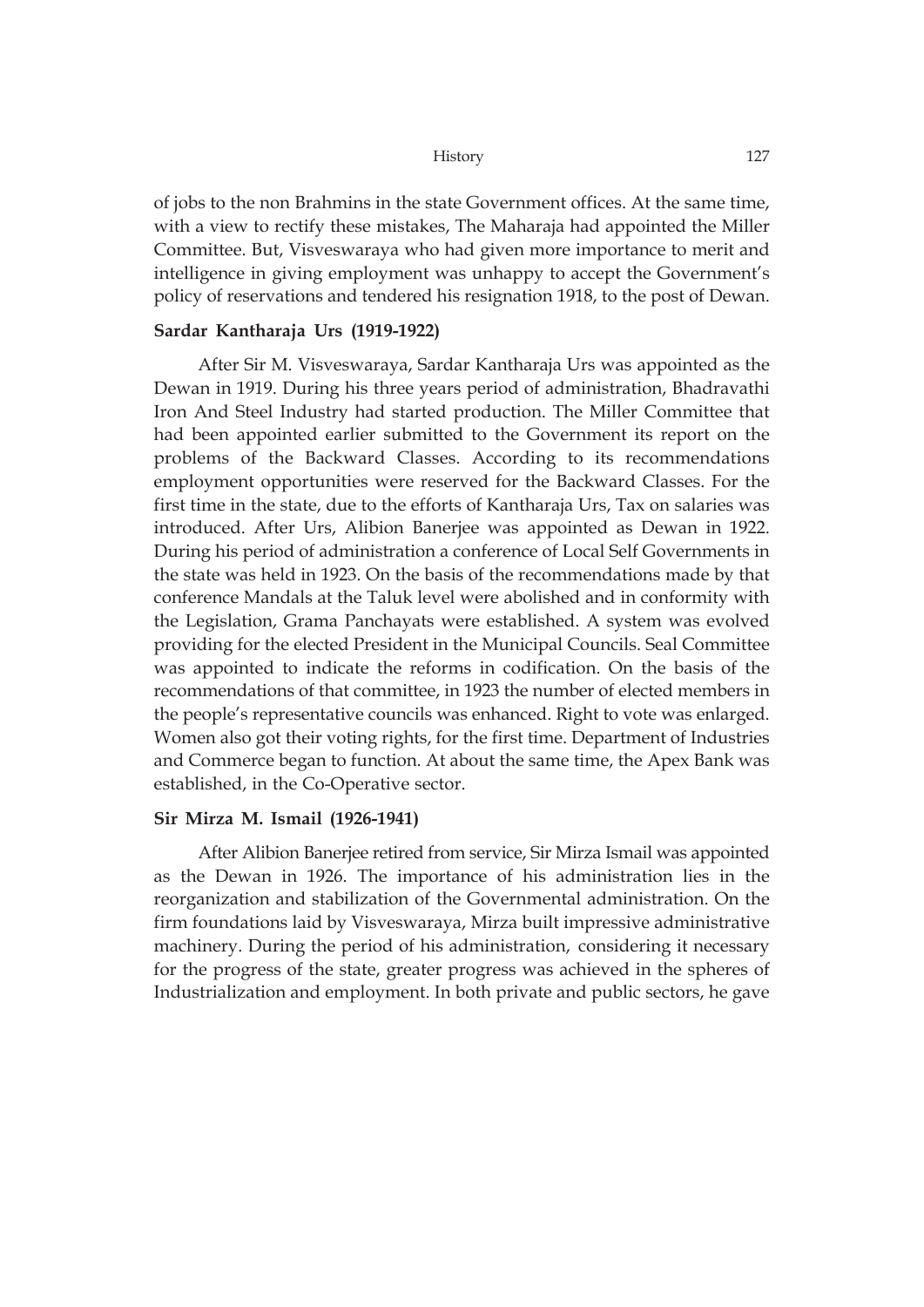importance to industrial progress. He had to spend most of his time and bestow greater attention in suppressing many disturbances that occurred in the state. To put down the Peoples' movement, organized by the congress party was really like a tight rope walk for Mirza. On the one hand, he tried to maintain good relations with high level National leaders like Gandhiji and Nehru. On the other hand, he was taking all possible disciplinary measures to put down the Congress movement in the state. On account of Sultanpet Ganapathi Disturbances that took place during the period of his administration (1928-29), an Inquiry Commission headed by Sir M. Visveswaraya had been set up. That Commission advised on the setting up of a responsible government in the kingdom. These disturbances made the Dewan unpopular. As a result of this, Congress found a bright future in the kingdom of Mysore.

Mirza further expanded the Iron and Steel industry at Bhadravathi. Along with that, he established Mysore Paper Mills and Mysore Cement factories there. In Bangalore, Hindustan Aircraft and Porcelain and Glass factories were established.Mysore Sugar factory in Mandya, Khadi production Centre at Badanavala etc were established. These are some of the prominent achievements of his administration. Due to his special efforts, Mysore Sandal Wood oil, Silk, Soap, Incense sticks (Agarbathi) and similar ready made goods found good overseas market. As a result, Mysore Government established an office of the Commissioner in London, to look after the trade relations. He loved Horticulture very much. He gave encouragement to the starting of flower gardens, Boulewards in the towns, cities and road Junctions. With the readying of upper irrigation canal in Mandya, nearly 120,000 acres of land came under irrigation. As soon as the Krishnarajasagar Dam became operational, Brindavan Gardens was established during this period.

### **Achievements of Maharaja Krishnaraja Wodeyar IV**

Krishnaraja Wodeyar IV, who worked hard with progressive ideas, to transform his dream of building Mysore as a Model State into reality, died in 1940. The period of his administration is considered as a Golden Age in the history of Mysore. His dream state of Mysore turned out to be a Model State. Those who helped him in that process were the most efficient and sincere Dewans- Sir M. Visveswaraya and Sir Mirza M. Ismail. The all round development of the state became possible because they bestowed their attention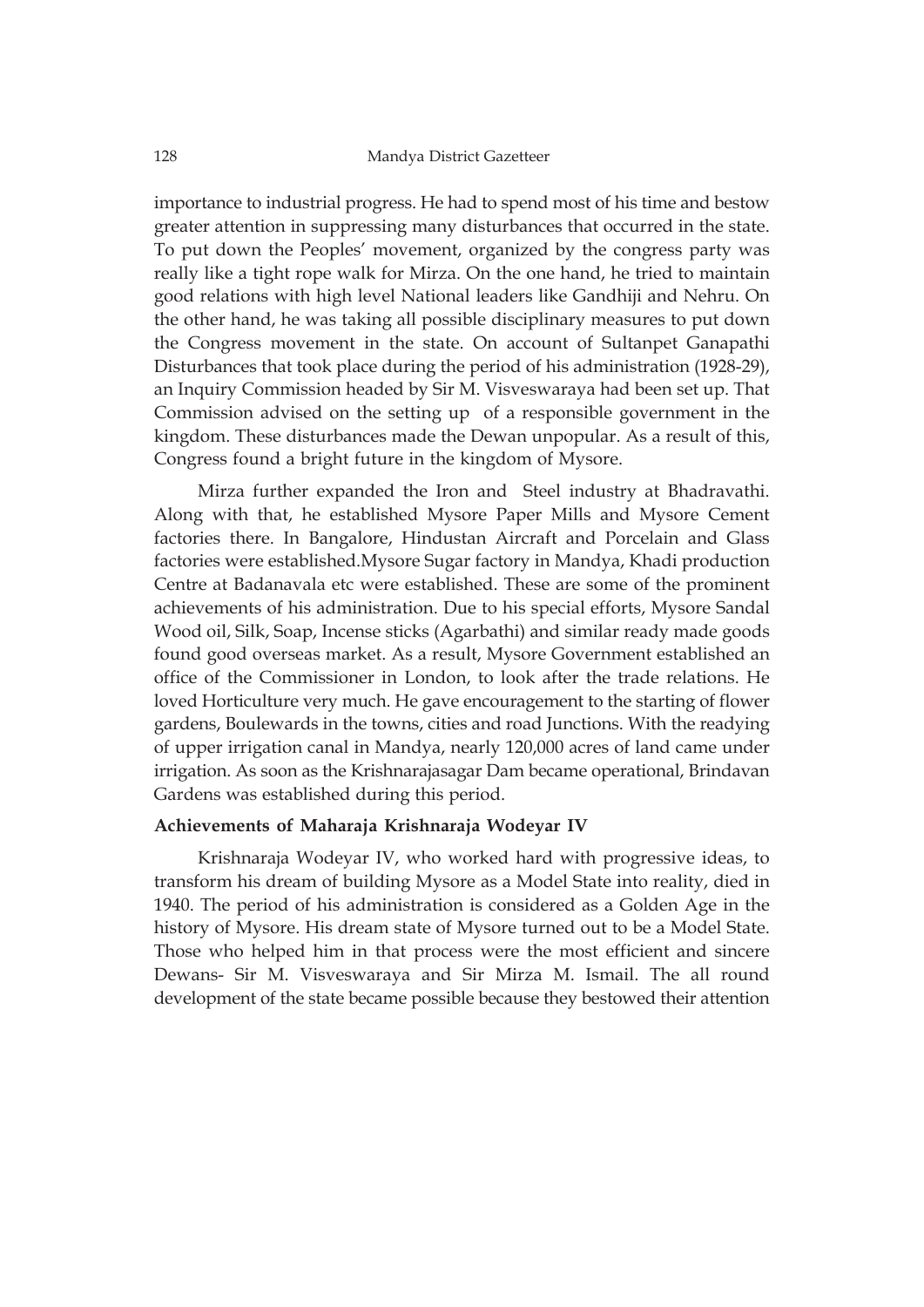on different aspects of development including Agriculture and Industry. In addition to being the best administrators, they had laid emphasis on many cultural achievements. Famous musicians like Veene Seshanna, Bidaram Krishnappa and T. Chowdaiah their contemporaries glorified the greatness of the kingdom. Because of the personal desire of Krishnaraja Wodeyar, Mysore became a centre for higher studies and education. Eminent scholars like Dr. R. Shama Sastry, Prof. M. Hiriyanna, Prof. M. H. Krishna, Prof. B. M. Srikantaiah, Prof. T.S. Venkannaiah, and renowned Artist K. Venkatappa etc had attained recognition of the state level. The University of Mysore of those days comprised of well established professors of eminence with a fine environment which went a long way in giving special encouragement to higher studies. Apart from that, The Mysore Economic Conference established by Sir M. Visveswaraya, which was continued by Rao Bahadur C. Hayavadana Rao, was greatly instrumental in the promotion of the regional cultural progress of Mysore. Krishnaraja Wodeyar IV is described as 'Rajarishi'. Krishnaraja Wodeyar IV was succeeded by Jayachamaraja Wodeyar (1940-47). He was the last popular king of this royal family.

Sir Mirza M. Ismail resigned his office during May 1941. Nyapathi Madhava Rao succeeded him, by appointment to the office of the Dewan. He had to face the pressures of Second World War and the Satyagrahas forcefully begun by people under Congress leadership. At the same time, the constitutional reforms indicated by the K R Srinivasa Iyengar Committee, were given effect to. The Bhadhra Water Reservoir project and the Sharavathi Mahathma Gandhi Hydro-electric Project were initiated during this period. After the retirement of Nyapathi Madhava Rao in July 1946, Arcot Ramaswamy Mudaliar became the Dewan of Mysore. During his period of administration, after India attained independence in 1947, the then Maharaja of Mysore Jayachamaraja Wodeyar, yielding to popular pressure agreed to the merger of the kingdom of Mysore in the Indian Union. Struggle for Independence. began in the next course of the History of Modern Mysore.

### **Movement for Independence**

The struggle for independence, that took place in the state of Mysore, can be broadly studied under two headings. Towards the end of the World War I**,**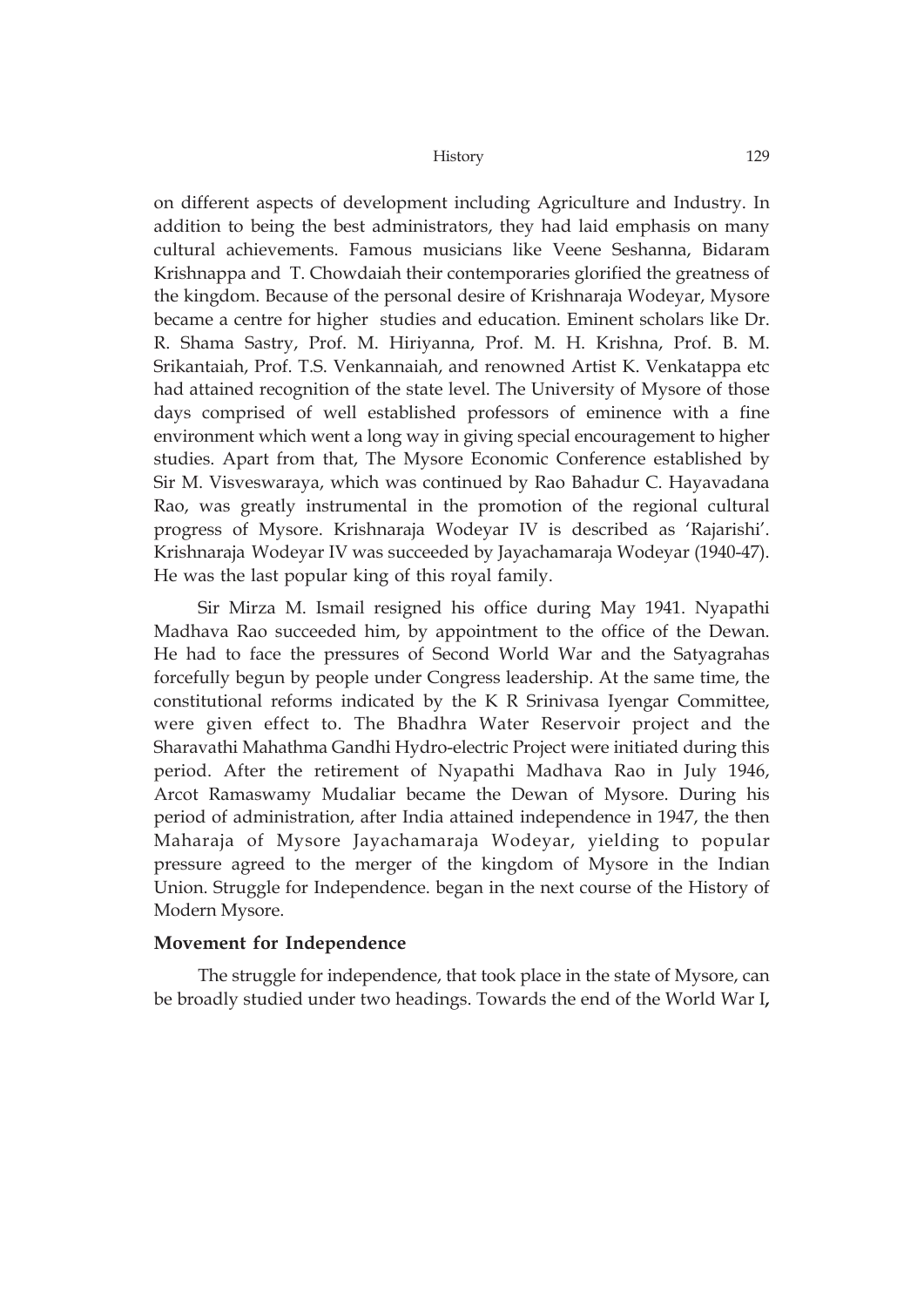and after the introduction of the Montague-Chelmesford Reforms of 1919, with a view to make India independent, the request for the grant of Responsible Government became widespread in the country. Making India independent, and the establishment of responsible government, are the two important aspects that had manifested, by that time, as the two powerful programmes of the war of independence in the province of Mysore. During the administration of the Maharaja of Mysore, the people who were mostly passive spectators of the grand celebrations of Dasara, had no direct experience of the impact of foreign administration. But, when the facilities were not locally available, the population of Mysore began to gradually understand that it was due indirectly to the foreign domination After the construction of the Kannambadi Dam, whenever the problem of sharing the Cauvery River Waters with the Madras Province arose, the population of Mysore began to generally feel that the British had always tried to protect their vested interests in the Madras Province. By that time the Mysore population had come to realise the fact that they were enslaved to the slaves. When Sir M. Visveswaraya was trying hard to bring in Industrialization to the kingdom of Mysore, the Imperialism of the British naturally created a number of hurdles. When the government of the kingdom tried to establish Automobile Industry in Bangalore, the British refused to grant the license. Due to all these reasons, the sense of patriotism got activated more rapidly among the people of Mysore.

The sense of patriotism that began to grow in the kingdom was an echo of the growing Nationalism in other parts of the country. The national Newspapers, like The Hindu, New India and a series of informative articles published by Bala Gangadhara Tilak, in the newspaper *'Kesari'* in Marathi language, influenced the minds the people of Mysore kingdom also. The Kannada newspapers from Mysore, *'Karnataka Prakasika'* (1874), and *'Suryodaya Prakasika'* (Mysore 1888), and the *'Vrithantha Chintamani'* (1884), started by M. Venkatakrishnaiah, were the then popular newspapers. *'Karnataka Prakasika'* not only published in 1896, the activities of the Indian National Congress, but also insisted on providing representation in the British House of Commons to the local kingdoms. Writing on the excesses committed by the police on the activists working against the bubonic plague, at Poona, the *'Suryodaya Prakasika'* being then published from Mysore, comdemned the incident severely. For the first time, this paper gave expression to the Nationalistic feelings by highlighting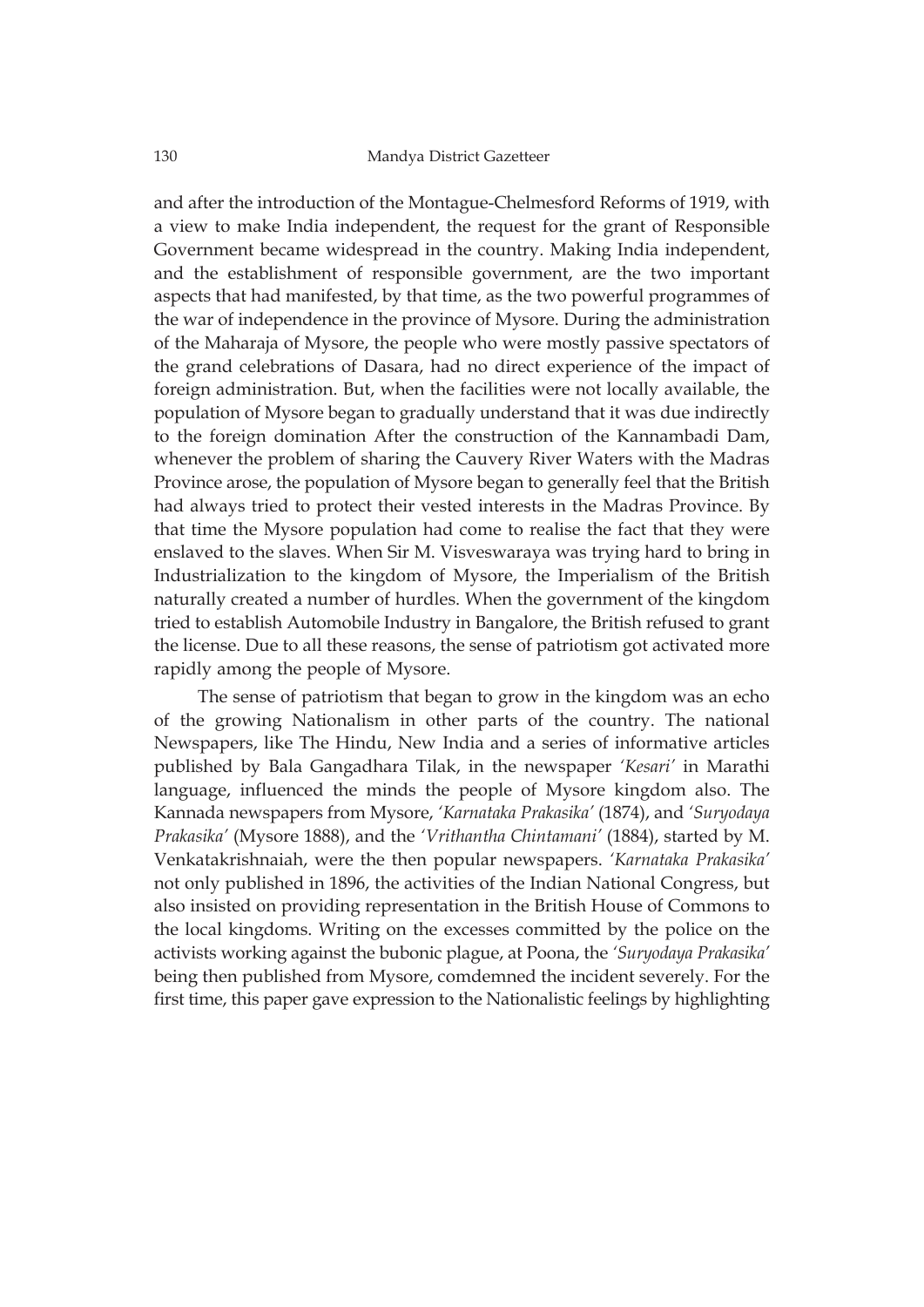the short comings in the Government of India Act 1890. Certain basic principles of nationalism, published by Tilak in his paper *'Kesari'* on 6.10.1897, were published in his Kannada paper by M. Venkatakrishnaiah of Mysore. Influenced by the Swadesi Movement, which began in different parts of the country, Swamy Rao Deshpande spoke at a public assembly in Mysore and called in to question the partition of Bengal in 1905. That public speech had a serious impact, and took the form of a struggle, boycotting foreign goods in the national market. At an annual gathering for *(Vanabhojana)* feasting at Mysore, organized by K. Jeevan Rao, use of sugar manufactured by foreigners completely was condemned. Demanding representation in the administrative council of the Dewan, pressure was brought on the Dewan himself at the meetings of the Peoples' Representative Council held in 1890, 1892 and 1893. At the same time Srinivasa Rao, a member in the Peoples' Representative Council joined hands with another member M. Venkatakrishnaiah and moved a resolution demanding the admission of three more additional members in to the Dewans administrative council.

During the course of the World War I**,** Tagadur Ramachandra Rao in Mysore began the first movement against the Christian Missionaries unnecessarily condeming the Hindu society. The Home Rule Movement that took place through out India set in motion the demand for responsible Government in Mysore. The news paper called the *Satyavadhi*, in Mysore, published, for the first time, such a demand in its issue dated March 1918. The Prjamithra Mandali established in 1917 was not yet satisfactorily organized to present the demand for responsible government. As a part of this movement Tagadur Ramachandra Rao sold in his circulatory shop a large number of copies of photographs of the 1919 Jalianwalabagh tragedy. After the death of Balagangadhar Tilak in 1920, processions for peace all over the kingdom, and assemblies to mourn through out the province of Mysore, had been organized. M. N. Jois of Mysore, the senior man Tathaiah, Tagadur Ramachandra Rao and Agaram Rangaiah, had launched a movement against the religious conversions, and right from 1920 they had taken part in activities like the promotion of Khadi and Sevadal activities. Tathaiah who was working as a teacher at Mari Mallappa High School gave them a formal initiation into patriotism. Along with him, Tagadur Ramachandra Rao, Agaram Rangaiah, Palahalli Sitaramaiah came from the same gymnasyum. Mysore Tilak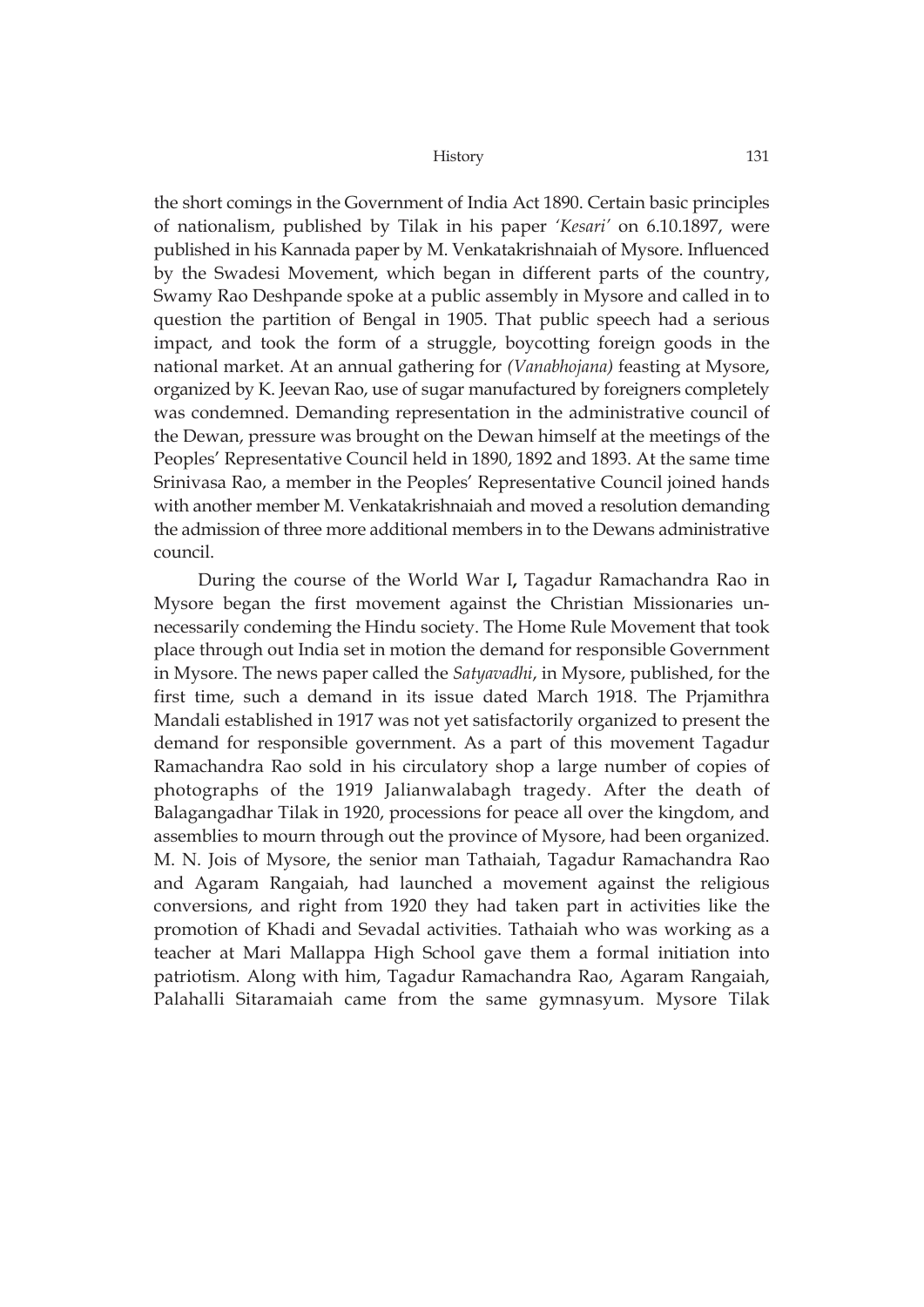Association, established in Mysore around 1920, had begun the activities connected with the Swadesi movement, and encouraged the participation of the youth in all types of patriotic activities. The real spirit behind these activities were Swamy Rao, Ramaswamy Iyengar, Virupaksha, Narayana (Journalist) etc.

The Karnataka Pradesh Congress Committee (KPCC) began its activities in old Mysore province in 1921, and stage by stage brought to the fore front the demand for responsible Government, that had taken over the whole of India by that time. Gangadhar Rao Deshpande, popularly known as 'Lion of Karnataka' became the first president of the Pradesh Congress Committee. Gadag in Dharwad district became the centre of the Karnataka Congress Committee. Gradually, Congress Committees came to be established in Tumkur, Bangalore, Mysore, and Kadur during 1921-22 in the provincial kingdom of Mysore ruled by the Wodeyar royal family. Justice Setlur became the first president for the Mysore District Congress (state division). But, the attitude of the Congress in the Kingdom of Mysore was different from its participation, which was not immediately possible, in the Movements that were taking shape in the state. In 1923, Seal Committee came to be appointed. Its report carried a hint that, The Peoples' Representative Council that had already been established in Mysore should have legislative approval. Its membership was increased from 250 to 275. It was decided that only those who were paying Land Revenue of Rupees Fifty or a sum of Rupees Ten as Tax to the Municipality alone were eligible to vote. Women for the first time got the voting rights. To increase the number of Non-official members in the Legislative Assembly, the membership strength was increased to fifty. Prof K N V Sastry is of the opinion that the constitution that took shape in 1923 is a unique step in the direction of constitutional progress in Mysore. Yet; that did not establish responsible government. S C (Somanahalli Chikke Gowda) Mallaiah, of Maddur taluk, at the age of 28 years, got elected to Mysore Peoples' Representative assembly, and remained there as a representative for over twenty years. He was the most prominent among those who argued for the creation of an independent Mandya district. M.C Linge Gowda from the same area was also a Member of Peoples' Representative Assembly and Council. For a short period of time he was the Vice-President of the Council and had fought for independent district for Mandya.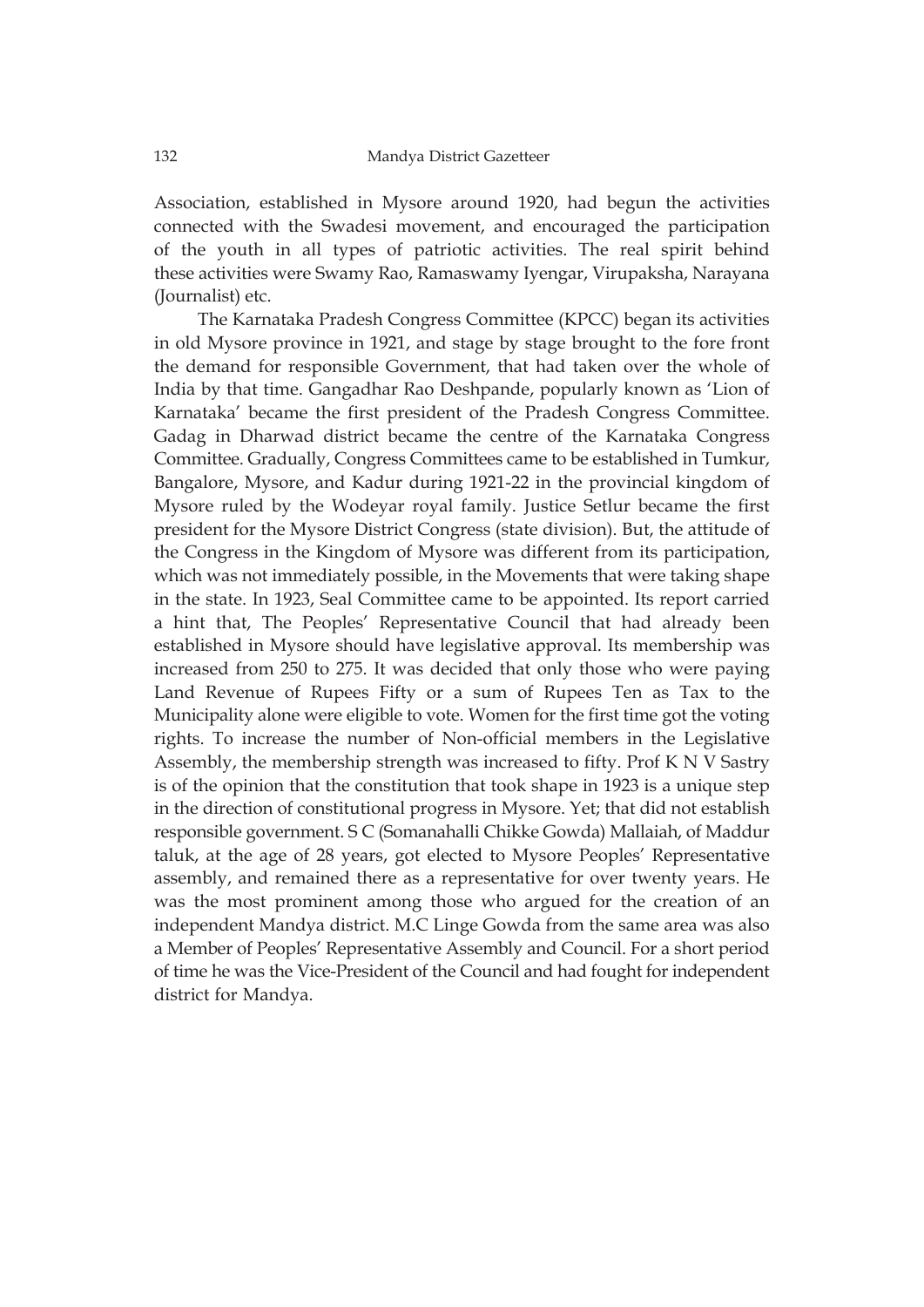### **Early Movements**

During the course of struggle for Responsible Government, the establishment of the State Congress Unit in the province of Mysore came after the Prajamithra Mandali, the Peoples Party (Prajapaksha), and the Peoples Alliance parties had taken their birth and conducted many struggles. The Praja Mithra Mandali came into existence in 1917 and fought for the reservation in the Government jobs for the non-Brahmins. Thereafter, the Praja Mithra Mandali was merged in 1934 with Peoples Party (Prajapaksha) established in 1930, by K C Reddy and V Venkatappa. Thus, the Peoples Alliance Party (after the Merger), was not enthusiastic to participate in the fight, with the Congress Party, for Responsible Government. But, the Congress Party was already in the administration. Therefore, the freedom struggle of that province assumed a separate identity. It is important to note here that, many earlier movements in this province were not verile enough to have been strongly influential because, the Mysore province was under the British administration indirectly. As a result, before 1937-38 there were no direct programmes of action relating to the freedom struggle in the province of Mysore The younger generation of the province went to the other parts of Karnataka as Swayamsevakas and rendered service. At this juncture the names of the following shall be remembered: T S Subbanna of Mysore, N 0 Rangachar, L V Rajagopal, M N Jois etc. Under the leadership of Agaram Rangaiah, a committee was created for the purpose of helping the movement in Karnataka. M N Jois was also on the committee. After 1932 a very great struggle took place in Karnataka also. The responsibility of providing men, money, materials and guidance devolved upon people of Mysore. For that purpose a secret committee was created comprising the following members: S Venkatapathiah, Nittor Srinivasa Rao, S K Venkaranga Iyengar etc. Opposed to that, after Gandhi-Irwin pact, the Maharaja of Mysore wrote a letter inviting Nehru for a one day visit to Mysore. At the same time, Dewan Sir Mirza Ismail invited Nehru to attend the Peoples Representative party. That was indeed the first time that Nehru participated along with the Dewan, in the deliberations of the Committee.

In 1921 at the Nagpur session of the Indian National Congress, when the decision was taken to form the Karnataka Pradesh Congress Committee, The Karnataka Pradesh Congress Committee came into existence. M.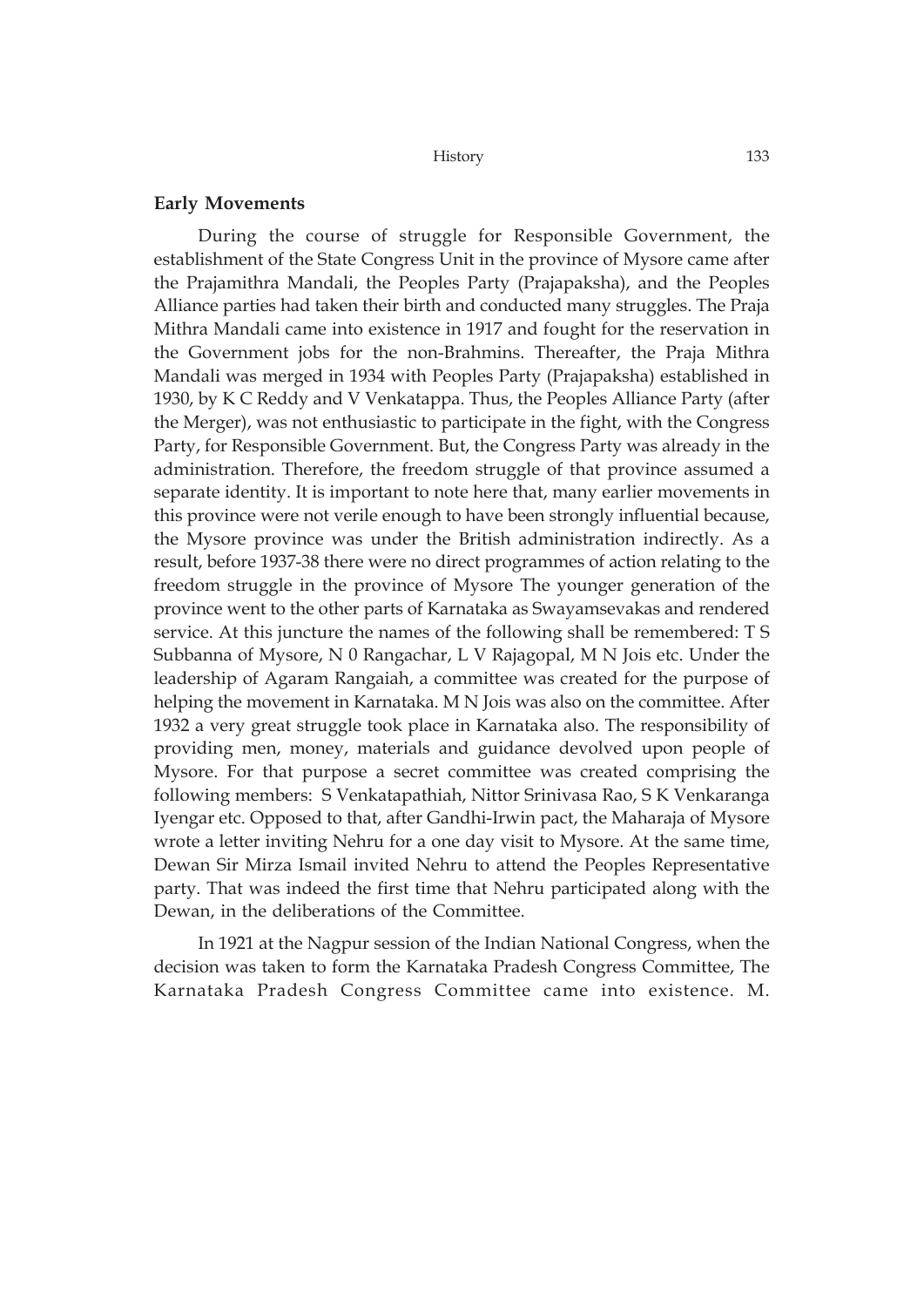Venkatakrishnaiah was appointed as thefirst president of the Mysore Pradesh Congress. Alur Venkata Rao, the famous leader of the state, Cuddapah Raghavendra Rao, Mudavidu Krishna Rao and S. Satya Murthy, the representatives from Madras etc, made their publicity campaign speeches in 1920 in Mysore district and at many parts of Mandya. Mudavidu Krishna Rao travelled widely in Mysore state and spoke at many places calling upon the audience to renounce the use of foreign goods. As a result of these speeches through the kingdom of Mysore, the movement for the boycott of foreign goods was organized widely under the leadership of . Tagadur Ramachandra Rao. Congress office was begun in the Landsdown building at Mysore. By that time, Tagadur Ramachandra Rao had got the Swarajya Mandir built in the kingdom, at Nanjangud, and had activated the Harijan upliftment activities in 1919. Many congressmen, under the able leadership of Hosakoppa Krishna Rao, had arranged the All Mysore Harijan Conference in 1924 at Hariharapura in Chickmagalur district and forcefully presented the demand for Representative Government. Many Kannada News papers supported these demands. Dr. N S Hardikar established in Mysore a unit of Hindustan Sevadal, before the meeting of the Belgaum Congress took place. Under the auspices of that unit, M N Jois, Agaram Rangaiah, L V Rajagopal and others arranged for the performance of the weekly Flag Salute at Mysore, by the Swayam Sevaks of the Sevadal.

The All India Congress Session held at Belgaum in 1924 is considered as a mile stone in the freedom struggle of this Province. As a preparatory step to that event, many workers from Karnataka had participated in the Maharashtra Flag Satyagraha held at Nagpur, on First of May 1913. Among them Dr. N S Hardikar and Srinivasa Rao Loga, were the most important. That apart, many workers trom Dharwad, Bangalore etc, had participated in that *Satyagraha.* It had been decided to hold the first Karnataka Congress Conference at Belgaum. Gangadhar Rao Deshpande was the president of the Reception Committee. That was the first session where Gandhiji had presided. "*Udaya Vagali namma cheluva Kannada Nadu"* the Kannada State Anthem written by Huilagola Narayana Rao, and sung at that session, by celebrated musician Gangubai Hangal became the prologue for the future unification movement. Commenting on the Belgaum session of the Congress, held in December 1924, Dr. Pattabhi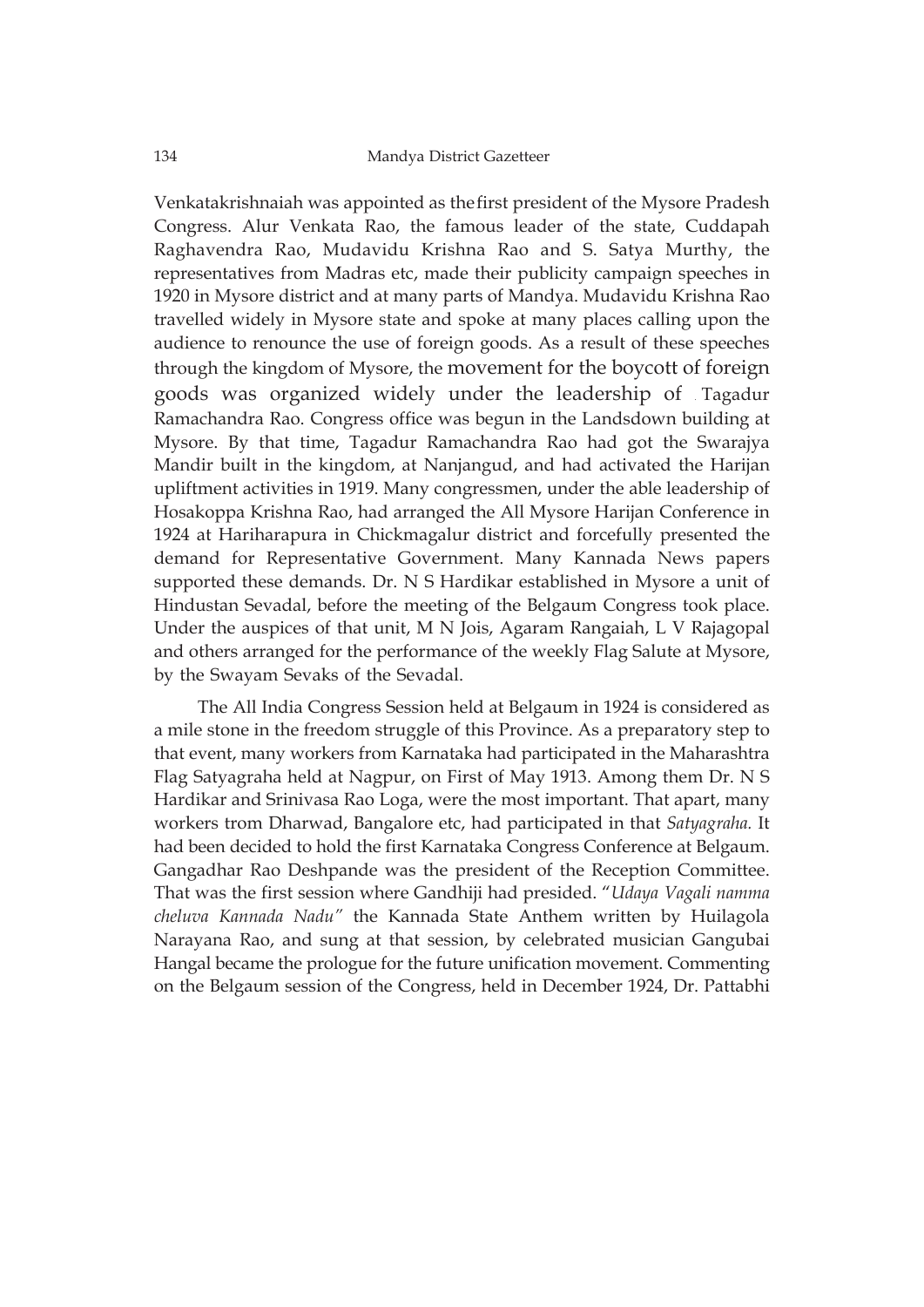Sitaramayya in his work History of the Indian National Congress has stated that, in the history of Non-Co-operation Movement the Belgaum Congress is an important stage. The opposition that had raised its head against the boycott system of Gandhism got silenced there. Having developed into two factions, the Congress was on the verge of a split. Should Congress stand divided and mutually opposing, or should they reach an agreement forgetting their differencs and walk hand in hand? In case of the necessity of such an agreement, who should take the initiative? were the questions that had cropped up. Such a kind of agreement could have been brought about only by Gandhiji and none else. Therefore, Gandhiji became the president of the Belgaum Congress.This decision was most appropriate viewed from the angle of the developments of those days. It was decided that the future Congress Sessions should be held with a view to facilitate the local participants by way of holding the conferences in diference to the wishes of the larger number of participants in the respective regions. The place where the conference was held was named as 'Vijayanagara'. H K Veeranna Gowda, V Venkatappa, A. Arya Murthy trom Mandya, and H G Lingappa and B L Ramaiah, from Chennapattana had gone to the Congress Session at Belgaum with great enthusiasm. By that time, Ramayana Sidde Gowda (Seetha Sutha) of Mandya, who had been serving in the Sabaramathi Ashrama, had participated in the Belgaum congress session also. The earstwhile Mysore government, at their own expence, had sent some articles from their collection for exhibition at the Belgaum Session. For the entertainment of the participants and the guests, Asthana Vidwan Veena Seshanna had been sent as a special cultural Ambassador by the Mysore Government.

Due to his ill-health, Gandhiji had come to Nandidurg near Bangalore, and stayed there on 7-4-1927. KT Bashyam, the prominent Congressman from Mysore, M G Lakshminarasu, Mir-Hanza-Hussain, Nageswara Iyer, Subbarama Setty etc, were in the reception committee. During the period of Gandhiji's stay at Nandidurg a large number of youngsters had been inspired by him to plunge in the freedom struggle. The then Dewan of Mysore Sir Mirza Ismail, went to Nandi Hills and enquired about the health of Gandhiji. At the same time, Gandhiji had paid a visit to Mysore in 1927. A reception committee for the purpose of taking care of Gandhiji had been formed consisting of advocate Lakshminarayana, C Narasimhaiah, Agaram Rangaiah etc. During the period of their three days stay, they had paid a visit to Yedathore (KR Nagara) and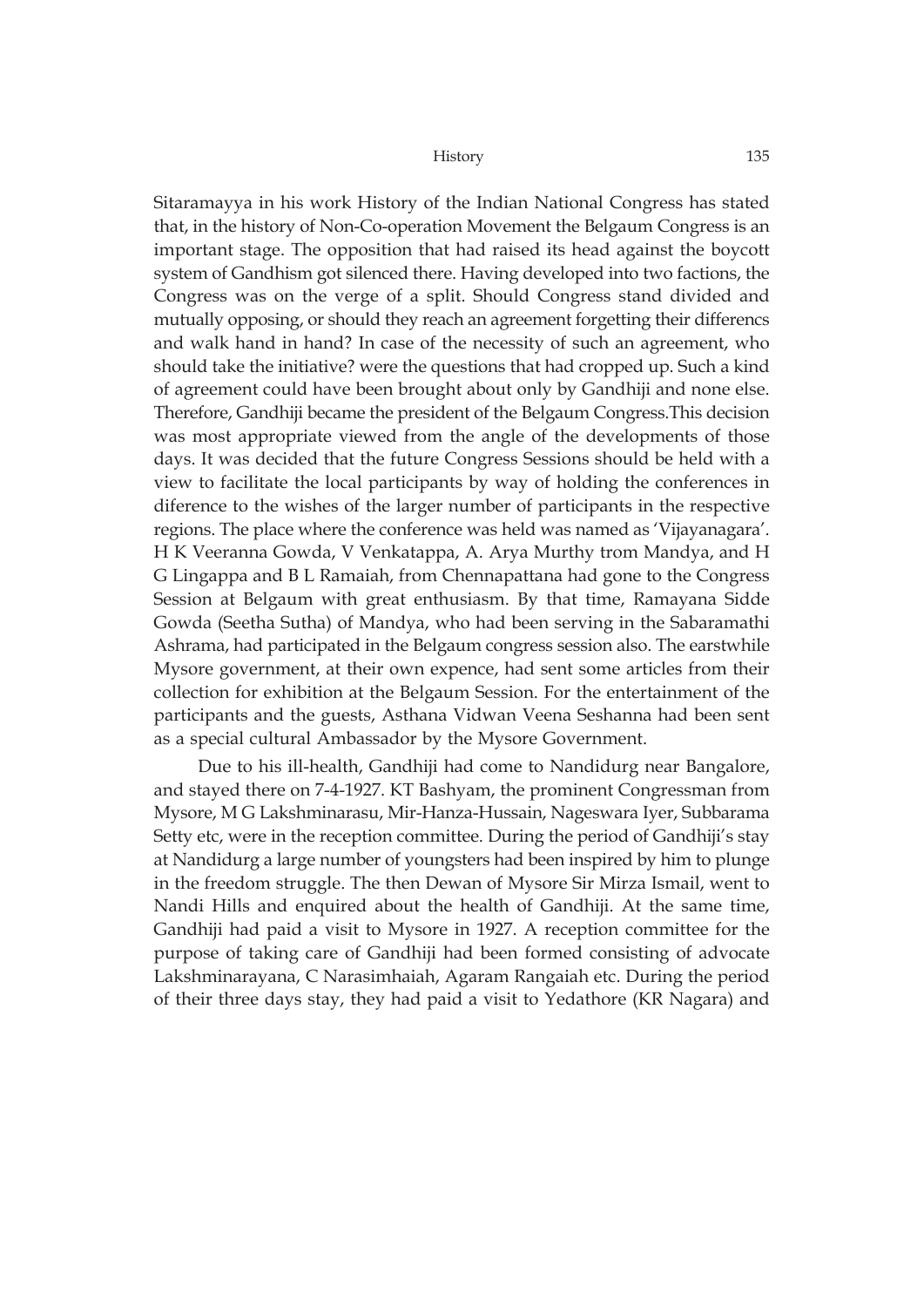Srirangapattana and had returned. At Srirangapattana they were presented with a purse. There visit to Krishnarajasagar dam is also documented in the Young India dated 11.8.1927. Gandhiji at that time had remarked after having viewed the Krishnarajasagar dam that it was the wonderful result of an extraordinary engineering education of Sir M. Visveswaraya. Gandhiji who had undertaken a tour of the erstwhile Mysore in 1927, received contributions in Tagadur, Badanavala, Nanjanagud, Mandya and Maddur and passing through Kanakanahalli, Kengeri and reached Bangalore. This tour is called the Harijan Tour. At that time when he visited Mandya he was presented with a falicitation. Then Gandhiji came to the Abhaya Kuteer in Channapattana. Having received the reverential thanks of the Harijans, Gandhiji walked in those streets viewing the homes of the Harijans. After inaugurating the Bhajan Mandir near the Harijan colony, he called upon all of them to become the devotees of God.

Addressing a huge public gathering at Chennapattana, Gandhiji requested all the citizens to work for the up-liftment and peaceful living of the Harijans. Hundreds of people from the nearby Mandya had enthusiastically participated in that public gathering. Arya murthy, the Secretary of the Harijan Sevak Samaj, Chennapattana, had donated half an acre of land in his Abhaya Kuteer for the construction of Gandhiji Memorial Hall. In that visit Jamanlal's daughter Smt. Krishna Bai Patanjikar, Smt. Maganti Annapurnamma etc, were also present with Gandhiji. Activities for the promotion of Harijans in the Mysore province had begun much before the visit of Gandhiji. It is the opinion of M N Jois, that the Theosophical Society of Mysore was running Harijan upliftment programmes before the arrival of Gandhiji. Gopalaswamy Iyer the famous Harijan welfare worker was also present with M N Jois. Tagadur Ramachandra Rao was bringinging out several publications relating to the Backward Classes. Just as it was going on in Mysore, in Mandya district also M N Jois and his associates undertook in 1934 the propagation of the Harijan Samithi Programmes. Demanding unrestricted temple entry to the people of the Kaniya caste a revolution was launched under the leadership of Govindacharya swamy a vaishnavite. The Government of Mysore opposed that. With a view to prevent that demand from being realized a number of prohibitive orders were issued. By that time, the influence of the '*Harijana Sevaka*' association started by Gandhiji was felt in Mysore also. The Congress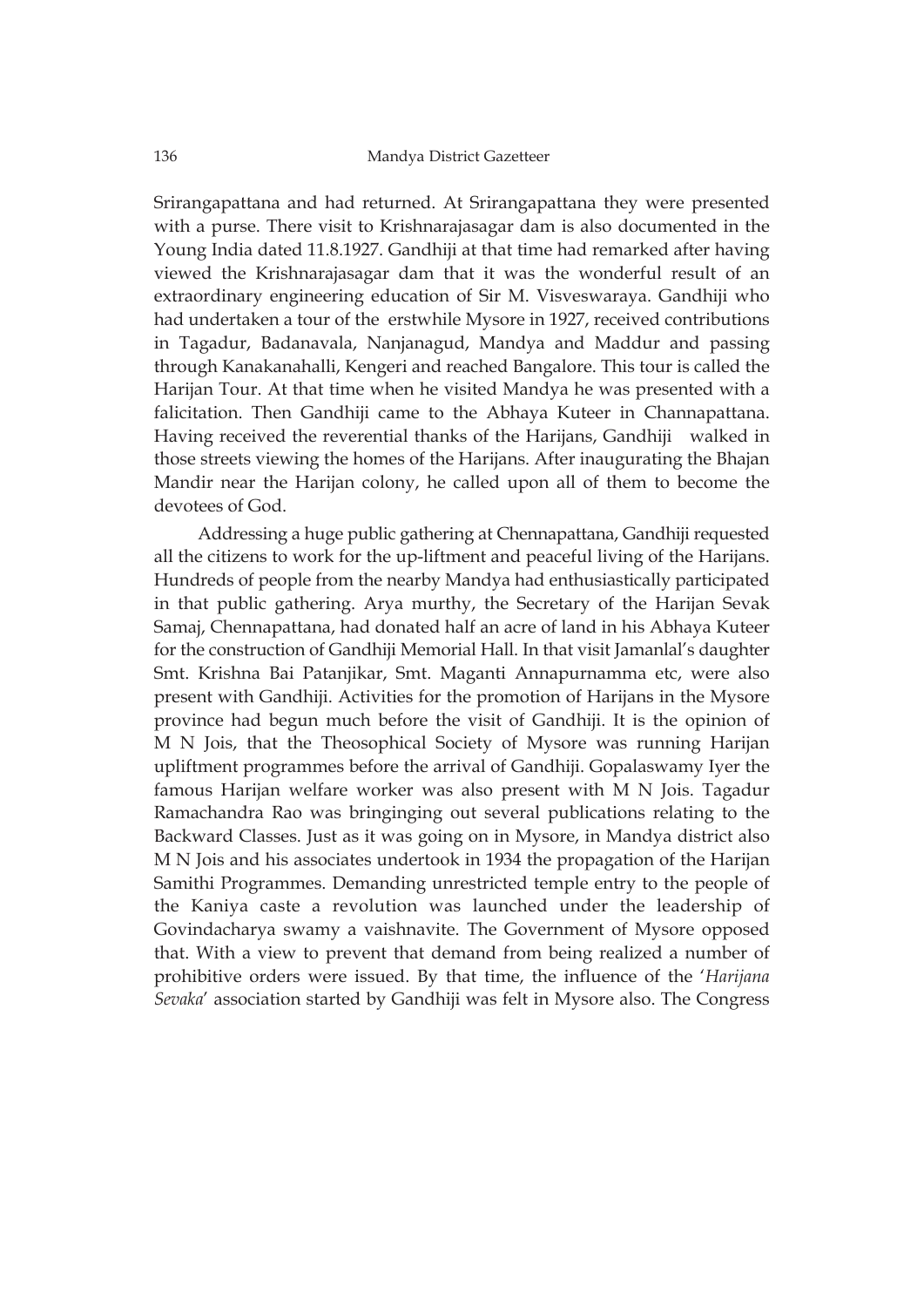men and others extended support to that movement. Seshadri an advocate was the president of Harijana Sevaka Sangha. Amovement was launched demanding a provision for the entry of Harijans into Srikanteswara temple at Nanjanagud. The general public of Nanjanagud, by way of protest, indulged in violence against the participants in the movement. Yet the movement went ahead briskly. After some time, an agreement took place between the temple officials and the participants in the movement accepting the success of the movement and calling that to a halt. In this movement there were Mysore M N Jois, Tagadur Ramachandra Rao etc, and other prominent people present. In addition to Harijan upliftment movement, the Khadi movement that began in the province was a popular revolution. Khaddar Mutual Help Association was also established in Mysore city. The Tagadur Ashrama became responsible for the development of Khadi Industries. Because of these activities people of the Mysore province gained awareness. National consciousness among the people gained great momentum. Many national leaders like Gandhiji and others from different parts of India visited Mysore and through their public speeches awakened the common people. Taking advantage of all these conditions it was decided to organize an exhibition of representing the swadesi (local) products under the leadership of M N Jois. With M Subramanya Iyer, the retired Inspector General of Police as the president and a committee was formed. M N Jois, G A Acharya (Bengal Lamps), and two others were appointed to work as Secretaries. For the first time that exhibition was organized in the premesis of Sahukar Banumaiah High School. The palace establishment extended their co-operation in this venture. All these activities having taken place in the Mysore province had resulted in the growth of national consciousness among the people and at that time in 1930 Gandhiji through the Dandi March further strengthened the war of independence.

### **Irwin Canal Movement**

The Irwin Canal Movement (1931-32), was the first show off of the organised effort of the ryots that took place in Mandya district prior to the freedom struggle: Irwin Canal (Present Visveswaraya Canal) is a branch of River Cauvery and River Shimsa that flow from the Krishnarajasagar (Kannambadi). Consequent upon the development of irrigational facilities in that area, the Government had notified its orders pertaining to the irrigation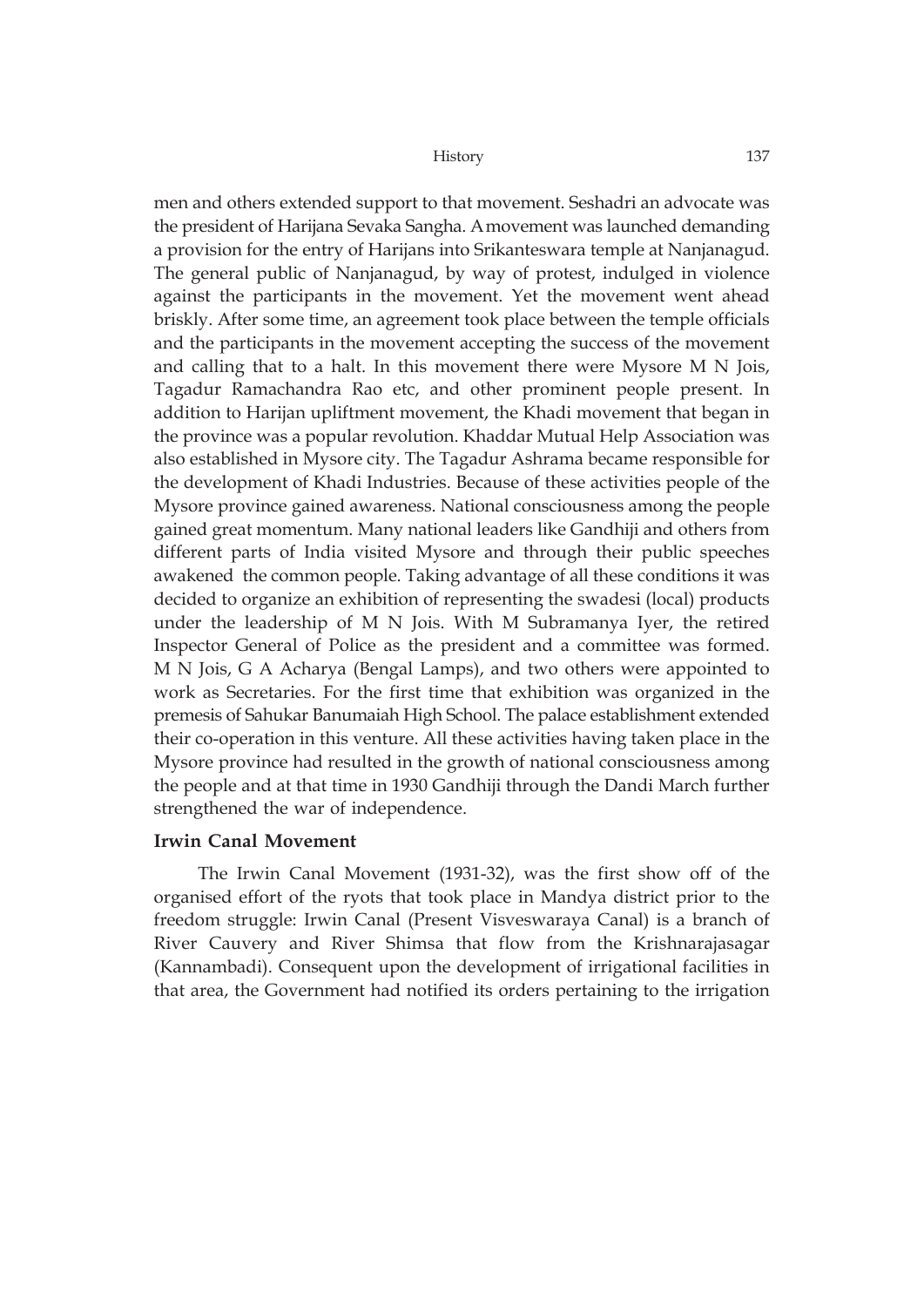system that had to be followed by the ryots, the revenue they had to pay on the lands irrigated by the canal water, and the rate of interest payable on the belated payment of the contributions etc. Such a publication had naturally created a sense of strong disaffection among the ryots. In such a situation, H. Honnaiah of Mandya, K Puttanna of Honaganahalli and H K Veeranna Gowda of Maddur, by way of organizing the ryots, had taken a lead in the Irwin Canal movement. H K Veeranna Gowda, who belonged to the Mandya District, having found that none of the taluks in the Mandya district had a representation in the Mysore Representative Assembly, and expressing his disapproval on the stand taken by the government on the disturbances that had taken place in Bangalore Sultanpete Ganapathi celebrations, gave expression to his protest in his paper the '*Chitraguptha*'. As a result of that he came to be looked upon with suspision, by the Government. Puttanna who knew all these, using his influence brought pressure on H K Veeranna Gowda and convinced him to take up the leadership of the struggle. He visited every village, of the taluks that had come under the irrigation system of the Irwin Canal impressed upon them about hardships and losses caused by the government according to the notification already issued. They were highly successful in creating the necessary awareness in the minds of the ryots, going by walk to every village. H K Veeranna Gowda, began his first publicity campaign by organizing the ryots at a grove in Muthithaleswara in Malavalli taluk. Thereafter, the members undertook to walk by foot and organized publicity campaigns at Chikka Arasinakere, Gejjalagere, Gowdagere and Hosaholalu villages, Mandya, Madduru, Malavalli, Srirangapattana, Frenchrocks (Pandavapura), taluks and many other bigger villages. In addition to that three days of campaigning at a *Jatha* in Mudukuthore, where the ryots had assembled in large numbers and at Chunchanakatte *Jatha* publicity campaigns had been undertaken. Like that the publicity campaign went on for fourteen months, hundreds of assemblies were organized and strong awareness among the ryots had been created.

In the cultivable area under Irwin Canal water supply the 'Block system of crop cultivation' was introduced. It meant that a specified area of cultivation he canal or its subsidiaries should follow the rotation system in the cultivation of crops, like cultivating sugar cane in one year, followed by paddy cultivation during the next and cultivation of dry crops during the third year, thus forming a block period of three years. This was the rough enunciation that was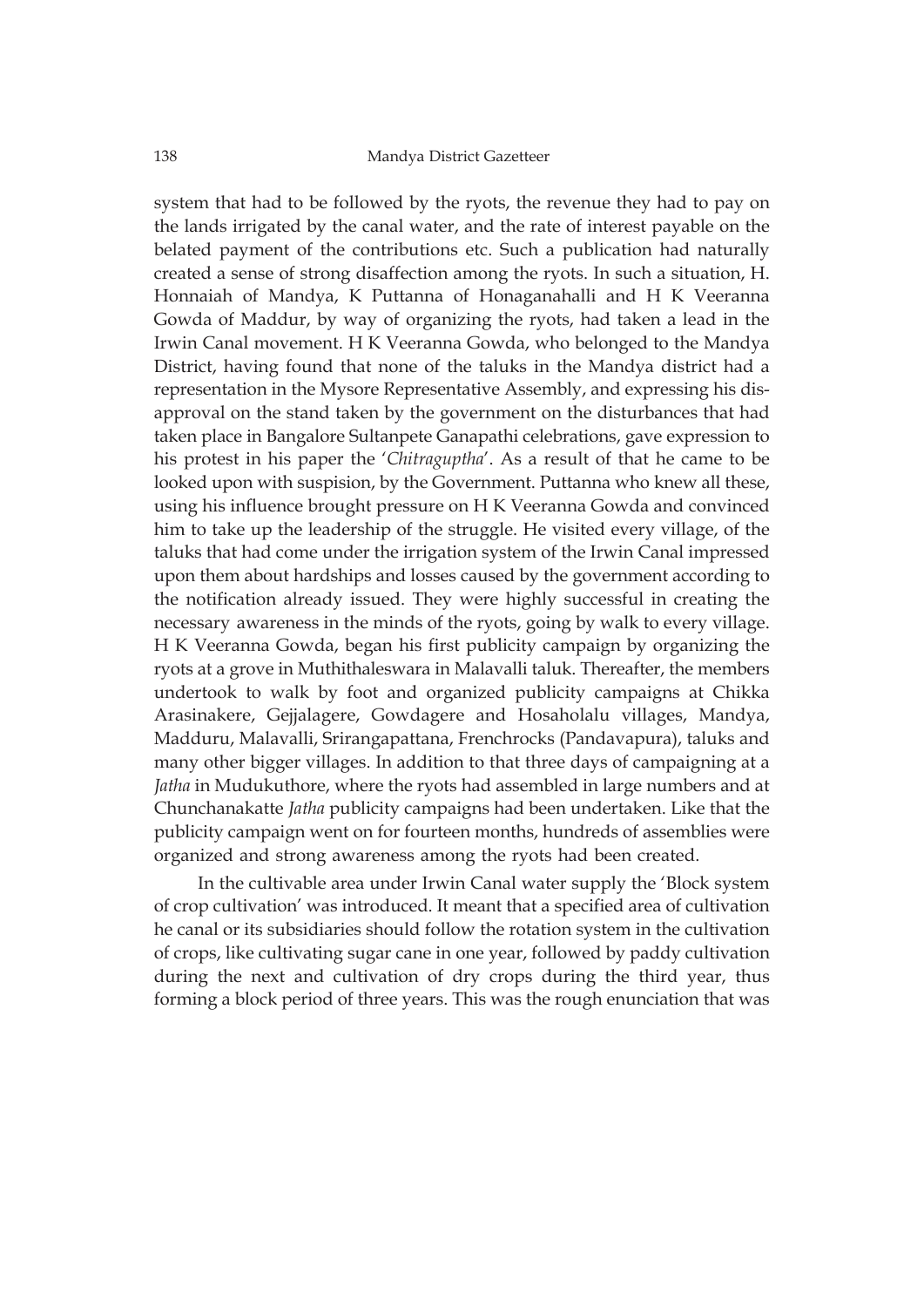made by Sir Mirza Ismail. The Government had directed Heads of all the departments concerned to prepare the details required for the implementation of the suggestions made by the Dewan. The then Director of Agriculture, Dr. Leslie Colemn, justified the suggestions of the Dewan as the situation demanded. Accordingly, after the completion of the survey of lands under the Canal by the officials, Dr. B. Narasimha Iyengar, an expert in the Department of Agriculture submitted a lengthy report recommending the introduction of a nine point system. According to that it was indicated that the interest on agricultural loans should be waived. But, the government had taken a different stand. Therefore, the Nrasimha Iyengar report was kept confidential as decided by Dr. Colemn However, H K Veeranna Gowda managed to get a copy of the report through an official called M L Linganna, working for the Government in the office of the Executive Engineer. Among the important demands of the ryots, the demand for the implementation of the Narasimha Iyengar report became popular. The leaders of the ryots movement insisted on presentation of the details of that report in the legislative Assembly by D S Mallappa, its member. When he began to deal with the report, the Government brushed aside his question stating that there was no such report at all. Therefore, it became inevitable to strengthen the movement against the government. The persons like H K Veeranna Gowda, H. Honnaiah, and Honaganahalli K. Puttanna, who had taken up the leadership of that movement, had decided after understanding all possible pros and cons of the government order on the ryots, to gather some 10,000 ryots from the public meeting that was being held at Gejjalagere, organized them to go in a *jatha* by walking to Bangalore and present their demands to the Dewan. Yielding to the demands of the leaders, the Dewan accepted to meet the ryots at the Attarakatchery in Bangalore on January 4th 1932, at about two 0' clock in the afternoon. To make that *jatha* a success necessary programmes had been drawn up. The procedure and the discipline to be followed by the ryots while on their walk had been fixed. On the early morning of first January 1932, when the *Jatha* of the ryots began in the Gandu grove, near Kodihalli, at Maddur, a gathering of 10,000 ryots had taken part. After a consecutive journey of three days the *Jatha* had arrived at Attarakatcheri in Bangalore on 4.1.1932, at about 12 noon. The participation of disciplined ryots in large numbers in the Jatha, the first time in the History of Mysore, and the then Dewan Sir Mirza Ismail also felt highly impressed. The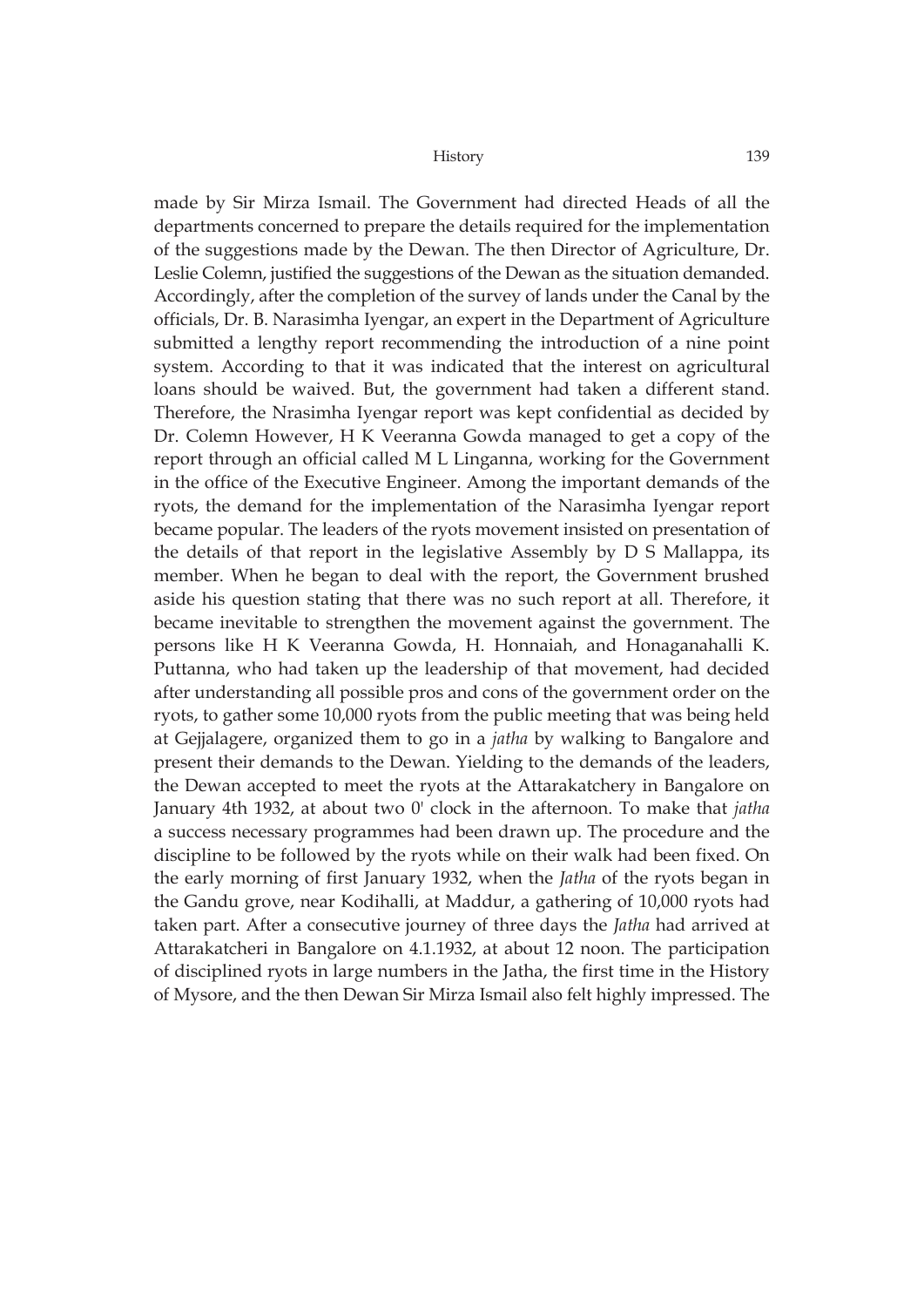Dewan had called H K Veeranna Gowda, the leader of the *Jatha*, and informed him to come for a discussion with eight to ten persons. But, he did not agree to that. Rather he insisted on the Dewan to meet all the ryots who had come walking all the way undergoing all tribulations. Sir Mirza Ismail happily agreed, and some time afterwards addressed the ryots and assured that no interest would be levied on the economic assistance extended in the form of loans. The ryots were also informed about the suspension of the government order. In response to that there was a strong clapping of hands the sound of which appeared to be reaching the clouds. The jatha and the protest by the ryots who had come from Maddur was the first struggle of the ryots in the history of Karnataka. H K Veeranna Gowda's book '*The difficulties of the Irwin Canal ryots'* written during the period of that protest was published from the Rytha Sangha, and the government was hastening to seize that. But Veeranna Gowda had taken all precautions to make that impossible.

After having given the assurance at the ryots assembly, The Dewan had assured the ryots that he would personally visit Mandya to examine the prevailing conditions on the spot yet, that did not materialize due to various hindrances. There is an opinion that the Dewan had compromised on the directions and pressures from the higher ups and wrote a confidential letter to the district officers to keep his visit to Mandya confidential and bring about 50- 100 persons only who were more inclined to be considerate and remain obliged to the government to the travelers bungalow. Somehow, that information also came to the knowledge of Veeranna Gowda, resulting in his sending information over night to the ryots and organizing a gathering of 10,000 persons on the third day by about ten 0' clock. Dewan though expected to meet them at about 11 '0' clock, he came late and was surprised to see an assemblage of such a large number of ryots and after his stay for a while had returned to Mysore; With a view to create awareness among the people, the Persian inscription of Tipu on the main entrance (available today) to the Krishnarajasagara *mahamantapa* was got translated in to Kannada, printed 10,000 copies and distributed among those who had gathered. That inscription records that the actual cultivators could pay only 12 *anna* as out of a Rupee of revenue that was being paid by the ryots of other irrigated lands elsewhere while the remaining four *annas* is left out as gratis in the name of God. After the departure of the Dewan to Mysore, the government officials who had remained there expressed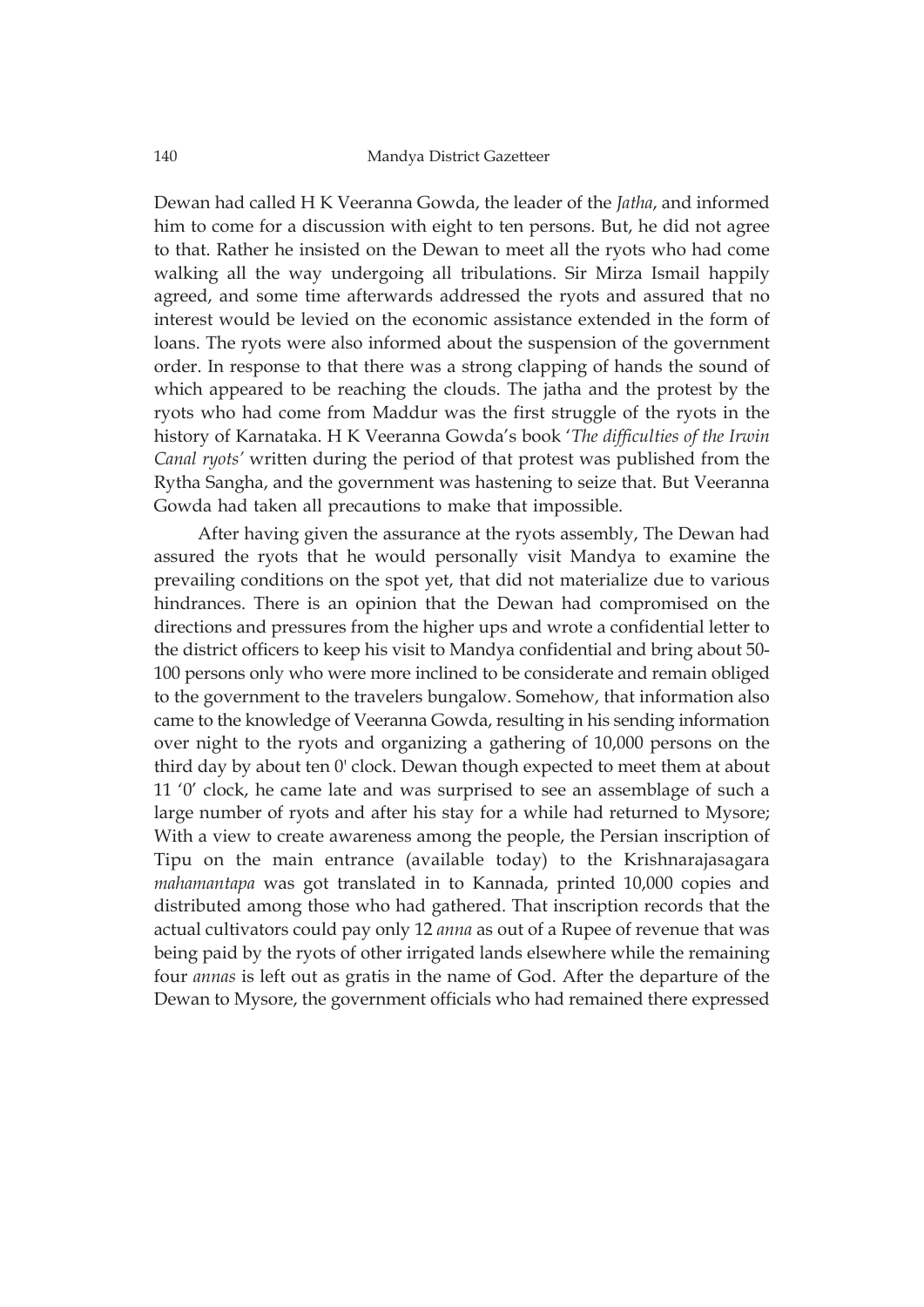their frankness to give effect to the government order and that reached the leaders in no time. That resulted in the violation of the prohibitory orders then inforce and on that allegation arrest and imprisonment of H K Veeranna Gowda and fifteen other leaders. Thus the government followed the same policy applied to Sultanpet Ganapathi disturbances at Mandya also, according to H K Veeranna Gowda. It was only in the provinces that were directly under the British rule, the movements like Dandi March or Salt Satyagraha and Civil Disobedience movements started by Gandhiji began briskly but, none of these ever began in the subordinate princely provinces. Before 1937-38 no movements directly connected with the freedom struggle were noticed in the Mandya district. The Shivapura Satyagraha that took place near Maddur in 1938 was the only prominent and first popular movement.

### **Shivapura Satyagraha**

At the Mysore session the Allied People's party changed its basic stand and merged with the Congress on 16th of October 1937. Soon afterwards, eminent person like H C Dasappa, senior leaders like K C Reddy etc, were responsible for the merger with the Congress. Although the Shivapura Satyagraha is a mile stone in the Freedom Struggle of the Mandya district, prior to that on January 26th 1938, in Mysore, when Subbamma Jois, Tagadur Ramachandra Rao, Agaram Rangaiah joined hands and hoisted a tricolour flag, they were arrested and sent to jail. Subbamma is considered to be the first woman, among those who were arrested in such movements. As a result of that, Congress leaders rose in rebellion and called the Mysore District Congress Session out side Mysore, which was in Shivapura near Maddur. Sahukar Chennaiah, a senior social worker, was elected as the President of the reception committee, for that session. Keeping in mind the anti-British movement that was likely to materialize at the session, the Government had published prohibitory orders against the flag hoisting at Shivapura. Palanahalli Ramaiah, a senior Kannada Journalist, through his '*Thainadu*' paper at Bangalore, had supported that movement. The Shivapura session was named as *'Rashtrakuta'.* Shivapura is located on the banks of River Shimsha, near Maddur on Mysore-Bangalore highway. In the selection of that place for holding the session and in the preparations of all kinds, H K Veranna Gowda, the then political leader from Mandya taluk, had played a vital role. At a meeting of the district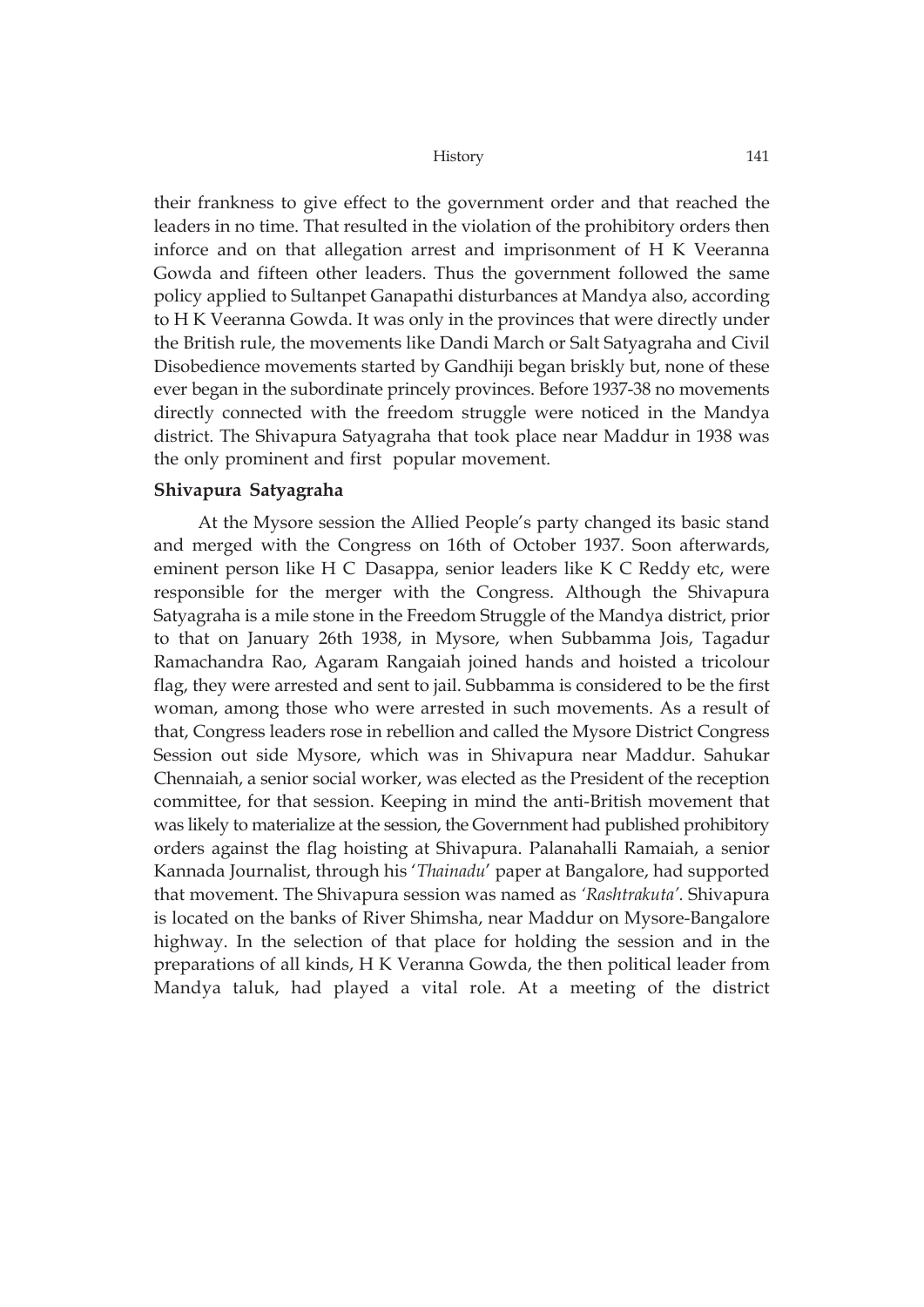Representatives, held on the first floor of the residential building that belonged to certain Gopala setty, at Mandya, on March 11, 1938, the entire responsibility for making all preparations for the session at Shivapura Rashtrakuta was entrusted to H K Veeranna Gowda. M G Bandi Gowda was appointed to assist him in the organization of the session. Both of them were appointed as secretaries. H C Dasappa, Tirumale Gowda of Shivapura and S Rangaiah, as Vice-Presidents, Jogi Gowda of Koppa as Treasurer, M N Jois as the General Officer Commanding or *Dalapathi* were also appointed. Office of the Reception Committee was established at the first floor in the residence of Tirumale Gowda. The Government tried very hard to prevent the Rashtrakuta session being held at Maddur.The *Amildar* of Maddur taluk promised to extend all the required assistance to the Rashtrakuta session if that was held at Nanjanagud instead of Maddur. Reacting to that, H K Veeranna Gowda, a senior leader declared, 'If Rashtrakuta was to be held at the instance of an *Amildar,* I for one do not need that Rashtrakuta'. Thus the efforts of the Governmental opposition did not succeed. After the Reception committee decided to hold the Rashtrakuta session for a period three days, on 9th, 10th and 11 th of April 1938, H K Veeranna Gowda had informed that all preparations were completed, in about 20-25 days time. To carry the on work at the office of the Reception Committee, V S Narayana Rao had been appointed. That Conference in April 1938 was the first session conducted by the Mysore Congress. The prohibitory order of the British Government against the hoisting of the Flag was still in force. Women representatives who had taken part in the session compelled for the violation of the prohibitory order.

 The president of the session T. Siddalingaiah had already discussed that matter. It was exceptional that prominent representatives of women like Smt. Yashodaramma Dasappa, Sunanda Iyengar, Palahalli Venkamma and Subbamma Jois had participated in that session. Apart from these, there were 25 members from the self-help group. The daughter of Sahukar Chennaiah, the daughter of Palahalli Sitaramaiah, and the sons of H C Dasappa, T Siddalingaiah, as Swayam Sevakas had carried out all the work entrusted to them with discipline and devotion. The *Swayam Sevakas* were divided into several groups and each group was named after a national leader, for example Tilak Dastha, Bhagath Singh Dastha, Patel Dastha etc. In the preparations for the Congress Session, aimed at hoisting the Flag at the Shivapura Satyagraha,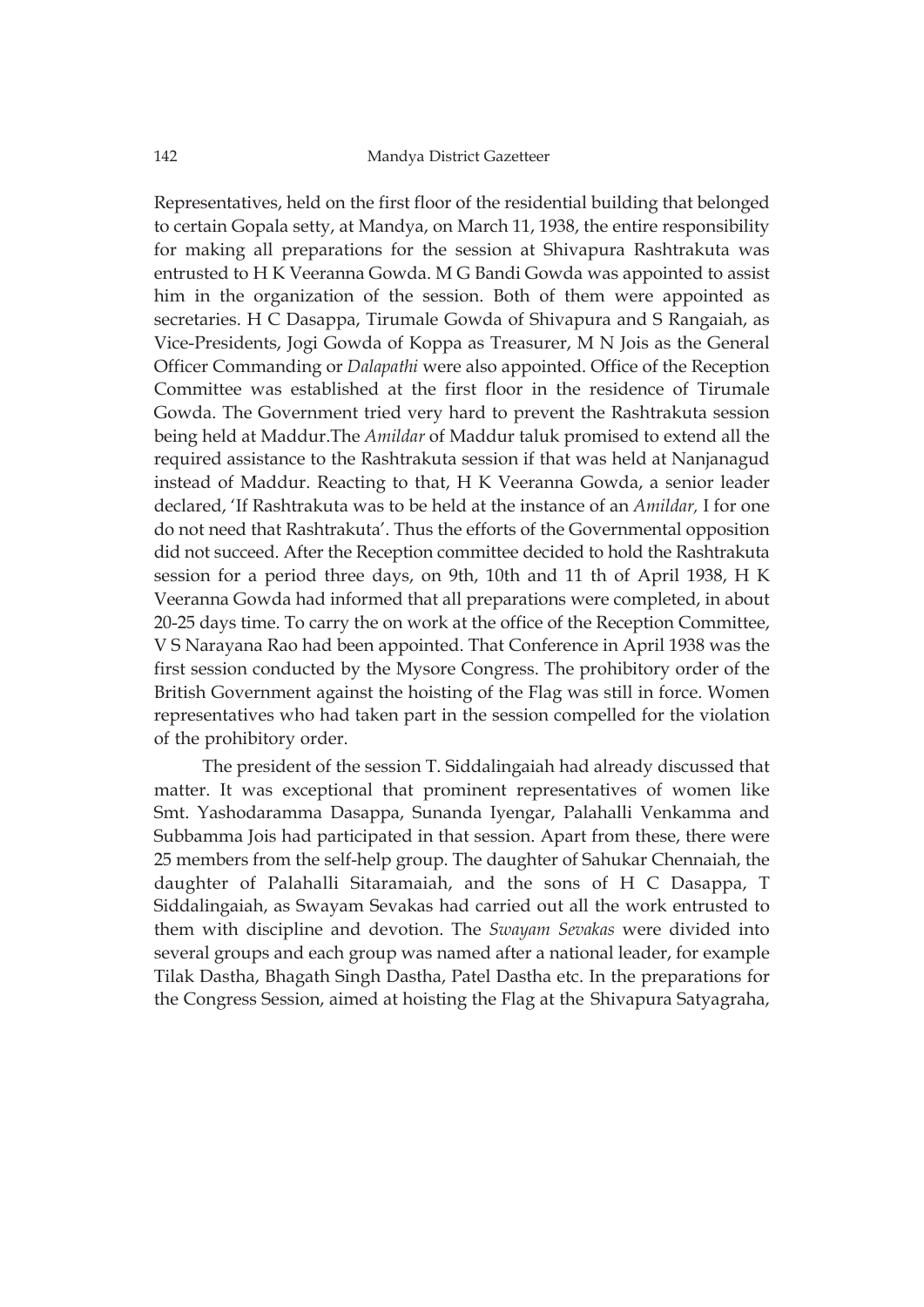local people had done a great job. The service rendered by the following persons is worth of remembering: K. Ramesh son of *Koppada* Jogi Gowda, Besagarahalli Thammaiah, Sothelingegowda of Hanumanthapura, *Gurudevanahalli* Kempaiah, Narasimhe Gowda, Palagraharada P N Narasimhaiah, Kothanahalli Patel Mallaiah and Brothers, Araker A. Kenchappa, Chikka Bili Gowda of Bellappana Koppa, Dodda Bili Gowda, Kudarugundi Mariyappa, *Nagarakere* N P Linge Gowda, *Malavalli* Subbaiah etc. P. Tirumale Gowda of Shivapura had donated his eight acres of land to organize the Rashtrakuta. With a wide open air accommodation for seating 40,000 persons a spacious forum was built, elevated six feet in height, and beautified with electric lamps of varied colours and the state flag. At the place of the Session the Khadi Exhibition, Medical shop, another row of shops etc, were kept open. Under the leadership of H K Veeranna Gowda, members of the Mysore Congress Executive Committee and the Reception Committee- Bellary Siddamma, M N Jois, Subbamma Jois, T Sunandamma etc ladies; Veerakesari Sitarama Sastry, KT Bhashyam Iyengar, T.Siddalingaiah etc, leaders had participated in the publicity campaign.

On April 8th 1938, T. Siddalingaiah, who had been elected as the president of the Rashtrakuta, was taken out in procession with all pomp and pageantry. That procession started from the Maddur Traveller's Bungalow with an estimated number of 10,000 participants passing through the Maddur town and the main streets of Shivapura reached the travellers bungalow of Shivapura. Along the procession route the participants in the struggle shouted slogans" *Yene Barali Voggattirali*" meaning come what may let there be unity. Hail Mahathma Gandhi, Victory to Congress, and such other national leaders by their names reverberated the incessantly. The procession began at six PM and when it had reached Shivapura the clock had crossed eleven in the night. On the same night, G M Mekhri, the district Majistrate at Mysore, had issued prohibitory orders forbidding for a period of one month, effective from 10th April; any processions, assemblies, and hoisting of Flag within a radius of eight kilo-meters around Maddur That Prohibitory order was made especially applicable to the following 20 leaders: H C Dasappa, S. Chennaiah, K T Bhashyam, M N Jois, T. Siddalingaiah, H K Veeranna Gowda, K M Krishne Gowda, A G Bandi Gowda, Palahalli Sitaramaiah, S. Rangaramaiah, T. Mariyappa, T S Rajagopala Iyengar, N C Thimma Reddy, Veerakesari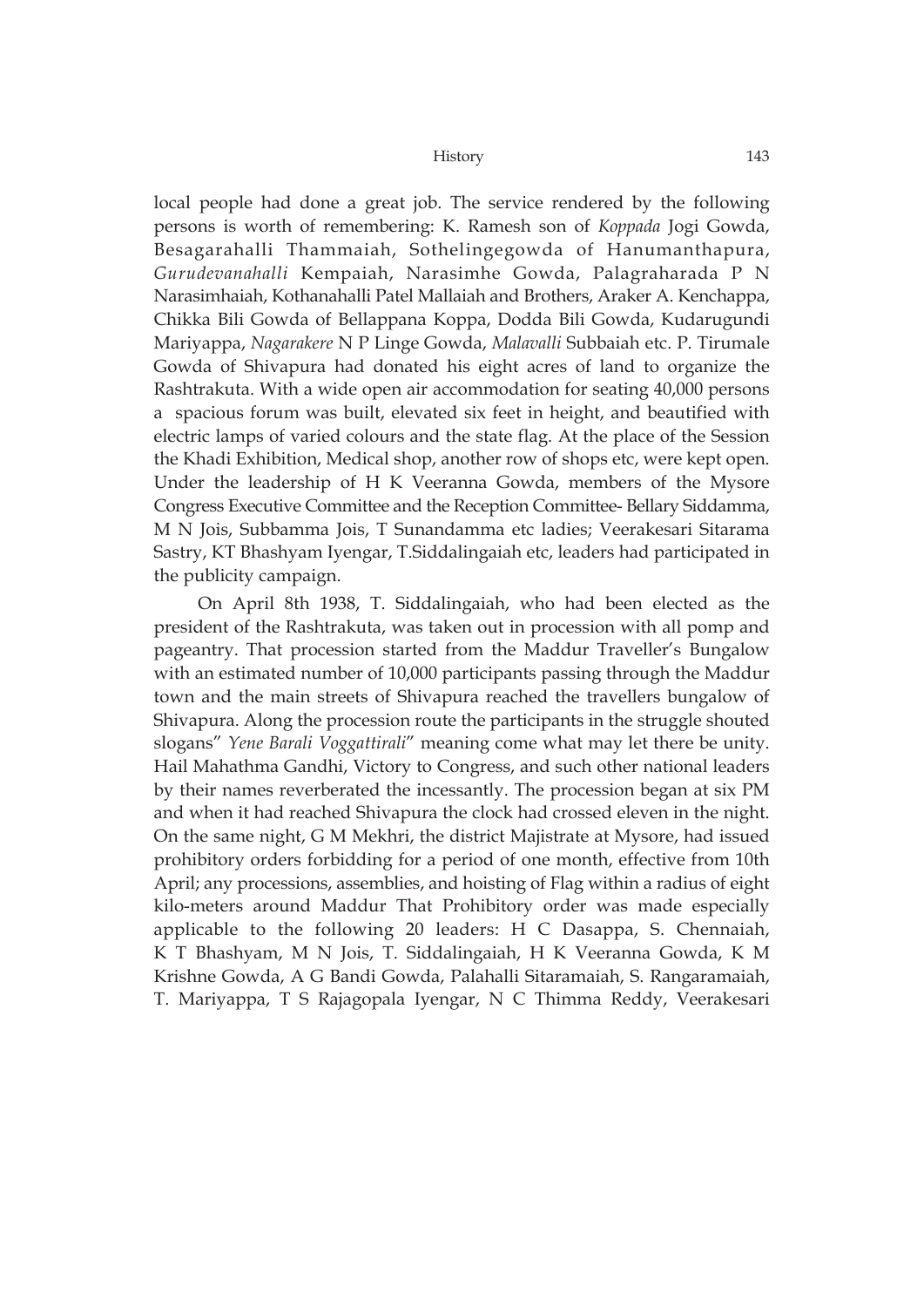Sitarama Sastry, Tagadur Ramachandra Rao, M. Shankaraiah, Changal Raya Reddy, V Venkatappa, Y Parthanarayana Pandit and P Tirumal Shetty. Majistrate's order was publicized in the main streets of Shivapura and such other places with greater density of population by way of beating tom tom. Frightened Freedom fighters while they were unable to have their normal sleep on 10th night, a Reserve Police contingent of about 600 police men armed with guns entered Shivapura and undertook a flag march adding terror to the already frightened people. Arrest warrents were served by the police on the above named prominent men. Reacting to that incident the leaders said that they had taken up *Satyagraha* or not on the Government land but on the private property. They claimed that flag hoisting was their right. They opposed the Government order that had scuttled their rights and shouted it down. They went ahead with the *Satyagraha*, hoisted the flag, and did not stop their programme. They said categorically that they would follow their dharma, while the police should mind their duty. That news had spread fast through out Maddur; people gathered in groups began whispering their arguments and discussions. Unable to comprehend the future course of action the leaders called for an emergency meeting of the executive committee at one '0' clock in the night. They discussed the pros and cons of the prohibitory orders. The aim of the Congress was to establish responsible government under the leadership of the Maharaja. Therefore, the hoisting of the State flag would not belittle the official flag of the Maharaja. The committee also decided that the state flag was an indivisible part of the Congress. Thereafter, the committee prepared a notice in that context. Whatever might have been then decided programme of the Rashtrakuta, some satyagrahis pointed out, that instead of flag hoisting it might be appropriate to go ahead just with the conduct of the proceedings of the session. But, M N Jois, the commandant of the *Satyagraha* roared "we are here to break the orders of the Government. No purpose would be served in conducting the session if we are afraid of the government. We should violate the government orders, and we will hoist the flag". As if to complete this stand T Sunandamma, Yashodharamma Dasappa etc women Satyagrahis joined the chorus. The place fixed for the flag hoisting was not the government land but it was the private property. Prohibitory orders were serious and that brushes aside the rights of the people. Therefore, the arguement that it would be most appropriate to hoist the flag as decided earlier, gained majority. D H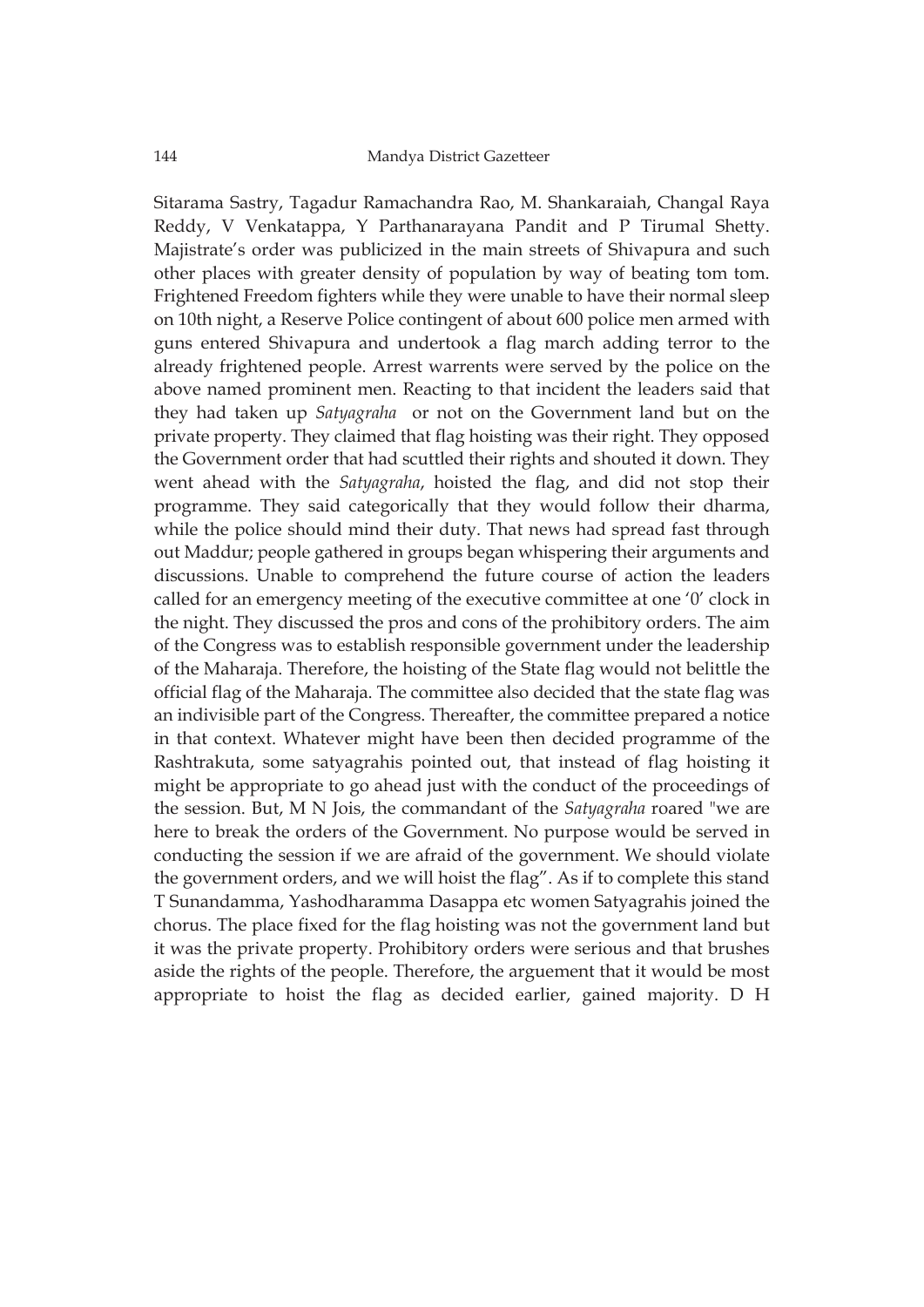Chandrasekharaiah from Davanagere did not agree with the decision. Yet the committee did not change the stand they had already taken. Sunandamma appealed to the president that she would hoist the flag and the rest may be taken care of by the others. All the people gathered there appreciated that bold stand and patriotism of the lady. T Siddalingaiah said in his speech recollecting the incident that had occurred at Bangalore city Dharmambudi tank (1931) where after the flag was hoisted by Nehru and after his return the police had desecrated the flag by destroying the flag staff. If a similar incident were to happen here, he cautioned that the leaders may have to hold their head in shame on account their inability to hold the state level session properly and not protecting the state flag from disrespect. Next there was a possibility of Mahathma Gandhi mistaking for having allowed the women to take the front line and leaders taking the second line. He was of the opinion that the leaders should take the lead and the success of that *Satyagraha* would be a matter of pride not only in the princely States but also at the all India level. It was resolved that Siddalingaiah should hoist the flag.

In the history of Karnataka, and especially in the history of freedom struggle in the Princely State of Mysore, April 11 th 1938 is a memorable day. On that occasion before the day break the *Satyagrahis* had assembled at the place where the well prepared forum was kept ready for the purpose of the flag hoisting. It had already been decided that the flag hoisting should take place at about 8.00 '0' clock in the morning. The police having gathered that information earlier to the scheduled time were present at that place well prepared under the leadership of Muthoji Rao Scindhya, the Superintendent of Police, French Rocks (Pandavapura), along with other officials. The Swayam Sevakas and other prominent men, for the purpose of hoisting the flag, brought Siddalingaiah the President, to the flag post. Next, M N Jois formally invited the President to hoist the flag. Prominent personalities like Sahukar Chennaiah, K T Bhashyam, K C Reddy, H K Veeranna Gowda, Kengal Hanumanthaiah, Malavalli Veerappa, H Siddaih etc, Women *Satyagrahis* like Yashodaramma Dasappa, Parvathamma Siddalingaiah, Venkamma Sitharamaiah, Subbamma Jois, Indira Krishna Murthy, T Sunandamma etc, Swayam Sevakas and Swayam Sevakis were all standing with great discipline. In front of the forum more than 40,000 people had gathered under the Pendal erected for the purpose. When T. Siddalingaiah came near the flag post, the police Superintendent went to his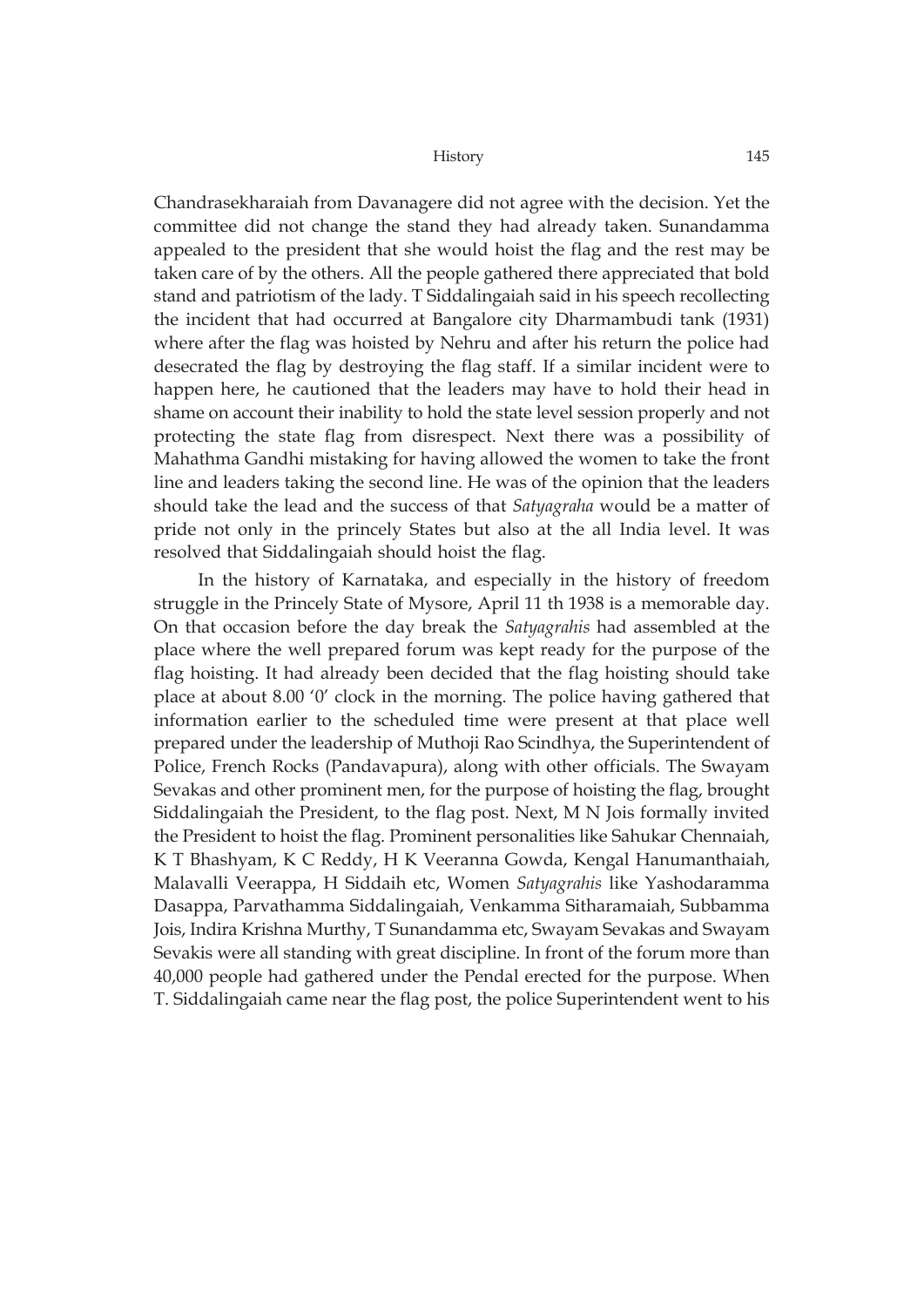side, reminded him about the prohibitory orders that were in force and informed him not to hoist the flag. But, the president made his decision to hoist the flag clear. When the melee began on the forum, perceiving the inevitable move of the police to prevent the flag hoisting, and the sequential possibility of the impatient behaviour on the part of the masses, Siddalingaiah appealed to them requesting for the maintenance of peaceful atmosphere. Obliging to the request so made, the *Satyagrahis* went a little away from the forum. T. Sunandamma sung 'Vandematharam' the National song in a most appealing manner. Next, when Siddalingaiah tried to hoist the flag, the police officials again prevented him. Then he said, "We are sure to violate the orders. You do your duty, peacefully". He requested the police officials not to give room for violence by the show of their strength. The moment Siddalingaiah tried to hoist the flag; the police surrounded the forum with great care. When the situation grew highly tensed, Siddalingaiah himself declared that he would hoist the flag and completed the sacred duty. The police arrested him. After completion of his sacred duty he was so happy and willingly accepted the arrest. When the flag was unfurled by M N Jois and the *Satyagrahis* who were with him, charged with emotion Sunandamma gave a rendering of the flag song. The patriotic atmosphere prevailing there inspired the *Satyagrahis,* as if it were an instant electric charge. All the prominent leaders who had participated in the Shivapura *Satyagraha* agreed to be arrested. Apart from that, the *Satyagrahis* by rotation kept a watch on the flag post successively for three days, protected the flag from police interference and its possible desecration and thus displayed their impeccable nationalism. After that incident, such *Satyagrahas* were organized through out the the Princely Mysore. After the completion of the Shivapura session in a period of three consequtive days and the leaders courting arrest every day, accepting their turn; speeches were addressed to the masses gathered there by the prominent members. Sessions of the Mysore Congress were being held in that wide spread pendal built for the purpose. At that session it had been decided to name the organization as the Mysore Congress and to fight peacefully for the establishment of Responsible Government under the leadership of the Maharaja. Shivapura's Rashtrakuta came to an end on the evening of 11 th April 1938. Despite the prohibitory orders preventing peoples assemblies were in force, the *Satyagrahis* violated the orders on second December 1939, in the environs of Rangacharlu Town Hall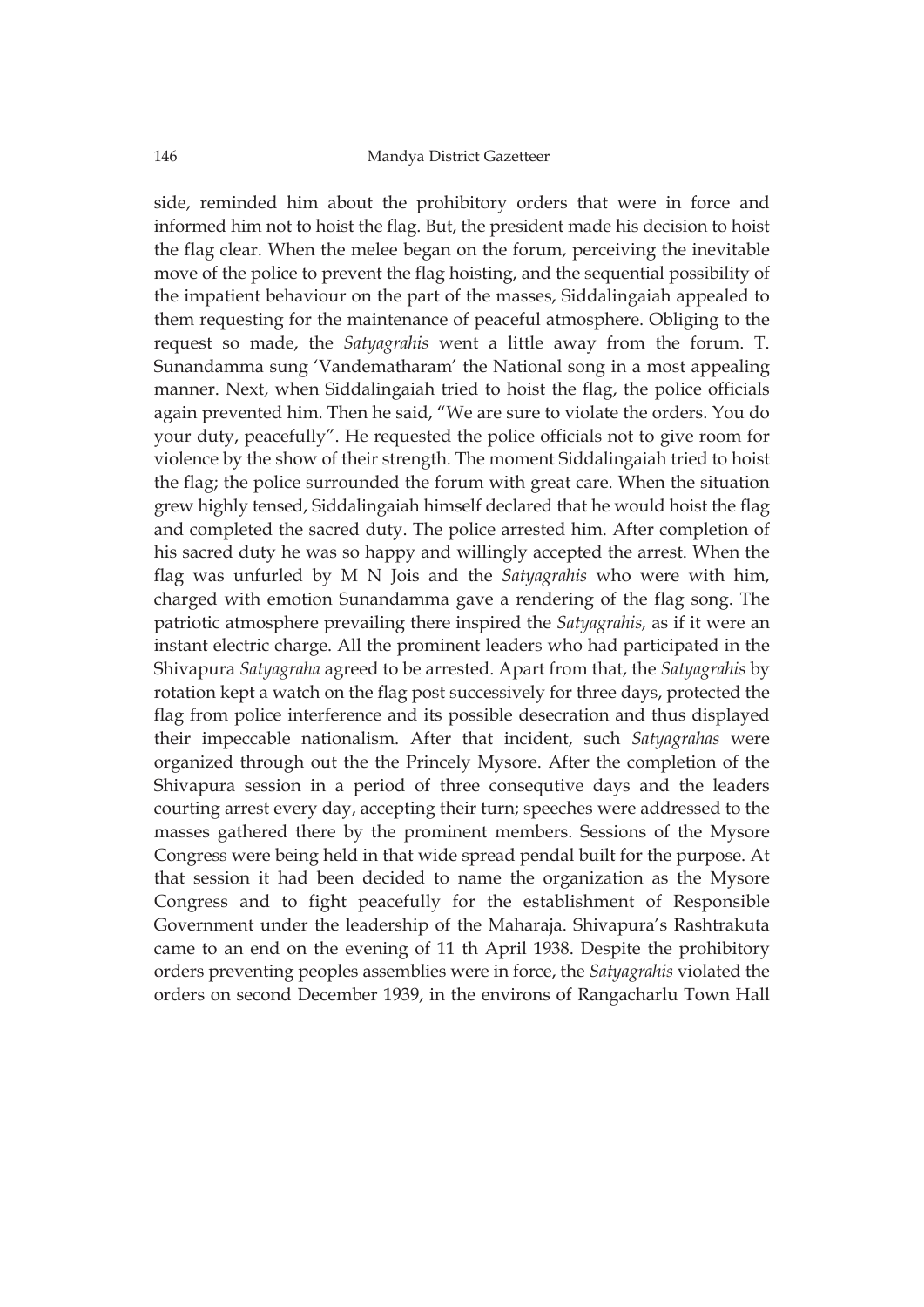in Mysore, and courted arrest. Prominent among those who courted arrest were A. Ramanna, M. Shankaraiah, Chamundaiah, VN Dasappa and many others.

The *'Rashtrakuta'* or the Flag Satyagraha at Shivapura near Maddur is a prominent *Satyagraha* fit to be recorded in golden letters in the history of Freedom Struggle in Princely Mysore. At the place where such great struggle took place, it was decided under the leadership of Kengal Hanumanthaiah to build a memorial Hall. The outline plan for such a building emerged for the first time under his leadership. When *Kengal* Hanumanthaiah entrusted the planning of that Memorial to Laxman and Pawar, Engineers in the Indo-Swiss Corporation, they succeeded in giving a definite shape to the plan. Correspondence with the Government was initiated regarding the construction of the building. The then Minister for Public Works, H M Chennabasappa, took a lot of interest in the project and issued orderes, that its construction should be undertaken by the Government itself. *Kengal* Hanumanthaiah took keen interest in supervising at every stage of its construction. That building is named as *'Satyagraha Soudha* '. That artistic *Soudha* was inaugurated under the Presidentship of Kengal Hanumanthaiah, on October 26th 1979. That memorial hall stands to this day as a live witness to the flag *Satyagraha* at Shivapura, and has made the *Satyagraha* remain ever green in our memories.

## **Chain of movements**

In the province of Mysore, that too in Mandya district, not only it was possible to organize the people as never before at the Shivapura Flag *Satyagraha,* but that also provided the first example of inspired and powerful anti-British public opinion. That *Satyagraha* was an extraordinary political organization in the princely state of Mysore. Shivapura *Satyagraha* brought before the Government, for the first time, a compelling and widely accepted request for Responsible Government. After the Shivapura *Satyagraha,* in February 1939 naming of the public buildings after the British officials was opposed. A similar building in Mysore, when that was named after a police officer 'Hamilton' *Satyagrahis* tried to destroy the name board and they were arrested by the police. In that movement *Tagadur* Ramachandra Rao, Javarappa Gowda, Subba Rao Upadya, A N Suryanarayana Rao, M N Jois etc, had participated.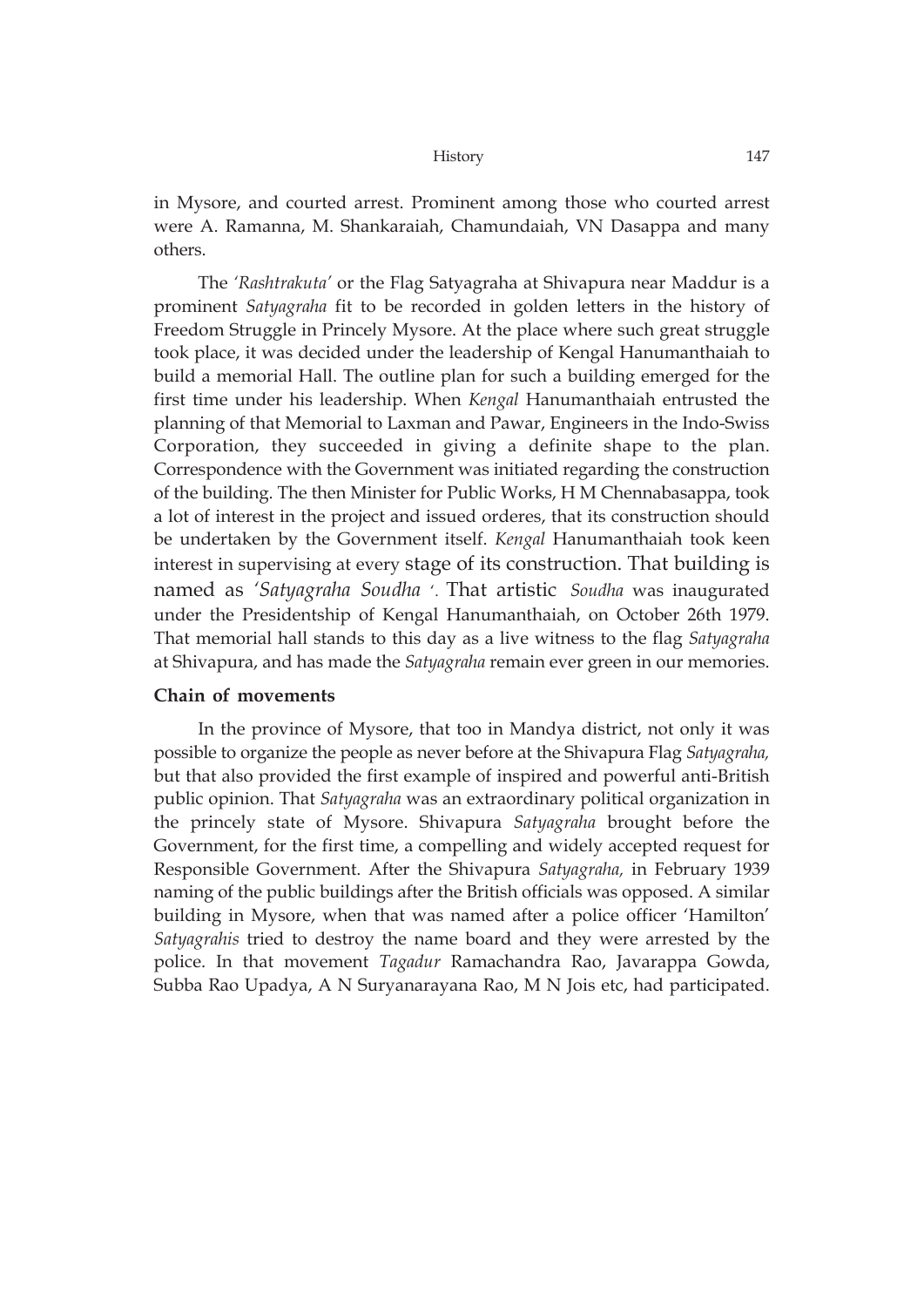Under the Presidentship of HC Dasappa, the Second session of the Mysore Congress was held at Viduraswatha in 1939. That session once again brought up for discussion the request for Responsible Government. To bring pressure on the same issue, The Forest *Satyagraha* was begun in 1939. Hundreds of *Satyagrahis* participated in that movement on their own initiative and courted arrest. The intensity of that movement was felt in Chitradurga, Tumkur, Hassan and Shimoga districts. Forcefully requesting for the grant of Responsible Government a *Satyagraha* was organized in 1939 at Mysore. In the same year, during the month of September, in Turuvanur (Shimoga district) Siddavanahalli Nijalingappa and others were arrested on the charges of cutting off of the palm trees *(Eechala mara).* That *Satyagraha* was carried on with more vigour in the Princely State of Mysore and more than 1200 satyagrahis courted arrest. In the mining area of Kolar a *Satyagraha* programme was planned. At that place prohibitory orders were in force forbidding entry in to the mining area. Those orders were violated and hundreds people courted arrest. That movement came to an end in February 1940. At the next elections to the taluk board the Congress contested a total number of 133 seats and won 119. Bangalore, Bhadravathi, Kolar Gold Fields and in other constituencies the workers got organized under the congress flag. Such a situation gave good encouragement to the freedom struggle in the princely Mysore. In 1941 Congress contested 142 seats to the Peoples Representative Assembly and won 106 seats.

## **Quit India Movement**

In the struggle for India's freedom, Quit India or Chalejav movement had brought in peoples awareness through out Karnataka, never seen before. That movement had found its best expression in Belgaum and Dharwd districts and Bangalore and Mysore cities. All India Congress Committee at its Bombay session on 8th August 1942 under Mahathma Gandhiji's leadership had agreed the programme of action of the Chalejav movement. Soon after its publication, as a precautionary measure Government arrested the prominent leaders of the Nation. Gandhiji through his Harijan paper gave a call to intensify the Quit India movement widely through out the nation. Karnataka Pradesh Congress Committee, for the implementation of that movement, formed an action committee and appointed C J Ambali (President), R R Diwakar (Secretary), U Srinivasa Malya, D P Karmakar and R S Hukkerikar as members. That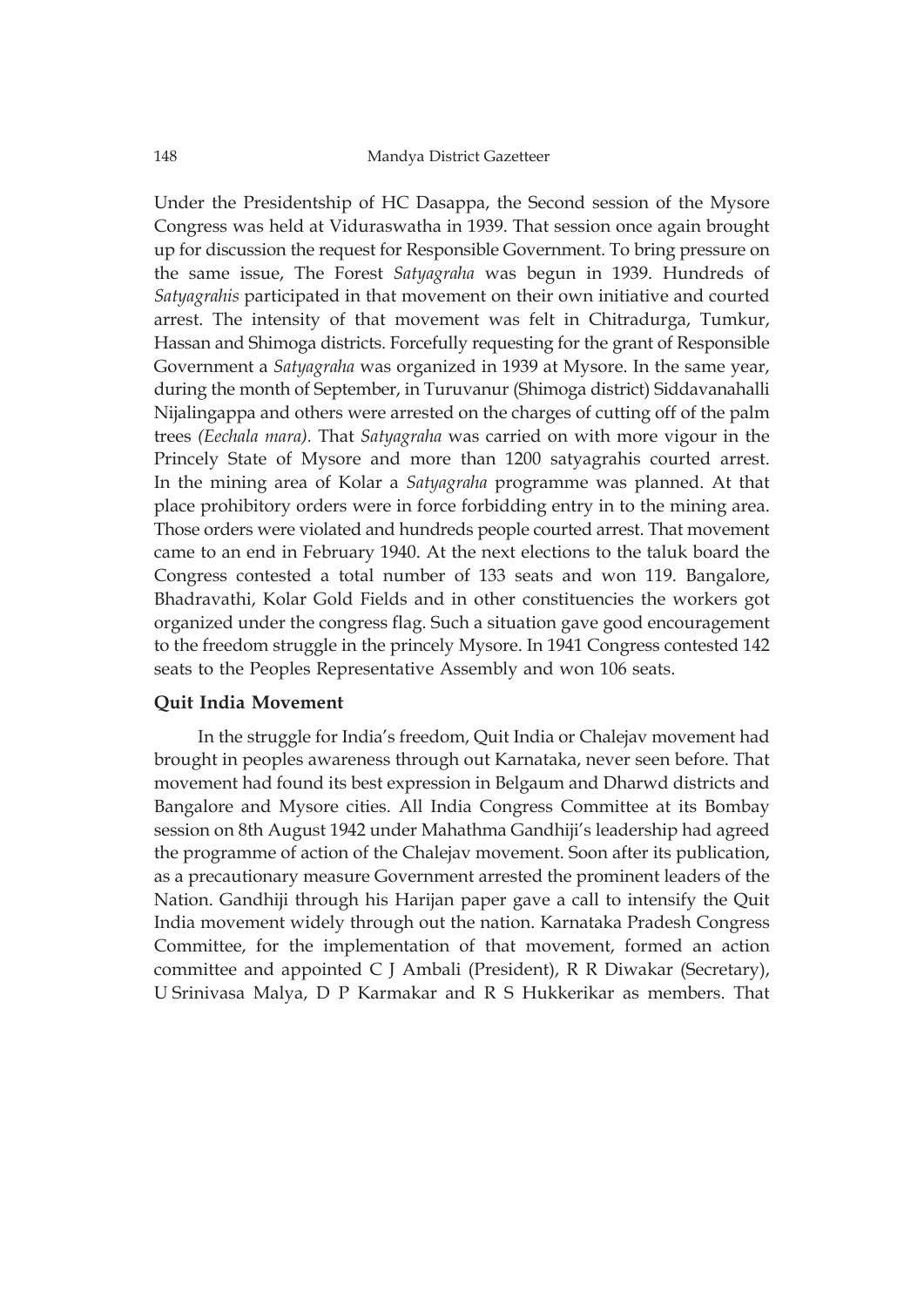Committee's central office was in Mumbai. In the old Mysore state the Quit India movement began widely spread. Workers observed *hertals* condemning the arrest of Gandhi, at Mysore, Bangalore, Bhadravathi, Kolar and other places. Hundreds of students boycotted schools and colleges and took part in the movement. At the weekly sandies in the village areas, the movement began with the refusal to pay tax. At the French Rocks (Pandavapura) sandy when picketing took place on 8th August, the people of Kyathanahalli, Lakshmisagara and Inam Hiremarali had actively participated. About ten people were arrested.

Police reports confirm that the picketing had support from a large section of the people. Chaluve Gowda of Lakshmisagara infoms that on 15th of October the liquor brought to Pandavapura was spilled, wine shops were burnt, and wide publicity was given not to pay tax at the sandy and a public meeting was conducted in front of the Municipal office under the Chairmanship of YC Mariyappa. By way of arresting the people the struggle was suppressed. Thus 25 Persons at Pandavapura on October 15th, and seven persons in *Tandekere* on October 11th were arrested. Because of the reason that senior leaders were arrested in the beginning of the struggle, underground activities were directed in princely Mysore by *SardarK.* Venkataramaiah, A G Ramachandra Rao, N D Shankar, M V Krishnappa, Madanlal Shah, Kadidal Manjappa, H S Doreswamy and others. In Mysore on August at an assembly of students held in Subbarayanakere field , it was really special that 10,000 persons had participated. Due to the participation of Industrial workers of Bangalore Binny Mills, Government Printing Press, Government Porcelain factory, AMCO Batteries and Mysore Mills (in Bangalore) etc, the struggle got intensified. Leaders of Princely Mysore K T Bhashyam, S. Nijalingappa, N C Thimma Reddy, *Talakere* Subramanya, Malavalli Veerappa etc were arrested soon after they alighted at Yashwanthpur Railway Station, having come from Mumbai. The struggle had taken a serious shape in Bangalore and other places. From all district centres hand bills, printed under ground, were being distributed. At least 7000 persons suffered imprisonment in Karnataka during 1942-43. Barracks had to be built to imprison people as the jails were full to their capacity.

Prominent persons from Mandya district who had participated in that movement were *Malavalli* H K Ramachandraiah, *Palagrhara* P N Javarappa Gowda, P O Obegowda, P T Krishnappa, *Arakere* M Putte Gowda, A.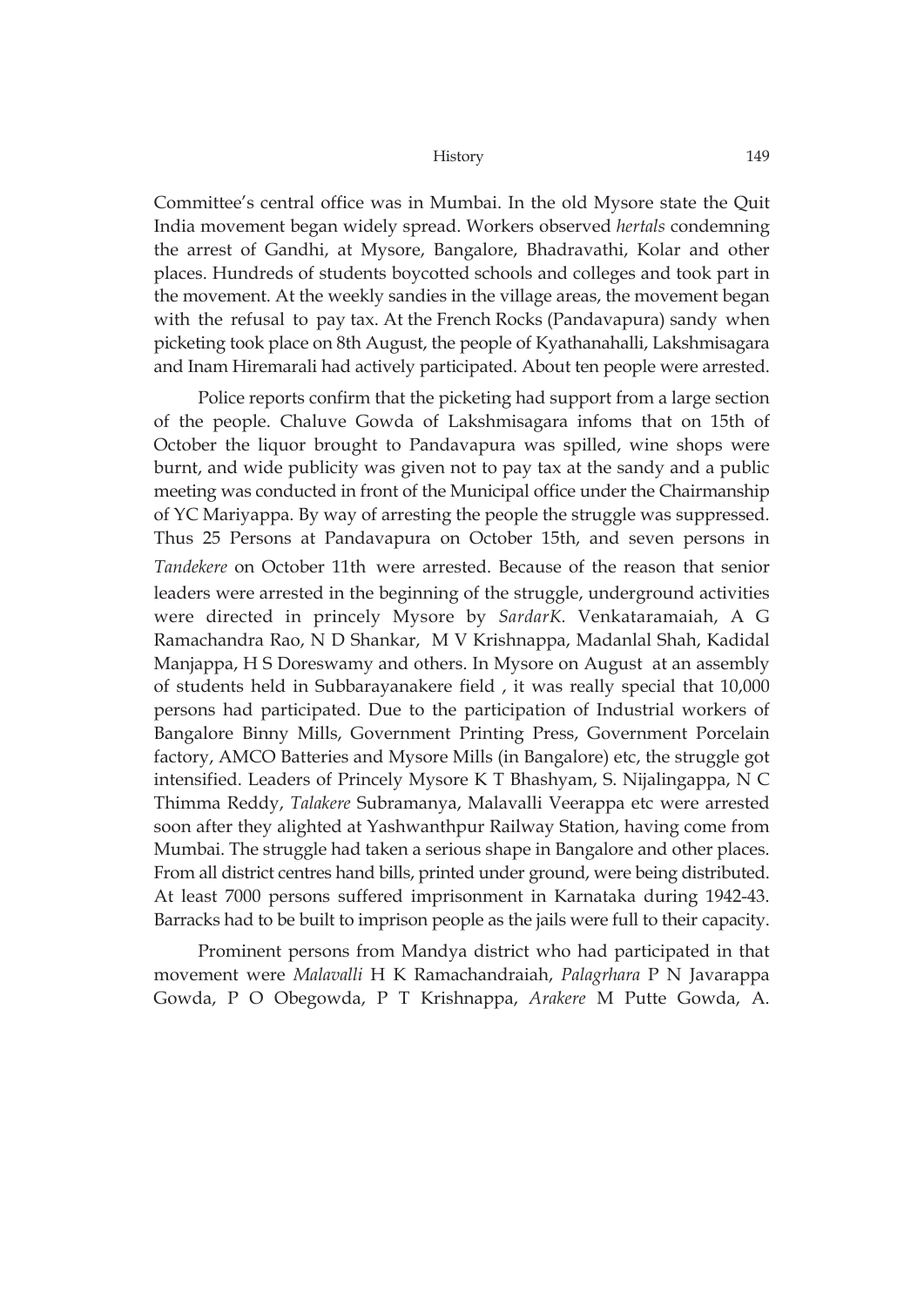Kenchappa, A G Lingappa, P. Chennappa, P. Krishnappa and B K Putte Gowda; *Melukote* Srinivasa Iyengar, M.N. Shivaram, Kutty, P T Krishna Iyengar, *Malavalli* Bandi Gowda, Subbiah etc. Senior leaders *Sahukar* Chennaiah, H.C. Dasappa, *Palahalli* Sitaramaiah, Rangaramaiah, M N Jois, H K Veeranna Gowda, H siddaiah, K T Bhashyam, T Subramanyam, *Kengal* Hanumanthaiah, V Venkatappa etc, toured through out Mandya district and conducted publicity campaigns successfully during the *Chalejav* movement. This movement came to an end consequent upon the wide spread arrests of the *Satyagrahis* in different parts of Karnataka and the arrest of Dr. Ranganath Diwakar and the remaining under ground workers in 1944.

## **Mysore Chalo Movement**

After India gained independence on 15th of August 1947, the Mysore Congress Party had to organize the Mysore Chalo movement to bring pressure on the Maharaja of Mysore to make way for the merger of Princely Mysore in the Union of India. It had been decidedthat Swayam Sevakas from all parts of Princely Mysore should come to Mysore, assemble in front of the palace and undertake *Satyagraha.* The Mysore State Congress had appointed K.C. Reddy as an all powerful officer (*Sarvadhikari*) in this matter. They had desired the Swayam Sevakas to undertake *Satyagraha* commencing on 11 th September 1947. By way of bringing in prohibitory orders and Prohibiting the publication of News Papers the Government had initiated its high handed measures. As a precautionary measure in the struggle prominent leaders were arrested on 4th September. On the same day the *Satyagrahis* from different parts of the kingdom had arrived in Mysore. Under the leadership of KC Reddy, from Bangalore also hundreds of *Satyagrahis* reached Mysore by walking the distance. Because of the fact the Mysore Chalo *Satyagrahis* had marched through Mandya district route under the leadership of K C Reddy, and by that time they had also realized the need for Responsible Government, several hundreds of people from Mandya district took part in that movement. Due to the reason that Mandya district was an independent district (1939), the awareness among them about the war of independence was also high. Shouting slogans such as *"Tambuchetty Chatta Katti, and Arcot Boycott* Mysore kingdom belongs to the people, Honour People's Representative Government" etc, the masses surged forward to impress the Maharaja. Yielding to the pressures of the masses, with out exhibiting excessive opposition, the Maharaja of Mysore agreed on 24th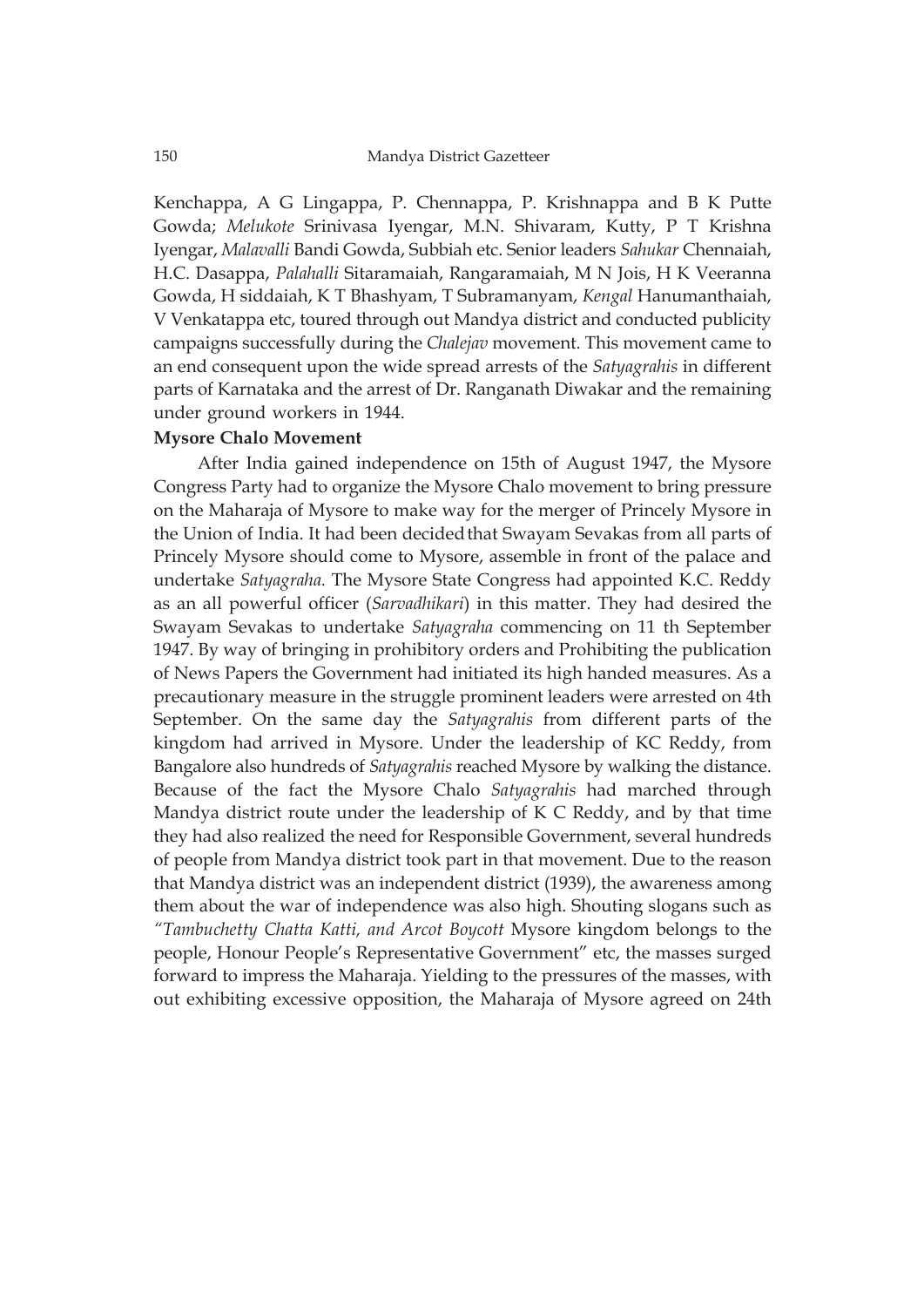September 1947 to join the Indian Union. On 24th September 1947, under the leadership of K.C. Reddy, the Responsible Government was established in Mysore. With H C Dasappa, from Mysore and H K Veeranna Gowda from Mandya in his Cabinet, the Government was set up.

## **Unification Movement**

Though thePrincely State of Mysore merged with the Union of India, which had become independent of British administration, the borders of the united Karnataka comprising all the expected places where the Kannadigas lived had remained undefined. And that turned out to be a serious problem. Towards that end, leaders in the state had to organize a unification movement to unite comprehensively all Kannada speaking provinces. The idea of unification emerged as a movement due to the work of the intellectuals. Alur Venkata Rao, in his book *'Karnatakada Gathavaibhava'* had envisioned the identity of Karnataka within the Union of India which had remained the dream of all Kannadigas. Poets, Talented writers and journalists nurtured the concept of Unification and worked for its development. Mysore was prominent among all the Kannada speaking provinces. But, many people who had been living under the prosperous administration of the Maharaja did not like the union with the backward provinces. H K Veeranna Gowda, K V ) Shankare Gowda, K Lakkappa etc,from the district, started a movement against the unification. Certain groups in Kodagu also opposed the unification. But, Goruru Ramaswamy Iyengar undertook a tour through out the state and spoke on the public platforms in support of the unification. K V Puttappa, in addition to his efforts of upholding the pre-eminence of Kannada, through his most influential poetical writings helped the Kannada speaking people imbibe the concept *"Bharatha Jananiya Thanujathe"* in the song of the Kannada region 'the *Naadageethe* 'State Anthem C M Poonacha, the Chief Minister of Kodagu, worked with great enthusiasm for the merger of Kodagu in Karnataka. Kengal Hanumanthaiah, Nijalingappa, Sahukar Chennaiah, Advocate R. Anantharamu, etc, supported the unification movement. After the death of Potti Sriramulu in Andhra Pradesh fasting till his death in January 1953, the Government of India, had accepted Andhra Pradesh as a separate state and had issued the notification. Influenced by that incident the Kannada speaking people also developed a craving for the United Karnataka. In December 1953, under the Chairmanship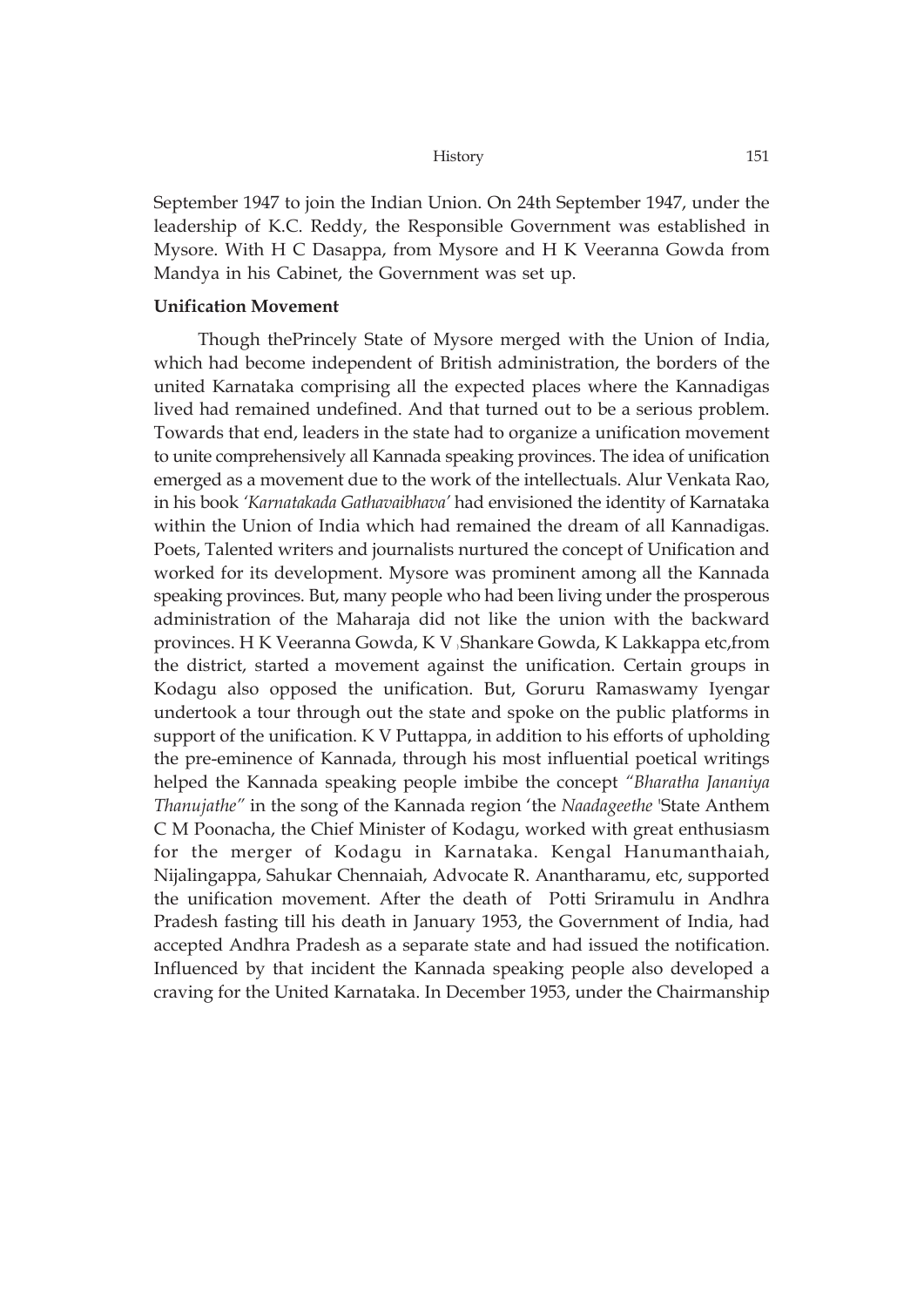of Fazal Ali, the State Reorganization Commission was set up by the Central Government. The State Reorganisation Commission began to collect the opinion with a view to reorganize the states on the basis of Languages. That Commission, having accepted the Unification of Karnataka submitted its report to the Central Government. As a result of that the long standing dream of the Kannada speaking people became a reality in 1956. The Maharaja of Mysore was appointed as the Rajpramukh (Governor). The New Mysore state came to be called as Greater Mysore State. Seventeen years after the unification, on First of November 1973, the Government, with the then Chief Minister D. Devaraja Urs, renamed Mysore State as 'Karnataka' and had issued necessary government orders.

## ELECTIONS

Before the starting of election proceedure (1892) in British India, in the then Princely Mysore, 'People's Representative Assembly' began in 1881. This was a mile-stone in the election system of the country, and the first step in Mysore State towards the establishment of Responsible Government. The People's Representative Assembly established during the period of Dewan Rangacharlu, at its beginning comprised of prominent Landlords, Agriculturists, Wealthy Merchants and selected members from Local Boards, all nominated for a period of one year. But, that Assembly had no legal powers, although it met annually during the month of December. It is learnt that 144 persons had participated in the first session of the People's Representative Assembly held in Mysore on Seventh October 1881. Thereafter, in 1891 a system of selection through an election procedure began. That was based on certain qualifications like payment of a fixed total amount of land revenue, and revenue on houses/ shops, to become a member of the Mysore Representative Assembly. Permissions for selection to the Representative Assembly was granted only to those persons who had paid the pre-fixed amount of land revenue and revenue on houses (Mohatharfa). Accordingly, the minimum land revenue fixed was as follows: Srirangapattana and Krishnarajapete Taluks Rupees. 200/- Nagamangala Taluk Rs.50/- Mandya and Malavalli Taluks Rs.100/- While the minimum fixed tax on houses was as follows: Krishnarajapete Taluk Rs.17/- and for Other Taluks Rs.13/- Minimum age was 18 years,and voting right was limited to the village and city dwellers. Graduates also got voting rights.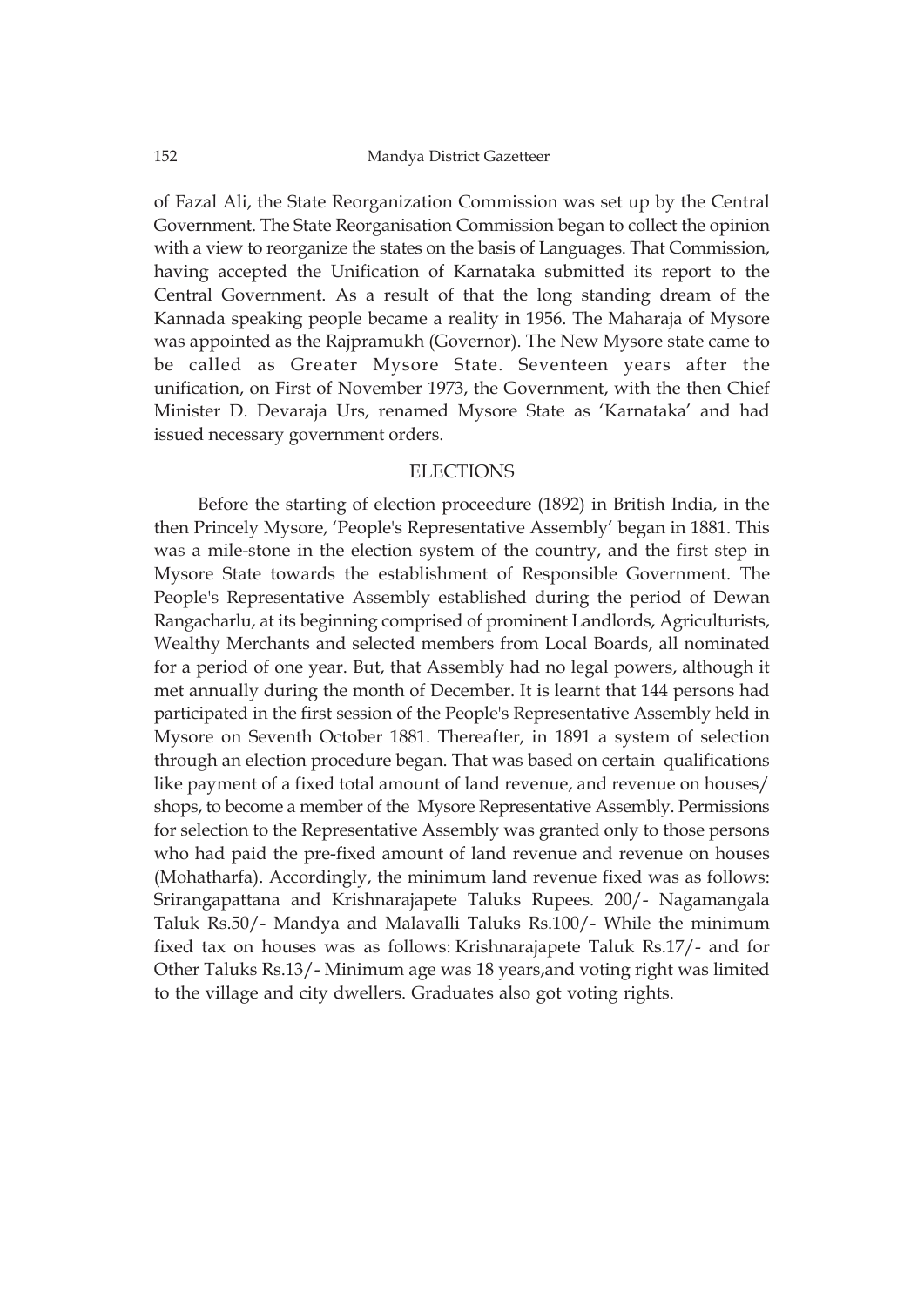Thus there was scope for selecting 15 members from the district with taluk-wise break up as follows: Srirangapattana (in Mandya district of the present day)-04, Attikuppe (Krishnarajpete)-03, Nagamangala-03, Mandya-03, Malavalli-02.

In 1892, the nominated members of the Melukote Sree Yadugiri Sadbodhivardhini Sabha were members in the Mysore Representative Assembly, as it is understood.

The following modifications were adopted to the voting rights and given effect in 1894: The minimum Land revenue was fixed at Rs. 100/- in Srirangapattana and Krishnarajapete taluks, Rs. 85/- in Nagamangala taluk, Rs. 50/- in Mandya and Malavalli taluks.

The minimum House tax of Rupees 13/- .The voting rights were only for those who had paid the taxes specified above. In addition to that, Srirangapattana and Malavalli Municipal Boards were provided with an opportunity to send one member each to the Mysore Representative Assembly. The duration of office of the members was fixed as three years. The total members in the Representative Assembly was fixed as 276 in 1897. The system of publishing in the State Gazettee well in advance, a list of all eligible candidates for the contest as members, and the Electoral rolls for that purpose, was brought into force from 1907.

Diwan V P Madhava Rao introduced the bi-cameral Legislative system in 1907, with the starting of Legislative Council (On the model of modern Vidhana Parishat) comprising 18 members by the upgradation of the Executive Council introduced in1881, with three councilors and an Ex-officio Diwan as president. The Membership of the Legislative Council was increased to 24 in 1913 by Diwan Sir M. Visveswaraya. He gave that body the power to participate in the discussions of the annual budget of the state. That state of affairs continued till 1915.

During the year 1915, revision was brought into the electoral qualifications laid down earlier. So far as the voters were concerned the minimum land revenue and tax payable on houses as the eligibility criteria was continued as it existed earlier. The criteria in respect of the contestants to the Assembly had been revised as follows: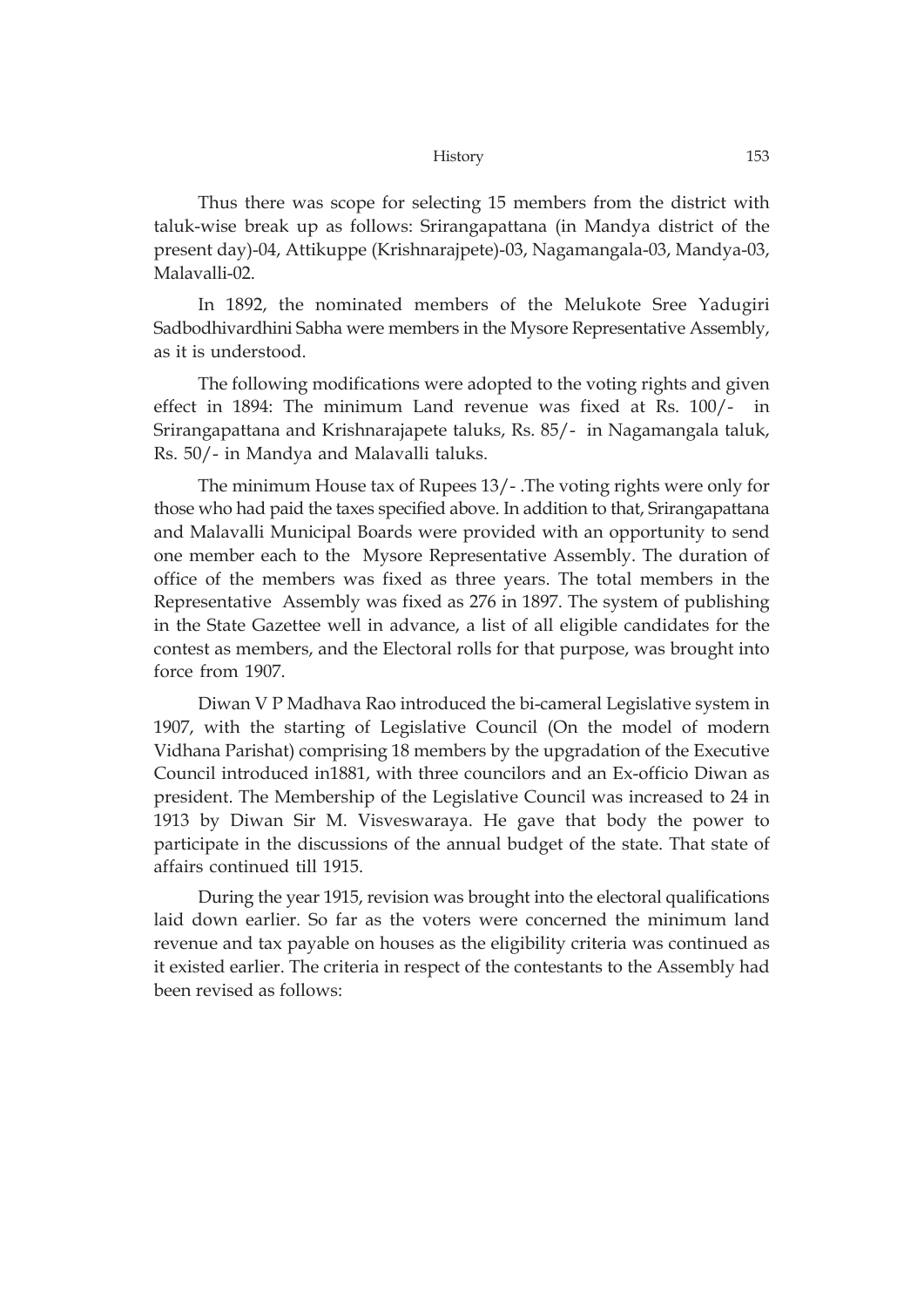| Srirangapattana taluk    | Rs.200/- Land Revenue; House Tax Rs.17/-                            |
|--------------------------|---------------------------------------------------------------------|
|                          | French Rocks (Pandavapura) Rs.200/- Land Revenue; House Tax Rs.17/- |
| Krishnarajpete taluk     | Rs.200/- Land Revenue; House Tax Rs.13/-                            |
| Nagamangala taluk        | Rs.150/- Land Revenue; House Tax Rs.13/-                            |
| Mandya & Malavalli Taluk | Rs.100/- Land Revenue; House Tax Rs.13/-                            |

The system of half yearly meetings (June & December) of the Mysore Representative Assembly began in 1917. By that time Prajamithra Mandali had been established The Prajamithra Mandali regarded the Congress party as Brahmin dominated party, opposed the Congress and expressed its opposition in the struggle for the establishment of responsible government. During 1918, the eligibility criteria for the contestants and the voters were revised and refixed as follows: The amount was fixed at Rs. 50/- as land revenue or Rs. 10/ - as house tax for both contestants and voters.The differentiation between the taluks was wiped off. The number of members in the Legislative Council was increased to 30 in 1919. According to the decision made at the Nagpur Congress session in 1921, the Karnataka Provincial Congress Committee had come into existence in British Karnataka, while in the princely state, Mysore State Congress Committee took its birth but remained inactive till 1928. During that interval voting rights to women was given in 1922. By an enactment made in 1923, the size of the Mysore Representative Assembly that comprised the valued seats of the legislators and the provisions relating to their selection had been altered. The resultant alterations are as follows: Srirangapattana-03, Mandya-03, Malavalli-02, Nagamangala-02, and Krishnarajapete-02. A total number of 12 members from the taluks through elections, one member each from Srirangapattana and Malavalli Municipal Boards by nomination, were to enter the Representative Assembly. The eligibility criteria of the tax amount paid was revised, for both the contestants and voters in the elections. The revised rates were Rs. 25/- as land Revenue or Rs.05/- as house tax. This step helped in larger number of people to take part in the election process. The minimum age of the voter was raised from 18 years to 21 years. Reservation of seats for Muslims in the elections was introduced in the year 1923. Women were given the right to contest elections in 1927.

For the welfare of the agriculturists in the Mysore kingdom 'Raitha Sangha' had been established in the year 1927. Later, stalwarts like K C Reddy,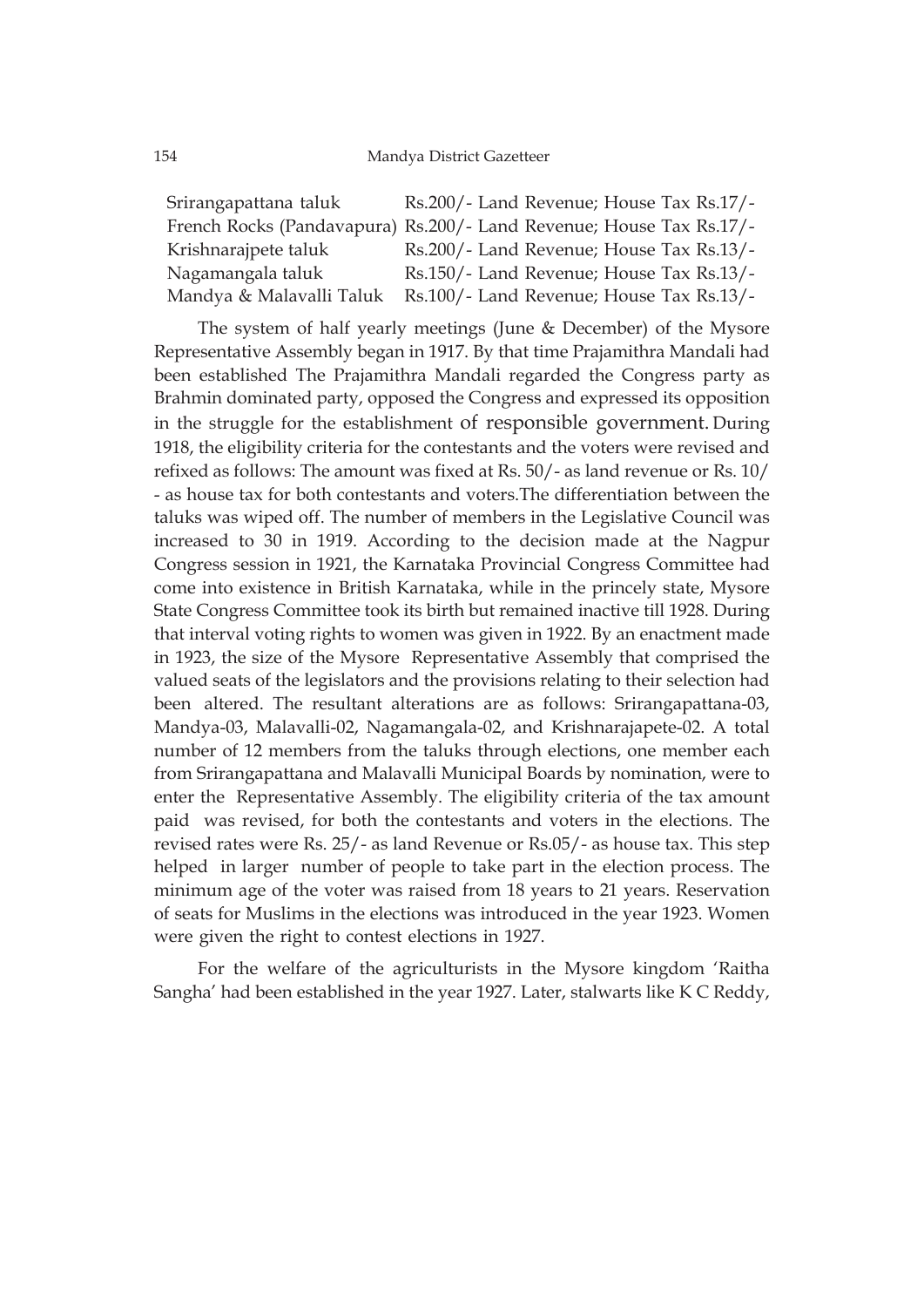V. Venkatappa etc, established afresh the 'People's Party' in 1930 and began to pressurize for the grant of Responsible Government. During the same year, when Maddur became a separate taluk, it was also given separate representation in the Mysore Representative Assembly. The system of taking the oath of office by the elected representatives to the Mysore Representative Assembly' was introduced after 1930. The Prajamithra Mandali and People's Party sorted out the differences between them at a later date and their merger that took place in 1934, gave birth to the People's Alliance Party, and the Alliance Party merged with the local Congress Party in 1937, leading to the emergence of the' Mysore Congress Party. Yielding to the pressures brought by the political parties for Responsible Government in the Kingdom, the Government of Mysore, set up in March 1938 the K R Srinivasa Iyengar Committee and requested to examine the scope for the introduction of Responsible Government. S C. Mallaiah from Maddur was one among 20 of its members. During the same year (1938) the first session of the Mysore Congress was held during April at Shivapura. It Came to be well known in the history of the country as 'Flag Satyagraha'. The report submitted by the Iyengar Committee was partly accepted by the Mysore Government in 1940. Such an acceptance resulted in the increase of membership in the Council from 50 to 98 and membership of the Mysore Representative Assembly was enhanced to 325. The period of the office of the members of the Assembly was enhanced from three years to four years. The system of reservation of membership to women and the Christian representatives was introduced. The ex-officio president, the Diwan and his Executive Council became the Executive of the Government. In the elections held in 1941 the Mysore Congress won 106 seats out of 142 seats they contested and successfully established the Responsible Government. But, due to the Quit India Movement against the British that was raging through out the Nation, the leaders in the kingdom of Mysore also suffered imprisonment.

Even after the Nation getting its independence, the king's Government in Mysore had discounted the request for the introduction of Responsible Government made by the political parties. Insisting on the demand, Mysore Congress organized the "Mysore Chalo Movement " on 11th October 1947. Bowing its head to this movement, the Mysore Government, permitted the Congress to form the Responsible Government. Accordingly on 24th October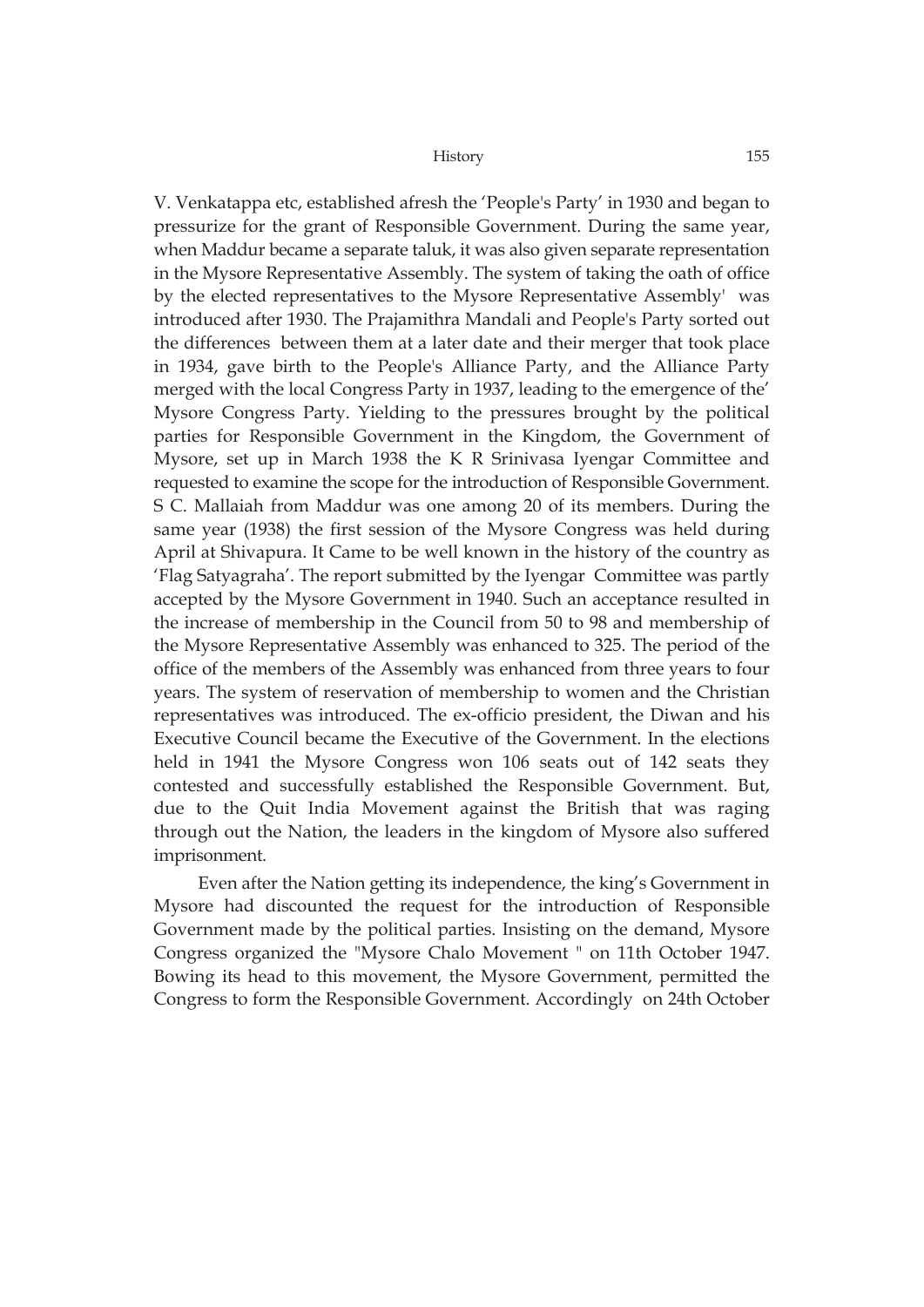under the leadership of K C Reddy an adhoc Responsible Government was formed. Elections were held for the Mysore Constitutional Assembly in March 1948, and during April when its session was being held, although K C Reddy was the sitting President, T Subramanya and Ganji Veerappa became the President and Vice-President respectively for the next term. With the acceptance of the Constitution of India on 15-12-1949, by the royal family of Mysore, the Mysore Representative Assembly and the Legislative Councils were abolished,and the Mysore Constituent Assembly transformed temporarily to be the Legislature with K.C. Reddy as the first Chief Minister.

When the Constitution of India came in to effect in 1950 and the first General elections were held through out the nation in 1952, Mandya district had one Loksabha and eight Vidhana Sabha seats. Thereafter the Loksabha, Vidhna Sabha election and bye-election results are furnished. In doing so respective constituencies, elected candidates' name, party, votes polled and its comparative percentage are provided, along with that the parties in the second and third places, votes polled and relative percentage are also provided. More details are available from the Office of the Election Commission in Bangalore.

## **General Elections 1952**

In the first General Elections held through out the Nation during January 1952, for the seats in Mandya district Indian National Congress (INC), Kishan Mazdoor People's Party (KMPP), Schuduled Castes Federation (SCF), Socialist Party and the Independents had also contested. The election results are as follows:

**Lok Sabha:** M K Shivananjappa (INC) 1,25,566 (59.23%) elected; KMPP 86,449.

**Vidhana Sabha :** 1. *Krishnarajapete:* S M Lingappa (INC) 11,258 (43.27%) elected; Independent 7552 (28.96%); KMPP 5433 (20.84%); 2. *Pandavapura:* B Y Neele Gowda (INC) 7116 (34.87%) elected; KMPP 5407 (26.49%); Independent 4264 (20.895), 3. *Srirangapattana:* K Puttaswamy (INC) 12581 (61.87%) elected; Independent 7886 (38.53%),4. *Mandya:* K V Shankare Gowda (INC) 12980 (50.68%) elected; KMPP 6727 (26.27%), Independent 5903 (23.05%) 5. *Malavalli: (General)* B P Nagaraja Murthy (KMPP 18314 (25.04%) elected; INC 18144 (28.81%), 6. *Malavalli (Reserved)* : N Chikkalingaiah (SCF) 13339 (18.24%) elected; Independent 11252 (15.39%), INC 7787 (10.65%); 7. *Maddur:*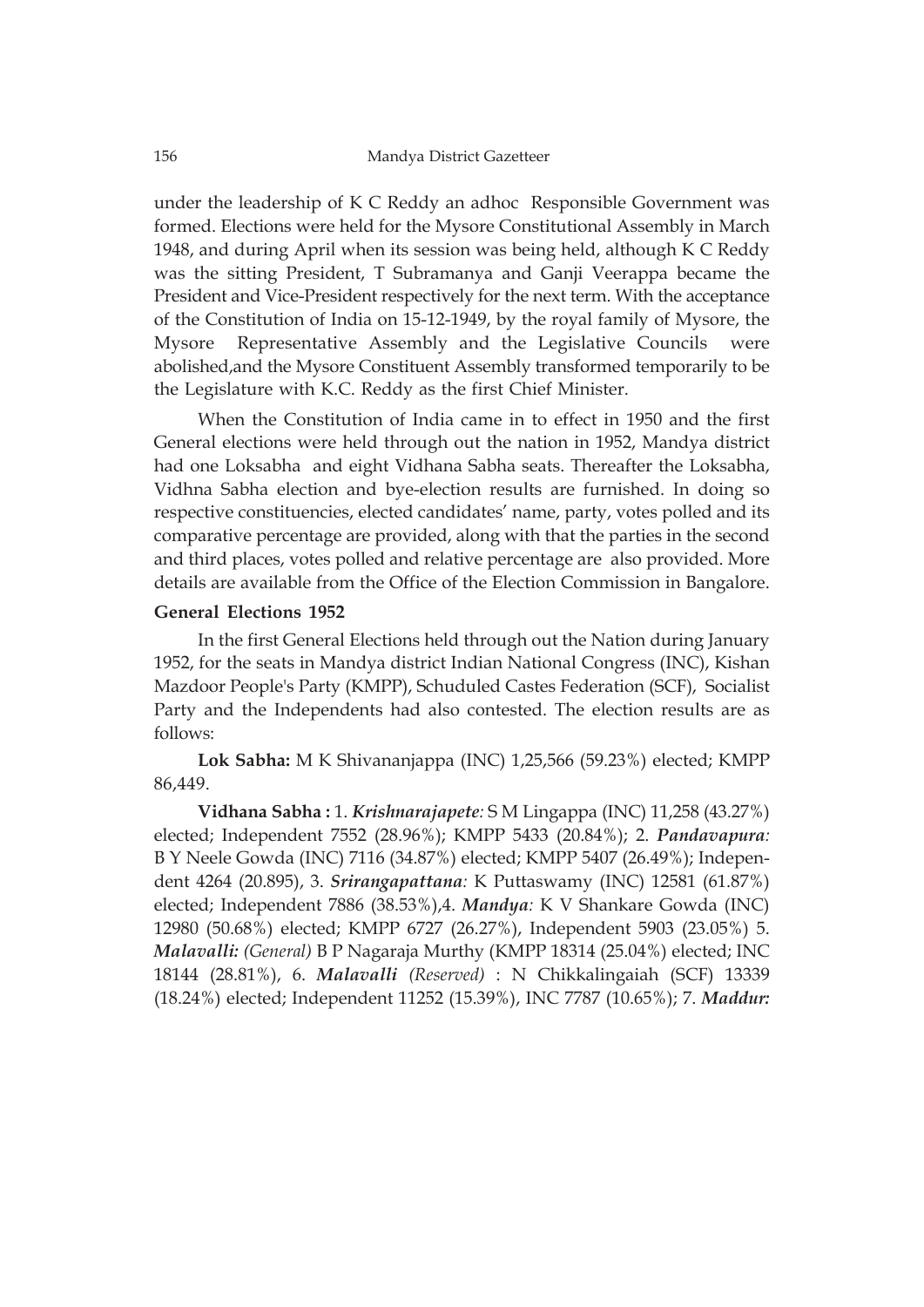H K Veeranna Gowda (INC) 16724 (66.61 %) elected; KMPP 8389 (33.39%) 8. *Nagamangala:* M Shankaralinge Gowda (Independent) 14908 (63.04%) elected; INC 11913 (36.96%).

**Vidhana Sabha By-election:** *Nagamangala:* As a consequence of the death of M Shankaralinge Gowda, the seat fell vacant. By-election was held, K Singari Gowda (INC) got 14458 (59.43%) votes- elected; Independent Candidate got 9983 (40.57%) votes. *Mandya:* In that constituency by-election was held in 1954, G S Bomme Gowda, Independent candidate got elected.

**General Elections 1957**: The Indian National Congress (INC), Peoples Socialist Party) (PSP) and Scheduled Castes Federation (SCF) were the three parties in the election fray. All Vidhana Sabha seats (08) of the district were contested by the Indian National Congress. It got 05 seats (including *Malavalli,* the double seat constituency) by winning elections in addition to winning the Lok Sabha seat. Peoples Socialist Party out of 05 seats contested,it won the *Pandavapura* seat only, and Scheduled Castes Federation had contested the *Malavalli Reserve* Constituency without success. Out of the six independents who had contested only two, one each from *Srirangapattana and Mandya* constituencies got elected. The detail of the result is as follows:

**Lok Sabha:** M K Shivananjappa (INC) 142066 (61.36%) elected; PSP 89365 (38.64%)

**Vidhana Sabha:** 1. *Krishnarajapete:* M K Bomme Gowda (INC) 17419 (59.57%) elected; Independent 7333 (25.05%); PSP 4497 (15.38%), 2. *Pandavapura:* B. Channaiah (PSP) 12677 (43. 92%) elected; INC 8837 (30.65%); Independent 7339, (25.43%) 3. *Srirangapattana:* M G Chunche Gowda (Independent) 18280 (61. 81%) elected; INC 11290 (38.19%), 4. *Mandya:* G S Bomme Gowda (Independent) 17910 (46.81%) elected; INC 16035 (41.90%), Independent 4309 (11.29%), 5. *Malavalli (General)* H V Veere Gowda (INC) 28454 (34.39%) elected; PSP 12449 (15.04%), 6. *Malavalli (Reserve)* M Mallikarjuna swamy (INC) 27102 (32.76%) elected; SCF 9723 (11.75%) 7. *Maddur:* H K Veeranna Gowda (INC) 19187 (59.80%) elected; PSP 12900 (40.20%), 8. *Nagamangala:* T Mariyappa (INC) 15985 (52.25%) elected; PSP 14607 (47.75%).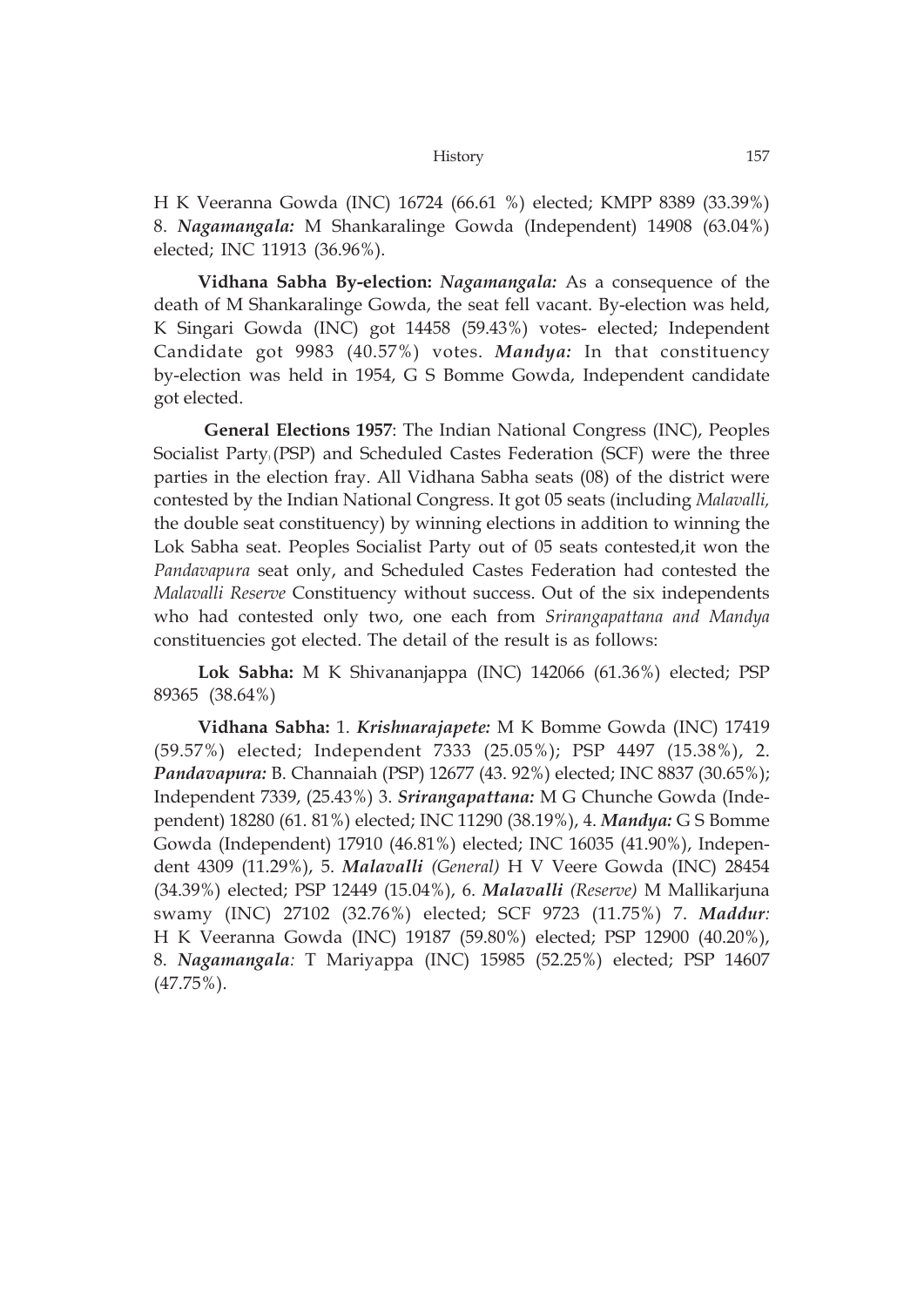# **General Election 1962 :**

According to Section 3 and 7 of the 1961 enactment relating to elections, Malavalli Constituency earlier a double member constituency, was divided into Malavalli and Kirugavalu constituencies, and Kirigavulu was declared as a reserve constituency. All the eight Vidhana Sabha constituencies of the district were in the Mandya Lok Sabha constituency. Indian National Congress, Peoples Socialist Party and Socialist parties were the prominent parties which had contested the elections. If the lone Lok Sabha and four Vidhana Sabha constituencies went in favour of the Congress, the remaining four went with the Independents while the other parties took the beating. The results are as follows:

**Lok Sabha:** M K Shivananjappa (INC) 148523 (51%) elected; Independent 74200 (25.52%), Independent 33674 (11.58%).

**Vidhana Sabha :** 1. *Krishnarajapete:* S Nanje Gowda (Independent) 18236 (53.20%) elected; INC 16040 (46.80%) 2. *Pandavapura:* B Y Neele Gowda (INC) 14089 (45.32%) elected; Independent 11084 (35.65%), PSP 5914 (19.03%); 3. *Srirangapattana:* A G Bandi Gowda (INC) 23809 (70.81%) elected; Independent 9389 (27.92%), 4. *Mandya:* J Devaiah (Independent) 23299 47.32%) elected; INC 23639 (45.97%), Independent 3304 (6.71 %), 5. *Malavalli:* G Made Gowda (INC) 21169 (64.10%), elected, PSP 11149 (33.76%), 6. *Kirugavalu (Reserved):* M Mallikarjuna Swamy (INC) 15039 (60.30%) elected, PSP 9901 (39.70%), 7. *Maddur:* S M Krishna (Independent)24269 (50.07%) elected, H K Veeranna Gowda (INC) 22313 (46. 04%), Socialist Party 1884 (3.89%), 8. *Nagamangala:* TN Madappa Gowda (Independent) 19275 (59.15%) elected, K. Singare Gowda (INC) 15050 (43.85%).

**General Elections 1967:** According to the modified election rules of 1965, minor internal changes were made in the Vidhana Sabha constituencies of the district. Instead of Kirugavulu, Malavalli was declared as a reserved constituency. In that election Congress, Peoples Socialist Party and Republican Party (RPI) contested. If Congress got elected in Lok Sabha and five Vidhana Sabha constituencies, the remaining three were taken by the Independents. Details of the result are as follows: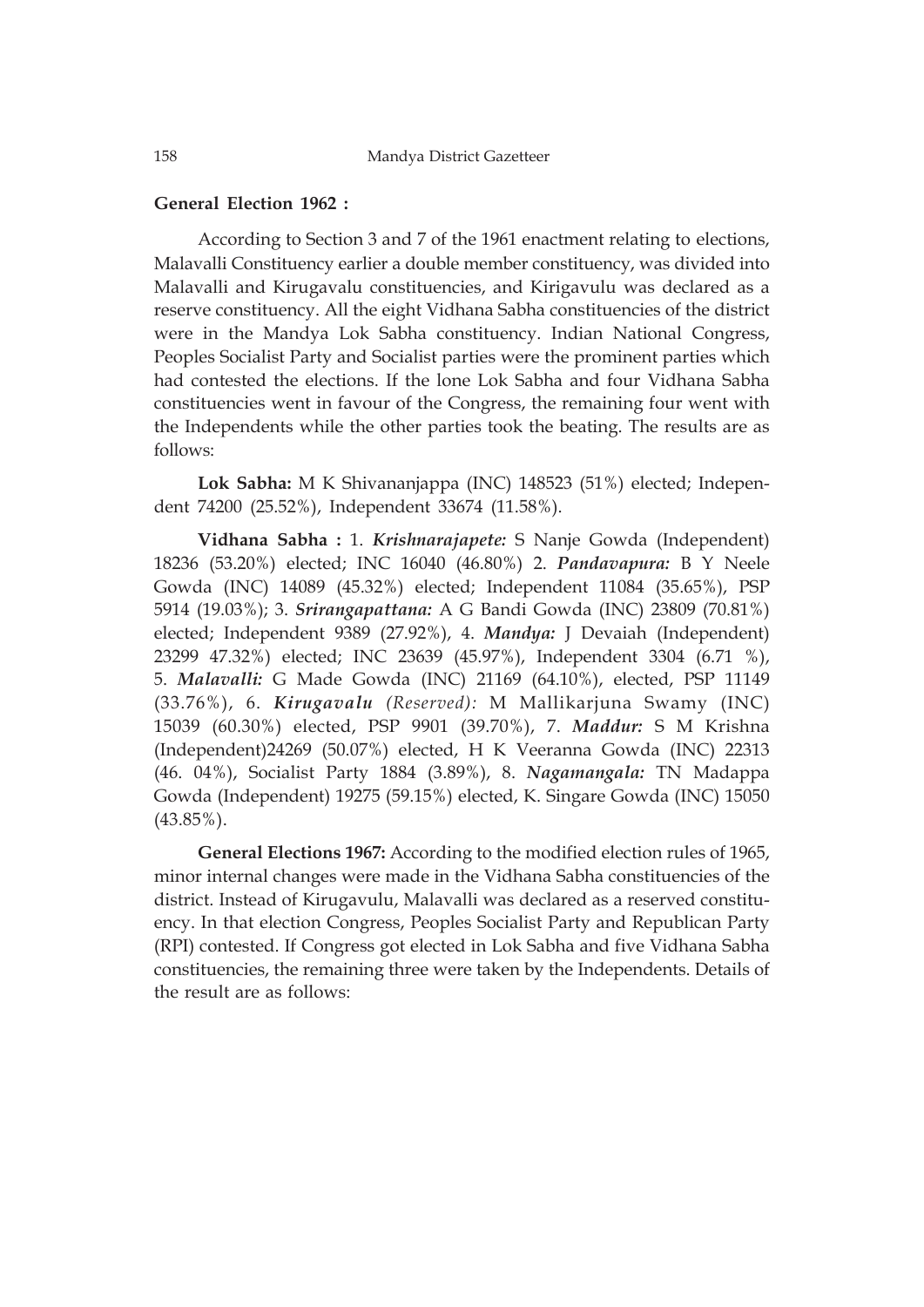**Lok Sabha:** M K Shivananjappa (INC) 192 706 (56.80%) elected; Independent 146222 (43.14%).

**Vidhana Sabha:** 1. *Krishnarajapete:* M K Bomme Gowda (Independent) 28512 (70.69%) elected; INC 11048 (27.39%), 2. *Pandavapura:* N A Chenne Gowda (Independent) 19460 (52.18%) elected; INC 15599 (41.83%), Independent 2234 (5.99%), 3. *Srirangapattana:* B Dodda Bore Gowda (Independent) 13883 (33.92%) elected; INC 13794 (33.11%) Independent 9651 (23.17%), 4. *Mandya:* Nagappa (INC) 25462 (53.54%) elected; Independent 22099 (46.46%), 5. *Malavalli (Reserve)* M Mallikarjuna Swamy (INC) 21077 (65.32%), PSP 7316 (22.78%) RPI 1237 (3.96%), 6. *Kirugavalu:* G Made Gowda (INC) 17377 69.46%) elected; Independent 12039 (30.54%), 7. *Maddur:* M. Manchegowda (INC) 27148 (52.16%) elected; PSP 22714 (43.64%), Independent 1771 (4.17%), 8. *Nagamangala:* K Singari Gowda (INC) 24428 (57.59%) elected; Independent 16219 (38.24%).

**Lok Sabha by-election 1968:** Due to the death of Lok Sabha member M K Shivananjappa, his seat fell vacant. To fill it, by-elections were held on 24th January 1968. Praja Samajavadi Party candidate SM Krishna got elected. Result is as follows: SM Krishna (PSP) 184054 (59.85%) elected; BRK 120101 (39.05%) Independent 3394 (1.10%).

## **Mid-Term Lok Sabha Election 1971**

Before the completion of the term, the IV Lok Sabha had been dissolved. During that period, the Indian National Congress that was in Power got divided in 1969, into Indian National Congress- R, under the leadership of Jagjeevanram, and Indian National Congress- 0 (Organisation Congress) or NCO, under the leadership of Nijalingappa. Both of them contested the Lok Sabha elections held during March 1971. Bharathiya Janasangha had also contested the elections. The results are as follows: S M Krishna, Congress-R, 272174, (71.21%) elected; NCO 110012, (28.79%).

**Mandya Lok Sabha By-Election 1972**: Consequent upon the resignation tendered by SM Krishna, the Mandya Lok Sabha fell vacant necessitating the by-election which was held on 22nd October 1972, and the results are as follows: K. Chikkalingaiah, Congress-R , 123405 (49.90%) elected; NCO 103293 (41.73%), Independent 14832 (5.99%).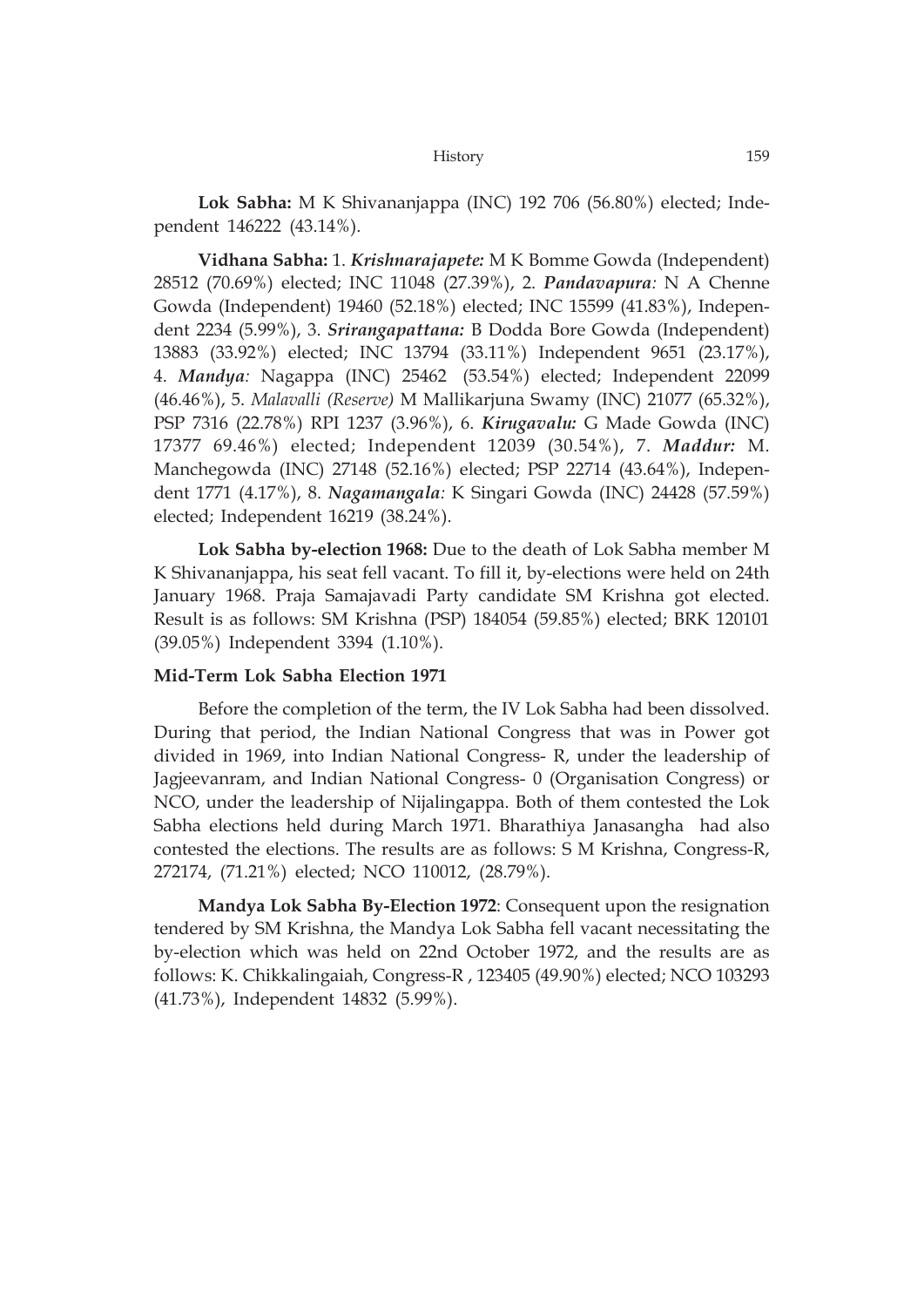## **Vidhana Sabha Election 1972**

*1. Krishnarajapete:* SM Lingappa, (Congress-R) 29424, (65.63%) elected; Independent 15410 (34.37%); 2. *Pandavapura:* D Halage Gowda, (Congress-R) 36900 (70.89%) elected; NCO 15156 (29.11%); 3. *Sriranapattana:* Smt. Damayanthi Boregowda(Congress-R) 25965(49.71%) elected; NCO 18826(33.86%), Independent 10801 (19.43%); 4. *Mandya:* MH Boraiah (Congress-R) 28552 (49.30), NCO 28405, (49.05%), BJS 953 (1.65%); 5. *Malavalli (Reserve):* M Mallikarjuna Swamy (Congress-R) 26231 (64.06%) elected, NCO 14717 (35.94%); 6. *Kirugavalu:* J Made Gowda (NCO) 25829 (51.06%) elected, (Congress-R) 23819 (47.08%), Independent 493 ((0.97%); 7. *Maddur:* AD Bili Gowda (Conggress-R) 27550 (48.54%) elected, Independent 23458 (41.33%) NCO 4940 (8.70); 8. *Nagamangala:* TN Madappa Gowda (Congress-R) 24729, NCO 15365 (35.88%), Independent 2733 (6.38%).

**Vidhana Sabha By-Election 1972:** Due to the untimely death of TN Madappa Gowda the Nagamangala Legislature seat fell vacant, and by elections was held during October 1972. Results are as follows: HT Krishna (NCO) 28896 (56.38%) elected; Congress-R 22384 (43.62%).

## **Lok Sabha Election 1977**

The duration of the 5th Lok Sabha ended during 1976. Smt. Indira Gandhi, the then Prime Minister, by a declaration of Emergency, had extended the Lok Sabha term till 1977, and the general elections were held during 1977. Congress (0), Bharatiya Jana Sangh (BJS) and political parties, Socialist Party, Swatantra Party etc, united to fonn Bharatiya Lokdal or Janatha Party. Under Indira Gandhi's leadership the Indian National Congress (I) or Cong-I, contested the 1977 elections. With the 1977 elections the Reserved Malavalli Vidhana Sabha constituency came under Kanakapura Lok Sabha Constituency. Details of the election results's given below. K Chikkalingaiah (Cong-I) 200360 (48.39%) elected; Janatha 195039 (47.11 %), Independent 16009 (3.86%).

**Vidhana Sabha Election 1978**: According to the Delimitation Act 1976, Keragodu became the 9th Vidhana Sabha Constituency of the District. The term of the 5th Vidhana Sabha ended in 1977. During February 1978 elections to the 6th Vidhana Sabha was held. In the meanwhile the Indian National Congress had again undergone a split. As a result, if one group came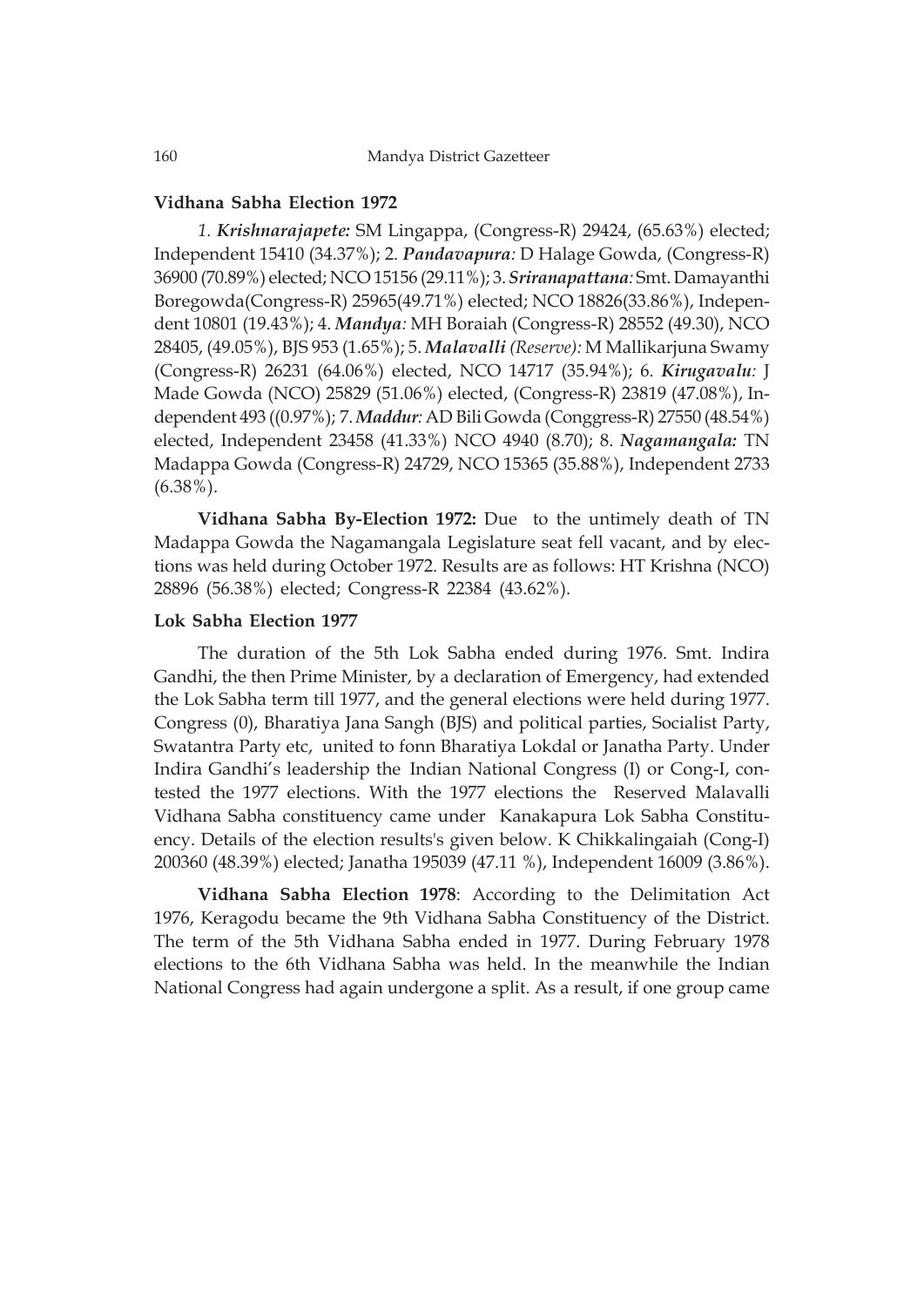under the leadership of Brahmananda Reddy, another group went under the leadership of Indira Gandhi. Under her leadership the Cong-I contested the elections against Janatha Party. Accordingly, the detailed constituency wise list of elected candidates is furnished below.

1. *Krishnarajapete:* SM Lingappa (Janatha) 26352, (43.36%) elected; Cong-I 20040, (32.97%); Cong-O 12373, (20.36%); Independent 2016 (3.31%); 2. *Pandavapura:* KR Rajagopala (Janatha) 27341 (45.16%) elected; Cong-I 17885 (26.54%), Cong-O 11323 (18.70%), Independent 2647 (4.37%); 3. *Srirangapattana* M Srinivasa (Janatha) 20127 (33.67%) elected; Cong-I 18647 (31.19%), Cong-O 17576 (29.40%). 4. *Mandya:* MS Athmananda (Janatha) 31041 (48.69%) elected; Cong-I 28294 (44.38%), Cong-O 2808 (4.40%), 5. *Malavalli (Reserve):* KL Mariswamy (Janatha) 27774 (45.92%) elected, Cong-I 27712 (45.82%), Cong-O 4998 (8.26%) 6. *Kirugavalu:* G Made Gowda (Janatha) 40711 (64%) elected, Cong-I 19470 (30.62%), Cong-O 3420 (5.38%); 7. *Maddur:* M Manchegowda (Janatha) 37261 (57.16%) elected, Cong-I 14700 (22.55%), Cong-R 11765 (18.05%) 8. *Nagamangala:* HT Krishnappa (Independent) 23721 (39.73%) elected; Janatha 18479 (30.93%), Cong-I 14586 (24.42%) 9. *Keragodu:* HD Chowdaiah (Janatha) 34515 (61.62%) elected; Cong-I 14556 (25.99%), Cong-O 6266 (11.19%).

# **Mid-Term Lok Sabha Election 1980**

Lok Sabha was dissolved due to a split in the Janatha party in power, while the Lok Sabha had two more years to complete its term. By the time of the elections, at the state level the Congress Party got divided in to two factions, one under the leadership of Brahmananda Reddy, with D. Devaraj Urs entering that and became its leader in due course resulting in the emergence of Urs-Cong under his leadership. Indian National Congress (I) (Cong-I), and Janatha Party contested the elections. The result is given below: SM Krishna (Cong-I) 223675 (52.02%) elected, Janatha party 108333 (25.20%), Congress-(Urs) 86245 (20.06%).

**Vidhana Sabha Election 1983:** After the completion of the term of the 6th Vidhana Sabha, elections were held for the 7th Vidhana Sabha during January 1983. By that time with a split in the Janatha Party, Bharathiya Janatha Party and Lok Dal under the leadership of Charan Singh raised their head. The results of the election are given below: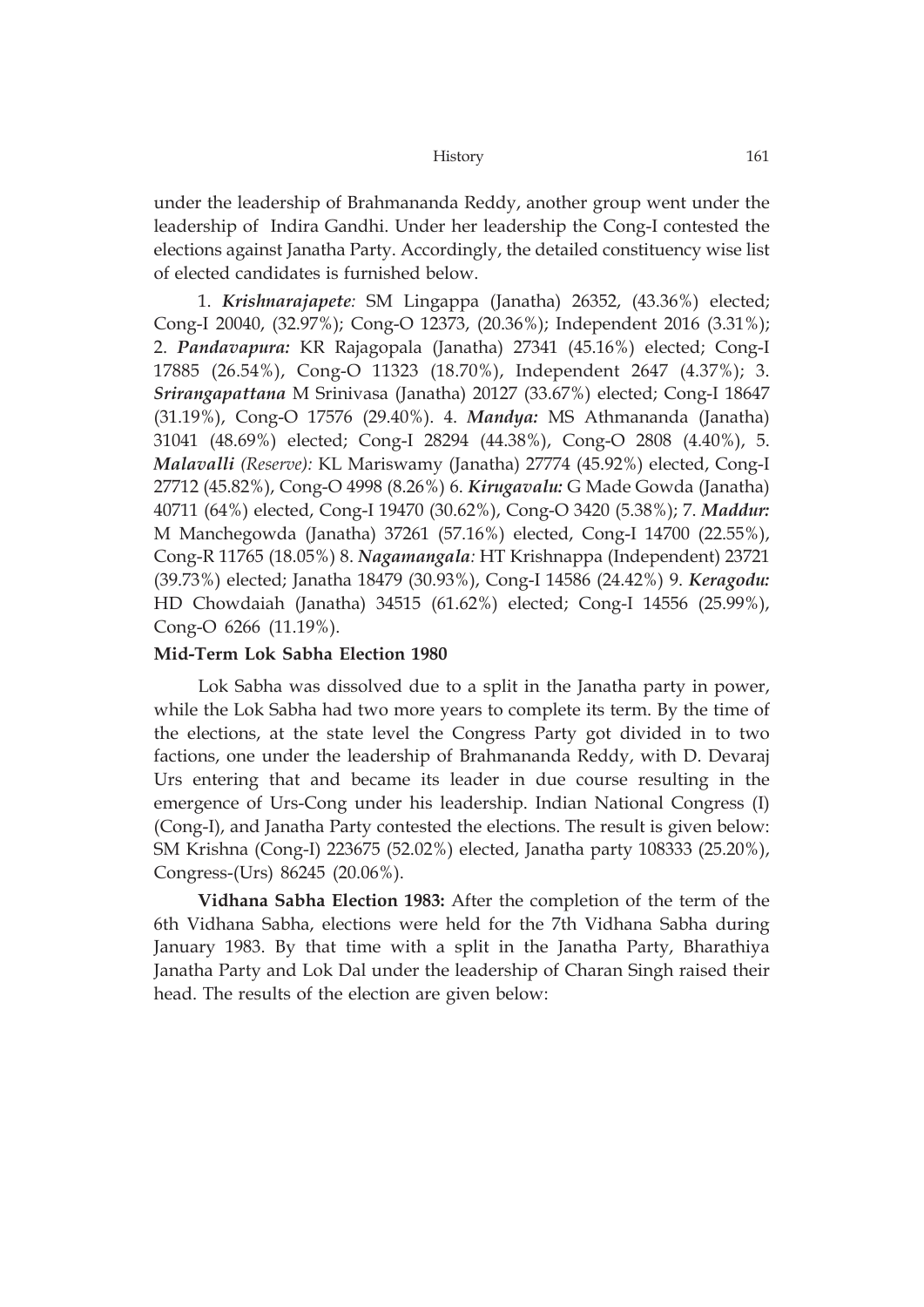1. *Krishnarajapete:* M. puttaswamy Gowda (Cong-I) 31499 (51.81 %) elected; Janatha 25766 (42.38%), LKD 2200 (3.62%) 2. *Pandavapura:* K Kempe Gowda (Janatha) 29030 (45.55%) elected; Cong-I 22371 (35.10%),3. *Srirangapattana:* AS Bandi Sidde Gowda (Janatha) 36634 (57.78%) elected; Cong-I 25843 (40.76%) 4. *Mandya:* B Dodda Bore Gowda (Janatha) 378984 (57.66%) elected; Cong-I 26335 (39.97%) 5. *Malavalli (Reserve):* Somasekhar (Janatha) 31966 (51.51%) elected; Cong-I 25345 (40.84%), Independent 1167 (1.88%); 6. *Kirugavalu:* G. Madegowda (Cong-I) 36310 (55.92%) elected; Janatha 25454 (39.20%), Independent 1062 (1.64%); 7. *Maddur:* M. Manchegowda (Cong-I) 33600 (50.99%) elected; Independent 19758 (29.98%) Janatha 10371 (15.73%), 8. *Nagamangala:* Chigari Gowda (Independent) 36966 (59.04%) elected Cong-I 15332 (24.48%), Janatha (16.02%), 9. *Keragodu:* HD Chowdaiah (CongI) 32483 (54.64%) elected; Janatha 29966 (45.36%).

**Mid-Term Lok Sabha Election 1984**: Before the 7th Lok Sabha completed its full term, it was dissolved in 1984 and elections were held during December 1984. There were eight Independents in addition to Cong-I and Janatha Parties in the contest. Results are as follows: KV Shankare Gowda (Janatha party) 319176 (58.55%) elected; Cong-I 198730 (36.46%).

**Mid- Term Vidhana Sabha Elections 1985**: Three years before the completion of its full term the VIIth Vidhana Sabha, due to unexpected developments in the state politics, was dissolved, and in the mid-term elections held during March 1985 Cong- I, Janatha, BJP, Janatha Dal and Lok Dal (LKD) along with the Independents had contested the elections. Election results are given below: 1. *Krishnarajapete:* Krishna (Janatha) 43817 (61.45%) elected; Cong-I 27482 (38.54%); 2. *Pandavapura:* K. Kempegowda (Independent) 27780 (36.75%) elected; Cong-I 27300 (36.11 %), Janatha 19339 (25.58%); 3. *Srirangapattana:* AS Bandi Sidde Gowda (Janatha) 39 163 (52%) elected; Cong-I 33416 (44.37%), LKD 1807 (2.39%); 4. *Mandya:* SD Jayaram (Janatha) 37672 (51.89%) elected; Cong-I 33668 (46.38%); 5. *Malavalli (Reserve):* B Somasekhar (Janatha) 43497 (58.27%) elected; Cong-I 28951 (38.79%); 6. *Kirugavalu:* G Madegowda (Cong-I) 36519 (49.17%) elected; Janatha 35747 (48.13%), Independent 1242 (1.67%); 7. *Maddur:* B Appaji Gowda 37381 (50.93%) elected; Cong-I 34047 (46.39%); 8. *Nagamangala:* H T Krishnappa (Janatha) 36856 (57.88%) elected; Cong-I 14645 (23%) Independent 5160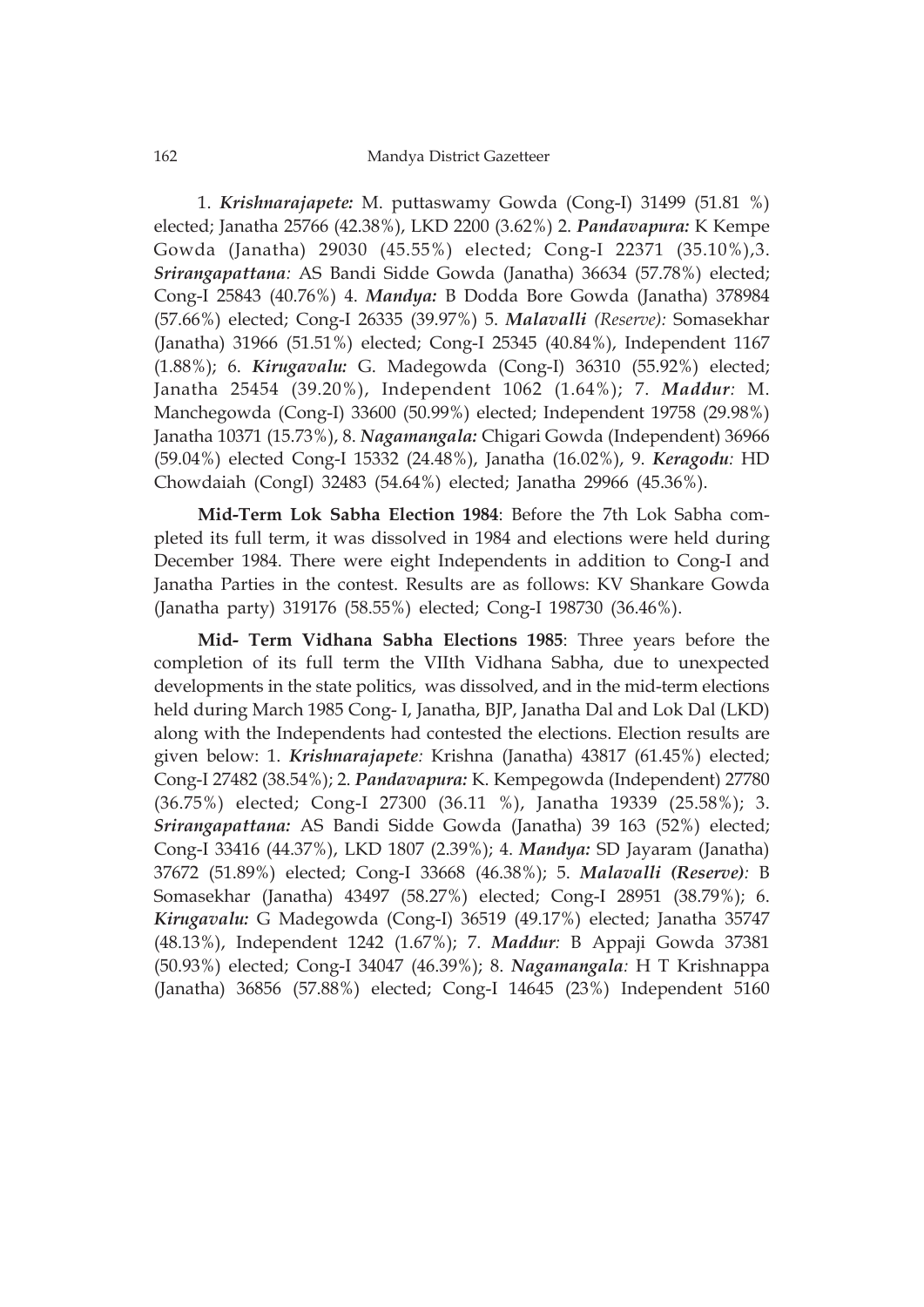(8.15%), BJP 3663 (5.75%); 9. *Keragodu:* HD Chowdaiah (Cong-I) 35837 (52.08%) elected; Janatha 32101 (46.65%), Independent 864 (1.23%).

**Lok Sabha Election 1989:** The nineth Lok Sabha elections were held during November 1989. In that election, Cong I, Janatha, Janatha Dal and Independents had contested. Results are as follows: G. Made Gowda (Cong-I), 337024, (47.7%) elected; Janatha 262135 (37.1 %), Janatha Dal 74548 (10.6%).

**Mid-Term Vidhana Sabha Elections 1989:** The eighth Vidhana Sabha was dissolved one year before the completion of its full term. In the meantime ,at the National level a number of changes had taken place politically. The Janatha Dal that was administering the state got divided into two groups. One group, at the National level united with Janatha Dal, another group decided to continue as the original Janatha Party.At the National level, V P Singh and Chandrasekhar respectively became the leaders of those parties. In the midterm elections held during the month of November 1989 for the nineth Vidhana Sabha, the Indian National Congress, Janatha (JP), Janatha Dal, Bharathiya Janatha Party, Karnataka Rajya Raitha Sangha, and Lok Dal (B) along with Independents, in considerable number, had contested the elections. The election results are furnished here:

1. *Krishnarajapete:* M. Puttaswamy Gowda (INC) 35963 (40.51 %) elected; Janatha (JP) 30391 (34.69%), Janatha Dal 22015 (24.80%), 2. *Pandavapura:* D Halage Gowda (INC) 30520 (32.92%) elected; KRRS 27121 (29.26%), Janatha (JP) 18176 (19.61%), Janatha Dal 16164 (17.44%),3. *Srirangapattana:* Smt. Damayanthi Bore Gowda (INC) 29159 (34%) elected; Janatha (JP) 25876 (30.17%), KRRS 18851 (21.96%), Janatha Dal 7457 (8.69(%), 4. *Mandya:* MS Athmananda (INC) 50332 (55.81 %) elected; Janatha (JP) 22503 (24.95%), Janatha Dal 9945 (11.03%), KRRS 6173 (6.86%); 5. *Malavalli (Reserve):* Smt. Mallajamma (INC) 35723 (41.24%) elected; Janatha (JP) 17936 (20.70%), Janatha Dal 17768 (20.51%), Independent 7153 (8.26), KRRS 4792 (5.54%); 6. *Kirugavalu:* KM Puttu (INC) 42391 (48.36%) elected; Janatha (JP) 35102 (40.04%), KRRS 7103 (8.10%); 7. *Maddur:* SM Krishna (INC) 37935 (42.68%) elected; KRRS 27474 (27.89%), Janatha (JP) 17520 919.71 %), Independent 5607 (6.31 %); 8. *Nagamangala:* LR Shivaramegowda (Independent) 48654 (56.80%) elected; INC 17185 (20.07%), Janatha Dal 13576 (15.85%), Janatha (JP) 4214 (4.92%); 9. *Keregodu:* N Thammanna (INC) 30575 (40.31 %)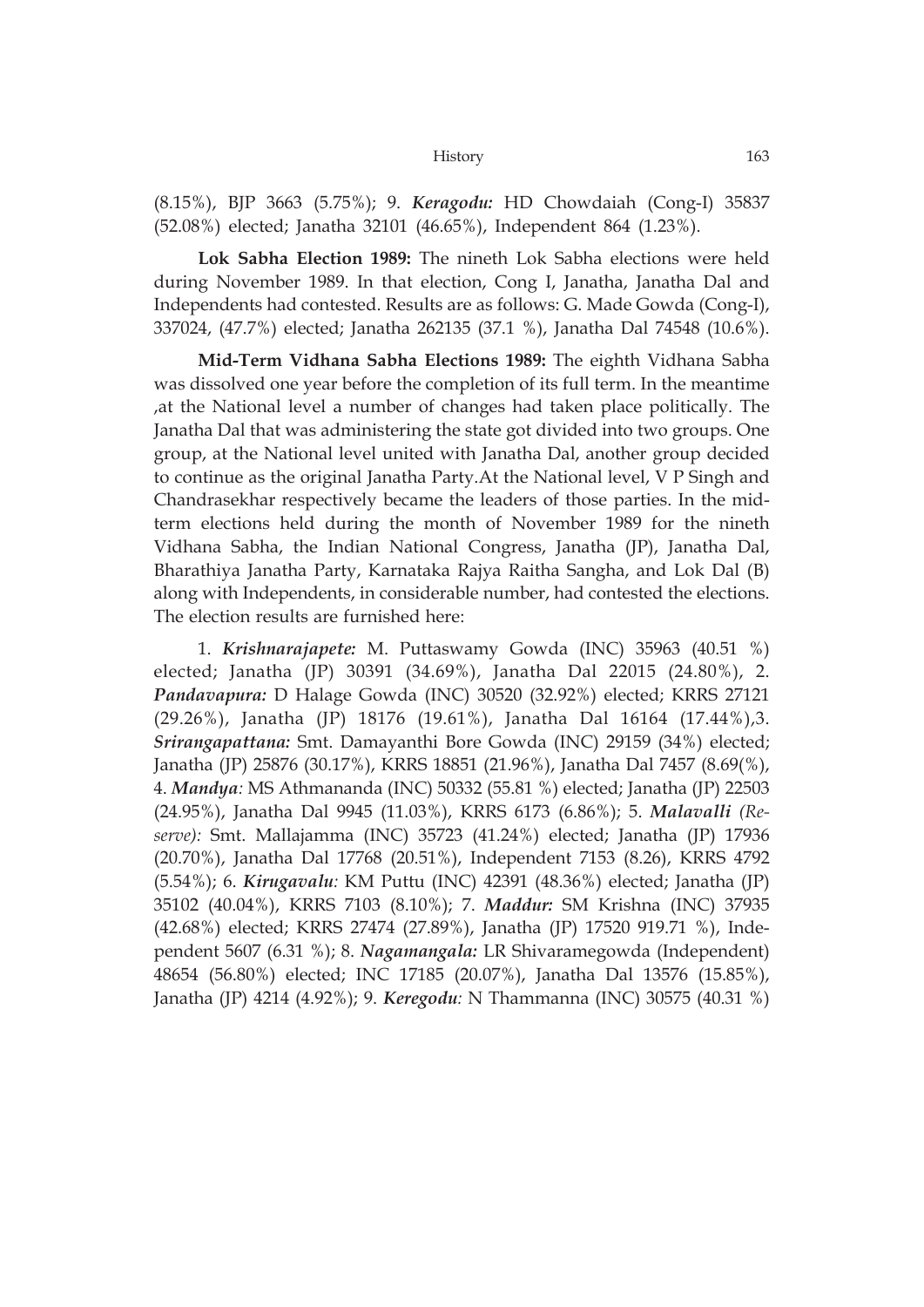elected; Janatha (JP) 22634 (29. 84%), KRRS 15493 (20.63%) Janatha Dal 6392 (8. 43%).

**Mid-Term Lok Sabha Election 1991**: The nineth Lok Sabha that entered office due to unexpected political measures was dissolved with in a short period. In the mid-term elections to the tenth Lok Sabha held in June 1991 the Indian National Congress, Janatha Dal, Bharathiya Janatha Party, Bharatiya Krishi Udyoga Sangha, Karnataka Rajya Raith Sangha and Independents contested. Results are as follows: G.Madegowda (INC) 259500 (42.48%) elected; BJP 164153 (26.87%), Raitha Sangha 117136 (19.17%).

**Vidhana Sabha Elections 1994**: When the General Elections to the tenth Vidhana Sabha were held during December 1994, Indian National Congress, Janatha Dal, Bharatiya Janatha Party, Karnataka Rajya Raitha Sangha, Karnataka Congress, Kannada Chalavali (Vatal) Party, Bahujan Samaj Party along with socialist party., Independents also in considerable number contested. Janatha Dal gained seven seats and the remaining two were bagged by Raitha Sangha and Independents. Details of the result is as follows:

1. *Krishnarajapete:* Krishna (Janathadala) 59841 (55.06%) elected; BJP 22779 (20.97%), INC 19773 (18.19%), Bahujan 3798 (3.49%), Karnataka Congress 1625 *(1.50(1'0),* 2. *Pandavapura:* KS Puttannaiah (KRRS) 43323 (40.71 %) elected; Independent30739 (28.88%), INC 19720 (18.53%), Karnataka Congress 4567 (4.29%); 3. *Srirangapattana:* Smt Vijayalakshmi Bandi Sidde Gowda (Janathadal) 43062 (41.88%) elected; KRRS 19635 (19.10%), Independent 16193 (15.75%), INC 11728 (11.42%), 4. *Mandya:* SD Jayaram (Janathadal) 57216 (57.95%) elected; INC 27183 (27.43%), BJP 4727 (4.79%), Bahujan 3589 (3.63%); 5. *Mala va lli (Reserve):* B Somasekhar (Janathadal) 63808 (64.09%) elected; INC 27435 (27.64%), Karnataka Congress 2909 (2.93%), BJP 2396 (2.2%); 6. *Kirugavalu:* KN Nagegowda (Janathadal) 36348 (37.19%) elected; INC 28866 (29.53%), Independent 21453 (21.95%), KRRS 4035 (4.13%); 7. *Maddur:* Dr. M Mahesh chand (Janathadal) 40695 (40.80%) elected; INC 37231 (37.33%), KRRS 19016 (19.07%); 8. *Nagamangala:* LR Shivaramegowda (Independent) 44719 (45.41 %) elected; BJP 27768 (28.21 %), Janathadal 17157 (17.37%), Bahujan 4006 (4.07%); **9.** *Keragodu:* JP Shivakumar (Janatha Dal) 48124 (56.98%) elected; INC 14838 (17.57%), KRRS 10106 (11.97%), Bahujan 4602 (5. 45%0 Kamataka Congress 2456 (2.92%).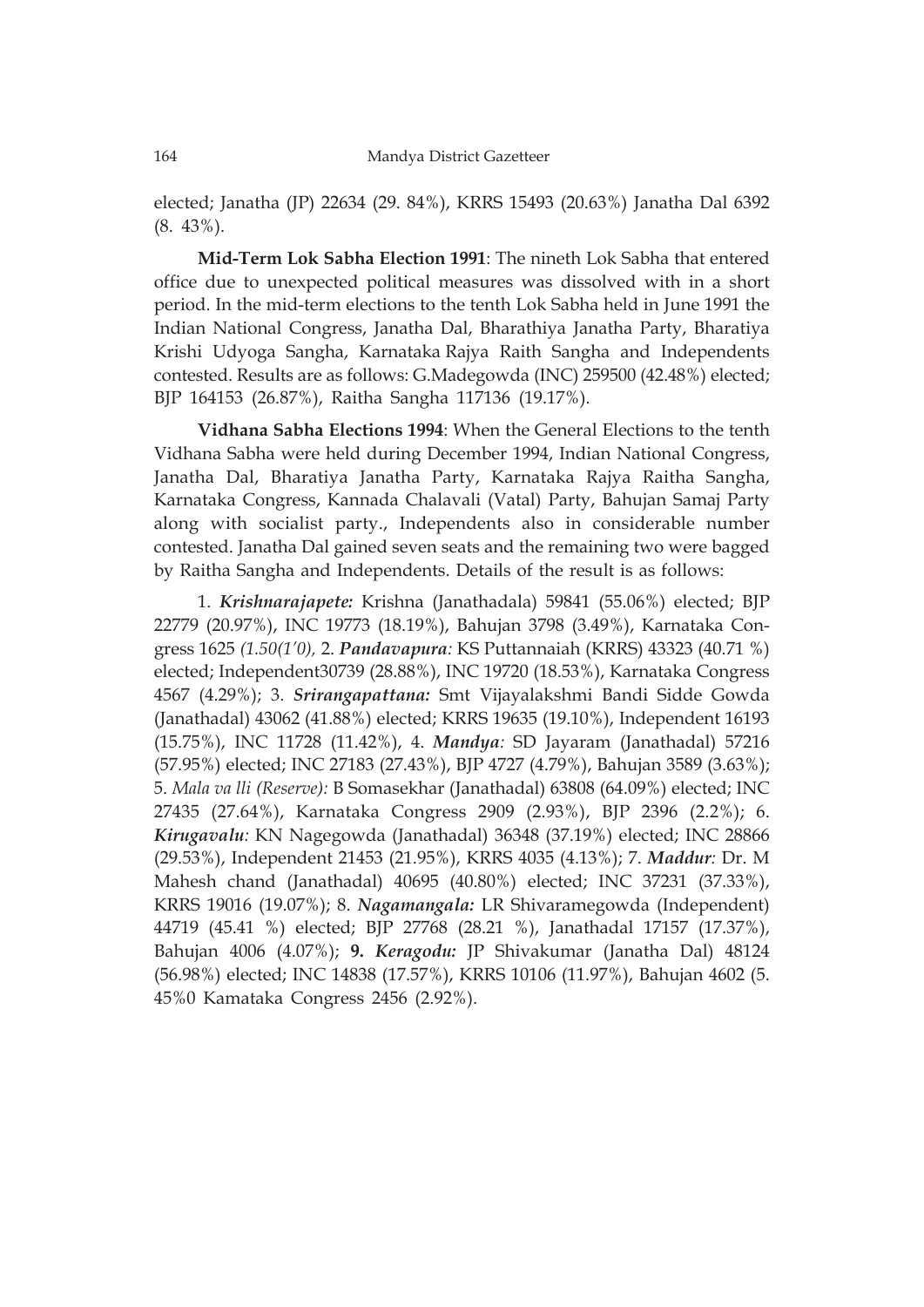**Lok Sabha Election 1996**: After the completion of the full term of the tenth Lok Sabha, , elections to the eleventh Lok Sabha were held in the month of April 1996 and the following Parties had contested: Cong-I, Janatha Dal, Janatha Party, Bharatiya Jantha Party, and Independents. Janatha Dal was successful. Results are as follows: Krishna Janatha Dal, 335852 (45.97%) elected; INC 302466 (41.40%) BJP 70829 (9.69%).

**By Election to Krishnarajapet Assembly (1996):** Due to the resignation of its member viz. Krishna, the by election was conducted in october 1996 and the result is as follow. B.Prakash (Ind). 29,524, Elected ; J.D.26,969, INC 18,868, BJP 11,684 Raitha Sangha 6,551 and Independents 6,60%.

**Mid Term Elections to Loksabha - 1998 :** Due to the changes occured in the political arena at national level, the 11th Loksabha was dissolved and elections to the 12th Loksabha was conducted in February 1998. Here is the result. Ambarish (JD) 4,31,439 (54.97%), Elected ; INC 2,50,916 (31.95%), BJP 1,02,456 (13.06%).

**By Election to Mandya Vidhanasabha Constituency (1998) :** Due to the untimely demise of its MLA, S.D.Jayaram, by-election was organised in August 1998 and the result is as follow Smt.K.R.Prabhavathi (JD) 35,654, Elected ; INC 26,880, Lokashakti, 19,586 Independents 223.

**Vidhanasabha General Election 1999 :** In the elections conducted during September 1999, to the 11th Vidhanasabha INC, JD(S), JD(U), BJP, BSP, KRRS (Karnataka Rajya Raitha Sangha) and independents were in the Election fray. The result is as follows.

**1)** *Krishnarajapet* **:** K.B.Chandrashekar (INC) 45,683 (43%), Elected : (JD(S)) 28,802 (27%), Independents 18,502 (17%), **2)** *Pandavapura* **:** K.Kempegowda (INC) 41,661(38%) Elected, (KRRS) 33,803 (31%) JD(S) 21,192(24%) **3)** *Srirangapattana :* Smt. Parvathamma Srikantaiah (INC) 47,866 (47%) Elected : KRRS 25,273 (25%), JD(S) 14,428 **4)** *Mandya :* M.S.Athmananda (INC) 52,703 (55%) Elected ; JD(U), 34,647(35%), BSP 2,721 **5)** *Malavalli (Res***) :** B.Somashekar, JD(U), 27,335(29%), Elected : INC 22,054 (23%) JD(S) 20,826 (22%) Ind.16,804 (18%) **6)** *Kiragavalu* **:** D.C Thammanna (INC) 44,523(44%) Elected, JD(S), 43,799 (43%) JD(S) 5801 **7)** *Maddur :* Smt.Krishna (INC) 56,907 (59%) Elected, JD(U) 27,448 (28%) KRRS 11,775 **8)** *Nagamangala :*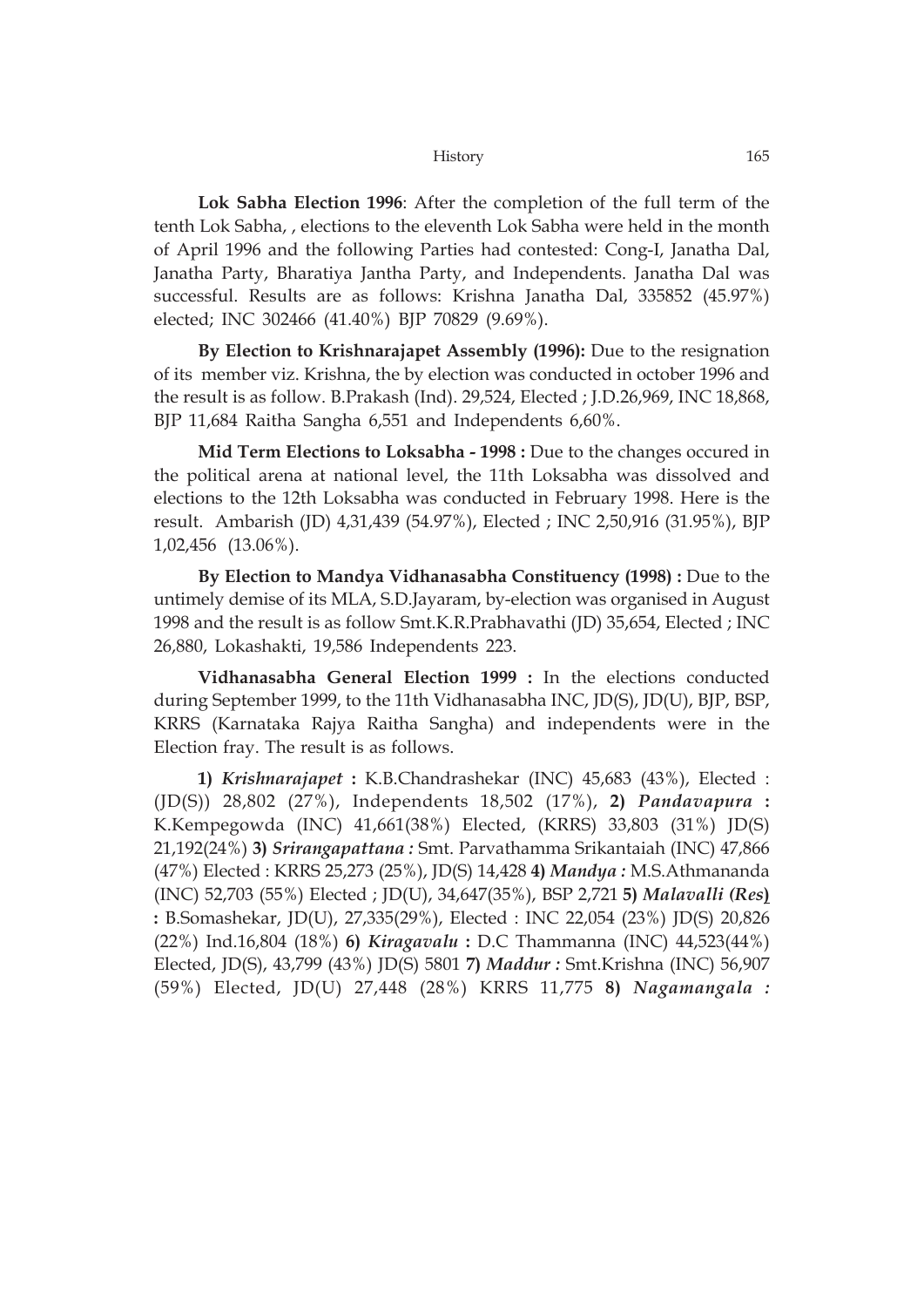N.Chaluvarayaswamy alias Swamigowda JD(S) (54%) Elected : INC 40,484(39%) Ind. 2109. **9)** *Keragodu :* H.D.Choudaiah (Ind) 35,579 (42%) Elected : INC 34,543(41%) BJP 12,780. In this election, congress obtained majority and S.M.Krishna assumed the office of chief minister on 11-10-1999.

**Loksabha Mid-term Election-1999 :** Due to the political changes occurred during 1999 at National Level, the 12th Loksabha was dissolved immediately and mid term elections were held to the 13th Loksabha during September 1999. The INC JD(S) BJP, BSP and indepedents contested the election and the result is as follows : Ambarish (INC) 4,18,110 (52%) Elected : JD(S) 2,65,930 (33%) BJP 82,522 (10%).

For 2004 Loksabha and Vidhanasabha Elections, and 2008 Vidhanasabha Elections see Addenda.

\*\*\*\*\*